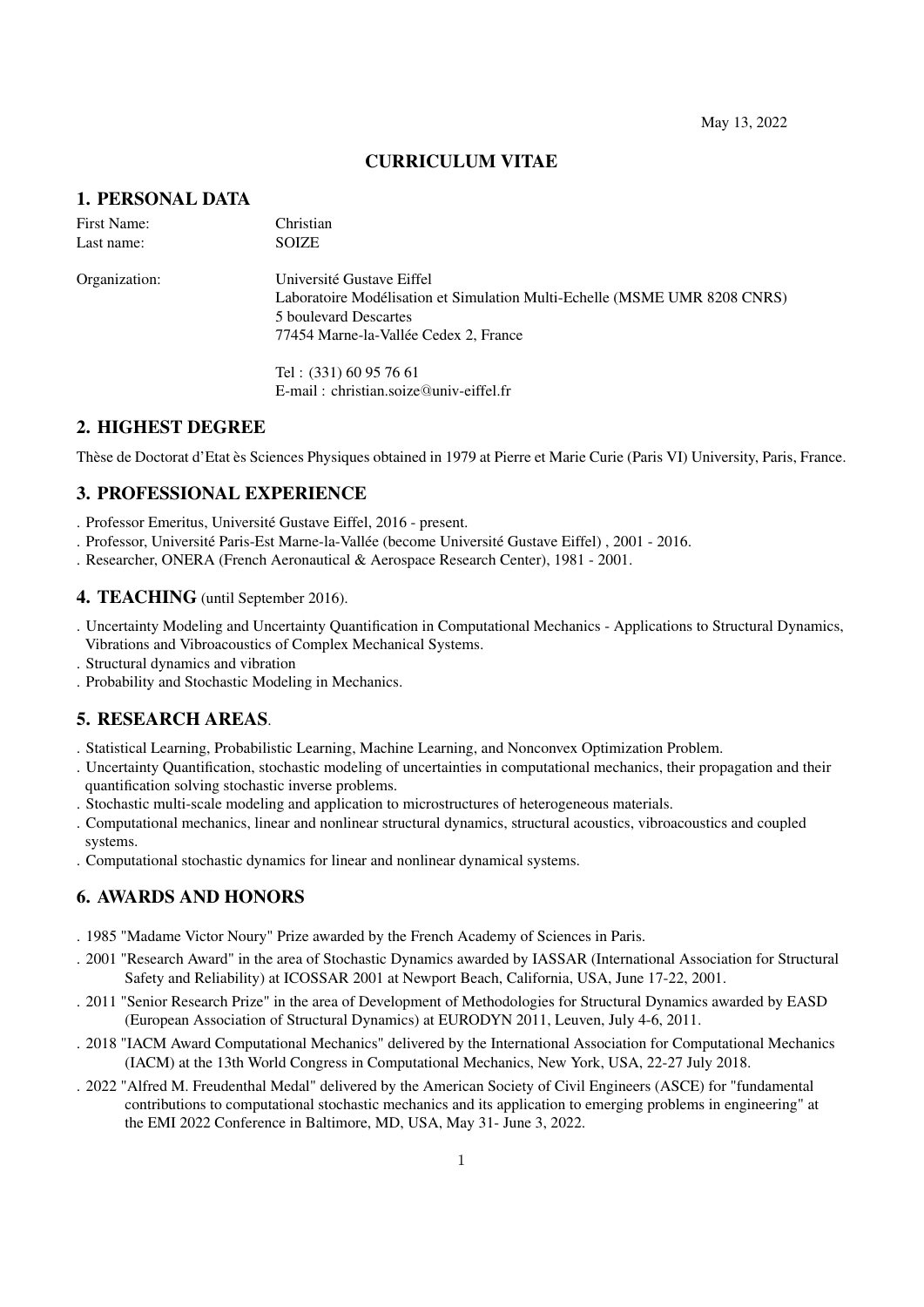- . 2001 "Fellow of the Acoustical Society of America".
- . 1995 "Chevalier dans l'ordre des Palmes Académiques" awarded by the French Ministry of Education.
- . 2015 "Chevalier dans l'ordre National du Mérite" awarded by the French Ministry of Education.
- . 2016 "Officier dans l'ordre des Palmes Académiques" awarded by the French Ministry of Education.
- . Plenary speaker, UNCECOMP 2019, 3nd International Conference on Uncertainty Quantification in Computational Sciences and Engineering and COMPDYN 2019, 7th International Conference on Computational Methods in Structural Dynamics and Earthquake Engineering, Island of Crete, Greece, June 24-26, 2019.
- . Plenary speaker, UNCECOMP 2017, 2nd International Conference on Uncertainty Quantification in Computational Sciences and Engineering and COMPDYN 2017, 6th International Conference on Computational Methods in Structural Dynamics and Earthquake Engineering, Rhodes Island, Greece, June 15-17, 2017.
- . Semi-Plenary Speaker, ECCOMAS Congress 2016, European Congress on Computational Methods in Applied Sciences and Engineering, the Island of Crete, Greece, June 5-10, 2016.
- . Plenary Speaker, UNCECOMP 2015, 1st ECCOMAS Thematic International Conference on Uncertainty Quantification in Computational Sciences and Engineering, the Island of Crete, Greece, May 25-27, 2015.
- . Semi-Plenary Speaker, COMPDYN 2009, Computational Methods in Structural Dynamics and Earthquake Engineering, Island of Rhodes, Greece, June 22-24, 2009.
- . Plenary Speaker, EM08, The Inaugural International Conference of the Engineering Mechanics Institute, University of Minnesota, Minneapolis, Minnesota, USA, May 16-21, 2008.
- . Semi-Plenary Speaker, COMPDYN 2007, Computational Methods in Structural Dynamics and Earthquake Engineering, Rethymno, Crete, Greece, June 13–15, 2007.
- . Plenary Speaker, ICOSSAR 2005, 9th International Conference on Structural Safety and Reliability, Roma, Italy, June 19-22, 2005.
- . Plenary Speaker, EURODYN 2002, 4th European Conference on Structural Dynamics, Munich, September 2-5, 2002.
- . Plenary Speaker, 16th International Congress on Acoustics and 135th meeting Acoustical Society of America, Seattle, Washington, USA, June 20-26, 1998.

# 7. PUBLICATIONS

Preprints of papers and communications can be found in Multidisciplinary Open Archive, HAL, go to the link https://pagespro.univ-gustave-eiffel.fr/christian-soize

Published papers and communications can be found in Scholar Google, go to the link https://scholar.google.fr/citations?user=XktTSHMAAAAJ&hl=fr

## 7.1. Books

- [9] C. Soize, *Uncertainty Quantification. An Accelerated Course with Advanced Applications in Computational Engineering*, Interdisciplinary Applied Mathematics, Springer, New York, 2017.
- [8] R. Ohayon and C. Soize, *Advanced Computational Vibroacoustics Reduced-Order Models and Uncertainty Quantification*, Cambridge University Press, New York, 2014.
- [7] C. Soize, *Stochastic Models of Uncertainties in Computational Mechanics*, American Society of Civil Engineers (ASCE), Reston, 2012.
- [6] C. Soize, *Dynamique des structures, El´ements de base et concepts fondamentaux*, Ellipse, Paris, 2001.
- [5] R. Ohayon and C. Soize, *Structural Acoustics and Vibration*, Academic Press, San Diego, London, 1998.
- [4] C. Soize, *The Fokker-Planck Equation for Stochastic Dynamical Systems and its Explicit Steady State Solutions*, World Scientific Publishing Co Pte Ltd, Singapore, 1994.
- [3] C. Soize, *M´ethodes math´ematiques en analyse du signal*, Masson, Paris, 1993.
- [2] P. Kr´ee and C. Soize, *Mathematics of Random Phenomena*, D. Reidel Publishing Company, Dordrecht, 1986 (version Anglaise revue et augmentée de *Mécanique aléatoire*).
- [1] P. Krée et C. Soize, *Mécanique aléatoire*, Dunod, Paris, 1983.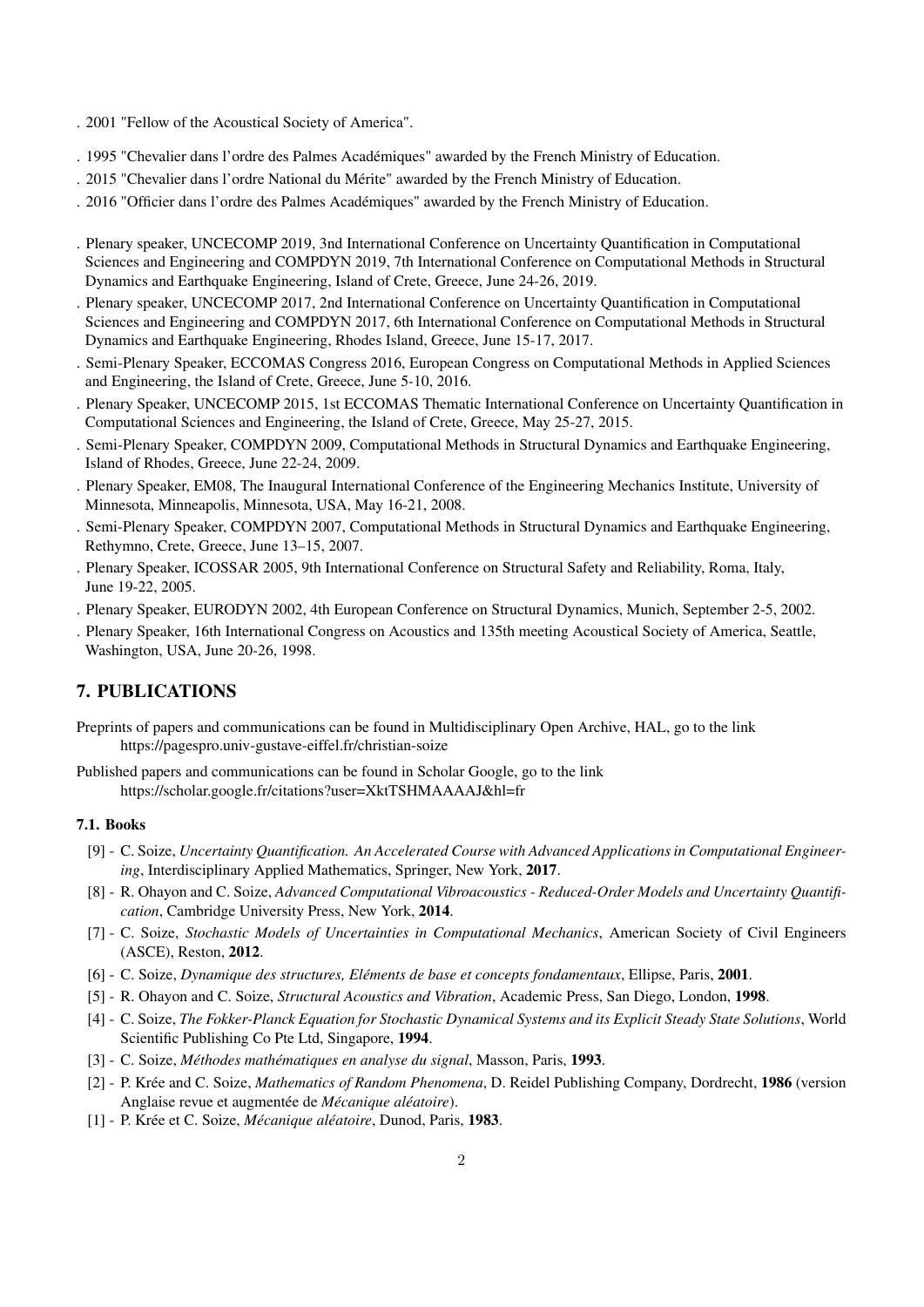### 7.2. Chapters of books

- [15] R. Ohayon, C. Soize, Computational vibroacoustics in low- and medium- frequency bands: damping, ROM, and UQ modeling , pp. 134-172, in *Advances in Vibroacoustics and Aeroacoustics of Aerospace and Automotive Systems*, edited by R. Citarella and L. Federico, doi: 10.3390/books978-3-03842-852-7, ISBN 978-3-03842-852-7, Applied Sciences, MDPI, Basel, Switzerland, 2018.
- [14] J. Guilleminot, C. Soize, Non-Gaussian Random Fields in Multiscale Mechanics of Heterogeneous Materials, pp. 1-9, in *Encyclopedia of Continuum Mechanics*, edited by H. Altenbach and A. Ochsner, doi:10.1007/978-3-662-53605- 6 68-1, ISBN 978-3-662-55877-5, Springer, 2018.
- [13] C. Soize, Random matrix models and nonparametric method for uncertainty quantification, Vol. 1, pp. 219-287, in *Handbook of Uncertainty Quantification*, edited by R. Ghanem, D. Higdon, and H. Owhadi, doi:10.1007/978-3-319- 11259-6 5-1, Springer International Publishing Switzerland, 2017.
- [12] C. Soize, Random vectors and random fields in high dimension Parametric model-based representation, identification from data, and inverse problems, Vol. 2, pp. 883-935, in *Handbook of Uncertainty Quantification*, edited by R. Ghanem, D. Higdon, and H. Owhadi, doi:10.1007/978-3-319-11259-6 30-1, Springer International Publishing Switzerland, 2017.
- [11] R. Ohayon, C. Soize, Structural dynamics, pp. 1424–1429, in *Encyclopedia of Applied and Computational Mathematics (EACM)*, edited by B. Engquist, doi:10.1007/978-3-540-70529-1, Springer-Verlag Berlin Heidelberg, 2015.
- [10] J. Yvonnet, Q. C. He, E. Monteiro, A. Binh Tran, C. Toulemonde, J.Sanahuja, A. Clément, C. Soize, Non-concurrent computational homogenization of nonlinear, stochastic and viscoelastic materials, pp. 1157–1196, in *Handbook of Micromechanics and Nanomechanics*, edited by Shaofan Li (UC Berkeley) and Prof. Xin-Lin Gao (Univesity Texas), Pan Stanford Publishing Pte Ltd, http://www.panstanford.com, 2013.
- [9] A. Batou, C. Soize, Random dynamical response of a multibody system with uncertain rigid bodies, pp.1-14, in *Computational Methods in Stochastic Dynamics, Volume 2*, edited by M. Papadrakakis, M. Fragiadakis, and V. Plevris, Computational Methods in Applied Sciences Series, Volume 26, DOI 10*.*1007*/*978*−*94*−*007*−*5134*−*7*−*1, Springer, Dordrecht, 2012.
- [8] C. Soize, Stochastic models of uncertainties in computational structural dynamics and structural acoustics, pp. 61–113, in *Nondeterministic Mechanics*, edited by I. Elishakoff and C. Soize, CISM Courses and Lectures (Udine), International Centre for Mechanical Sciences, vol. 539, Springer Wien, New York, 2012.
- [7] C. Soize, Random matrices in structural acoustics, pp. 206–230, in *New Directions in Linear Acoustics: Random Matrix Theory, Quantum Chaos and Complexity*, edited by M. Wright and R. Weaver, Cambridge University Press, Cambridge, 2010.
- [6] C. Soize, C. Chen, J.-F. Durand, D. Duhamel, L. Gagliardini, Computational elastoacoustics of uncertain complex systems and experimental validation, pp. 71-84, in *Computational Structural Dynamics and Earthquake Engineering*, edited by M. Papadrakakis, D.C. Charmpis, N.D. Lagaros, and Y. Tsompanakis, Structures and Infrastructures Series, Volume 2, Published by CRC Press / Balkema, Taylor and Francis Group, London, UK, 2009.
- [5] F. Poirion, C. Soize, Numerical methods and mathematical aspects for simulation of homogeneous and non homogeneous Gaussian vector fields, pp. 17–53, in *Probabilistic Methods in Applied Physics*, edited by P. Krée and W. Wedig, Springer-Verlag, Berlin, 1995.
- [4] C. Soize, Exact steady-state solution of FKP equation in higher dimension for a class of non-linear Hamiltonian dissipative dynamical systems excited by Gaussian white noise, pp. 284–309, in *Probabilistic Methods in Applied Physics*, edited by P. Krée and W. Wedig, Springer-Verlag, Berlin, 1995.
- [3] C. Soize, Prediction of the high-frequency behavior of coupled fluid structure systems by the SEA method and applications, pp. 55–77, in *Computational Methods for Fluid-Structure Interaction*, edited by J.M. Crolet and R. Ohayon , Longman Scientific and Technical, 1994.
- [2] C. Soize, *Problèmes classiques de dynamique stochastique : méthodes d'étude*, Collection Mathématiques Appliquées, Numéro 11, Fascicule A1 346, pp. 1-61, Techniques de l'Ingénieur, traité Sciences Fondamentales, Edition Périodique TI, Paris, 1988.
- [1] C. Soize, The local effects in the linear dynamic analysis of structures in the medium frequency range, pp. 253–275, in *Local Effects in the Analysis of Structures*, edited by P. Ladevèze, Elsevier, Amsterdam, 1985.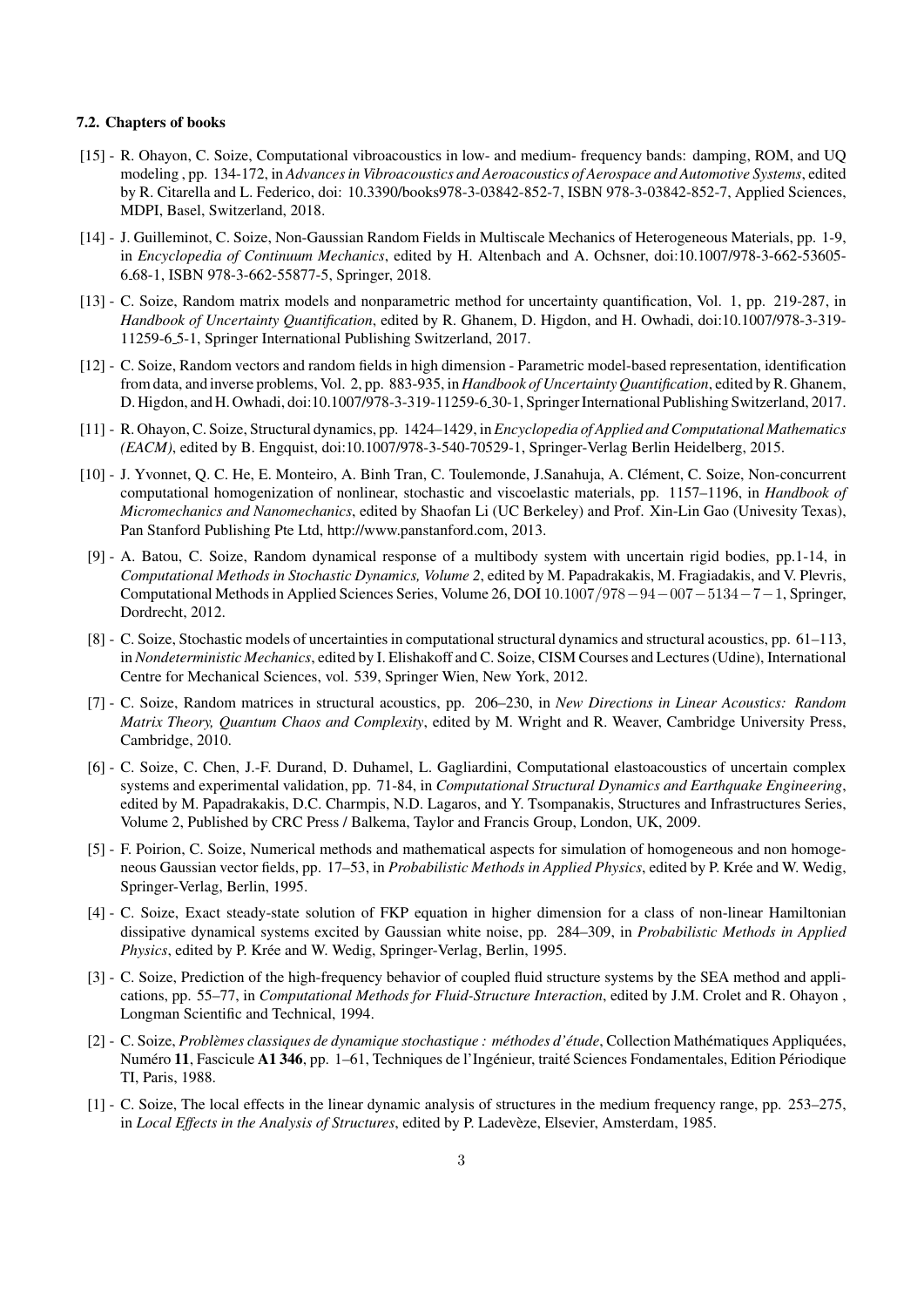#### 7.3. Editor of Books, Proceedings and Special Issues of International Journals

- [7] J.L. Beck, W. Graf, C. Soize, Guest Editors of the Special Issue: "Computational Intelligence in Structural Engineering and Mechanics" of *Computer-Aided Civil and Infrastructure Engineering*, doi:10.1111/mice.12150, 30(5), pp. 329- 411, 2015.
- [6] J.L. Beck, W. Graf, C. Soize, Guest Editors of the Special Issue: "Computational Intelligence in Structural Engineering and Mechanics" of *Computer-Aided Civil and Infrastructure Engineering*, doi:10.1111/mice.12070, 29(3), pp. 159- 233, 2014.
- [5] J.L. Beck, W. Graf, C. Soize, Guest Editors of the Special Issue: "Computational Intelligence in Structural Engineering and Mechanics" of *Computer-Aided Civil and Infrastructure Engineering*, doi: 10.1111/j.1467-8667.2012.00784.x, 27(9), pp. 639-730, 2012.
- [4] I. Elishakoff and C. Soize (Eds), *Nondeterministic Mechanics*, International Centre for Mechanical Sciences (CISM Udine) book, ISBN 978-3-7091-1305-9, Springer Wien, New York, 2012.
- [3] M. Ichchou, C. Soize, M. Haddar (Guest Eds), Dynamics of Materials, Structures and Systems, *European Journal of Computational Mechanics*, 20(1-4) 7-245 (2011).
- [2] C. Soize and G.I. Schueller (Eds), *Structural Dynamics EURODYN 2005*, ISBN 90 5966 033 1, Millpress, Rotterdam, Netherlands, Vol. 1 pp. 1-758, Vol. 2 pp 761-1528, Vol. 3 pp. 1533-2250 (2005).
- [1] R. Bouc and C. Soize (Eds), *Progress in stochastic structural dynamics*, Publications du LMA-CNRS, ISBN 2-909669- 16-5, 152 (1999).

#### 7.4. Papers in Refereed Journals

#### 2022

[256] - C. Soize, Probabilistic learning inference of boundary value problem with uncertainties based on Kullback-Leibler divergence under implicit constraints, *Computer Methods in Applied Mechanics and Engineering*, 395, 115078 (2022), doi:10.1016/j.cma.2022.115078.

Also in arXiv:2202.05112 [stat.ML], 10 Feb 2022, https://arXiv.org/abs/2202.05112.

- [255] C. Soize, R. Ghanem, Probabilistic learning on manifolds (PLoM) with partition, *International Journal for Numerical Methods in Engineering*, doi: 10.1002/nme.6856, 123(1), 268-290 (2022). Also in arXiv:2102.10894 [stat.ME], 22 Feb 2021, https://arXiv.org/abs/2102.10894.
- [254] J. Reyes, C. Desceliers, C. Soize, G. Gagliardini, Multi-frequency model reduction for uncertainty quantification in computational vibroacoutics, *Computational Mechanics*, doi:10.1007/s00466-021-02109-y, 69, 661-682 (2022).
- [253] E. Cataldo, L. Monteiro, C. Soize, A novel source-filter stochastic model for voice production, *Journal of Voice*, doi:10.1016/j.jvoice.2020.11.015, On line (2022).
- [252] E. Capiez-Lernout, C. Soize, Nonlinear stochastic dynamics of detuned bladed disks with uncertain mistuning and detuning optimization using a probabilistic machine learning tool, *International Journal of Non-Linear Mechanics*, doi:10.1016/j.ijnonlinmec.2022.104023, 143, 104023, 1-28 (2022).

#### 2021

[251] - C. Soize, Stochastic elliptic operators defined by non-Gaussian random fields with uncertain spectrum, *The American Mathematical Society Journal Theory of Probability and Mathematical Statistics*, doi: 10.1090/tpms/1159, 105, 113- 136 (2021).

Also in arXiv 2106.07706 [math.PR], 14 June 2021, https://arXiv.org/abs/2106.07706.

- [250] C. Soize, Computational stochastic homogenization of heterogeneous media from an elasticity random field having an uncertain spectral measure, *Computational Mechanics*, doi: 10.1007/s00466-021-02056-8, 68, 1003-1021 (2021).
- [249] C. Soize, R. Ghanem, Probabilistic learning on manifolds constrained by nonlinear partial differential equations for small datasets, *Computer Methods in Applied Mechanics and Engineering*, doi:10.1016/j.cma.2021.113777, 380, 113777 (2021).

Also in arXiv:2010.14324 [stat.ML], 27 Oct 2020, https://arXiv.org/abs/2010.14324.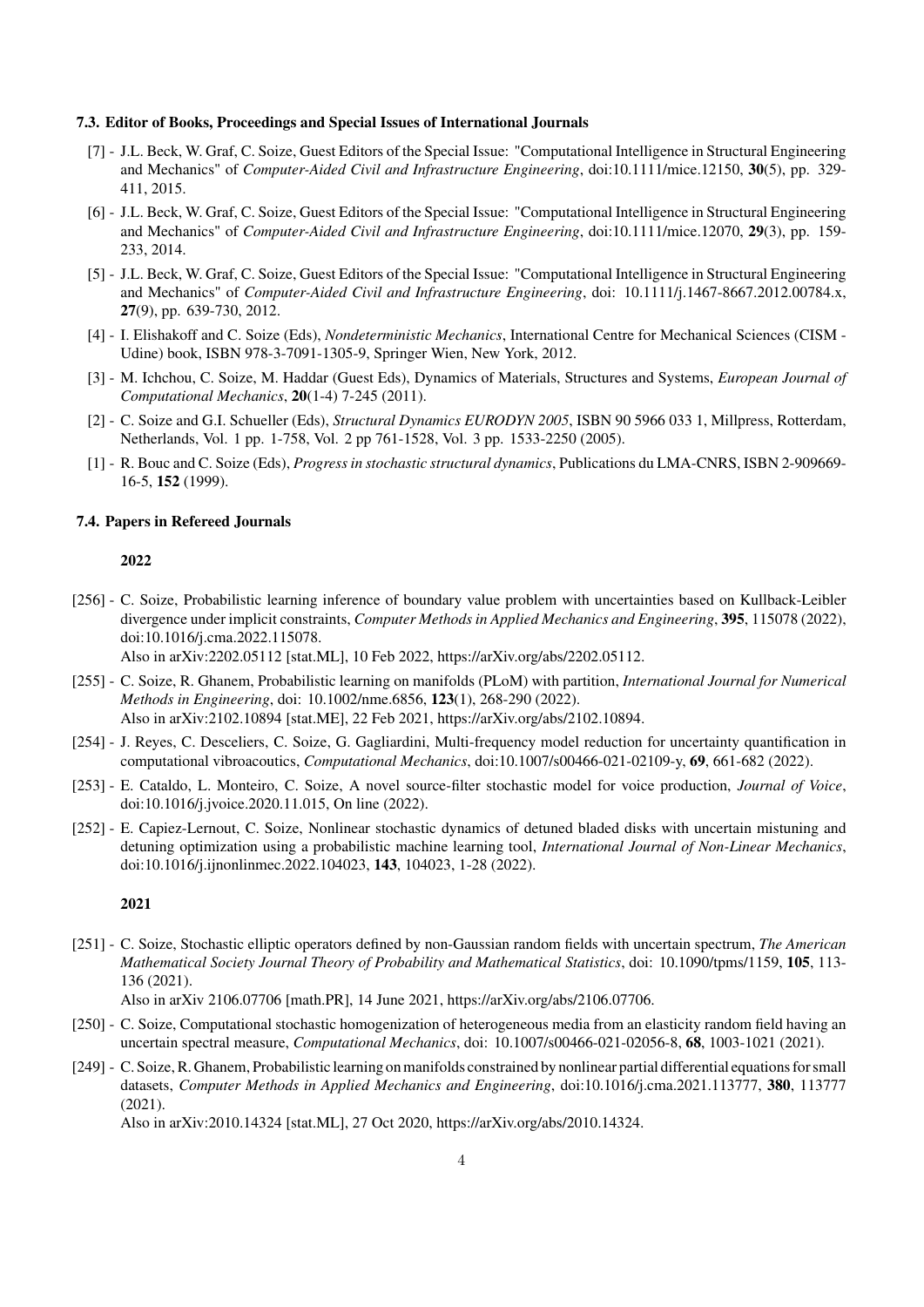- [248] C. Soize, A. Orcesi, Machine learning for detecting structural changes from dynamic monitoring using the probabilistic learning on manifolds, *Structure and Infrastructure Engineering*, doi:10.1080/15732479.2020.1811991, 17 (10), 1418- 1430 (2021).
- [247] R. Ohayon, C. Soize, Q. Akkaoui, E. Capiez-Lernout, Novel formulation for the effects of sloshing with capillarity on elastic structures in linear dynamics, *International Journal for Numerical Methods in Engineering*, doi:10.1002/nme.6290, 122(19), 5313-5330 (2021).
- [246] J. Nespoulous, C. Soize, C. Funfschilling, G. Perrin, Optimization of high-speed train speed to limit energy consumption, *Vehicle System Dynamics*, doi:10.1080/00423114.2021.1965628, published on line: 19 August 2021, pp. 1-18 (2021)
- [245] V. Dangla, C. Soize, G. Cunha, A. Mosson, M. Kassem, Robust 3D acoustic performance model for nacelle liners, *AIAA Journal*, https://doi.org/10.2514/1.J060299, 59(10), 4195-4211 (2021).
- [244] E. Cataldo, C. Soize, A stochastic model of voice generation and the corresponding solution for the inverse problem using Artificial Neural Network for case with pathology in the vocal folds, *Biomedical Signal Processing and Control* (BSPC), doi: 10.1016/j.bspc.2021.102623, 68, 102623 (2021).
- [243] M. Arnst, C. Soize, K. Bulthies, Computation of Sobol indices in global sensitivity analysis from small data sets by probabilistic learning on manifolds, *International Journal for Uncertainty Quantification*, 11 (2), 1-23 (2021), doi: 10.1615/Int.J.UncertaintyQuantification.2020032674

- [242] X.Q. Wang, M.P. Mignolet, C. Soize, Structural uncertainty modeling for nonlinear geometric response using nonintrusive reduced order models, *Probabilistic Engineering Mechanics*, doi: 10.1016/j.probengmech.2020.103033, 60 103033, 1-9 (2020).
- [241] C. Soize, R. Ghanem, Probabilistic learning on manifolds, *Foundations of Data Science, American Institute of Mathematical Sciences (AIMS)*, doi: 10.3934/fods.2020013, 2 (3), 279-307 (2020). Also in arXiv:2002.12653 [math.ST], 28 Feb 2020, https://arXiv.org/abs/2002.12653.
- [240] C. Soize, R. Ghanem, Physics-constrained non-Gaussian probabilistic learning on manifolds, *International Journal for Numerical Methods in Engineering*, doi: 10.1002/nme.6202, 121 (1), 110-145 (2020).
- [239] C. Soize, R. Ghanem, C. Desceliers, Sampling of Bayesian posteriors with a non-Gaussian probabilistic learning on manifolds from a small dataset, *Statistics and Computing*, doi: 10.1007/s11222-020-09954-6, 30(5), 1433-1457 (2020). Also in arXiv:1910.12717 [stat.ML], 28 Oct 2019, https://arXiv.org/abs/1910.12717.
- [238] A. Picou, E. Capiez-Lernout, C. Soize, M. Mbaye, Robust dynamic analysis of detuned-mistuned rotating bladed disks with geometric nonlinearities, *Computational Mechanics*, doi:10.1007/s00466-019-01790-4, 65(3), 711-730 (2020).
- [237] G. Perrin, C. Soize, Adaptive method for indirect identification of the statistical properties of random fields in a Bayesian framework, *Computational Statistics*, doi: 10.1007/s00180-019-00936-5, 35, 111-133 (2020).
- [236] M. Nesterova, F. Schmidt, C. Soize, Fatigue analysis of a bridge deck using the peaks-over-threshold approach with application to the Millau viaduct, *SN Applied Sciences*, doi:10.1007/s42452-020-3117-1,2:1416, 1-12 (2020).
- [235] M. Mignolet, C. Soize, Compressed principal component analysis of non-Gaussian vectors, *SIAM-ASA Journal on Uncertainty Quantification*, doi:10.1137/20M1322029, 8(4), 1261-1286 (2020).
- [234] D. Lebel, C. Soize, C. Funfschilling, G. Perrin, High-speed train suspension health monitoring using computational dynamics and acceleration measurements, *Vehicle Systems Dynamics*, doi: 10.1080/00423114.2019.1601744, 58(6), 911-932 (2020).
- [233] R. Ghanem, C. Soize, L. Mehrez, V. Aitharaju, Probabilistic learning and updating of a digital twin for composite material systems, *International Journal for Numerical Methods in Engineering*, doi:10.1002/nme.6430 , 1-21, on line (2020).
- [232] Q. Akkaoui, E. Capiez-Lernout, C. Soize, R. Ohayon, Uncertainty quantification for dynamics of geometrically nonlinear structures coupled with internal acoustic fluids in presence of sloshing and capillarity, *Journal of Fluids and Structures*, doi: 10.1016/j.jfluidstructs.2020.102966, 94 102966, 1-15 (2020).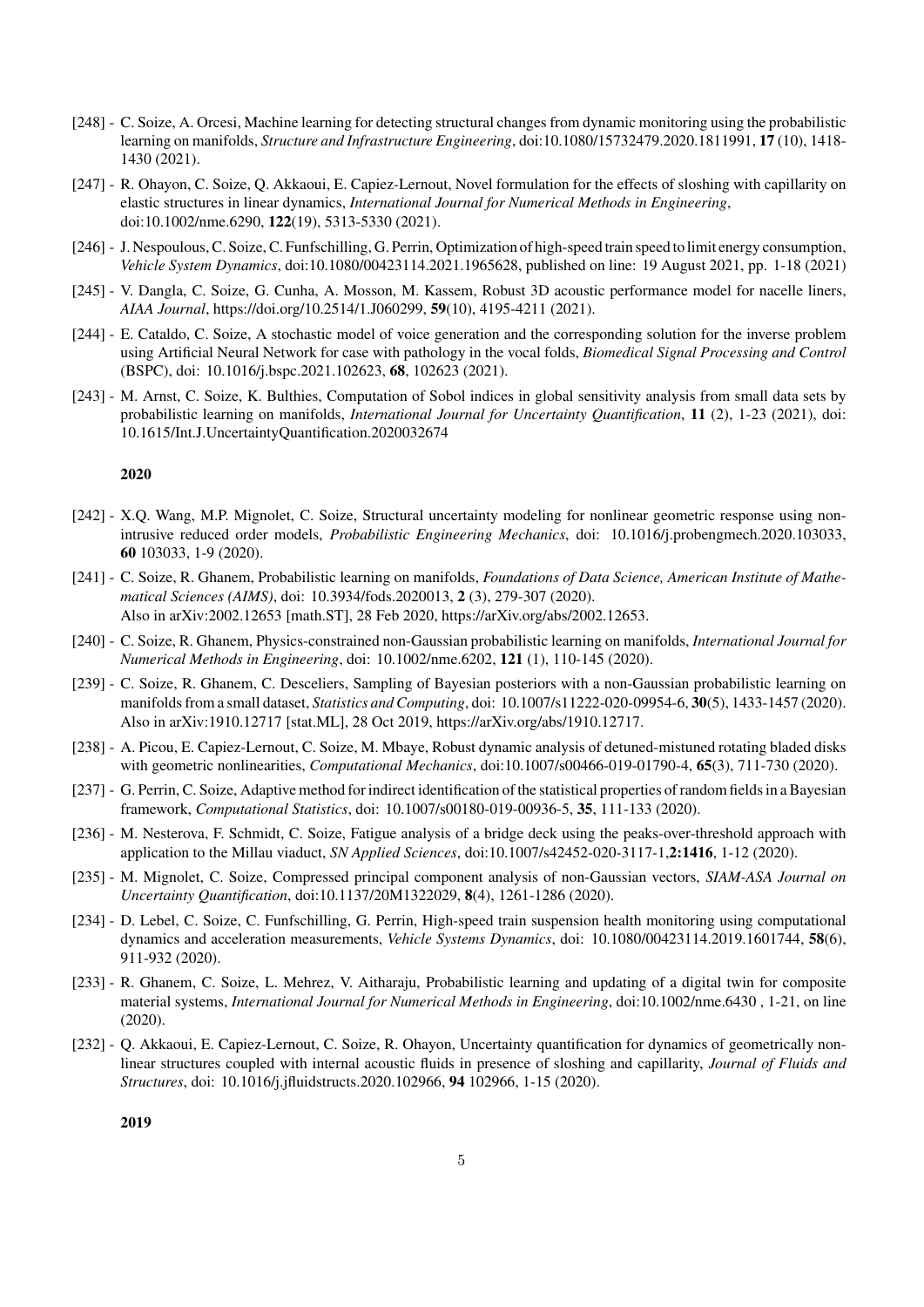- [231] H. Wang, J. Guilleminot, C. Soize, Modeling uncertainties in molecular dynamics simulations using a stochastic reduced-order basis, *Computer Methods in Applied Mechanics and Engineering*, doi:10.1016/j.cma.2019.05.020, 354, 37-55 (2019).
- [230] B. Staber, J. Guilleminot, C. Soize, J. Michopoulos, A. Iliopoulos, Stochastic modeling and identification of an hyperelastic constitutive model for laminated composites, *Computer Methods in Applied Mechanics and Engineering*, doi: 10.1016/j.cma.2018.12.036, 347, 425-444 (2019).
- [229] C. Soize, R. Ghanem, Probabilistic Machine Learning for the small-data challenge in computational science, IACM Expressions, 44(19), 3-9 (2019).
- [228] C. Soize, R. Ghanem, C. Safta, X. Huan, Z. P. Vane, J. Oefelein, G. Lacaze, H. N. Najm, Q. Tang, X. Chen, Entropybased closure for probabilistic learning on manifolds, *Journal of Computational Physics*, 388, 528-533 (2019), doi: 10.1016/j.jcp.2018.12.029.

Also in arXiv:1803.08161 [math.PR], 28 Feb 2020, https://arXiv.org/abs/1803.08161.

- [227] C. Soize, R. Ghanem, C. Safta, X. Huan, Z.P. Vane, J. Oefelein, G. Lacaze, H.N. Najm, Enhancing model predictability for a scramjet using probabilistic learning on manifold, *AIAA Journal*, doi: 10.2514/1.J057069, 57(1), 365-378 (2019).
- [226] C. Soize, C. Farhat, Probabilistic learning for modeling and quantifying model-form uncertainties in nonlinear computational mechanics, *International Journal for Numerical Methods in Engineering*, doi:10.1002/nme.5980, 117(7), 819-843 (2019).
- [225] M. Nesterova, F. Schmidt, C. Soize, Probabilistic analysis of the effect of the combination of traffic and wind actions on a cable-stayed bridge, *Bridge Structures*, doi:10.3233/BRS-190151, 15(3), 121-138 (2019).
- [224] D. Lebel, C. Soize, C. Funfschilling, G. Perrin, Statistical inverse identification for nonlinear train dynamics using a surrogate model in a Bayesian framework, *Journal of Sound and Vibration*, doi:10.1016/j.jsv.2019.06.024, 458, 158-176 (2019).
- [223] D. Lavazec, G. Cumunel, D. Duhamel, C. Soize, Experimental evaluation and model of a nonlinear absorber for vibration attenuation, *Communication in Nonlinear Science and Numerical Simulation*, doi: 10.1016/j.cnsns. 2018.10.009, 69, 386-397 (2019).
- [222] R. Ghanem, C. Soize, C. Safta, X. Huan, G. Lacaze, J. Oefelein, H. N. Najm, Design optimization of a scramjet under uncertainty using probabilistic learning on manifolds, *Journal of Computational Physics*, doi: 10.1016/j.jcp.- 2019.108930, 399, 108930, 1-14 (2019).
- [221] C. Farhat, R. Tezaur, T. Chapman, P. Avery, C. Soize, Feasible probabilistic learning method for model-form uncertainty in vibration analysis, *AIAA Journal*, doi: 10.2514/1.J057797, 57(11), 4978-4991 (2019).
- [220] M. Arnst, C. Soize, Identification and sampling of Bayesian posteriors of high-dimensional symmetric positive-definite matrices for data-driven updating of computational models, *Computer Methods in Applied Mechanics and Engineering*, doi:10.1016/j.cma.2019.04.025, 352, 300-323 (2019).
- [219] Q. Akkaoui, E. Capiez-Lernout, C. Soize, R. Ohayon, Revisiting the experiment of a free-surface resonance of a liquid in a vibration tank using a nonlinear fluid-structure computational model, *Journal of Fluids and Structures*, doi: 10.1016/j.jfluidstructs.2019.01.005, 85, 149-164 (2019).

- [218] C. Soize, Design optimization under uncertainties of a mesoscale implant in biological tissues using a probabilistic learning algorithm, *Computational Mechanics*, doi: 10.1007/s00466-017-1509-x, 62(3), 477-497 (2018).
- [217] I. E. Poloskov, C. Soize, Symbolic and numeric scheme for solution of linear integro-differential equations with random parameter uncertainties and Gaussian stochastic process input, *Applied Mathematical Modeling*, doi: 10.1016/j.apm .2017.11.024, 56, 15-31 (2018).
- [216] G. Perrin, C. Soize, N. Ouhbi, Data-driven kernel representations for sampling with an unknown block dependence structure under correlation constraints, *Journal of Computational Statistics and Data Analysis*, doi: 10.1016/j.csda.2017 .10.005, 119, 139-154 (2018).
- [215] R. Ghanem, C. Soize, C.-R. Thimmisetty, Optimal well-placement using probabilistic learning, *Data-Enabled Discovery and Applications*, Springer, doi: 10.1007/s41688-017-0014-x, 2(1):4, 1-16 (2018).
- [214] R. Ghanem, C. Soize, Probabilistic nonconvex constrained optimization with fixed number of function evaluations, *International Journal for Numerical Methods in Engineering*, doi: 10.1002/nme.5632, 113(4), 719-741 (2018).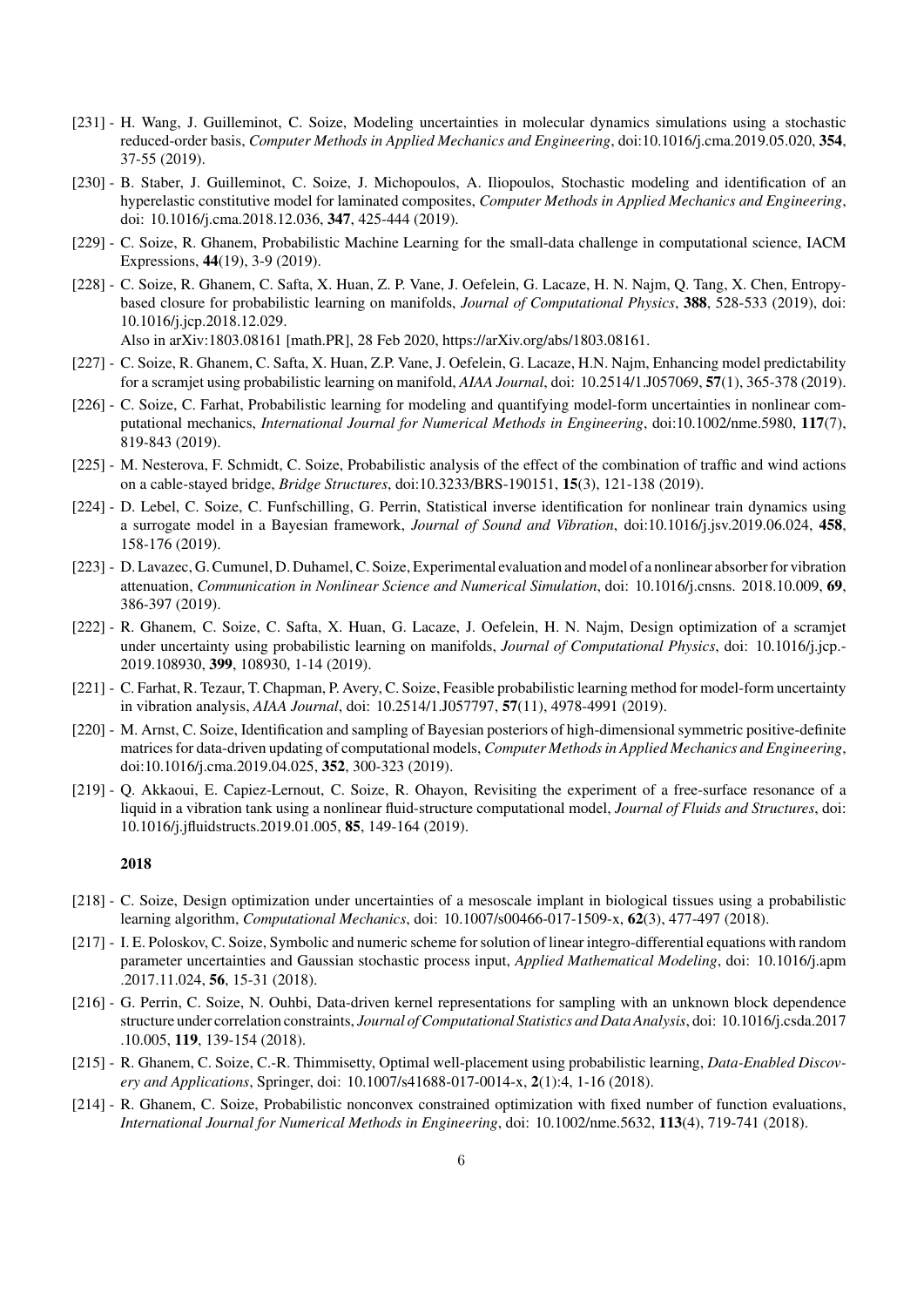- [213] C. Farhat, A. Bos, P. Avery, C. Soize, Modeling and quantification of model-form uncertainties in eigenvalue computations using a stochastic reduced model, *AIAA Journal*, doi: 10.2514/1.J056314, 56(3), 1198-1210 (2018).
- [212] E. Cataldo, C. Soize, Stochastic mechanical model of vocal folds for producing jitter and for identifying pathologies through real voices, *Journal of Biomechanics*, doi: 10.1016/j.jbiomech.2018.04.031, 74, 126-133 (2018).
- [211] Q. Akkaoui, E. Capiez-Lernout, C. Soize, R. Ohayon, Solving generalized eigenvalue problems for large scale fluidstructure models with mid-power computers, *Computers and Structures*, doi: 10.1016/j.compstruc.2018.04.007, 205, 45-54 (2018).

- [210] C. Soize, R. Ghanem, Polynomial chaos representation of databases on manifolds, *Journal of Computational Physics*, doi: 10.1016/j.jcp.2017.01.031, 335, 201-221 (2017).
- [209] C. Soize, C. Farhat, A nonparametric probabilistic approach for quantifying uncertainties in low- and high-dimensional nonlinear models, *International Journal for Numerical Methods in Engineering*, doi:10.1002/nme .5312, 109(6), 837- 888 (2017).
- [208] C. Soize, Optimal partition in terms of independent random vectors of any non-Gaussian vector defined by a set of realizations, *SIAM-ASA Journal on Uncertainty Quantification*, doi: 10.1137/16M1062223, 5(1), 176-211 (2017).
- [207] G. Perrin, C. Soize, S. Marque-Pucheu, J. Garnier, Nested polynomial trend for the improvement of Gaussian processbased predictors, *Journal of Computational Physics*, doi: 10.1016/j.jcp.2017.05.051, 346, 389-402 (2017).
- [206] R. Ohayon, C. Soize, Computational vibroacoustics in low- and medium-frequency bands: damping, ROM, and UQ modeling, *Applied Sciences*, , doi:10.3390/app7060586, 7(6), 586, 1-39 (2017).
- [205] N. Lestoille, C. Funfschilling, C. Soize, Predictive track maintenance: how statistics models and vehicle-track interaction open new prospects, in French: Maintenance prédictive des voies : comment les modèles statistiques et l'interaction véhicule-voie ouvrent de nouvelles perspectives, *Revue Générale des Chemins de Fer*, ISSN 0035-3183, 269, 28-35 (2017).
- [204] W. Kassir, C. Soize, J.-V. Heck, F. De Oliveira, Non-Gaussian approach for equivalent static wind loads from wind tunnel measurements, *Wind and Structures*, An International Journal, doi: 10.12989/was.2017.25.6.589, 25(6), 589-608 (2017).
- [203] O. Ezvan, A. Batou, C. Soize, L. Gagliardini, Multilevel model reduction for uncertainty quantification in computational structural dynamics, *Computational Mechanics*, doi: 10.1007/s00466-016-1348-1, 59(2), 219-246 (2017).
- [202] E. Cataldo, C. Soize, Voice signals produced with jitter through a stochastic one-mass mechanical model, *Journal of Voice*, doi: 10.1016/j.jvoice.2016.01.001, 31(1), 111.e9-111.e18 (2017).
- [201] E. Capiez-Lernout, C. Soize, An improvement of the uncertainty quantification in computational structural dynamics with nonlinear geometrical effects, *International Journal for Uncertainty Quantification*, doi:10.1615/Int.J.UncertaintyQuantification.2016019141, 7(1), 83-98 (2017).

- [200] C. Soize, R. Ghanem, Data-driven probability concentration and sampling on manifold, *Journal of Computational Physics*, doi:10.1016/j.jcp.2016.05.044, 321, 242-258 (2016).
- [199] R. Ohayon, C. Soize, Nonlinear model reduction for computational vibration analysis of structures with weak geometrical nonlinearity coupled with linear acoustic liquids in the presence of linear sloshing and capillarity, *Computers and Fluids*, doi:10.1016/j.compfluid.2016.03.032, 141, 82-89 (2016).
- [198] M. T. Nguyen, J. M. Allain, H. Gharbi, C. Desceliers, C. Soize, Experimental multiscale measurements for the mechanical identification of a cortical bone by digital image correlation, *Journal of The Mechanical Behavior of Biomedical Materials*, doi:10.1016/j.jmbbm.2016.06.011, 63, 125-133 (2016).
- [197] R. Murthy, B.-K. Choi, X.Q. Wang, M.C. Sipperley, M.P. Mignolet, C. Soize, Maximum entropy modeling of discrete uncertain properties with application to friction, *Probabilistic Engineering Mechanics*, doi:10.1016/j.probengmech. 2015.10.003, 44, 128-137 (2016).
- [196] N. Lestoille, C. Soize, C. Funfschilling, Stochastic prediction of high-speed train dynamics to long-time evolution of track irregularities, *Mechanics Research Communications*, doi:10.1016/j.mechrescom.2016.05.007, 75, 29-39 (2016).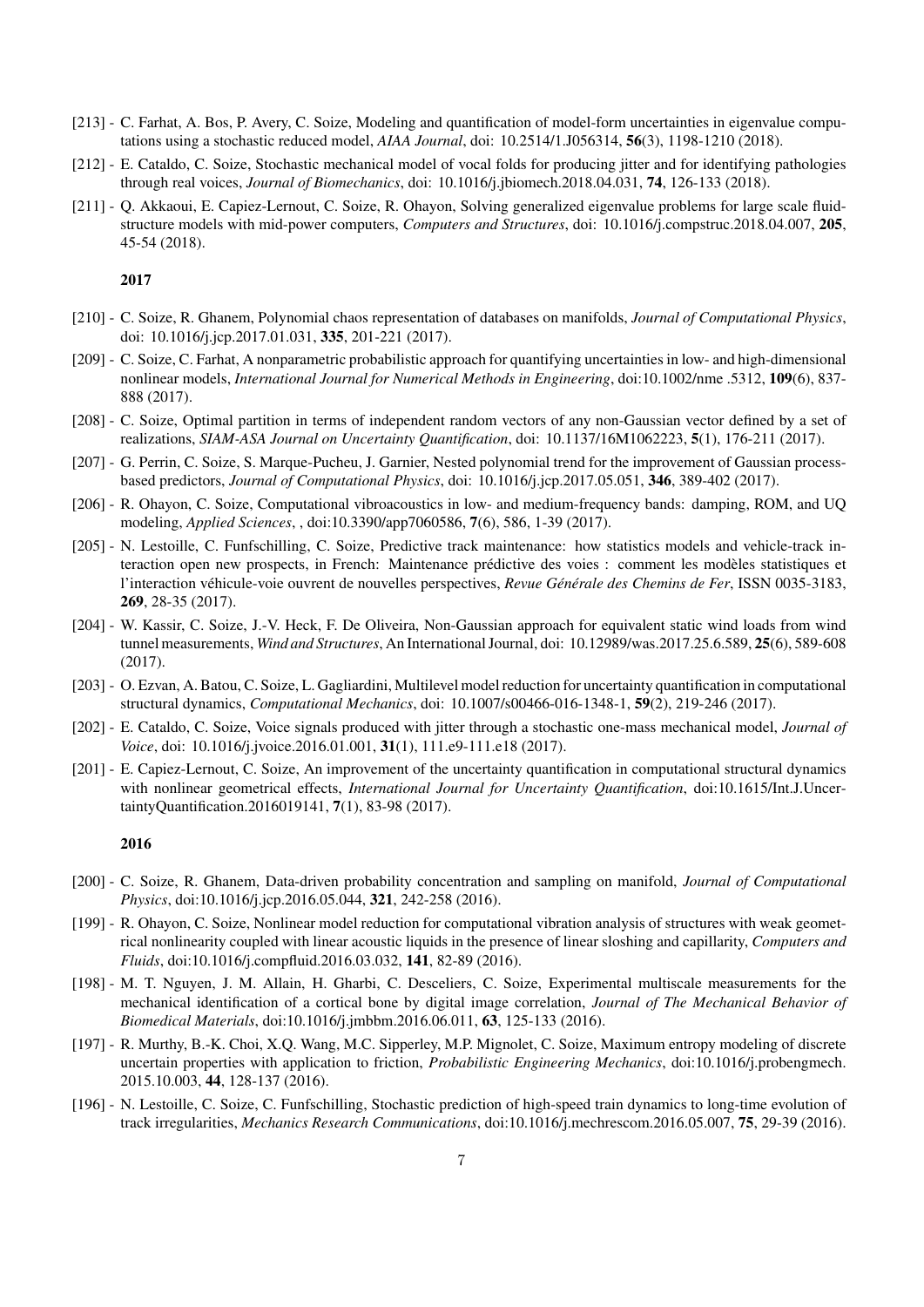- [195] N. Lestoille, C. Soize, C. Funfschilling, Sensitivity of train stochastic dynamics to long-time evolution of track irregularities, *Vehicle System Dynamics*, doi:10.1080/00423114.2016.1142095, 54(5), 545-567 (2016).
- [194] T.T. Le, J. Guilleminot, C. Soize, Stochastic continuum modeling of random interphases from atomistic simulations. Application to a polymer nanocomposite,*Computer Methods in Applied Mechanics and Engineering*, doi:10.1016/j.cma .2015.10.006, 303, 430-449 (2016).
- [193] E. Cataldo, C. Soize, Jitter generation in voice signals produced by a two-mass stochastic mechanical model, *Biomedical Signal Processing and Control*, doi: 10.1016/j.bspc.2016.02.003, 27, 87–95 (2016).
- [192] R. Capillon, C. Desceliers, C. Soize, Uncertainty quantification in computational linear structural dynamics for viscoelastic composite structures *Computer Methods in Applied Mechanics and Engineering*, doi:10.1016/j.cma.2016. 03.012, 305, 154-172 (2016).

- [191] C. Soize, Polynomial chaos expansion of a multimodal random vector, *SIAM-ASA Journal on Uncertainty Quantification*, doi:10.1137/140968495, 3(1), 34–60 (2015).
- [190] G. Perrin, D. Duhamel, C. Soize, C. Funfschilling, Quantification of the influence of the track geometry variability on the train dynamics, *Mechanical System and Signal processing*, doi:10.1016/j.ymssp.2015.01.004, 60-61(), 945-957 (2015).
- [189] R. Ohayon, C. Soize, Vibration of structures containing compressible liquids with surface tension and sloshing effects. Reduced-order model, *Computational Mechanics*, doi:10.1007/s00466-014-1091-4, 55(6), 1071-1078 (2015).
- [188] M. T. Nguyen, C. Desceliers, C. Soize, J. M. Allain, H. Gharbi, Multiscale identification of the random elasticity field at mesoscale of a heterogeneous microstructure using multiscale experimental observations, *International Journal for Multiscale Computational Engineering*, doi:10.1615/IntJMultCompEng.2015011435, 13(4), 281-295 (2015).
- [187] S. Naili, V.-H. Nguyen, M.-B. Vu, C. Desceliers, C. Soize, Modeling of transient wave propagation in a heterogeneous solid layer coupled with fluid: application to long bones, *Journal of the Acoustical Society of America*, doi:10.1121/1.4906838, 137(2), 668-678 (2015).
- [186] R. Lima, C. Soize, R. Sampaio, Robust design optimization with an uncertain model of a nonlinear vibro-impact electro-mechanical system, *Communication in Nonlinear Science and Numerical Simulation*, doi:10.1016/j.cnsns. 2014.11.014, 23(1-3), 263-273 (2015).
- [185] R. Ghanem, C. Soize, Remarks on stochastic properties of materials through finite deformations, *International Journal for Multiscale Computational Engineering*, doi:10.1615/IntJMultCompEng.2015013959, 13(4), 367-374 (2015).
- [184] O. Ezvan, A. Batou, C. Soize, Multilevel reduced-order computational model in structural dynamics for the low- and medium-frequency ranges, *Computer and Structures*, doi: 10.1016/j.compstruc.2015.08.007, 160, 111-125 (2015).
- [183] A. Cunha Jr, C. Soize, R. Sampaio, Computational modeling of the nonlinear stochastic dynamics of horizontal drillstrings, *Computational Mechanics*, doi:10.1007/s00466-015-1206-6, 56(5), 849-878 (2015).
- [182] E. Capiez-Lernout, C. Soize, M. Mbaye, Mistuning analysis and uncertainty quantification of an industrial bladed disk with geometrical nonlinearity, *Journal of Sound and Vibration*, doi:10.1016/j.jsv.2015.07.006, 356, 124-143 (2015).
- [181] A. Batou, C. Soize, Generation of accelerograms compatible with design specifications using information theory, *Bulletin of Earthquake Engineering*, doi:10.1007/s10518-013-9547-z, 12(2), 769-794 (2015).

- [180] T.G. Ritto, C. Soize, F.A. Rochinha, R. Sampaio, Dynamic stability of a pipe conveying fluid with an uncertain computational model, *Journal of Fluid and Structures*, doi:10.1016/j.jfluidstructs.2014.05.003, 49, 412-426 (2014).
- [179] G. Perrin, C. Soize, D. Duhamel, C. Funfschilling, A posteriori error and optimal reduced basis for stochastic processes defined by a set of realizations, *SIAM-ASA Journal on Uncertainty Quantification*, doi:10.1137/130905095, 2, 745-762 (2014).
- [178] R. Ohayon, C. Soize, R. Sampaio, Variational-based reduced-order model in dynamic substructuring of coupled structures through a dissipative physical interface: Recent advances, *Archives of Computational Methods in Engineering*, doi:10.1007/s11831-014-9107-y, 21(3), 321-329 (2014).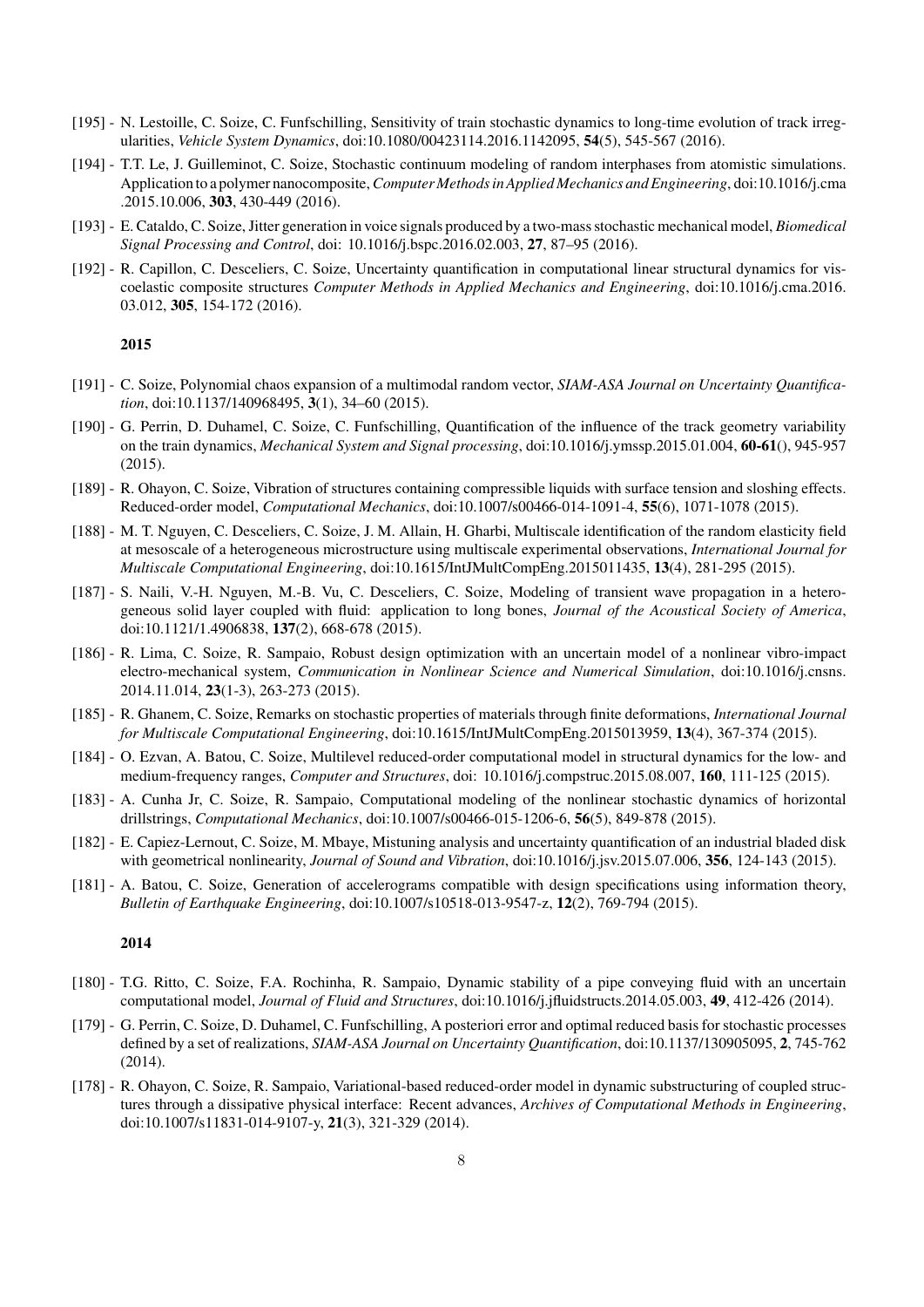- [177] R. Ohayon, C. Soize, Clarification about component mode synthesis methods for substructures with physical flexible interfaces, *International Journal of Aeronautical and Space Sciences*, doi:10.5139/IJASS.2014.15.2.113, 15(2), 113- 122 (2014).
- [176] A. Nouy, C. Soize, Random fields representations for stochastic elliptic boundary value problems and statistical inverse problems, *European Journal of Applied Mathematics*, doi:10.1017/S0956792514000072, 25(3), 339-373 (2014).
- [175] Y. Le Guennec, R. Cottereau, D. Clouteau, C. Soize, A coupling method for stochastic continuum models at different scales, *Probabilistic Engineering Mechanics*, doi:10.1016/j.probengmech.2013.10.005, 37, 138-147 (2014).
- [174] J. Guilleminot, C. Soize, Itô SDE-based generator for a class of non-gaussian vector-valued random fields in uncertainty quantification, *SIAM Journal on Scientific Computing*, doi:10.1137/130948586, 36(6), A2763–A2786 (2014).
- [173] E. Capiez-Lernout, C. Soize, M. Mignolet, Post-buckling nonlinear static and dynamical analyses of uncertain cylindrical shells and experimental validation, *Computer Methods in Applied Mechanics and Engineering*, doi:10.1016/j.cma .2013.12.011, 271(1), 210-230 (2014).
- [172] A. Batou, C. Soize, S. Audebert, Model identification in computational stochastic dynamics using experimental modal data, *Mechanical Systems and Signal Processing*, doi:10.1016/j.ymssp.2014.05.010, 50-51, 307-322 (2014).

- [171] C. Soize, Bayesian posteriors of uncertainty quantification in computational structural dynamics for low- and mediumfrequency ranges, *Computers and Structures*, doi:10.1016/j.compstruc.2013.03.020, 126(), 41-55 (2013).
- [170] C. Soize, Stochastic modeling of uncertainties in computational structural dynamics Recent theoretical advances, *Journal of Sound and Vibration*, doi:10.1016/j.jsv.2011.10.010, 332(10), 2379-2395 (2013).
- [169] G. Perrin, C. Soize, D. Duhamel, C. Funfschilling, Track irregularities stochastic modeling, *Probabilistic Engineering Mechanics*, doi:10.1016/j.probengmech.2013.08.006, 34, 123-130 (2013).
- [168] G. Perrin, C. Soize, D. Duhamel, C. Funfschilling, Karhunen-Loève expansion revisited for vector-valued random fields: scaling, errors and optimal basis, *Journal of Computational Physics*, doi:10.1016/j.jcp.2013.02.036, 242(1), 607-622 (2013).
- [167] M. P.Mignolet, C. Soize, J. Avalos, Nonparametric stochastic modeling of structures with uncertain boundary conditions / coupling between substructures, *AIAA Journal*, doi:10.2514/1.J051555, 51(6), 1296-1308 (2013).
- [166] M. Mbaye, C. Soize, J.-P. Ousty, E.Capiez-Lernout, Robust analysis of design in vibration of turbomachines, *ASME Journal of Turbomachinery*, doi:10.1115/1.4007442, 135(2), 021008-1-8 (2013).
- [165] J. Guilleminot, T. T. Le, C. Soize, Stochastic framework for modeling the linear apparent behavior of complex materials: application to random porous materials with interphases, *Acta Mechanica Sinica*, doi:10.1007/s10409-013-0101-7, 29(6), 773-782 (2013).
- [164] J. Guilleminot, C. Soize, Stochastic model and generator for random fields with symmetry properties: application to the mesoscopic modeling of elastic random media, *Multiscale Modeling and Simulation (A SIAM Interdisciplinary Journal)*, doi:10.1137/120898346, 11(3), 840-870 (2013).
- [163] J. Guilleminot, C. Soize, On the statistical dependence for the components of random elasticity tensors exhibiting material symmetry properties, *Journal of Elasticity*, doi 10.1007/s10659-012-9396-z, 111(2), 109-130 (2013).
- [162] T.T. Do, C. Soize, J.-V. Heck, Computational nonlinear thermomechanical model of large light partition walls based on experimental analyzes and probabilistic models, *Computer-Aided Civil and Infrastructure Engineering (CACAIE)*, doi:10.1111/j.1467-8667.2012.00782.x, 28(2), 81-97 (2013). smallskip
- [161] C. Desceliers, C. Soize, M. Zarroug, Computational strategy for the crash design analysis using an uncertain computational mechanical model, *Computational Mechanics*, doi:10.1007/s00466-012-0822-7, 52(2), 453-462 (2013).
- [160] C. Desceliers, C. Soize, H. Yanez-Godoy, E.Houdu, O. Poupard, Robustness analysis of an uncertain computational model to predict well integrity for geologic CO2 sequestration, *Computational Geosciences*, doi:10.1007/s10596-012- 9332-0, 17(2), 307-323 (2013).
- [159] A. Clément, C. Soize, J. Yvonnet, Uncertainty quantification in computational stochastic multiscale analysis of nonlinear elastic materials, *Computer Methods in Applied Mechanics and Engineering*, doi:10.1016/j.cma.2012.10.016, 254(), 61-82 (2013).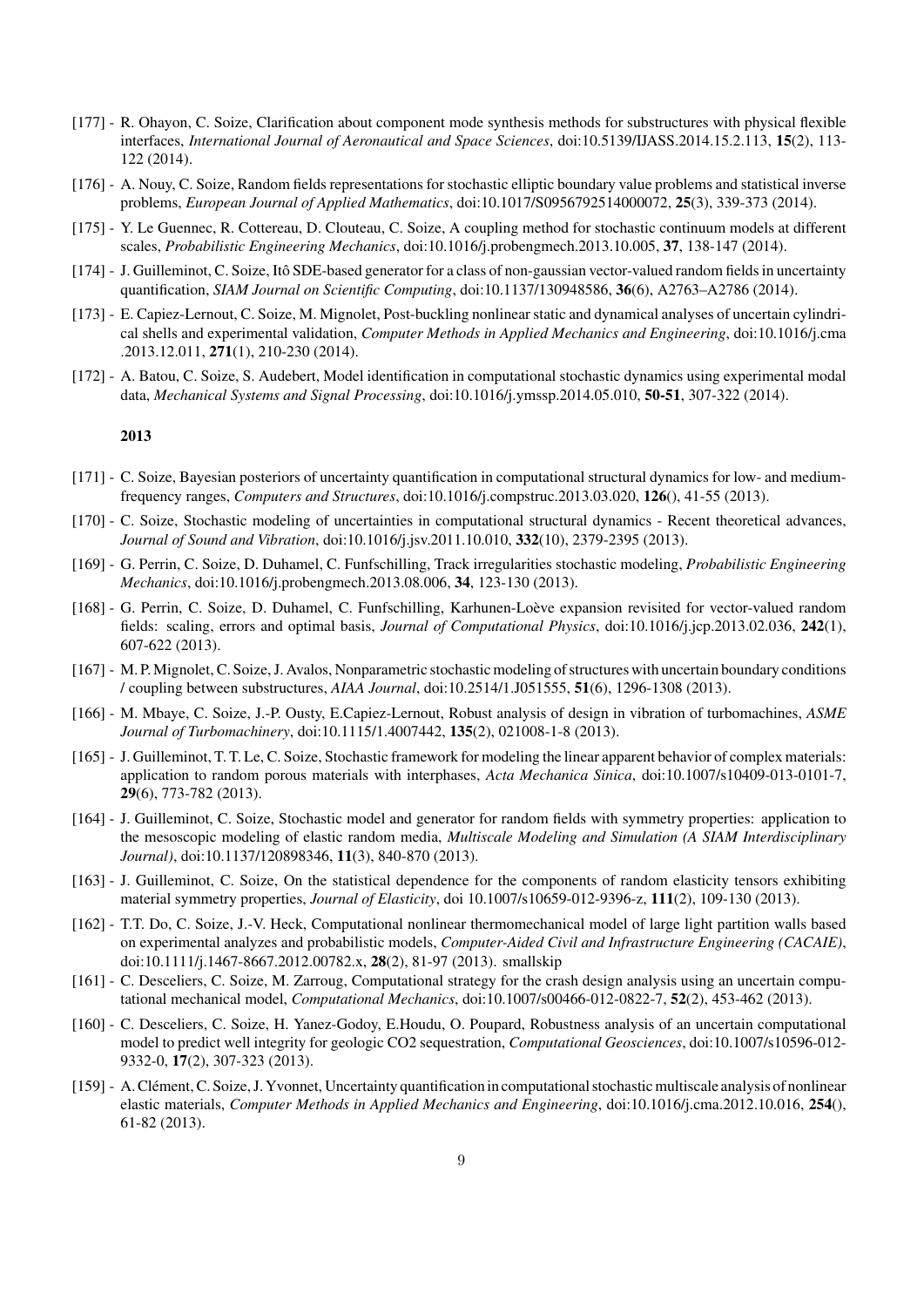- [158] E. Cataldo, C. Soize, R. Sampaio, Uncertainty quantification of voice signal production mechanical model and experimental updating, *Mechanical Systems and Signal Processing*, doi:10.1016/j.ymssp.2013.06.036, 40(2), 718-726 (2013).
- [157] A. Batou, C. Soize, Calculation of Lagrange multipliers in the construction of maximum entropy distributions in high stochastic dimension, *SIAM-ASA Journal on Uncertainty Quantification*, doi:10.1137/120901386, 1(1), 431-451 (2013).
- [156] A. Batou, C. Soize, Stochastic modeling and identification of an uncertain computational dynamical model with random fields properties and model uncertainties, *Archive of Applied Mechanics*, doi:10.1007/s00419-012-0720-7, 83(6), 831- 848 (2013).
- [155] A. Batou, C. Soize, N. Brie, Reduced-order computational model in nonlinear structural dynamics for structures having numerous local elastic modes in the low-frequency range. Application to fuel assemblies, *Nuclear Engineering and Design*, doi:10.1016/j.nucengdes.2013.04.039, 262, 276–284 (2013).
- [154] A. Batou, C. Soize, Uncertainty quantification in low-frequency dynamics of complex beam-like structures having a high-modal density, *International Journal for Uncertainty Quantification*, doi:10.1615/Int.J.UncertaintyQuantifi- cation.2012005286, 3(6), 475-485 (2013).
- [153] M. Arnst, C. Soize, R. Ghanem, Hybrid sampling/spectral method for solving stochastic coupled problems, *SIAM-ASA Journal on Uncertainty Quantification*, doi:10.1137/120894403, 1(1), 218–243 (2013).
- [152] A. Arnoux, C. Soize, A. Batou, L. Gagliardini, Reduced-order computational model for low-frequency dynamics of automobiles, *Advances in Mechanical Engineering*, doi:10.1155/2013/310362, Volume 2013 (Article ID 310362), 1-12 (2013).
- [151] A. Arnoux, A. Batou, C. Soize, L. Gagliardini, Stochastic reduced order computational model of structures having numerous local elastic modes in low frequency dynamics, *Journal of Sound and Vibration*, doi:10.1016/j.jsv.2013.02.019, 332(16), 3667-3680 (2013).

- [150] C. Soize, I.E. Poloskov, Time-domain formulation in computational dynamics for linear viscoelastic media with model uncertainties and stochastic excitation, *Computers and Mathematics with Applications*, doi:10.1016/j.camwa. 2012.09.010, 64(11), 3594-3612 (2012).
- [149] C. Soize, Professor Gerhart I. Schueller In Memoriam, *Structural Safety*, doi:10.1016/S0167-4730(12)00061-6, 39, III-III (2012).
- [148] G. Perrin, C. Soize, D. Duhamel, C. Funfschilling, Identification of polynomial chaos representations in high dimension from a set of realizations, *SIAM Journal on Scientific Computing*, doi:10.1137/11084950X, 34(6), A2917-A2945 (2012).
- [147] R. Ohayon, C. Soize, Advanced computational dissipative structural acoustics and fluid-structure interaction in lowand medium-frequency domains. Reduced-order models and uncertainty quantification, *International Journal of Aeronautical and Space Sciences*, doi:10.5139/IJASS.2012.13.2.127, 13(2), 127-153 (2012).
- [146] J. Guilleminot, C. Soize, R. Ghanem, Stochastic representation for anisotropic permeability tensor random fields, *International Journal for Numerical and Analytical Methods in Geomechanics*, doi:10.1002 / nag.1081, 36(13), 1592- 1608 (2012).
- [145] J. Guilleminot, C. Soize, Generalized stochastic approach for constitutive equation in linear elasticity: A random matrix model, *International Journal for Numerical Methods in Engineering*, doi:10.1002/nme.3338, 90(5),613-635 (2012).
- [144] J. Guilleminot, C. Soize, Probabilistic modeling of apparent tensors in elastostatics: a MaxEnt approach under material symmetry and stochastic boundedness constraints, *Probabilistic Engineering Mechanics*, doi:10.1016/j.prob engmech.2011.07.004, 28(SI),118-124 (2012).
- [143] J. Guilleminot, C. Soize, Stochastic modeling of anisotropy in multiscale analysis of heterogeneous materials: a comprehensive overview on random matrix approaches, *Mechanics of Materials*, doi:10.1016/j.mechmat.2011.06.003, 44, 35-46 (2012).
- [142] C. Desceliers, C. Soize, S. Naili, G. Haiat, Probabilistic model of the human cortical bone with mechanical alterations in ultrasonic range, *Mechanical Systems and Signal Processing*, doi:10.1016/j.ymssp.2012.03.008, 32, 170–177 (2012).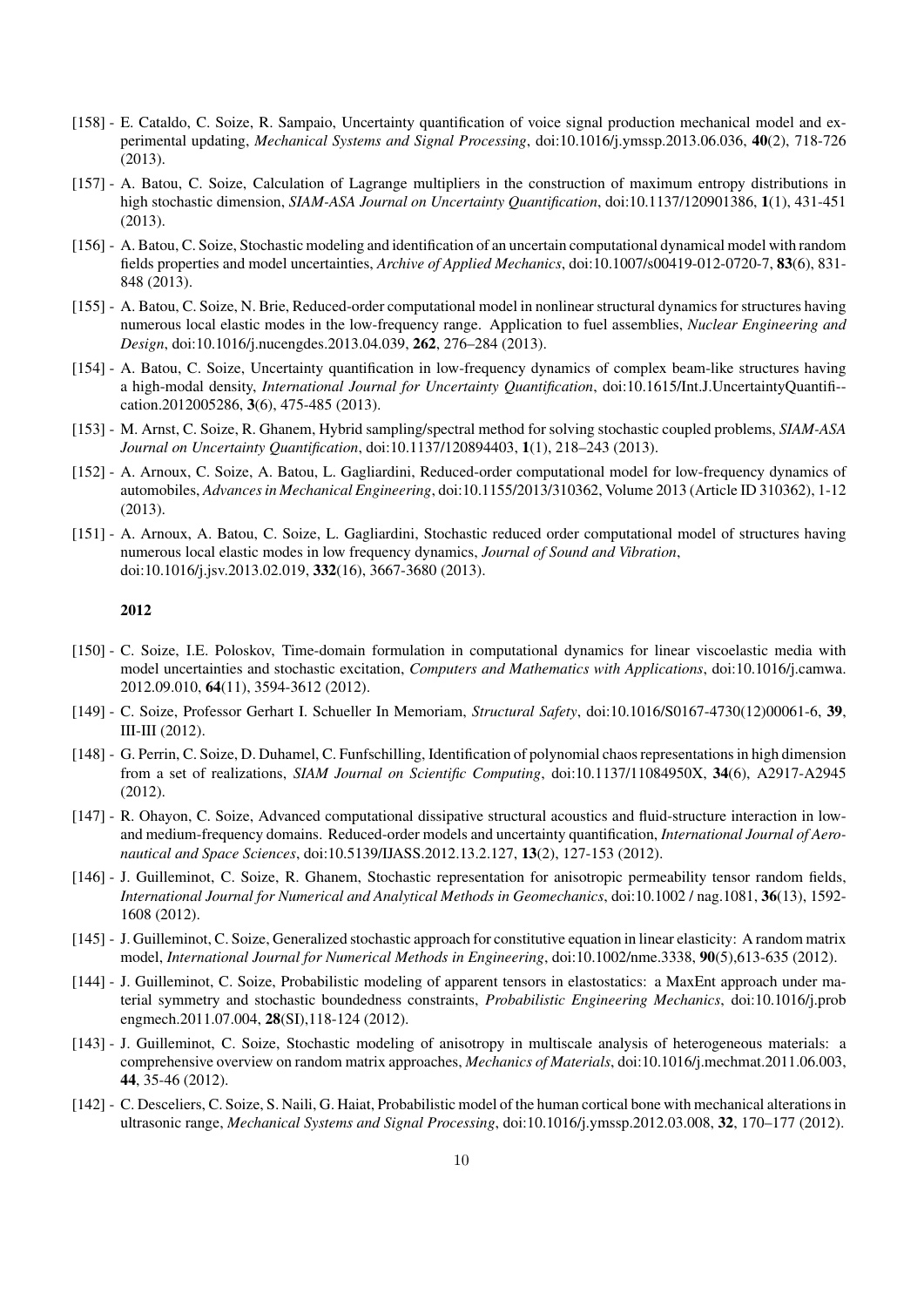- [141] A. Clément, C. Soize, J. Yvonnet, Computational nonlinear stochastic homogenization using a non-concurrent multiscale approach for hyperelastic heterogenous microstructures analysis, *International Journal for Numerical Methods in Engineering*, doi:10.1002/nme.4293, 91(8), 799–824 (2012).
- [140] E. Capiez-Lernout, C. Soize, M. Mignolet, Computational stochastic statics of an uncertain curved structure with geometrical nonlinearity in three-dimensional elasticity, *Computational Mechanics*, doi:10.1007/s00466-011-0629-y, 49(1), 87-97 (2012).
- [139] A. Batou, C. Soize, Rigid multibody system dynamics with uncertain rigid bodies, *Multibody System Dynamics*, doi:10.1007/s11044-011-9279-2, 27(3), 285-319 (2012).

- [138] P.D. Spanos, I.A. Kougioumtzoglou, C. Soize, On the determination of the power spectrum of randomly excited oscillators via stochastic averaging: An alternative perspective, *Probabilistic Engineering Mechanics*, doi:10.1016/j.prob engmech.2010.06.001, **26**(1), 10-15 (2011).
- [137] C. Soize, A. Batou, Stochastic reduced-order model in low-frequency dynamics in presence of numerous local elastic modes, *Journal of Applied Mechanics - Transactions of the ASME*, doi:10.1115/1.4002593, 78(6), 061003-1 to 9 (2011).
- [136] C. Soize, A computational inverse method for identification of non-Gaussian random fields using the Bayesian approach in very high dimension, *Computer Methods in Applied Mechanics and Engineering*, doi:10.1016/j.cma.2011. 07.005, 200(45-46), 3083-3099 (2011).
- [135] M. Kassem, C. Soize, L. Gagliardini, Structural partitioning of complex structures in the medium-frequency range. An application to an automotive vehicle, *Journal of Sound and Vibration*, doi:10.1016/j.jsv.2010.09.008, 330(5), 937-946 (2011).
- [134] G. Haiat, S. Naili, M.-B. Vu, C. Desceliers, C. Soize, Equivalent contributing depth investigated by a lateral wave with axial transmission in viscoelastic cortical bone, *J. Acoust. Soc. Am.*, doi:10.1121/1.3554719, 129(4), EL114-EL120 (2011).
- [133] J. Guilleminot, C. Soize, Non-Gaussian positive-definite matrix-valued random fields with constrained eigenvalues: application to random elasticity tensors with uncertain material symmetries, *International Journal for Numerical Methods in Engineering*, doi:10.1002/nme.3212, 88(11), 1128-1151 (2011).
- [132] J. Guilleminot, A. Noshadravan, C. Soize, R. Ghanem, A probabilistic model for bounded elasticity tensor random fields with application to polycrystalline microstructures, *Computer Methods in Applied Mechanics and Engineering*, doi:10.1016/j.cma.2011.01.016, 200(17-20), 1637-1648 (2011).
- [131] A. Batou, C. Soize, M. Corus, Experimental identification of an uncertain computational dynamical model representing a family of structures, *Computer and Structures*, doi:10.1016/j.compstruc.2011.03.004, 89(13-14), 1440-1448 (2011).

- [130] C. Soize, C. Desceliers, Computational aspects for constructing realizations of polynomial chaos in high dimension, *SIAM Journal On Scientific Computing*, doi:10.1137/100787830, 32(5), 2820-2831 (2010).
- [129] C. Soize, Identification of high-dimension polynomial chaos expansions with random coefficients for non-Gaussian tensor-valued random fields using partial and limited experimental data, *Computer Methods in Applied Mechanics and Engineering*, doi:10.1016/j.cma.2010.03.013, 199(33-36), 2150-2164 (2010).
- [128] C. Soize, Information theory for generation of accelerograms associated with Shock response Spectra, *Computer-Aided Civil and Infrastructure Engineering*, doi:10.1111/j.1467-8667.2009.00643.x, 25(5), 334-347 (2010).
- [127] C. Soize, Some aspects of probabilistic modeling, identification and propagation of uncertainties in computational mechanics, *European Journal of Computational Mechanics*, doi:10.3166/ejcm.19.25-40, 19(1-2-3), 25-40 (2010).
- [126] C. Soize, Generalized Probabilistic approach of uncertainties in computational dynamics using random matrices and polynomial chaos decompositions, *International Journal for Numerical Methods in Engineering*, doi:10.1002/ nme.2712, **81**(8), 939-970 (2010).
- [125] T.G. Ritto, C. Soize, R. Sampaio, Robust optimization of the rate of penetration of a drill-string using a stochastic nonlinear dynamical model, *Computational Mechanics*, doi:10.1007/s00466-009-0462-8, 45(5), 415-427 (2010).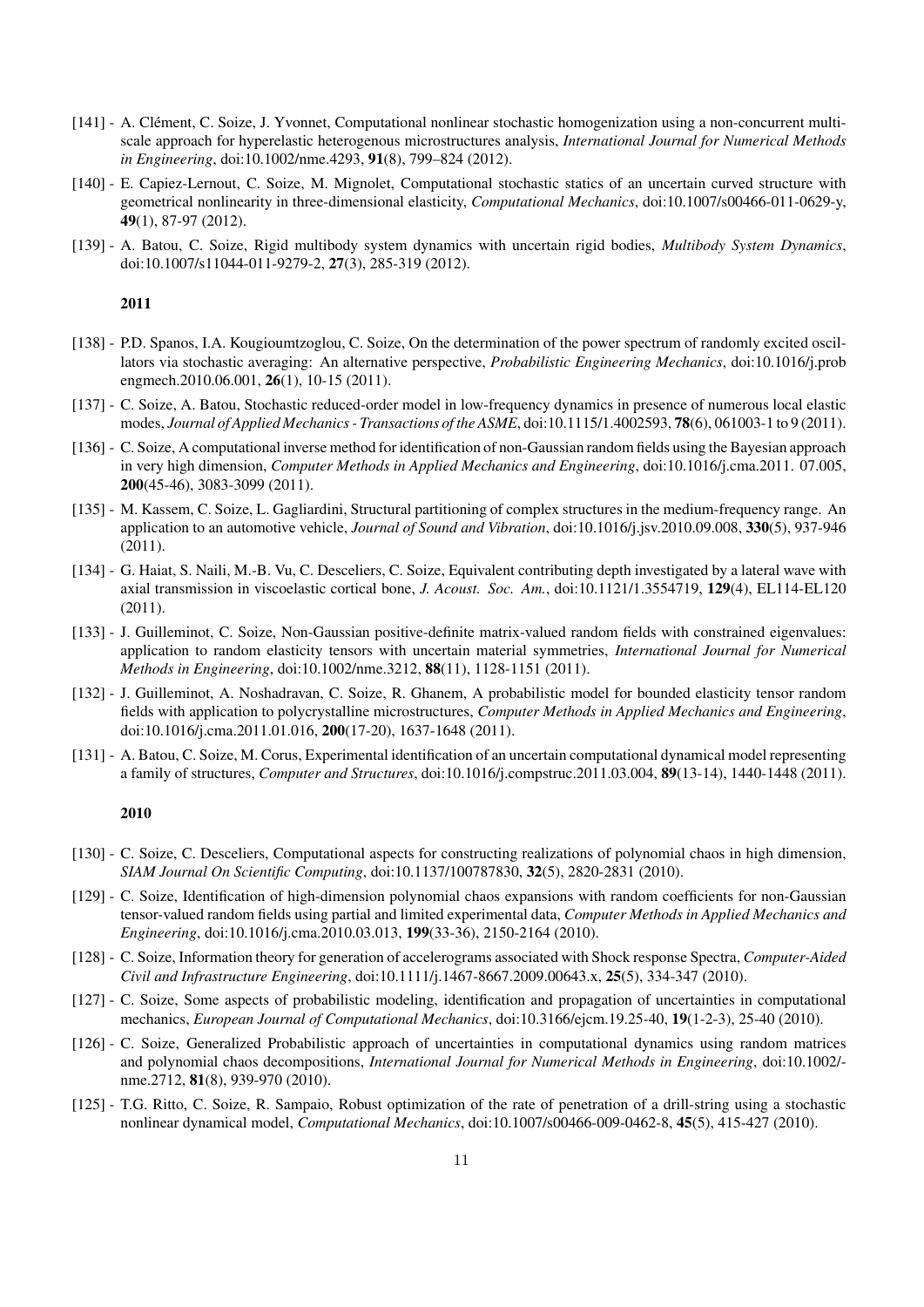- [124] T. Ritto, C. Soize, R. Sampaio, Stochastic dynamics of a drill-string with uncertain weight-on-hook, *Journal of the Brazilian Society of Mechanical Sciences and Engineering (JBSMSE)*, doi:10.1590/S1678-58782010000300008, 32(3), 250-258 (2010).
- [123] T. Ritto, C. Soize, R. Sampaio, Probabilistic model identification of the bit-rock-interaction-model uncertainties in nonlinear dynamics of a drill-string, *Mechanics Research Communications*, doi:10.1016/j.mechrescom.2010.07. 004, 37(6), 584-589 (2010).
- [122] S. Naili, M.-B. Vu, Q. Grimal, M. Talmant, C. Desceliers, C. Soize, G. Haiat, Influence of viscoelastic and viscous absorption on ultrasonic wave propagation in cortical bone: application to axial transmission, *J. Acoust. Soc. Am.*, doi:10.1121/1.3353091, 127(4), 2622-2634 (2010).
- [121] M. Mbaye, C. Soize, J.-P. Ousty, A reduced-order model of detuned cyclic dynamical systems with geometric modifications using a basis of cyclic modes, *ASME Journal of Engineering for Gas Turbines and Power*, doi:10.1115/1.4000805, 132(11), 112502-1-9 (2010).
- [120] T. Leissing, C. Soize, P. Jean, J. Defrance, Computational model for long-range non-linear propagation over urban cities, *Acta Acustica united with Acustica (AAUWA)*, doi:10.3813/AAA.918347, 96(5), 884-898 (2010).
- [119] J. Guilleminot, C. Soize, A stochastic model for elasticity tensors with uncertain material symmetries, *International Journal of Solids and Structures*, doi:10.1016/j.ijsolstr.2010.07.013, 47(22-23), 3121-3130 (2010).
- [118] C. Fernandez, C. Soize, L. Gagliardini, Sound-insulation layer modelling in car computational vibroacoustics in the medium-frequency range, *Acta Acustica United with Acustica (AAUWA)*, doi:10.3813/AAA.918296 96(3), 437-444 (2010).
- [117] M. Arnst, R. Ghanem, C. Soize, Identification of Bayesian posteriors for coefficients of chaos expansions, *Journal of Computational Physics*, doi:10.1016/j.jcp.2009.12.033, 229(9), 3134-3154 (2010)

- [116] C. Soize, R. Ghanem, Reduced chaos decomposition with random coefficients of vector-valued random variables and random fields, *Computer Methods in Applied Mechanics and Engineering*, doi:10.1016/j.cma.2008.12.035, 198(21-26), 1926-1934 (2009).
- [115] C. Soize, Nonparametric probabilistic approach of uncertainties for elliptic boundary value problem, *International Journal for Numerical Methods in Engineering*, doi:10.1002/nme.2563, 80(6-7), 673-688 (2009).
- [114] S. Sakji, C. Soize, J.-V. Heck, Computational stochastic heat transfer with model uncertainties in a plasterboard submitted to fire load and experimental validation, *Fire and Materials Journal*, doi:10.1002/fam.982, 33(3), 109-127 (2009).
- [113] T.G. Ritto, C. Soize, R. Sampaio, Nonlinear dynamics of a drill-string with uncertainty model of the bit-rock interaction, *International Journal of Non-Linear Mechanics*, doi:10.1016/j.ijnonlinmec.2009.06.003, 44(8), 865-876 (2009).
- [112] T. Leissing, P. Jean, J. Defrance, C. Soize, Nonlinear parabolic equation model for finite-amplitude sound propagation over porous ground layers, *J. Acoust. Soc. Am.*, doi:10.1121/1.3158937, 126(2), 572-581(2009).
- [111] M. Kassem, C. Soize, L. Gagliardini, Energy density field approach for low- and medium-frequency vibroacoustic analysis of complex structures using a stochastic computational model, doi:10.1016/j.jsv.2009.01.014, *Journal of Sound and Vibration*, 323(3-5), 849-863 (2009).
- [110] G. Haiat, S. Naili, Q. Grimal, M. Talmant, C. Desceliers, C. Soize, Influence of a gradient of material properties on ultrasonic wave propagation in cortical bone: application to axial transmission, *J. Acoust. Soc. Am.*, doi:10.1121/1.3117445, 125(6), 4043-4052 (2009).
- [109] J. Guilleminot, C. Soize, D. Kondo, Mesoscale probabilistic models for the elasticity tensor of fiber reinforced composites: experimental identification and numerical aspects, *Mechanics of Materials*, doi:10.1016/j.mechmat.2009. 08.004, 41(12), 1309-1322 (2009).
- [108] C. Fernandez, C. Soize, L. Gagliardini, Fuzzy structure theory modeling of sound-insulation layers in complex vibroacoustic uncertain systems - Theory and experimental validation, *J. Acoust. Soc. Am.*, doi:10.1121/1.3035827, 125(1), 138-153 (2009).
- [107] C. Desceliers, C. Soize, Q. Grimal, M. Talmant, S. Naili, Determination of the random anisotropic elasticity layer using transient wave propagation in a fluid-solid multilayer: Model and experiments, doi:10.1121/1.3087428, *J. Acoust. Soc. Am.*, 125(4), 2027-2034 (2009).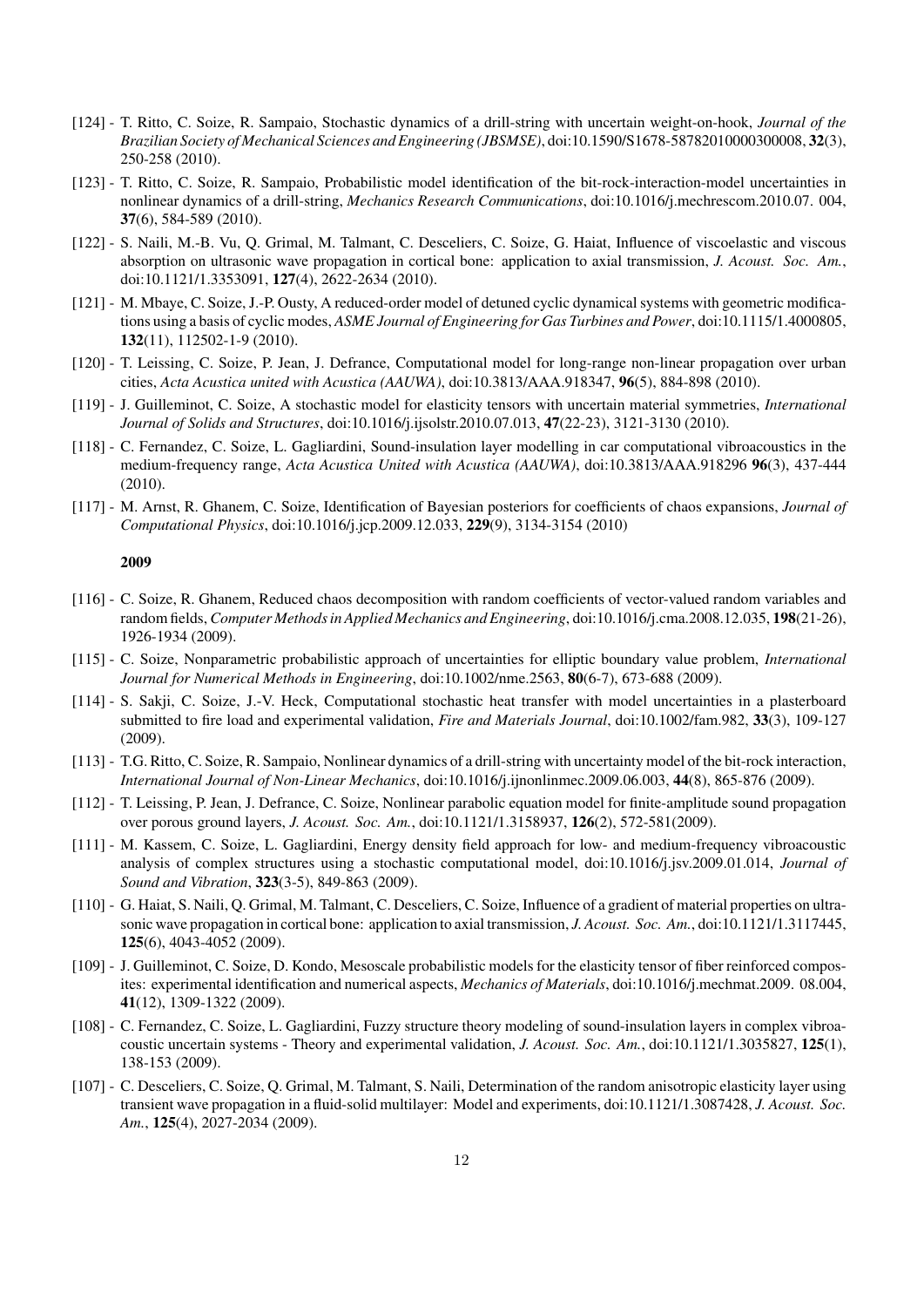- [106] E. Cataldo, C. Soize, R. Sampaio, C. Desceliers, Probabilistic modeling of a nonlinear dynamical system used for producing voice, *Computational Mechanics*, doi:10.1007/s00466-008-0304-0, 43(2), 265-275 (2009).
- [105] A. Batou, C. Soize, Experimental identification of turbulent fluid forces applied to fuel assemblies using an uncertain model and fretting-wear estimation, *Mechanical Systems and Signal Processing*, doi:10.1016/j.ymssp.2009.03.018, 23(7), 2141-2153 (2009).
- [104] A. Batou, C. Soize, Identification of stochastic loads applied to a non-linear dynamical system using an uncertain computational model and experimental responses, *Computational Mechanics*, doi:10.1007/s00466-008-0330-y, 43(4), 559-571 (2009).

- [103] C. Soize, E. Capiez-Lernout, R. Ohayon, Robust updating of uncertain computational models using experimental modal analysis, *AIAA Journal*, doi:10.2514/1.38115, 46(11), 2955-2965 (2008).
- [102] C. Soize, E. Capiez-Lernout, J.-F. Durand, C. Fernandez, L. Gagliardini, Probabilistic model identification of uncertainties in computational models for dynamical systems and experimental validation, *Computer Methods in Applied Mechanics and Engineering*, doi:10.1016/j.cma.2008.04.007, 198(1), 150-163, (2008).
- [101] C. Soize, A. Batou, Identification of stochastic loads applied to a nonlinear dynamical system using an uncertain computational model, *Mathematical Problems in Engineering*, doi:10.1155/2008/181548, Volume 2008, Article ID 181548, 1-16 (2008).
- [100] C. Soize, Construction of probability distributions in high dimension using the maximum entropy principle. Applications to stochastic processes, random fields and random matrices, *International Journal for Numerical Methods in Engineering*, doi:10.1002/nme.2385, 76(10), 1583-1611 (2008).
- [99] C. Soize, Tensor-valued random fields for meso-scale stochastic model of anisotropic elastic microstructure and probabilistic analysis of representative volume element size, *Probabilistic Engineering Mechanics*, doi:10.1016/j.probengmech.2007.12.019, 23(2-3), 307-323 (2008).
- [98] S. Sakji, C. Soize, J.-V. Heck, Probabilistic uncertainties modeling for thermomechanical analysis of plasterboard submitted to fire load, *Journal of Structural Engineering, ASCE*, doi:10.1061/(ASCE)0733-9445(2008)134:10(1611), 134(10), 1611-1618 (2008).
- [97] M. Pellissetti, E. Capiez-Lernout, H. Pradlwarter, C. Soize, G.I. Schueller, Reliability analysis of a satellite structure with a parametric and a non-parametric probabilistic model, *Computer Methods in Applied Mechanics and Engineering*, doi:10.1016/j.cma.2008.08.004, 198(2), 344-357 (2008).
- [96] M. P. Mignolet and C. Soize, Nonparametric stochastic modeling of linear systems with prescribed variance of several natural frequencies, *Probabilistic Engineering Mechanics*, doi:10.1016/j.probengmech.2007.12.027, 23(2-3), 267-278 (2008).
- [95] M. P. Mignolet and C. Soize, Stochastic reduced order models for uncertain nonlinear dynamical systems, *Computer Methods in Applied Mechanics and Engineering*, doi:10.1016/j.cma.2008.03.032, 197(45-48), 3951-3963 (2008).
- [94] J. Guilleminot, C. Soize, D. Kondo, C. Binetruy, Theoretical framework and experimental procedure for modelling volume fraction stochastic fluctuations in fiber reinforced composites, *International Journal of Solid and Structures*, doi:10.1016/j.ijsolstr.2008.06.002, 45(21), 5567-5583 (2008).
- [93] J. Guilleminot, C. Soize, D. Kondo, C. Binetruy, Stochastic model identification of fibre-reinforced composites at the mesoscale, *JEC Composites Magazine*, 45(45), 73-74 (2008).
- [92] J.-F. Durand, C. Soize, L. Gagliardini, Structural-acoustic modeling of automotive vehicles in presence of uncertainties and experimental identification and validation, *J. Acoust. Soc. Am.*, doi:10.1121/1.2953316, 124(3), 1513-1525 (2008).
- [91] C. Desceliers, C. Soize, Q. Grimal, G. Haiat, S. Naili, A time domain method to solve transient elastic wave propagation in a multilayer medium with a hybrid spectral-finite element space approximation, *Journal of Wave Motion*, doi:10.1016/j.wavemoti.2007.09.001, 45(4),383-399 (2008).
- [90] R. Cottereau, D. Clouteau, C. Soize, Parametric and nonparametric models of the impedance matrix of a random medium, *European Journal of Computational Mechanics*, 17(5-7) 881-892 (2008).
- [89] R. Cottereau, D. Clouteau, C. Soize, Probabilistic impedance of foundation: impact of the seismic design on uncertain soils, *Earthquake Engineering and Structural Dynamics*, doi:10.1002/eqe.794, 37(6), 899-918 (2008).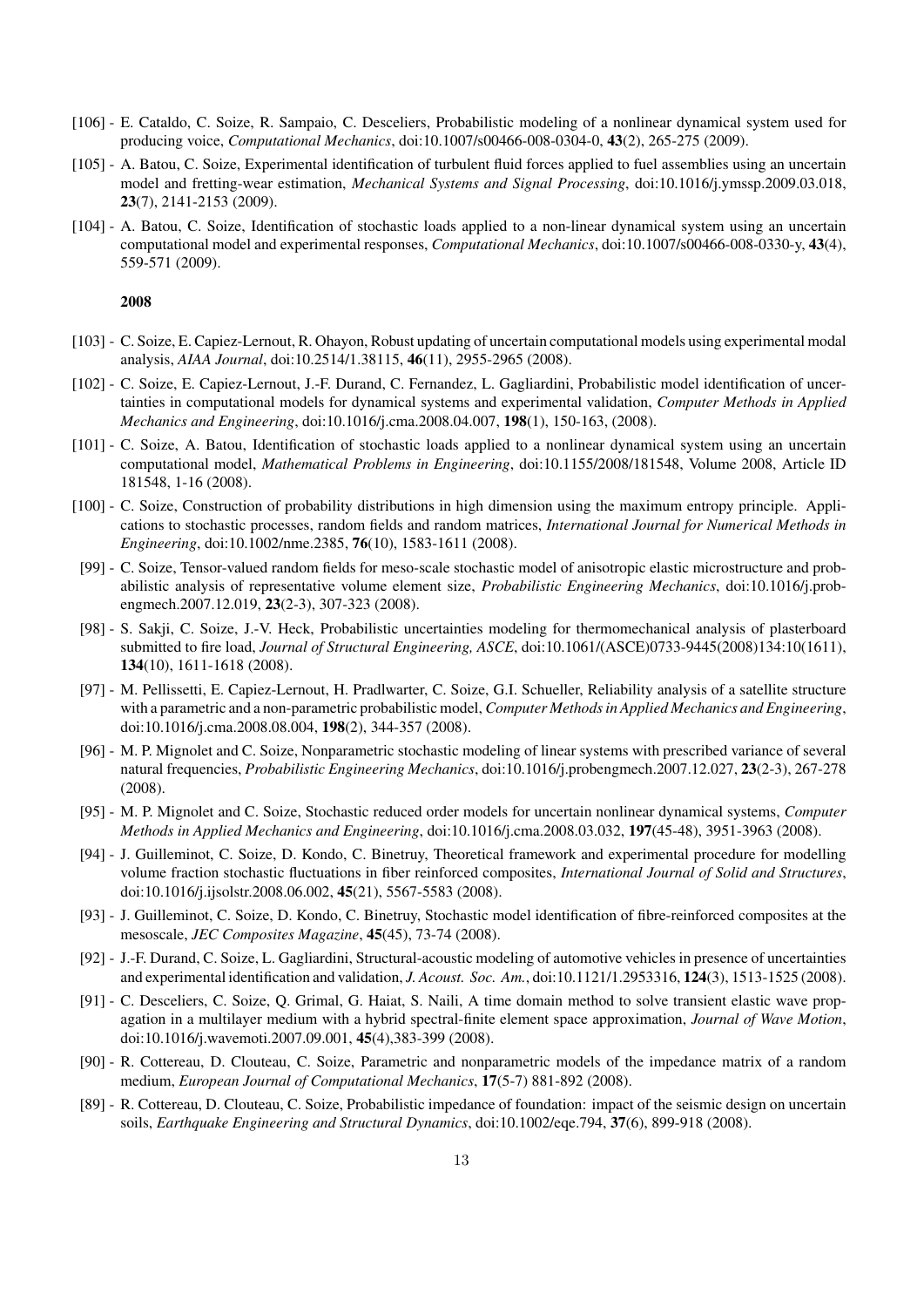- [88] E. Cataldo, R. Sampaio, J. Lucero, C. Soize, Modeling random uncertainties in voice production using a parametric approach, *Mechanics Research Communications*, doi: 10.1016/j.mechrescom.2008.05.006, 35(7),454-459 (2008).
- [87] E. Capiez-Lernout, C. Soize, Robust updating of uncertain damping models in structural dynamics for low- and mediumfrequency ranges, *Mechanical Systems and Signal Processing*, doi:10.1016/j.ymssp.2008.02.005, 22(8),1774-1792 (2008).
- [86] E. Capiez-Lernout, C. Soize, Robust design optimization in computational mechanics, *Journal of Applied Mechanics - Transactions of the ASME*, doi:10.1115/1.2775493, 75(2), 1-11 (2008).
- [85] E. Capiez-Lernout, C. Soize Design optimization with an uncertain vibroacoustic model, *Journal of Vibration and Acoustics*, doi:10.1115/1.2827988, 130(2), 1-8 (2008).

- [84] R. Sampaio, C. Soize, On measures of non-linearity effects for uncertain dynamical systems Application to a vibroimpact system, *Journal of Sound and Vibration*, doi:10.1016/j.jsv.2007.01.033, 303(3-5), 659-674 (2007).
- [83] R. Sampaio, C. Soize, Remarks on the efficiency of POD for model reduction in nonlinear dynamics of continuous elastic systems, *International Journal for Numerical Methods in Engineering*, doi: 10.1002/nme.1991, 72(1), 22-45 (2007).
- [82] C. Desceliers, C. Soize, R. Ghanem, Identification of chaos representations of elastic properties of random media using experimental vibration tests, *Computational Mechanics*, doi:10.1007/s00466-006-0072-7, 39(6), 831-838 (2007).
- [81] R. Cottereau, D. Clouteau, C. Soize, Construction of a probabilistic model for impedance matrices, *Computer Methods in Applied Mechanics and Engineering*, doi:10.1016/j.cma.2006.12.001, 196(17-20), 2252-2268 (2007).

### 2006

- [80] C. Soize, Non Gaussian positive-definite matrix-valued random fields for elliptic stochastic partial differential operators, *Computer Methods in Applied Mechanics and Engineering*, doi:10.1016/j.cma.2004.12.014, 195(1-3), 26-64 (2006).
- [79] K. Macocco, Q. Grimal, S. Naili, C. Soize, Elastoacoustic model with uncertain mechanical properties for ultrasonic wave velocity prediction; application to cortical bone evaluation, *J. Acoust. Soc. Am.*, doi:10.1121/1.2146110, 119(2), 729–740 (2006).
- [78] J. Duchereau, C. Soize, Transient dynamics in structures with nonhomogeneous uncertainties induced by complex joints, *Mechanical Systems and Signal Processing*, 20(4), 854-867 (2006).
- [77] C. Desceliers, R. Ghanem, C. Soize, Maximum likelihood estimation of stochastic chaos representations from experimental data, *International Journal for Numerical Methods in Engineering*, doi:10.1002/nme.1576, 66(6), 978-1001 (2006).
- [76] R. Cottereau, D. Clouteau, C. Soize, S. Cambier, Probabilistic nonparametric model of impedance matrices. Application to the seismic design of a structure, European Journal of Computational Mechanics, 15(1-2-3), 131-142 (2006).
- [75] C. Chen, D. Duhamel, C. Soize, Probabilistic approach for model and data uncertainties and its experimental identification in structural dynamics: Case of composite sandwich panels, *Journal of Sound and Vibration*, doi:10.1016/j.jsv.2005 .10.013, 294(1-2), 64–81 (2006).
- [74] E. Capiez-Lernout, M. Pellissetti, H. Pradlwarter, G.I. Schueller, C. Soize, Data and model uncertainties in complex aerospace engineering systems, *Journal of Sound and Vibration*, doi:10.1016/j.jsv.2006.01.056, 295(3-5), 923-938 (2006).

- [73] C. Soize, A comprehensive overview of a non-parametric probabilistic approach of model uncertainties for predictive models in structural dynamics, *Journal of Sound and Vibration*, doi:10.1016/j.jsv.2005.07.009, 288(3), 623-652 (2005).
- [72] C. Soize, Random matrix theory for modeling uncertainties in computational mechanics, *Computer Methods in Applied Mechanics and Engineering*, doi:10.1016/j.cma.2004.06.038, 194(12-16), 1333-1366 (2005).
- [71] K. Macocco, Q. Grimal, S. Naili and C. Soize, Probabilistic modelling of an ultrasonic setup: calculation of the dispersion on wave speed measurements, *Comptes Rendus Mécanique*, doi:10.1016/j.crme.2005.06.005, 333(7), 565-573 (2005).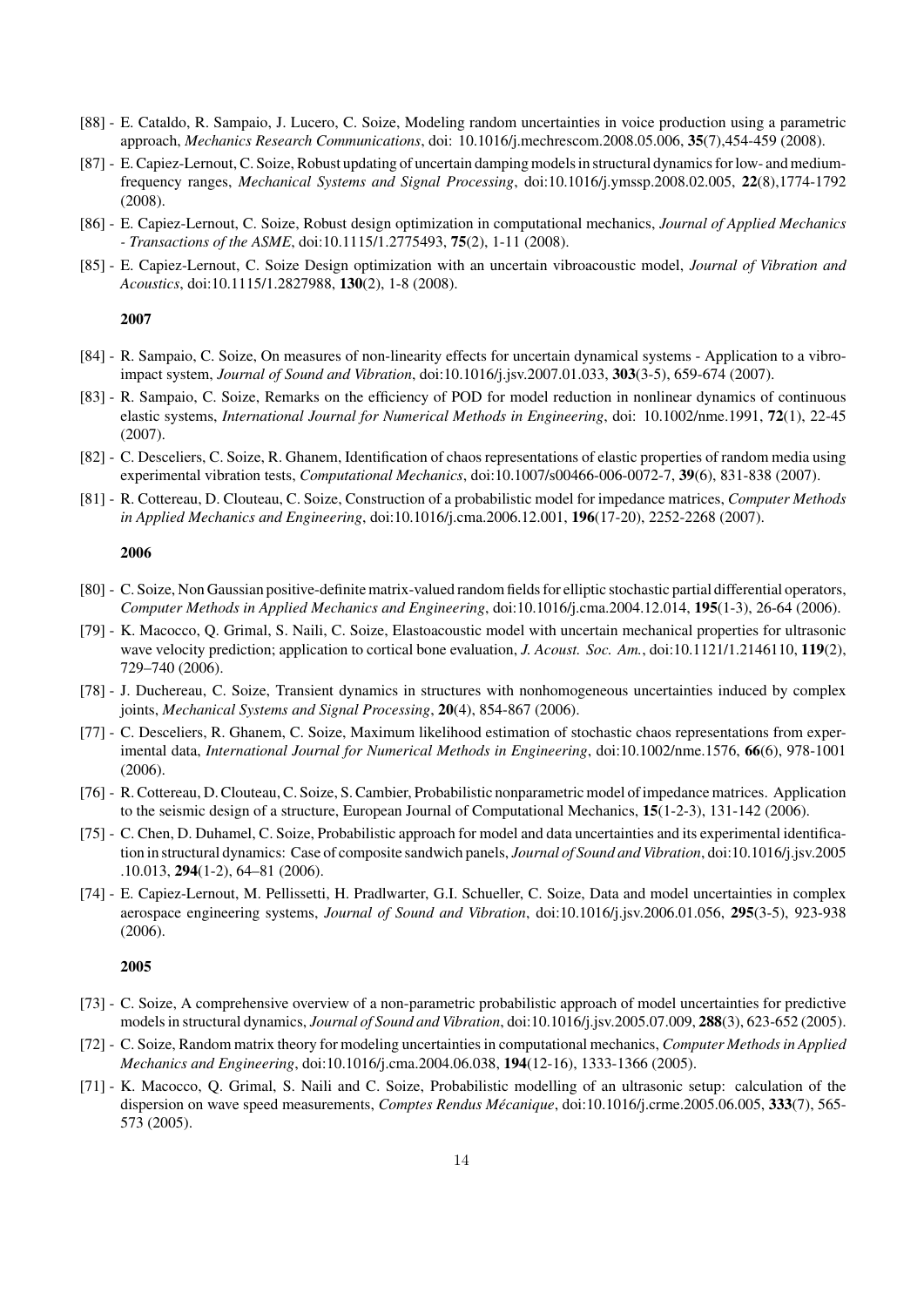- [70] C. Desceliers, R. Ghanem and C. Soize, Polynomial chaos representation of a stochastic preconditionner, *International Journal for Numerical Methods in Engineering*, doi:10.1002/nme.1382, 64(5), 618-634 (2005).
- [69] L. Chevalier, S. Cloupet, C. Soize, Probabilistic model for random uncertainties in steady state rolling contact, *Wear Journal*, doi:10.1016/j.wear.2004.11.012, 258(10), 1543-1554 (2005).
- [68] E.Capiez-Lernout, C. Soize, J.-P. Lombard, C. Dupont and E. Seinturier, Blade manufacturing tolerances definition for a mistuned industrial bladed disk, *Journal of Engineering for Gas Turbines and Power*, doi:10.1115/1.1850497, 127(3), 621-628 (2005).

- [67] C. Soize, R. Ghanem, Physical systems with random uncertainties: Chaos representation with arbitrary probability measure, *SIAM Journal on Scientific Computing*, doi:10.1137/S1064827503424505, 26(2), 395-410 (2004).
- [66] C. Soize, Random-field model for the elasticity tensor of anisotropic random media, *Comptes Rendus Mécanique*, doi:10.1016/j.crme.2004.09.008, 332, 1007-1012 (2004).
- [65] B. Faverjon, C. Soize, Equivalent acoustic impedance model : Analytical approximation. Part II, *Journal of Sound and Vibration*, doi:10.1016/j.jsv.2003.08.054, 276, 593-613(2004).
- [64] B. Faverjon, C. Soize, Equivalent acoustic impedance model : Experiments and semi-physical model. Part I, *Journal of Sound and Vibration*, doi:10.1016/j.jsv.2003.08.053, 276, 571-592 (2004).
- [63] C. Desceliers, C. Soize, S. Cambier, Nonparametric-parametric model for random uncertainties in nonlinear structural dynamics - Application to earthquake engineering, *Earthquake Engineering and Structural Dynamics*, doi:10.1002/eqe.352, 33(3), 315-327 (2004).
- [62] C. Desceliers, C. Soize, Nonlinear viscoelastodynamic equations of three-dimensional rotating structures in finite displacement and finite element discretization, *International Journal of Non-linear Mechanics*, doi:10.1016/S0020- 7462(02)00191-9, 39(3), 343-368 (2004).
- [61] H. Chebli, C. Soize, Experimental validation of a nonparametric probabilistic model of non homogeneous uncertainties for dynamical systems, *J. Acoust. Soc. Am.*, doi:10.1121/1.1639335, 115(2) 697-705 (2004).
- [60] E. Capiez-Lernout, C. Soize, Nonparametric modeling of random uncertainties for dynamic response of mistuned bladed disks, *Journal of Engineering for Gas Turbines and Power*, doi:10.1115/1.1760527, 126(3), 600-618 (2004).

#### 2003

- [59] C. Soize, S. Mziou, Dynamic substructuring in the medium-frequency range, *AIAA Journal*, doi:10.2514/2.2052, 41(6), 1113-1118 (2003).
- [58] C. Soize, H. Chebli, Random uncertainties model in dynamic substructuring using a nonparametric probabilistic model, *Journal of Engineering Mechanics*, doi:10.1061/(ASCE)0733-9399(2003)129:4(449), 129(4), 449-457 (2003).
- [57] C. Soize, Random matrix theory and non-parametric model of random uncertainties, *Journal of Sound and Vibration*, doi:10.1016/S0022-460X(02)01170-7, 263(4), 893-916 (2003).
- [56] C. Soize, Uncertain dynamical systems in the medium-frequency range, *Journal of Engineering Mechanics*, doi:10.1061/(ASCE)0733-9399(2003)129:9(1017), 129(9), 1017-1027 (2003).
- [55] E. Capiez-Lernout, C. Soize, Modèle probabiliste des incertitudes en dynamique des structures pour le désaccordage des roues aubagées, *Mécanique et Industries*, 4(5), 585-594 (2003).

- [54] B. Puig, F. Poirion, C. Soize, Non-Gaussian simulation using Hermite polynomial expansion: Convergences and algorithms, *Probabilistic Engineering Mechanics*, doi:10.1016/S0266-8920(02)00010-3, 17(3), 253-264 (2002).
- [53] H. Chébli, C. Soize, Analyse vibratoire par sous-structuration dynamique avec modèle non paramétrique d'incertitudes aléatoires non homogènes, *Revue Européenne des Eléments Finis*, 11, 233-246 (2002).
- [52] C. Soize, Nonlinear dynamical systems with nonparametric model of random uncertainties, *Uncertainties in Engineering Mechanics*, 1(1), 1-38 (2001), e-journal from Resonance Publication.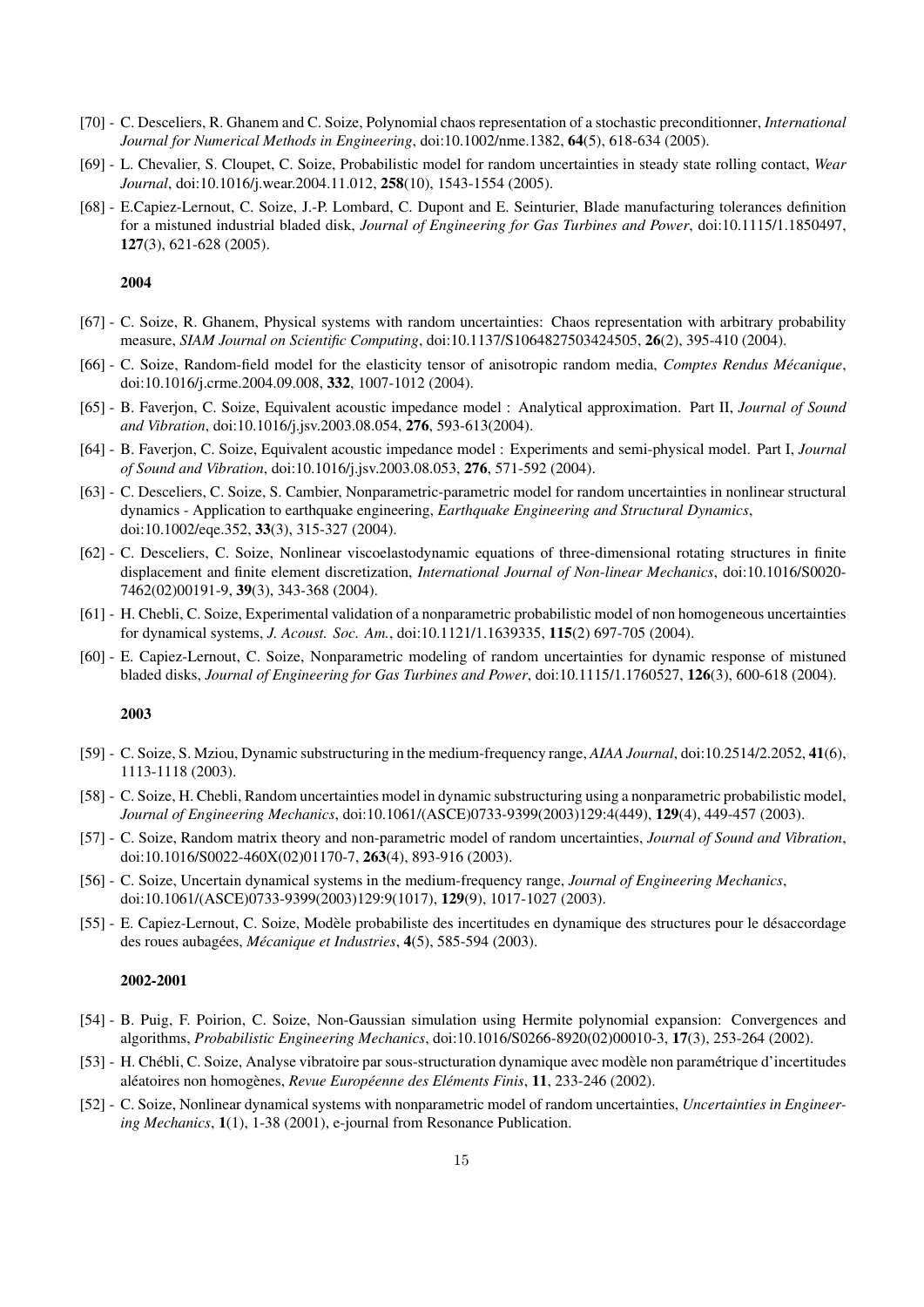- [51] C. Soize, Transient responses of dynamical systems with random uncertainties, *Probabilistic Engineering Mechanics*, doi:10.1016/S0266-8920(01)00026-1, 16(4), 363-372 (2001).
- [50] C. Soize, Maximum entropy approach for modeling random uncertainties in transient elastodynamics, *J. Acoust. Soc. Am.*, doi:10.1121/1.1360716, 109(5), 1979-1996 (2001).
- [49] C. Soize, Modélisation des incertitudes aléatoires en élastodynamique transitoire, Random uncertainties modeling in transient elastodynamics, *Comptes Rendus de l'Académie des Sciences - Séries IIB*, doi:10.1016/S1620-7742(01)01307-1, 329(3), 225-230 (2001).

- [48] C. Soize, J.C. Michelucci, Structural shape parametric optimization for an internal structural-acoustic problem, *Aerospace Science and Technology*, doi:10.1016/S1270-9638(00)00135-8, 4, 263-275 (2000).
- [47] C. Soize, K. Bjaoui, Estimation of the fuzzy structure parameters for continuous junctions, *J. Acoust. Soc. Am.*, doi:10.1121/1.428485, 107(4), 2011-2020 (2000).
- [46] C. Soize, A nonparametric model of random uncertainties for reduced matrix models in structural dynamics, *Probabilistic Engineering Mechanics*, doi:10.1016/S0266-8920(99)00028-4, 15(3), 277-294 (2000).
- [45] C. Soize, Reduced models for structures in the medium-frequency range coupled with internal acoustic cavities, *J. Acoust. Soc. Am.*, doi:10.1121/1.428190, 106(6), 3362-3374 (1999).
- [44] R. Ohayon, C. Soize, M´ethodes num´eriques avanc´ees en vibroacoustique basses et moyennes fr´equences, *Revue Europ´eenne des El´ements Finis*, doi:10.1080/12506559.1999.10511399, 8(5-6), 607–637 (1999).
- [43] C. Soize, Reduced models in the medium frequency range for general external structural-acoustics systems, *J. Acoust. Soc. Am.*, doi:10.1121/1.423052, 103(6), 3393–3406 (1998).
- [42] C. Soize, Reduced models in the medium frequency range for general dissipative structural-dynamics systems, *European Journal of Mechanics - A/Solids*, doi:10.1016/S0997-7538(99)80027-8, 17(4), 657–685 (1998).
- [41] C. Soize, Estimation of the fuzzy substructure model parameters using the mean power flow equation of the fuzzy structure, *Journal of Vibration and Acoustics*, doi:10.1115/1.2893818, 120(1), 279–286 (1998).

#### 1997-1995

- [40] C. Soize, O. Lefur, Modal identification of weakly nonlinear multidimensional dynamical systems using a stochastic linearization method with random coefficients, *Journal of Mechanical Systems and Signal Processing*, doi:10.1006/mssp .1996.0085, 11(1), 37–49 (1997).
- [39] C. Soize, O. Lefur, Weakly nonlinear second-order dynamical systems identification using a random parameters linear model, *RBCM - Journal of the Brazilian Society of Mechanical Sciences*, XIX(2), 207–216 (1997).
- [38] R. Ohayon, R. Sampaio, C. Soize, Dynamic substructuring of damped structures using singular value decomposition, *Journal of Applied Mechanics - Transactions of the ASME*, doi:10.1115/1.2787306, 64(2), 292–298 (1997).
- [37] C. Soize, A Strategy for prediction and active control in structural acoustics, *La Recherche Aerospatiale*, 3 189–197 (1996).
- [36] C. Soize, Vibration damping in low-frequency range due to structural complexity. A Model based on the theory of fuzzy structures and model parameters estimation, *Computers and Structures*, doi:10.1016/0045-7949(95)00207-W,58(5), 901–915 (1996).
- [35] C. Soize, Stochastic linearization method with random parameters for SDOF nonlinear dynamical systems: Prediction and identification procedures, *Probabilistic Engineering Mechanics*, doi:10.1016/0266-8920(95)00011-M, 10(3), 143– 152 (1995).
- [34] C. Soize, M´ethodes de pr´evision des vibrations et des bruits ´emis par les structures vibrantes et les machines, *Acoustique et Technique*, 1, 19-27 (1995).
- [33] C. Soize, Coupling between an undamped linear acoustic fluid and a damped nonlinear structure Statistical energy analysis considerations, *Journal of the Acoustical Society of America*, doi:10.1121/1.413692, 98(1), 373–385 (1995).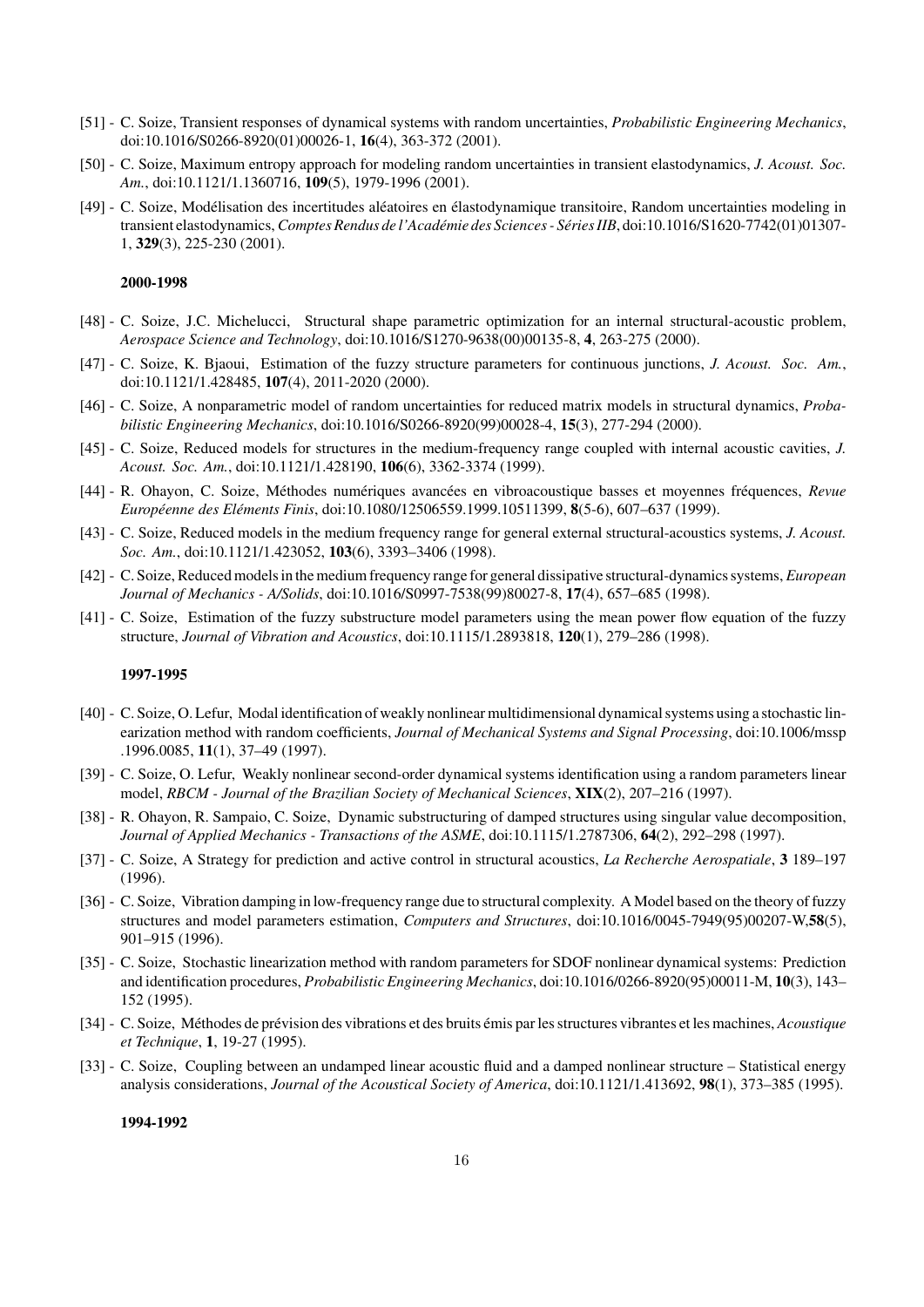- [32] C. Soize, Stationary response of multi-dimensional second-order dynamical systems with inertial non-linearity subjected to wide-band random external excitation, *Journal of Sound and Vibration*, doi:10.1006/jsvi.1994.1477, 178(2), 177-200 (1994).
- [31] J.M. David, C. Soize, Prediction of the high-frequency behavior of coupled fluid structure systems by the SEA method and applications, pp. 55–77, in *Computational Methods for Fluid-Structure Interaction*, J.M. Crolet et R. Ohayon editors, Longman Scientific and Technical, Harlow, U.K., 1994.
- [30] C. Soize, A model and numerical method in the medium frequency range for vibroacoustic predictions using theory of structural fuzzy, *J. Acoust. Soc. Am.*, doi:10.1121/1.408186, 94(2), Pt 1, 849–866 (1993).
- [29] J.J. Angélini, C. Soize, P. Soudais, Hybrid numerical method for harmonic 3D Maxwell equations: Scattering by a mixed conducting and inhomogeneous-anisotropic dielectric media, *IEEE Trans. on Antennas and Propagation*, doi:10.1109/8.210117, 41(1), 66–76 (1993).
- [28] C. Soize, A. Desanti, J.M. David, Numerical methods in elastoacoustic for low and medium frequency ranges, *La Recherche A´erospatiale* (English edition), 5, 25–44 (1992).
- [27] C. Soize, Strong coupling between inviscid fluid and boundary layer for airfoils with a sharp edge. II: 2D unsteady case for isolated airfoill and straight blade cascade, *La Recherche A´erospatiale* (English edition), 3, 23–54 (1992).
- [26] J.J. Angélini, C. Soize, P. Soudais, Hybrid numerical method for solving the harmonic Maxwell equations: III -Iterative algorithm, code and validations, *La Recherche A´erospatiale* (English edition), 4, 57–72 (1992).
- [25] J.J. Angélini, C. Soize, P. Soudais, Hybrid numerical method for solving the harmonic Maxwell equations: II -Construction of the numerical approximations, *La Recherche A´erospatiale* (English edition), 4, 45–55 (1992).
- [24] J.J. Angélini, C. Soize, P. Soudais, Hybrid numerical method for solving the harmonic Maxwell equations: I -Mathematical formulation, *La Recherche Aérospatiale* (English edition), **4**, 27–43 (1992).

- [23] C. Soize, Exact stationary response of multi-dimensional nonlinear Hamiltonian dynamical systems under parametric and stochastic excitations, *Journal of Sound and Vibration*, doi:10.1016/0022-460X(91)90908-3, 149(1), 1–24 (1991).
- [22] C. Soize, J.M. David, A. Desanti, Dynamic and acoustic response of coupled structure/dense fluid axisymmetric systems excited by a random wall pressure field, *La Recherche Aérospatiale* (English edition), **5**, 1–14 (1989).
- [21] F. Poirion, C. Soize, Numerical simulation of homogeneous and inhomogeneous Gaussian stochastic vector fields, *La Recherche A´erospatiale* (English edition), 1, 41–61 (1989).
- [20] J.J. Angélini, C. Soize, New approach to small transonic perturbations Finite element numerical solving method -Part II: Numerical applications, *La Recherche Aérospatiale* (English edition), 2, 21–41 (1989).
- [19] J.J. Angélini, C. Soize, New approach to small transonic perturbations Finite element numerical solving method -Part I: Numerical developments, *La Recherche A´erospatiale* (English edition), 2, 1–20 (1989).
- [18] C. Soize, Steady state solution of Fokker-Planck equation in higher dimension, *Probabilistic Engineering Mechanics*, doi:10.1016/0266-8920(88)90012-4, 3(4), 196-206 (1988).
- [17] F. Chabas, C. Soize, Modeling mechanical subsystems by boundary impedance in the finite element method, *La Recherche A´erospatiale* (English edition), 5, 59–75 (1987).
- [16] J.J. Angélini, C. Soize, Strong coupling between inviscid fluid and boundary layer for airfoils with sharp leading edge. I - 2D Incompressible steady case, *La Recherche A´erospatiale* (English edition) , 4, 19–36 (1987).

- [15] C. Soize, P.M. Hutin, A. Desanti, J.M. David, F. Chabas, Linear dynamic analysis of mechanical systems in the medium frequency range, *Computers and Structures*, doi:10.1016/0045-7949(86)90070-2, 23(5), 605–637 (1986).
- [14] C. Soize, J.M. David and A. Desanti, Functional reduction of stochastic fields for studying stationary random vibrations, *La Recherche A´erospatiale* (English edition), 2, 31–44 (1986).
- [13] C. Soize, Probabilistic structural modeling in linear dynamic analysis of complex mechanical systems, I Theoretical elements, *La Recherche Aérospatiale*, (English edition), **5**, 23–48, (1986).
- [12] F. Chabas, C. Soize, Hydroelasticity of slender bodies in an unbounded fluid in the medium frequency range, *La Recherche A´erospatiale* (English edition), 4, 39–51, (1986).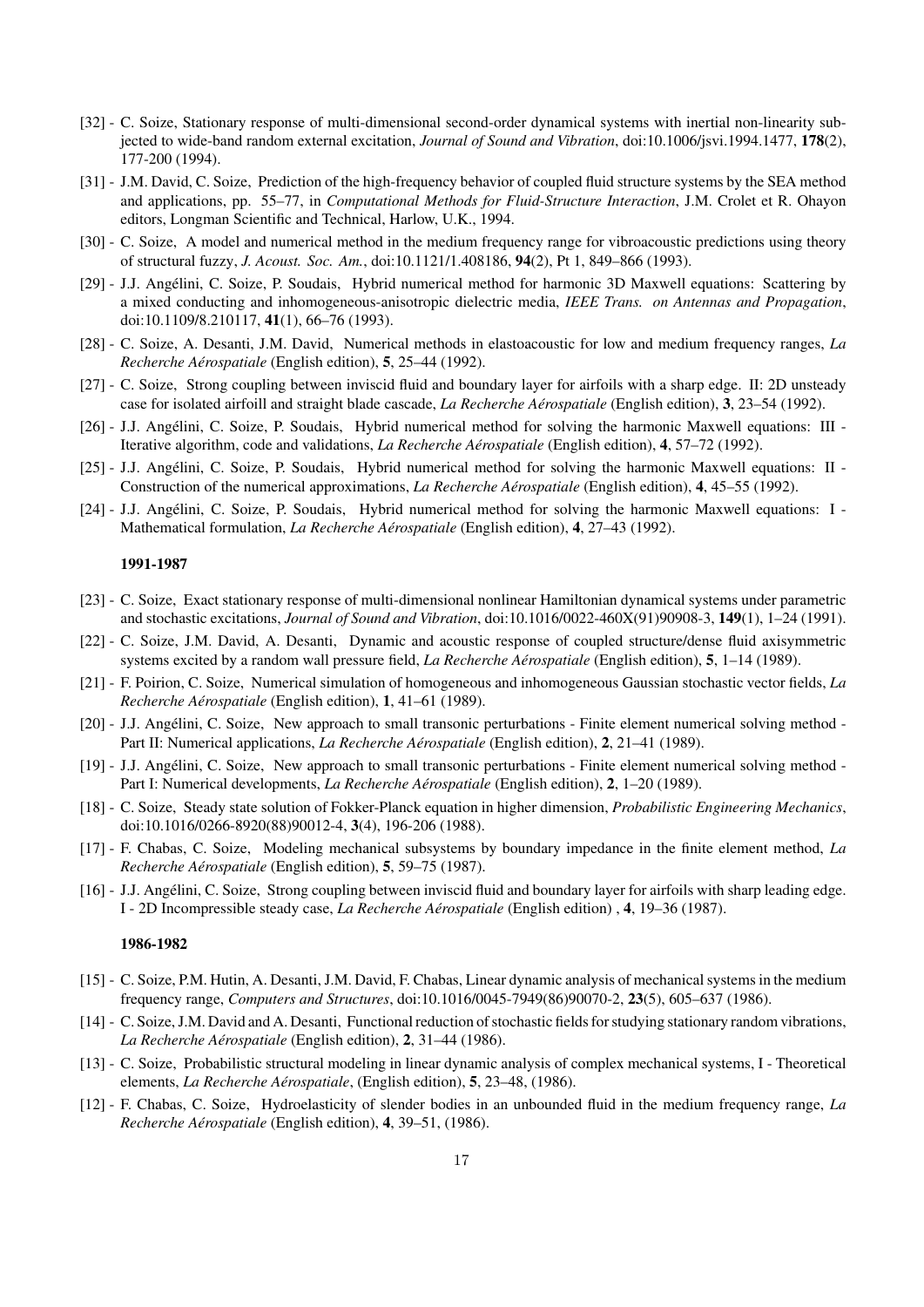- [11] F. Chabas, A. Desanti, C. Soize, Probabilistic structural modeling in linear dynamical analysis of complex mechanical systems. II - Numerical analysis and applications, *La Recherche A´erospatiale* (English edition), 5, 49–67, (1986).
- [10] G. Coupry, C. Soize, Hydroelasticity and the field radiated by a slender elastic body into an unbounded fluid, *Journal of Sound and Vibration*, doi:10.1016/0022-460X(84)90583-2, 96(2), 261-273 (1984).
- [9] C. Soize, Medium frequency linear vibrations of anisotropic elastic structures, *La Recherche A´erospatiale* (English edition), 5, 65–87 (1982).
- [8] C. Soize, Middle frequency linear vibrations of anisotropic elastic structures, *Comptes Rendus `a l'Acad´emie des Sciences de Paris - Série II*, 294(15), 895–898 (1982).

- [7] C. Soize, Oscillators submitted to squared gaussian processes, *Journal of Mathematical Physics*, doi:10.1063/ 1.524356, 21(10), 2500–2507, American Institute of Physics (1980).
- [6] C. Soize, Fatigue failure analysis under random loading [Cumul de fatigue sous sollicitation al´eatoire], *Revue Construction M´etallique*, CTICM, 16(4), 3–22 (1979).
- [5] C. Soize, Gust loading factors with nonlinear pressure terms, *Journal of Structural Division ASCE*, doi: 10.1061/JS-DEAG.0004948, 104(6), 991–1007 (1978).
- [4] C. Soize, Design of lattice structures subjected to gusty wind loads [Calcul des structures à barres soumises au vent aléatoire], *Revue Construction Métallique*, CTICM, 14(1), 44–58 (1977).
- [3] C. Soize, Stochastic dynamics of slender structures subjected to random wind loading [Dynamique stochastique des structures élancées soumises aux charges de vent], *Revue Française de Mécanique*, 60, 57–65 (1976).
- [2] C. Soize, Quadratic transformation of a Gaussian process and its application to stochastic dynamics [Transformation quadratique d'un processus Gaussien et application à la dynamique stochastique], *Journal de Mécanique*, 15(5), 857– 875 (1976).
- [1] C. Soize, Comments on stochastic dynamics of elastic structures [Sur la dynamique stochastique des structures ´elastiques], *Comptes Rendus Hebdomadaires des S´eances de l'Acad´emie des Sciences - S´erie A*, 280(25), 1765–1768 (1975).

### 7.5. Invited Lectures (Plenary, Semi-plenary, Keynote)

- [19] C. Soize (Plenary lecture), A probabilistic learning on manifolds as a new tool in machine learning and data science with applications in computational mechanics, UNCECOMP 2019, 3nd International Conference on Uncertainty Quantification in Computational Sciences and Engineering, and COMPDYN 2019, 7th International Conference on Computational Methods in Structural Dynamics and Earthquake Engineering, Island of Crete, Greece, June 24-26, 2019.
- [18] C. Soize (Keynote lecture), Probabilistic learning on manifolds for the small-data challenge in Uncertainty Quantification, International Conference on Uncertainty Quantification and Optimization (UQOP), Conference organized by The European research and training network UTOPIAE, Sorbonne University, Paris, 18-20 March 2019.
- [17] C. Soize (Plenary lecture) in collaboration with R. Ghanem, Probabilistic learning on manifold for optimization under uncertainties, UNCECOMP 2017, 2nd International Conference on Uncertainty Quantification in Computational Sciences and Engineering and COMPDYN 2017, 6th International Conference on Computational Methods in Structural Dynamics and Earthquake Engineering, Rhodes Island, Greece on June 15-17, 2017. Proceeding of UNCECOMP 2017, M. Papadrakakis, V. Papadopoulos, G. Stefanou (eds.), pp. 1-15, (2017).
- [16] C. Soize (Semi-plenary lecture) in collaboration with C. Farhat, Nonparametric probabilistic approach of model uncertainties introduced by a projection-based nonlinear reduced-order model, 7th European Congress on Computational Methods in Applied Sciences and Engineering, ECCOMAS Congress 2016, the Island of Crete, Greece, June 5-10, 2016. Proceeding of ECCOMAS 2016, M. Papadrakakis, V. Papadopoulos, G. Stefanou, V. Plevris (eds.), ISBN: 978-618-82844-0-1, Vol. 1, pp. 1-25, (2016).
- [15] C. Soize (Plenary lecture) in collaboration with C. Desceliers, J. Guilleminot, T.T. Le, M.T. Nguyen, G. Perrin, J.M. Allain, H. Gharbi, D. Duhamel, C. Funfschilling, Stochastic representations and statistical inverse identification for uncertainty quantification in computational mechanics, UNCECOMP 2015, 1st ECCOMAS Thematic International Conference on Uncertainty Quantification in Computational Sciences and Engineering, the Island of Crete, Greece,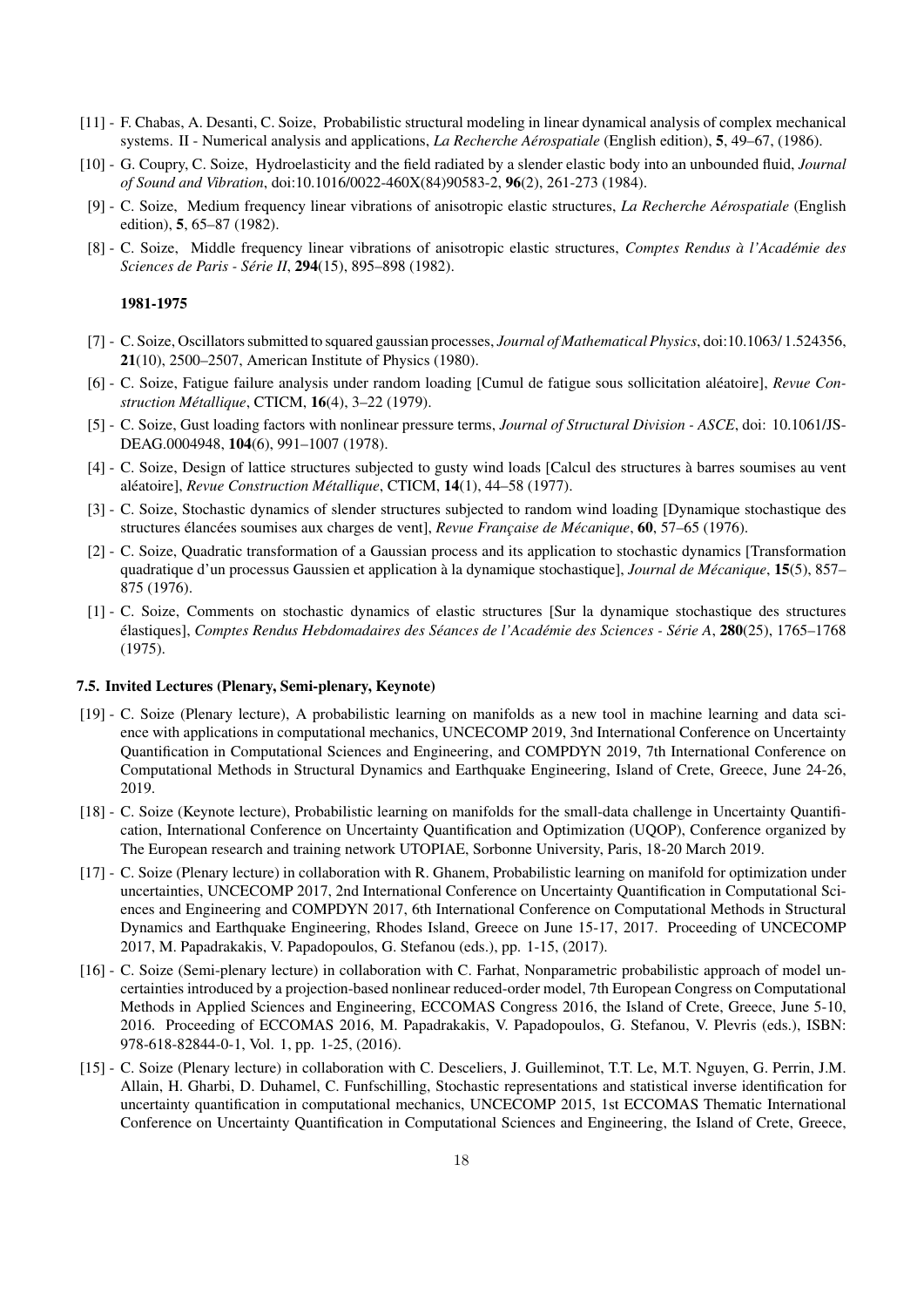May 25-27, 2015. Proceedings of UNCECOMP2105, M. Papadrakakis, V. Papadopoulos, G. Stefanou (eds.), e-book, ISBN: 978-960-99994-9-6, pp. 1-26 (2015).

- [14] C. Soize, (Keynote lecture), Advanced methodologies for the identification of stochastic models in computational mechanics. Case of uncertainty quantification for dynamical systems and case of mesoscale elasticity random fields for heterogeneous microstructures, Uncertainties 2012, Maresias, Brazil, February 27 - March 02, 2012.
- [13] C. Soize, (Keynote lecture), Identification of high-dimension polynomial chaos expansions of tensor-valued random fields from limited observed responses of boundary value problems, ECCOMAS Conference on Computational Mechanics, Solids, Structures and Coupled Problems in Engineering (ECCM-2010), Paris, May 16-21, 2010.
- [12] C. Soize, (Opening Keynote lecture), Generalized probabilistic approach of uncertainties in computational dynamics, First International Symposium IMPACT 2010 on "Dynamic of Systems, materials and structures", Djerba, Tunisie, 22-24 March, 2010.
- [11] C. Soize, (Semi-Plenary lecture), Information Theory for Stochastic Modeling of uncertainties in high dimension. Application to a new construction of the challenging inverse problem relative to the generation of accelerograms associated with SRS. COMPDYN 2009, Computational Methods in Structural Dynamics and Earthquake Engineering, Island of Rhodes, Greece, June 22-24, 2009.
- [10] C. Soize (Plenary lecture), Modélisation probabiliste, identification et propagation des incertitudes dans les modèles numériques des systèmes mécaniques complexes, Actes du 9e Colloque National en Calcul des Structures, Presqu'île de Giens (Var) Giens (Var), 25-29 Mai 2009.
- [9] C. Soize (Plenary lecture), Maximum entropy principle for stochastic models in computational sciences. EM08, The Inaugural International Conference of the Engineering Mechanics Institute,University of Minnesota, Minneapolis, Minnesota, USA, May 16-21, 2008.
- [8] C. Soize (Keynote lecture), Nonparametric probabilistic approach of uncertainties in computational elastoacoustics of complex systems. Experimental identification and validation. LSAME 08, Leuven Symposium on Applied Mechanics in Engineering, Katholieke Univ Leuven, March 31 - April 2, 2008. Proceedings of LSAME.08: Leuven Symposium on Applied Mechanics in Engineering,edited by B. Bergen, M. De Munck, M. Desmet et al., Pts 1 and 2, pp. 463-472, 2008.
- [7] C. Soize (Semi-Plenary lecture), C. Chen, J.-F. Durand, D. Duhamel, L. Gagliardini, Computational Elastoacoustics of Uncertain Complex Systems and Experimental Validation, COMPDYN 2007, Computational Methods in Structural Dynamics and Earthquake Engineering, Rethymno, Crete, Greece, June 13-15, 2007.
- [6] C. Soize (Keynote lecture), Stochastic modeling of uncertainties in computational dynamics and applications, pp. 1-19, 2nd LNCC Meeting on Computational Modelling, Petropolis, RJ, Brazil, August 8-11, 2006.
- [5] C. Soize (Plenary lecture), Probabilistic models for computational stochastic mechanics and applications, 9th International Conference on Structural Safety and Reliability ICOSSAR'05, Rome, Italy, June 19-23, 2005.
- [4] C. Soize (Keynote lecture), Model uncertainty issues for predictive models. Elements of Predictability Workshop, organized by The Johns Hopkins University and Sandia National Laboratory, The Johns Hopkins University on November 13-14, 2003.
- [3] C. Soize (Keynote lecture), Modélisation probabiliste des incertitudes de modélisation en dynamique des structures soumises aux seismes, pp. 1-11, International Conference "Risk, Vulnerability and Reliability in Construction: towards a reduction of disasters", Alger, October 11-12, 2003.
- [2] C. Soize (Plenary lecture), Random uncertainties modeling in dynamical systems, EURODYN 2002, Fifth European Conference on Structural Dynamics, Munich, Germany, September 2-5, 2002.
- [1] C. Soize (Plenary lecture), Trends in modeling of structural-acoustics systems with structural complexity in lowand medium-frequency ranges, 16th International Congress on Acoustics and 135th meeting Acoustical Society of America, Seattle, Washington, USA, June 20-26, 1998.

## 7.6. Communications in International and National Conferences

## 2021

[429] - E. Cataldo, C. Soize, L. Monteiro, Novel stochastic model for producing voice based on the unification of existing deterministic models and represented by a neural network, The 14th World Congress of Computational Mechanics (WCCM 2020) and ECCOMAS Congress 2020, Paris, Virtual Congress, 11-15 January, 2021.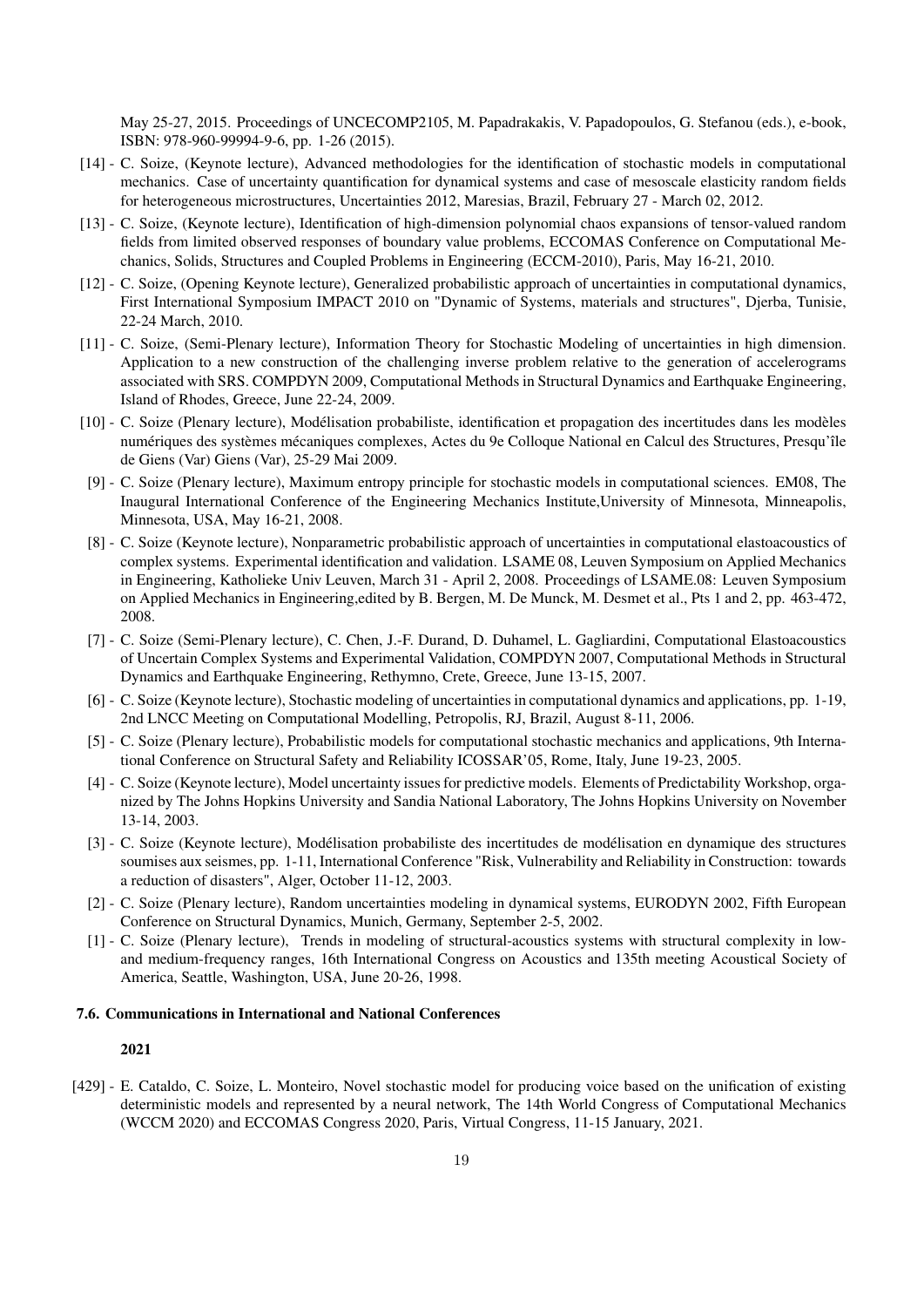- [428] R. Ghanem, C. Soize, V. Aithataju, L. Mehrez, Probabilistic learning on manifolds for prognosis and characterization of the digital twin, Mechanistic Machine Learning and Digital Twins for Computational Science, Engineering and Technology (MMLDT-CSET 2021), IACM Conference, Hyatt Regency Mission Bay, San Diego, CA, United States, 26-29 September 2021.
- [427] M. Mignolet, C. Soize, Non-gaussian vectors modeling by compressed principal component analysis, The 14th World Congress of Computational Mechanics (WCCM 2020) and ECCOMAS Congress 2020, Paris, Virtual Congress, 11-15 January, 2021.
- [426] J. Nespoulous, C. Soize, C. Funfschilling, G. Perrin, Optimization under uncertainties of high-speed train speed to limit energy consumption, UNCECOMP 2021, 4th International Conference on Uncertainty Quantification in Computational Sciences and Engineering, Athens, Greece, 28-30 June 2021.
- [425] J. Nespoulous, C. Soize, C. Funfschilling, G. Perrin, High-speed train speed optimization for limiting energy consumption, IAVSD 2021, the 27th IAVSD Symposium on Dynamics of Vehicles on Roads and Tracks, Saint-Petersburg, Russia, 16-20 August 2021.
- [424] A. Picou, E. Capiez-Lernout, C. Soize, M. Mbaye, A robust analysis of a mistuned-detuned bladed disk with geometrical nonlinearities, The 14th World Congress of Computational Mechanics (WCCM 2020) and ECCOMAS Congress 2020, Paris, Virtual Congress, 11-15 January, 2021.
- [423] A. Picou, E. Capiez-Lernout, C. Soize, M. Mbaye, Robust analysis of a mistuned-detuned bladed disk in finite displacements, IMAC XXXIX Virtual, Next Frontier in Structural Dynamics, Orlando, USA, Virtual Congress, 08-11 February 2021 Paris.

- [422] E. Cataldo, C. Soize, R.L. Silva, J.M.M. Silva, Identification of a stochastic process modeling the stiffness of the vocal folds for a voice production model represented by a neural network, 11th International Conference on Structural Dynamics, EURODYN 2020, Streamed from Athens, Greece, 23-26 November 2020. EASD Procedia EURODYN 2020, doi: 10.47964/1120.9279.18394, M. Papadrakakis, M. Gragiadakis, C. Papadimitriou (eds.), Vol. 1, pp. 3403- 3412, 2020.
- [421] V. Dangla, C. Soize, G. Cunha, A. Mosson, M. Kassem, B. Van den Nieuwenhof, Stochastic computational model of 3D acoustic noise predictions for nacelle liners, AIAA Aviation 2020 Forum, Published Online: 8 June 2020, doi: 10.2514/6.2020-2545, Pages 2545, Virtual Event, June 15-19, 2020.
- [420] R. Ghanem, C. Soize, Probabilistic machine learning with intrinsic constraints, SIAM Conference on Mathematics of Data Science (MSD20), Cincinnati, Ohio, USA, May 5-7, 2020.
- [419] R. Ghanem, C. Soize, Probabilistic Learning on Manifolds (PLoM), Machine Learning in Science and Engineering (MISE 2020), Virtual Conference, Columbia University, December 14-15, 2020.
- [418] J. Reyes, L. Gagliardini, C. Desceliers, C. Soize, Multi-frequency model reduction for uncertainty quantification in computational vibroacoustics of automobiles, ISNVH 2020, 11th International Styrian Noise, Vibration & Harshness Congress: The European Automotive Noise Conference, SAE Technical Paper 2020-01-1583, ISSN: 0148-7191, e-ISSN: 2688-3627, online even via MS Teams, 4 November 2020.

- [417] Q. Akkaoui, E. Capiez-Lernout, C. Soize, R. Ohayon, Nonlinear dynamical analysis for coupled fluid-structure systems, IMAC XXXVII, Orlando, Florida, USA, January, 28-31, 2019. Proceedings of the 37th IMAC, A Conference and Exposition on Structural Dynamics 2019, In Nonlinear Structures and Systems, G. Kerschen, M. Brake, and L. Renson (Eds.), doi:10.1007/978-3-030-12391-8 20, Volume 1, pp. 151-153 (2019).
- [416] Q. Akkaoui, E. Capiez-Lernout, C. Soize, R. Ohayon, Analyse d'une exérimentation exhibant une instabilité dans un liquide avec un modèle réduit non linéaire fluide-structure. CSMA 2019, Actes du 14ème Colloque National en Calcul des Structures, 2019, Presqu'île de Giens (Var) Giens (Var), 13-17 Mai, 2019.
- [415] Q. Akkaoui, E. Capiez-Lernout, C. Soize, R. Ohayon, Nonlinear reduced-order model of coupled fluid-structure system with sloshing and capillarity - Revisiting and explaining an experiment, 8th edition of the International Conference on Computational Methods for Coupled Problems in Science and Engineering (Coupled Problems 2019), 3-5 June 2019, Sitges, Catalonia, Spain.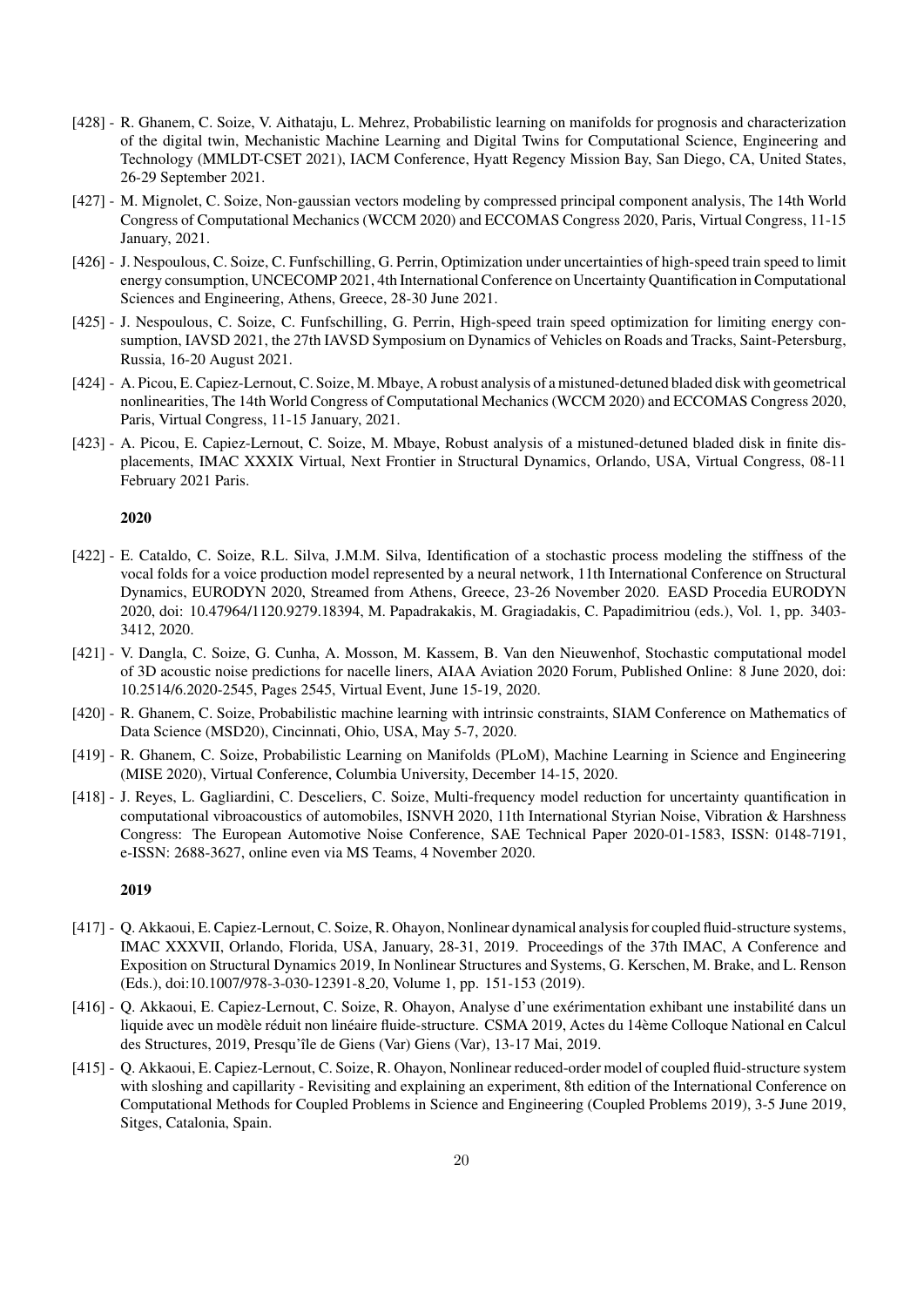- [414] Q. Akkaoui, E. Capiez-Lernout, C. Soize, R. Ohayon, Uncertainty quantification in reduced-order model for vibrations of geometrical nonlinear structures coupled with acoustic fluids in presence of sloshing and capillarity, UNCECOMP 2019, 3nd International Conference on Uncertainty Quantification in Computational Sciences and Engineering, Island of Crete, Greece, June 24-26, 2019.
- [413] M. Arnst, C. Soize, Bayesian inversion of symmetric positive definite matrices of reduced-order models with application to updating nonparametric probabilistic models in structural dynamics, UNCECOMP 2019, 3nd International Conference on Uncertainty Quantification in Computational Sciences and Engineering, Island of Crete, Greece, June 24-26, 2019. Proceeding of UNCECOMP 2019.
- [412] E. Capiez-Lernout, C. Soize, Nonparametric probabilistic approach for uncertainty quantification of geometrically nonlinear mistuned bladed-disks, RASD 2019, 13th International Conference on Recent Advances in Structural Dynamics, Southampton, 15 - 17 April, 2019. Proceedings of RASD 2019, IOP Conference Series: *Journal of Physics*, doi:10.1088/1742-6596/1264/1/012038, 1264(12038), 1-10 (2019).
- [411] E. Capiez-Lernout, C. Soize, Computational analysis of a mistuned bladed-disk using a stochastic nonlinear reducedorder model, 26th International Congress on Sound and Vibration (ICSV26), Montreal, Canada, 7–11 July 2019.
- [410] V. Dangla, S. Soize, M. Kassem, Réduction des modèles aéroacoustiques numériques en présence d'un écoulement pour le traitement acoustique des turboréacteurs. CSMA 2019, Actes du 14ème Colloque National en Calcul des Structures, pp. 1-6, 2019, Presqu'île de Giens (Var) Giens (Var), 13-17 Mai, 2019.
- [409] V. Dangla, C. Soize, G. Coelho-Cunha, M. Kassem, A. Mosson, B. Van den Nieuwenhof, Uncertainty quantification in computational models of nacelle acoustic liners for turbofan acoustic noise predictions, UNCECOMP 2019, 3nd International Conference on Uncertainty Quantification in Computational Sciences and Engineering, Island of Crete, Greece, June 24-26, 2019.
- [408] C. Farhat, R. Tezaur, C. Soize, Physics-based and data-driven stochastic modeling for digital twins, NAFEMS New Paradigms in Engineering Simulation-Databest, 2nd International Workshop on Data-Based Engineering Science and Technology, ENSAM Paris-Tech, 20-22 march 2019.
- [407] L. Gagliardini, C. Soize, J. Reyes, Vibroacoustic model's likelihood computation based on a statistical reduction of random FRF matrices, SAE Noise and Vibration Conference and Exhibition, Grand Rapids, Michigan, USA, 10-13 June, 2019. SAE Technical Paper 2019-01-1593, 2019, doi:10.4271/2019-01-1593.
- [406] M. Nesterova, F. Schmidt, C. Soize, Estimation of remaining life of the orthotropic deck of a bridge exposed to extreme traffic and wind actions, 12th International Workshop on Structural Health Monitoring, IWSHM 2019, Stanford University, USA, September 10-12, 2019, Proceedings IWSHM2019,pp.1-7
- [405] R. Ohayon, C. Soize, Reduced-order model of nonlinear vibration of structure coupled with compressible liquid in presence of sloshing and capillarity, UNCECOMP 2019, 3nd International Conference on Uncertainty Quantification in Computational Sciences and Engineering, Island of Crete, Greece, June 24-26, 2019.
- [404] A. Picou, E. Capiez-Lernout, C. Soize, M. Mbaye, Analyse dynamique du désaccordage involontaire et intentionnel des roues aubagées en présence de non-linéarités géométriques, CSMA 2019, Presqu'île de Giens (Var) Giens (Var), 13-17 Mai, 2019, Actes du 14`eme Colloque National en Calcul des Structures, pp. 1-7, 2019.
- [403] A. Picou, E. Capiez-Lernout, C. Soize, M. Mbaye, Mistuning analysis of a detuned bladed-disk with geometrical nonlinearities, ASME Turbo Expo 2019, Phoenix, Arizona, USA, June 17-21 (2019). Proceedings of the ASME Turbo Expo 2019: Turbine Technical Conference and Exposition, Paper GT2019-90820, pp. 1-8 (2019).
- [402] A. Picou, E. Capiez-Lernout, C. Soize, M. Mbaye, Computational analysis of a detuned-mistuned bladed-disk with geometrical nonlinearities, UNCECOMP 2019, 3nd International Conference on Uncertainty Quantification in Computational Sciences and Engineering, Island of Crete, Greece, June 24-26, 2019.
- [401] F. Pled, C. Desceliers, A.H. Gandomi, C. Soize, Neural network prediction of cortical bone damage using a stochastic computational mechanical model, UNCECOMP 2019, 3nd International Conference on Uncertainty Quantification in Computational Sciences and Engineering, Island of Crete, Greece, June 24-26, 2019.
- [400] J. Reyes, C. Desceliers, C. Soize, L. Gagliardini, Réduction de modèle multi-niveau pour la quantification de l'incertitude dans le cas de la dynamique vibroacoustique. CSMA 2019, Actes du 14ème Colloque National en Calcul des Structures, pp. 1-6, 2019, Presqu'île de Giens (Var) Giens (Var), 13-17 Mai, 2019.
- [399] J. Reyes, C. Soize, L. Gagliardini, C. Desceliers, Multilevel model reduction for uncertainty quantification in computational vibro-acoustical dynamics, UNCECOMP 2019, 3nd International Conference on Uncertainty Quantification in Computational Sciences and Engineering, Island of Crete, Greece, June 24-26, 2019.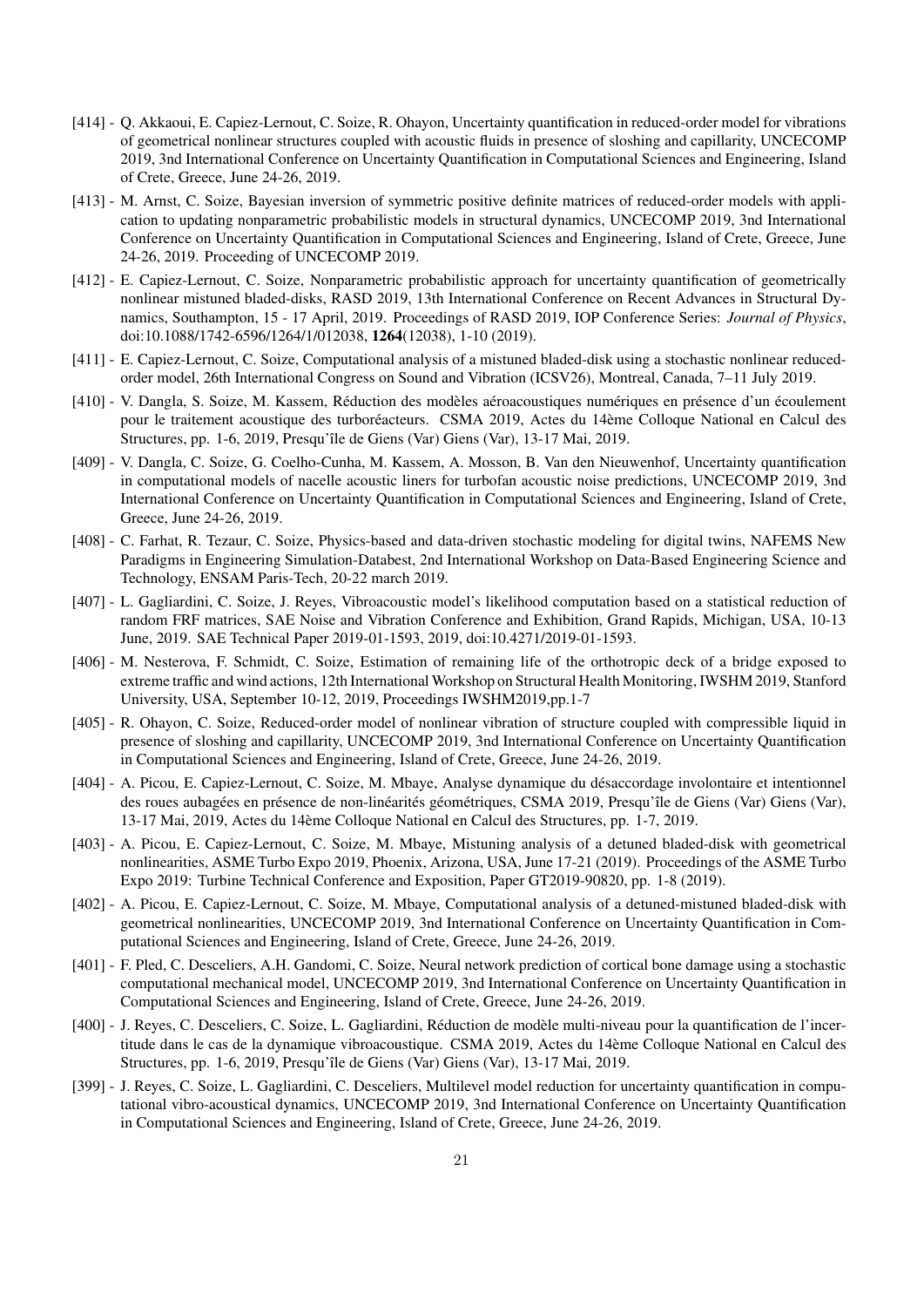- [398] C. Soize (Keynote lecture), Probabilistic learning on manifolds for the small-data challenge in Uncertainty Quantification, International Conference on Uncertainty Quantification and Optimization (UQOP), Conference organized by The European research and training network UTOPIAE, Sorbonne University, Paris, 18-20 March 2019.
- [397] C. Soize, (Keynote Lecture), in collaboration with R. Ghanem, A probabilistic learning on manifolds as a new statistical tool in data science with applications in computational mechanics, International Workshop on Data Science in Civil Engineering, Tongji University, Shanghai, China, June 8-9, 2019.
- [396] C. Soize (Plenary lecture), A probabilistic learning on manifolds as a new tool in machine learning and data science with applications in computational mechanics, UNCECOMP 2019, 3nd International Conference on Uncertainty Quantification in Computational Sciences and Engineering, and COMPDYN 2019, 7th International Conference on Computational Methods in Structural Dynamics and Earthquake Engineering, Island of Crete, Greece, June 24-26, 2019.
- [395] H. Wang, J. Guilleminot, C. Soize, Uncertainty quantification in molecular dynamics simulations using a stochastic reduced-order basis, Engineering Mechanics Institute Conference, June 18-21, 2019, California Institute of Technology, USA.
- [394] H. Wang, J. Guilleminot, C. Soize, Stochastic modeling of uncertainties in molecular dynamics simulations using a stochastic reduced-order basis, US National Congress on Computational Mechanics, USNCCM 2019, July 28, August 1, 2019, Austin, Texas, USA.

- [393] Q. Akkaoui, E. Capiez-Lernout, C. Soize, R. Ohayon, Geometrically nonlinear effects on a fluid-structure computational model with sloshing and capillarity, 6th European Conference on Computational Mechanics (Solids, Structures and Coupled Problems) (ECCM 6), Glasgow, UK, 11-15 June, 2018.
- [392] Q. Akkaoui, E. Capiez-Lernout, C. Soize, R. Ohayon, A computational strategy for solving large generalized eigenvalue problems in fluid structure interactions, The 13th World Congress of Computational Mechanics (WCCM 2018) and Second Pan American Congress on Computational Mechanics (PANACM II), New York, USA, July 22-27, 2018.
- [391] Q. Akkaoui, E. Capiez-Lernout, C. Soize, R. Ohayon, Nonlinear dynamical analysis of a fluid-structure computational model with sloshing and capillarity, Conference on Noise and Vibration Engineering (ISMA 2018), Leuven, Belgium, 17-19 September 2018. Proceedings of ISMA 2018, KU Leuven, Belgium, pp. 1-12 (2018).
- [390] M. Arnst, C. Soize, Updating nonparametric probabilistic models in structural dynamics by bayesian statistical inversion of symmetric positive definite matrices in high dimension, The 13th World Congress of Computational Mechanics (WCCM 2018) and Second Pan American Congress on Computational Mechanics (PANACM II), New York, USA, July 22-27, 2018.
- [389] E. Capiez-Lernout, C. Soize, Uncertain quantification in nonlinear dynamics with an high-dimensional computational model, Conference on Noise and Vibration Engineering (ISMA 2018), Leuven, Belgium, 17-19 September 2018. Proceedings of ISMA 2018, KU Leuven, Belgium, pp. 1-11 (2018).
- [388] E. Cataldo, C. Soize, J. Barrientos, Modeling and identification of a stochastic model of vocal folds for producing voice signals with pathological characteristics, The 13th World Congress of Computational Mechanics (WCCM 2018) and Second Pan American Congress on Computational Mechanics (PANACM II), New York, USA, July 22-27, 2018.
- [387] C. Farhat, A. Bos, R. Tezaur, T. Chapman, P. Avery, C. Soize, A stochastic projection-based hyperreduced order model for model-form uncertainties in vibration analysis, 2018 AIAA Non-Deterministic Approaches Conference, AIAA SciTech Forum 2018, Kissimmee, Florida, USA, 8–12 January 2018. Proceedings published in AIAA Journal, doi: 10.2514/6.2018-1410, pp. 1-20 (2018).
- [386] C. Farhat, R. Tezaur, P. Avery, C. Soize, Stochastic model hyperreduction for modeling and quantifying model-form uncertainties in vibration analysis, The 13th World Congress of Computational Mechanics (WCCM 2018) and Second Pan American Congress on Computational Mechanics (PANACM II), New York, USA, July 22-27, 2018.
- [385] C. Funfschilling, D. Lebel, C. Soize, G. Perrin, Railway dynamics for the condition monitoring of suspensions, TRA Vienna 2018, A digital era for transport, Vienna, April 16 - 18, 2018.
- [384] R. Ghanem, C. Soize, Probabilistic models and sampling on manifolds, SIAM UQ, Garden Grove, USA, April 16-19, 2018.
- [383] R. Ghanem, C. Soize, Probabilistic learning for efficient optimization under risk constraints, 2018 SIAM Annual Meeting, Portland, Oregon USA, 9-13 July 2018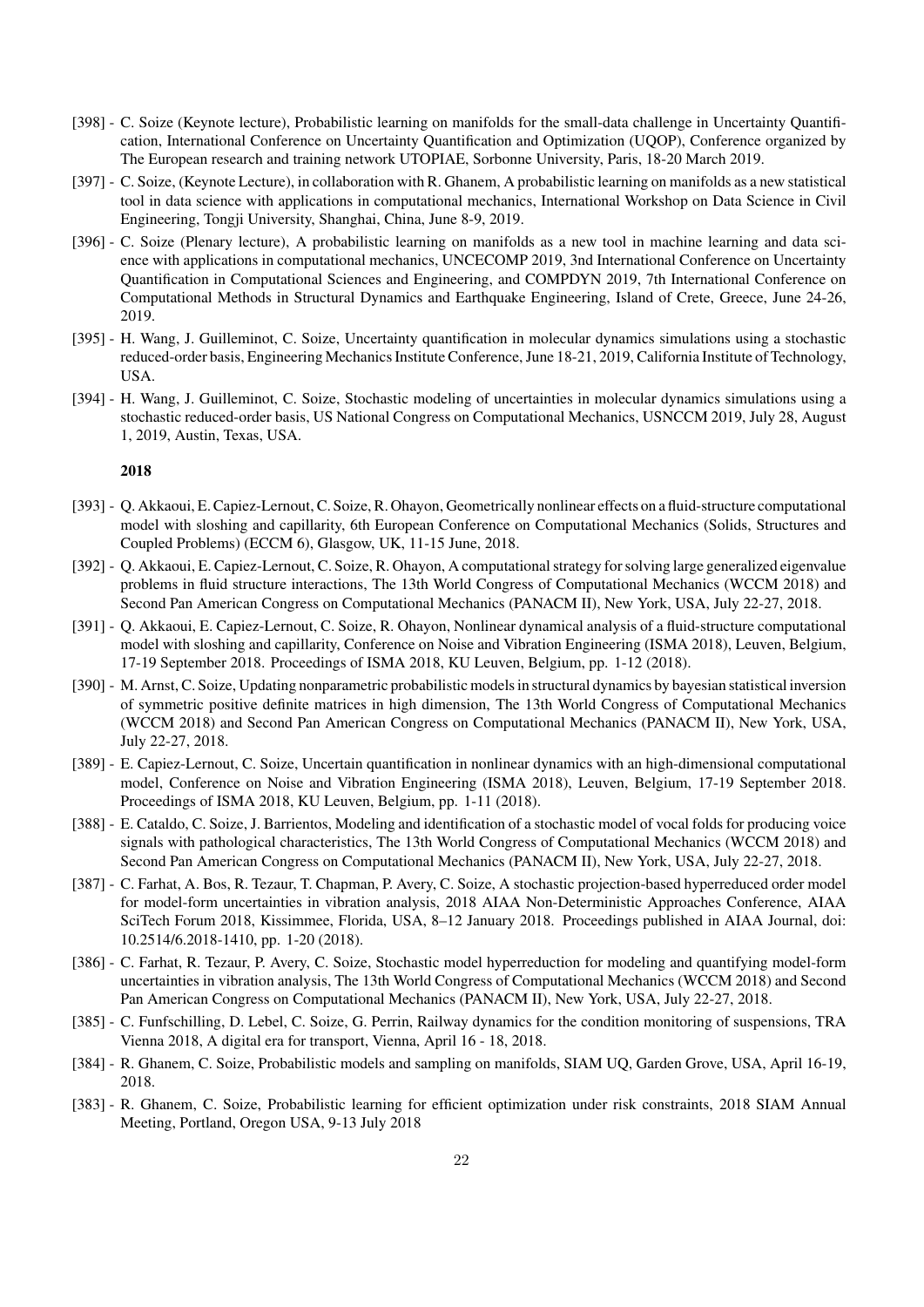- [382] R. Ghanem, C. Soize, Machine Learning for Efficient Sampling in UQ. The 13th World Congress of Computational Mechanics (WCCM 2018) and Second Pan American Congress on Computational Mechanics (PANACM II), New York, USA, July 22-27, 2018.
- [381] D. Lebel, C. Soize, C. Funfschilling, G. Perrin, Bayesian calibration of high speed train suspensions parameters using kriging metamodeling, IMAC XXXVIII, Orlando, Florida, USA, February 12—15, 2018. Proceedings of the conference, paper number 73, pp.1-3 (2018).
- [380] D. Lebel, C. Soize, C. Funfschilling, G. Perrin, State health monitoring of high-speed train suspensions by bayesian calibration based on gaussian surrogate modeling. The 13th World Congress of Computational Mechanics (WCCM 2018) and Second Pan American Congress on Computational Mechanics (PANACM II), New York, USA, July 22-27, 2018.
- [379] D. Lebel, C. Soize, C. Funfschilling, G. Perrin, Statistical inverse method for train suspensions remote diagnosis using embedded accelerometers, Railways 2018 and STECH2018: The Fourth International Conference on Railway Technology: Research, Development and Maintenance incorporating The Eighth International Symposium on Speed-up and Sustainable Technology for Railway and Maglev Systems(STECH2018), Sitges, Barcelona, Spain, 3-7 September 2018.
- [378] M. Nesterova, F. Schmidt, E. Brühwiler, C. Soize, Generalized Pareto distribution for reliability of bridges exposed to fatigue, 9th International Conference on Bridge Maintenance, Safety and Management, IABMAS 2018, Melbourne, Australia, 9-13 July 2018. Proceeding of IABMAS 2018, pp. 1-8 (2018).
- [377] G. Perrin, C. Soize, Bayesian identification of the random elasticity field of a heterogeneous microstructure, The 13th World Congress of Computational Mechanics (WCCM 2018) and Second Pan American Congress on Computational Mechanics (PANACM II), New York, USA, July 22-27, 2018.
- [376] A. Picou, E. Capiez-Lernout, C. Soize, M. Mbaye, Geometrical nonlinear computational analysis on an intentional mistuning of a bladeddisk, 6th European Conference on Computational Mechanics (Solids, Structures and Coupled Problems) (ECCM 6), Glasgow, UK, 11-15 June 2018.
- [375] A. Picou, E. Capiez-Lernout, C. Soize, M. Mbaye, Effects of geometrical nonlinearities for a rotating intentionally mistuned bladed-disk, Conference on Noise and Vibration Engineering (ISMA 2018), Leuven, Belgium, 17-19 September 2018. Proceedings of ISMA 2018, KU Leuven, Belgium, pp. 1-12 (2018).
- [374] J. Reyes, C. Soize, L. Gagliardini, G. Brogna, Vehicle model likelihood computation using a probabilistic complex FRF matrix statistical reduction, Conference on Noise and Vibration Engineering (ISMA 2018), Leuven, Belgium, 17-19 September 2018. Proceedings of ISMA 2018, KU Leuven, Belgium, pp. 1-14 (2018).
- [373] C. Soize, R. Ghanem, Data-driven probabilistic learning on manifolds, The 4th conference on Model Reduction of Parameterized Systems (MoRePaS IV), Nantes, France, April 10-13, 2018.
- [372] X.Q. Wang, M.P. Mignolet, C. Soize, Nonlinear geometric modeling of uncertain structures through nonintrusive reduced order modeling, CSM8, 8th Conference on Computational Stochastic Mechanics, Paros, Greece, June 10-13, 2018, Proceedings of CMS8, Eds. G. Deodatis and P.D. Spanos, Research Publishing (S) Pte. Ltd, doi: 10.3850/978- 981-11-2723-6-58-cd, pp. 559-569 (2018).

- [371] Q. Akkaoui, E. Capiez-Lernout, C. Soize, R. Ohayon, Computational modeling of a coupled fluid-structure system with sloshing and capillarity, CFM 2017, Lille, August 28, September 1, 2017. Proceeding of CFM 2017, pp. 1-14 (2017).
- [370] A. Bos, C. Farhat, P. Avery, C. Soize, Modeling model-form uncertainties in eigenvalue computations using a datadriven stochastic reduced-order model, USNCCM 2017, 14th U. S. National Congress on Computational Mechanics, Montreal, Canada, July 17 - 20, 2017.
- [369] E. Capiez-Lernout, C. Soize, Q. Akkaoui, R. Ohayon, Uncertainty propagation in a nonlinear reduced-order model in internal elasto-acoustics, CFM 2017, Lille, August 28, September 1, 2017. Proceeding of CFM 2017, pp. 1-8 (2017).
- [368] E. Capiez-Lernout, C. Soize, R. Ohayon, Uncertainty quantification for nonlinear reduced-order model elasto-acoustics computational model, 10th International Conference on Structural Dynamics, EURODYN 2017, Rome, Italy, 10 - 13 September 2017. Proceedings of EURODYN 2017, Procedia Engineering, Vol. 199, pp. 1204-1209 (2017).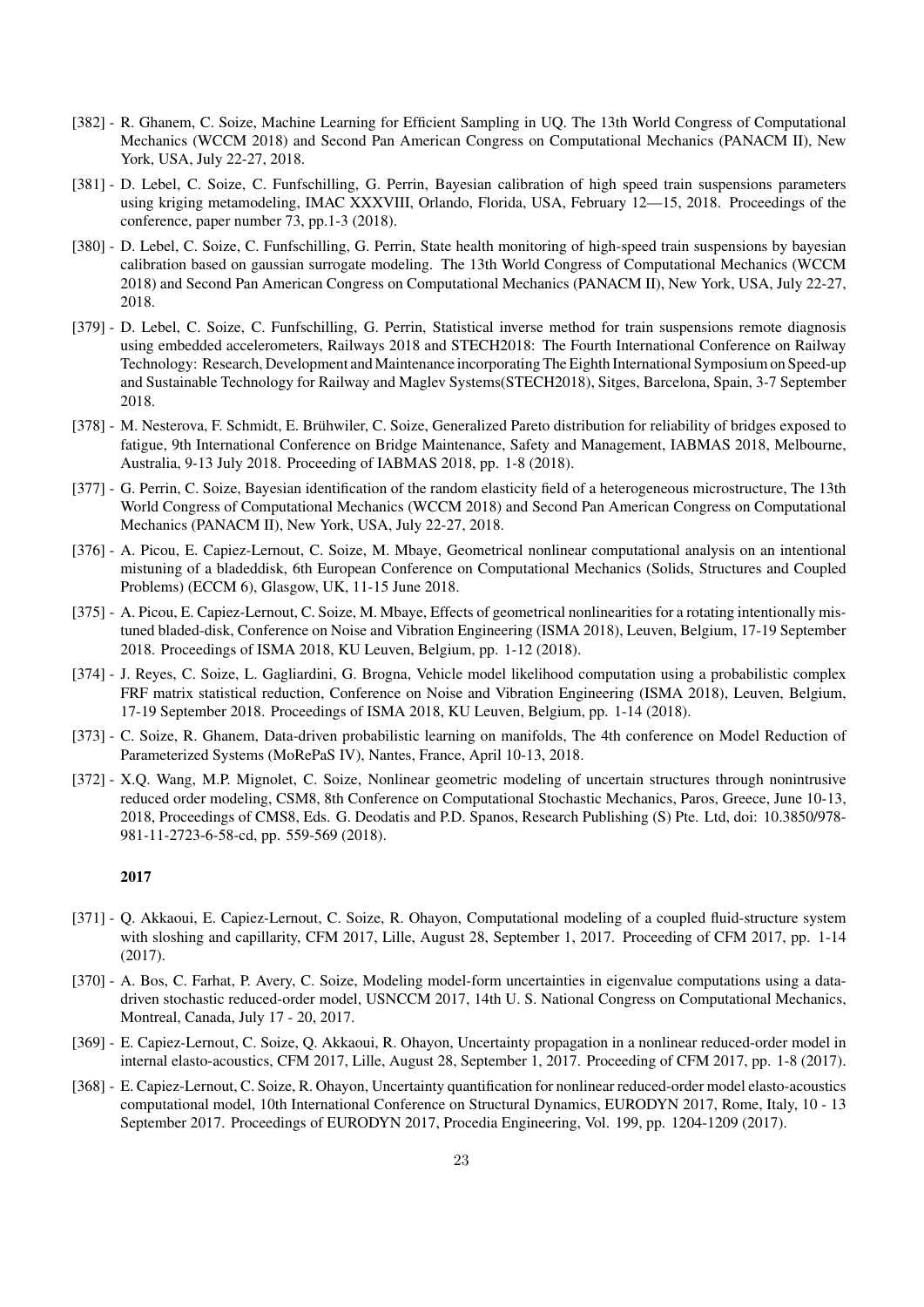- [367] R. Capillon, C. Desceliers, C. Soize, Model uncertainties in computational viscoelastic linear structural dynamics, 10th International Conference on Structural Dynamics, EURODYN 2017, Rome, Italy, 10 - 13 September 2017. Proceedings of EURODYN 2017, Procedia Engineering, Vol. 199, pp. 1210-1215 (2017).
- [366] E. Cataldo, C. Soize, Identifying a stochastic process related to the stiffness in a voice production mechanical model, 10th International Conference on Structural Dynamics, EURODYN 2017, Rome, Italy, 10 - 13 September 2017. Proceedings of EURODYN 2017, Procedia Engineering, Vol. 199, pp. 912-917 (2017).
- [365] O. Ezvan, A. Batou, C. Soize, L. Gagliardini, Multilevel stochastic reduced-order model for the robust vibration analysis of complex structures in a broad frequency band, 2nd International Conference on Uncertainty Quantification in Computational Sciences and Engineering (UNCECOMP 2017), the Island of Rhodes, Greece, June 15-17, 2017. Proceeding of UNCECOMP 2017, M. Papadrakakis, V. Papadopoulos, G. Stefanou (eds.), 2017.
- [364] R. Ghanem, C. Soize, Data-driven sampling and prediction on manifolds, USACM 2017, Thematic Workshop on Uncertainty Quantification and Data-Driven Modeling, Austin, Texas, USA, March 23-24, 2017.
- [363] W. Kassir, C. Soize, J.-V Heck, F. De Oliveira, A non-Gaussian probabilistic approach for estimating the equivalent static wind loads on structures from unsteady pressure measurements, The 7th European-African Conference on Wind Engineering (EACWE 2017), Liege, Belgium, July 4-7, 2017.
- [362] D. Lavazec, G. Cumunel, D. Duhamel, C. Soize, Attenuation of acoustic waves and mechanical vibrations at low frequencies by a nonlinear dynamical absorber, USNCCM 2017, 14th U. S. National Congress on Computational Mechanics, Montreal, Canada, July 17 - 20, 2017.
- [361] D. Lavazec, G. Cumunel, D. Duhamel, C. Soize, Attenuation of acoustic waves and mechanical vibrations at low frequencies by a nonlinear dynamical absorber, CFM 2017, Lille, August 28, September 1, 2017. Proceedings of CFM 2017, pp. 1-12 (2017).
- [360] D. Lebel, C. Soize, C. Funfschilling, G. Perrin, Inverse identification of mechanical parameters of high-speed train suspensions submitted to random track irregularities, 12th International Conference on Structural Safety & Reliability, ICOSSAR 2017, Vienna, Austria, 6-10 August, 2017. Proceeding of ICOSSAR 2017, pp. 1-9 (2017).
- [359] D. Lebel, C. Soize, C. Funfschilling, G. Perrin, Bayesian calibration of mechanical parameters of high-speed train suspensions., 10th International Conference on Structural Dynamics, EURODYN 2017, Rome, Italy, 10 - 13 September 2017. Proceedings of EURODYN 2017, Procedia Engineering, Vol. 199, pp. 1234-1239 (2017).
- [358] D. Lebel, C. Soize, C. Funfschilling, G. Perrin, Identification expérimentale des paramètres de suspensions des trains à grande vitesse par méthode statistique inverse, CSMA 2017, Actes du 13ème Colloque National en Calcul des Structures, pp. 1-6, Presqu'île de Giens (Var) Giens (Var), 15-19 Mai, 2017.
- [357] M. Nesterova, F. Schmidt, C. Soize, D. Siegert, Extreme effects on bridges caused by traffic and wind, CFM 2017, Lille, August 28, September 1, 2017. Proceeding of CFM 2017, pp. 164 (2017)
- [356] C. Soize (Plenary lecture) in collaboration with R. Ghanem, Probabilistic learning on manifold for optimization under uncertainties, UNCECOMP 2017, 2nd International Conference on Uncertainty Quantification in Computational Sciences and Engineering and COMPDYN 2017, 6th International Conference on Computational Methods in Structural Dynamics and Earthquake Engineering, Rhodes Island, Greece on June 15-17, 2017. Proceeding of UNCECOMP 2017, M. Papadrakakis, V. Papadopoulos, G. Stefanou (eds.), pp. 1-15 (2017).
- [355] C. Soize, R. Ghanem (Keynote lecture presented by R. Ghanem), Manifold sampling for data-driven UQ and optimization, USNCCM 2017, 14th U. S. National Congress on Computational Mechanics, Montreal, Canada, July 17 - 20, 2017.
- [354] B. Van den Nieuwenhof, G. Lielens, E. Rosseel, V. Dangla, C. Soize, M. Kassem, A. Mosson, Optimal design of the acoustic treatments damping the noise radiated by a turbo-fan engine, 23rd AIAA/CEAS Aeroacoustics Conference, Denver, Colorado, USA, 5-9 June 2017. Paper AIAA 2017-4035, doi:10.2514/6.2017-4035, pp. 1-11 (2017).

- [353] S. Audebert, A. Batou, S. Daouk, C. Soize, F. Louf, Estimer l'incertitude de modèles en dynamique des structures industrielles, 13ème Congrès Francais d'Acoustique et 20ème colloque VIbrations, SHocks and NOise, Le Mans, France, 11-15 avril 2016, Actes de la conférence, pp. 1-6 (2016).
- [352] A. Batou, C. Soize, O. Ezvan, A. Arnoux, Approche probabiliste globale/locale pour l'analyse dynamique en basses et moyennes fréquences des structures complexes, 13ème Congrès Francais d'Acoustique et 20ème colloque VIbrations, SHocks and NOise, Le Mans, France, 11-15 avril, 2016.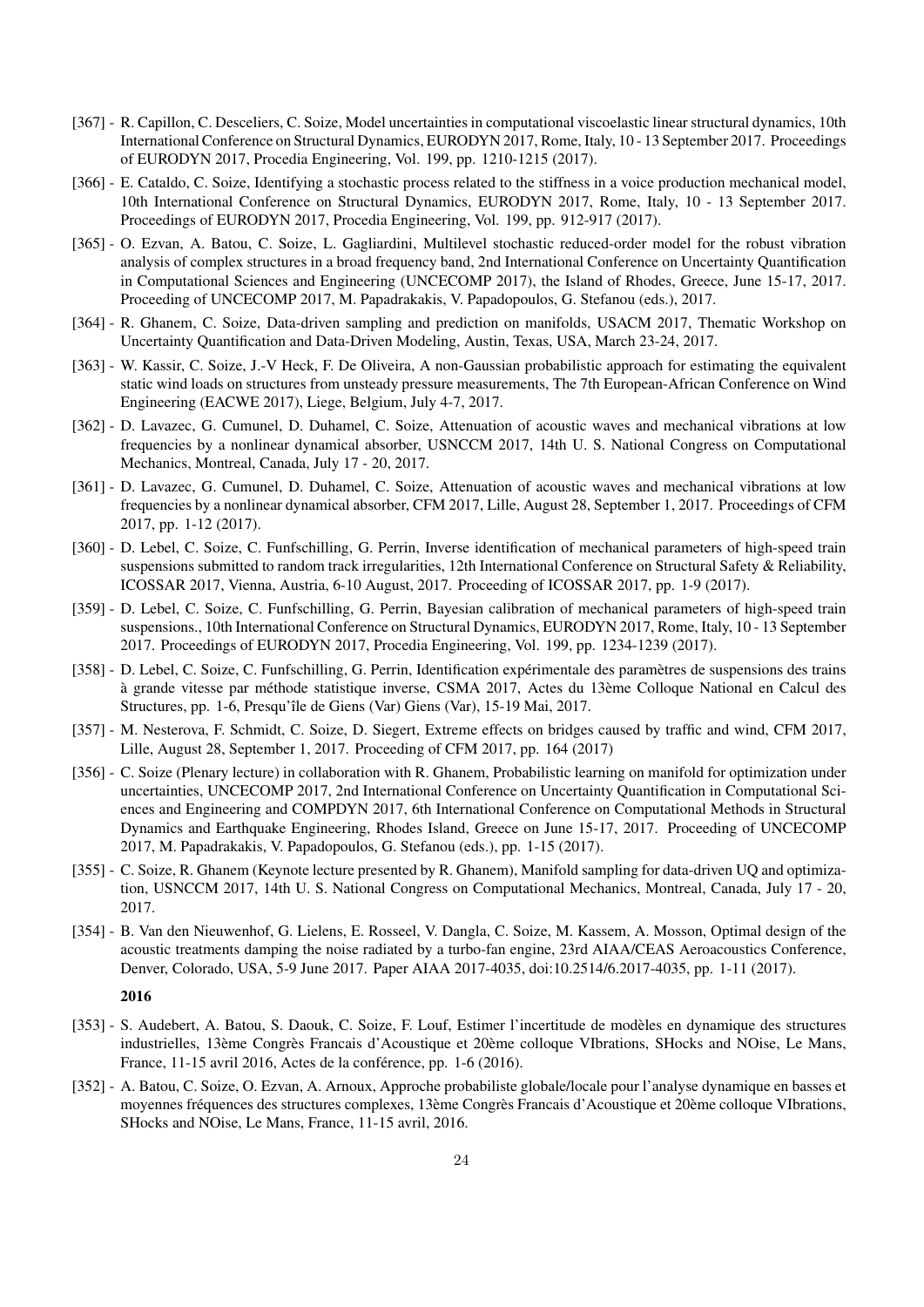- [351] E. Capiez-Lernout, C. Soize, M. Mbaye, Uncertainty quantification for nonlinear reduced-order elasto-dynamics computational models. IMAC-XXXIV, A Conference and Exposition on Structural Dynamics. Orlando, Florida USA, January 25-28, 2016. Proceedings of IMAC 2016, Society for Experimental Mechanics, SEM/IMAC, pp. 1-10 (2016).
- [350] E. Capiez-Lernout, C. Soize, R. Ohayon, Uncertainty quantification of a structure with geometrical nonlinearity coupled with an internal linear acoustic fluid, The 12th World Congress of Computational Mechanics, WCCM 2016 and APCOM VI 2016, Seoul, Korea, July 24-29, 2016.
- [349] E. Capiez-Lernout, C. Soize, Modélisation numérique des incertitudes en vibration des structures non linéaires géeométriques, 13ème Congrès Francais d'Acoustique et 20ème colloque VIbrations, SHocks and NOise, Le Mans, France, 11-15 avril 2016, Actes de la conférence, pp. 1-5 (2016).
- [348] R. Capillon, C. Desceliers, C. Soize, Uncertainty quantification for viscoelastic composite structures in computational linear structural dynamics, The 6th International Conference on Uncertainty in Structural Dynamics, USD 2016, Leuven, Belgium September 19-21, 2016. Proceedings of USD 2016, KU Leuven, Belgium, pp. 1-5 (2016).
- [347] O. Ezvan, A. Batou, C. Soize, Multilevel stochastic reduced-order model in linear structural dynamics adapted to complex structures, 7th European Congress on Computational Methods in Applied Sciences and Engineering, ECCOMAS Congress 2016, the Island of Crete, Greece, June 5-10, 2016. Proceeding of ECCOMAS 2016, M. Papadrakakis, V. Papadopoulos, G. Stefanou, V. Plevris (eds.), pp. 1-12 (2016).
- [346] O. Ezvan, A. Batou, C. Soize, L. Gagliardini, Multilevel stochastic reduced-order model in computational structural dynamics with an experimental validation for an automobile, The 6th International Conference on Uncertainty in Structural Dynamics, USD 2016, Leuven, Belgium September 19-21, 2016. Proceedings of USD 2016, KU Leuven, Belgium, pp. 1-9 (2016).
- [345] O. Ezvan, A. Batou, C. Soize, Multilevel reduced-order model for uncertainty quantification in computational structural dynamics, The 12th World Congress of Computational Mechanics, WCCM 2016 and APCOM VI 2016, Seoul, Korea, July 24-29, 2016.
- [344] C. Farhat, K. Washabaugh, T. Chapman, C. Soize, Recent advances in nonlinear model reduction for design and associated uncertainty quantification, New Challenges in Computational Mechanics, Cachan, France, May 23-25, 2016.
- [343] D. Lavazec, G. Cumunel, D. Duhamel, C. Soize, A. Batou, Nonlinear microstructured material to reduce noise and vibrations at low frequencies, Joint International Conference on Motion and Vibration Control and Recent Advances in Structural Dynamics, MoVIc and RASD 2016, Southampton, United Kingdom, July 6-7 2016. Proceedings of MoVIC and RASD 2016, *Journal of Physics: Conference Series*, doi:10.1088/1742-6596/744/1/012190, 744, 012190, pp. 1-10 (2016).
- [342] D. Lavazec, G. Cumunel, D. Duhamel, C. Soize, A. Batou, Métamatériau microstructuré non linéaire pour l'atténuation du bruit et des vibrations en basses fréquences, 13ème Congrès Francais d'Acoustique et 20ème colloque VIbrations, SHocks and NOise, Le Mans, France, 11-15 avril 2016, Actes de la conférence, pp. 1-7, 2016.
- [341] D. Lavazec, G. Cumunel, D. Duhamel, C. Soize, A. Batou, Attenuation of noise and vibration at low frequencies using a nonlinear microstructured material, International Conference on Noise and Vibration Engineering, ISMA 2016, Leuven, Belgium September 19-21, 2016. Proceedings of ISMA 2016, KU Leuven, Belgium, pp. 1-11 (2016).
- [340] C. Soize (Semi-plenary lecture) in collaboration with C. Farhat, Nonparametric probabilistic approach of model uncertainties introduced by a projection-based nonlinear reduced-order model, 7th European Congress on Computational Methods in Applied Sciences and Engineering, ECCOMAS Congress 2016, the Island of Crete, Greece, June 5-10, 2016. Proceeding of ECCOMAS 2016, M. Papadrakakis, V. Papadopoulos, G. Stefanou, V. Plevris (eds.), pp. 1-26 (2016).

- [339] A. Batou, C. Soize, Generation of synthetic accelerograms compatible with a set of design specifications, 12th International Conference on Applications of Statistics and Probability in Civil Engineering (ICASP12), Vancouver, Canada, July 12-15, 2015. Proceedings of ICASP12, pp. 1-7 (2015).
- [338] A. Batou, C. Soize, S. Audebert, Experimental identification of a stochastic computational dynamical model using modal data measured for a family of built-up structures, IMAC Conference & Exposition on Structural Dynamics (IMAC 2015), Orlando, USA, February 02-05, 2015. Proceedings of IMAC 2015, pp. 1-8 (2015).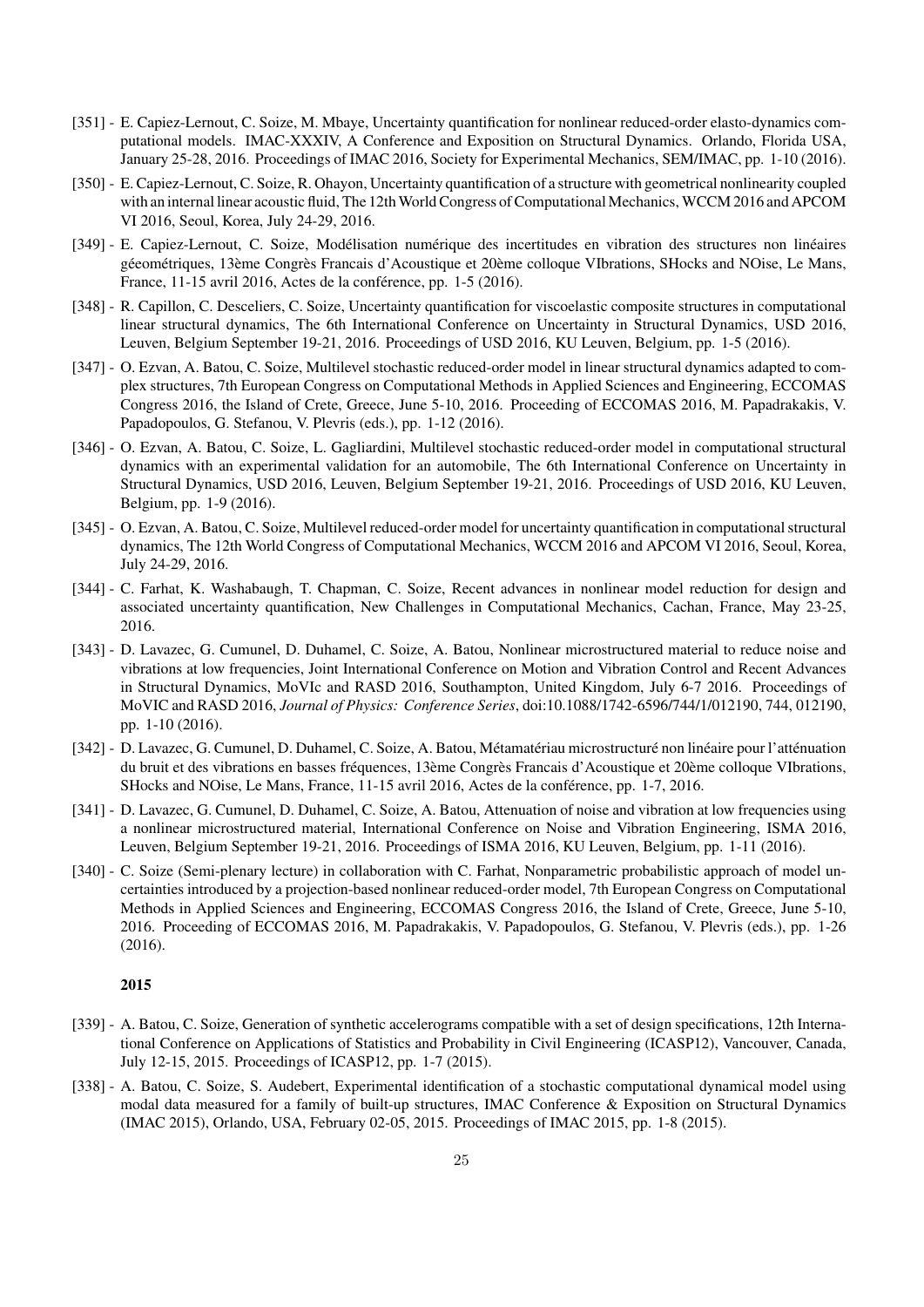- [337] A. Batou, C. Soize, S. Audebert, Construction and identification of a stochastic computational dynamical model using experimental modal data, UNCECOMP 2015, 1st ECCOMAS Thematic International Conference on Uncertainty Quantification in Computational Sciences and Engineering, the Island of Crete, Greece, May 25-27, 2015.
- [336] E. Capiez-Lernout, C. Soize, M. Mbaye, Uncertainty quantification in nonlinear structural dynamics for mistuned bladed disks, UNCECOMP 2015, 1st ECCOMAS Thematic International Conference on Uncertainty Quantification in Computational Sciences and Engineering, the Island of Crete, Greece, May 25-27, 2015. Proceedings of UNCE-COMP2105, M. Papadrakakis, V. Papadopoulos, G. Stefanou (eds.), e-book, ISBN: 978-960-99994-9-6, pp. 107-117 (2015).
- [335] E. Capiez-Lernout, C. Soize, M. Mbaye, Uncertainty quantification for an industrial mistuned bladed disk with geometrical nonlinearities, 60th ASME Turbo Expo 2015, Montreal, Canada, June 15-19 (2015). Proceedings of the ASME Turbo Expo 2015: Turbine Technical Conference and Exposition, Paper GT2015-42471, pp. 1-10 (2015).
- [334] E. Capiez-Lernout, C. Soize, M. Mbaye, Nonlinear dynamic analysis with an uncertain computational model for mistuned bladed disks, ICSV22, The 22st International Congress on Sound and Vibration (ICSV22), Florence, Italy, July 12-16, 2015. Proceedings of the ICSV22, pp. 1-8, International Institute of Acoustics and Vibration (IIAV) (2015).
- [333] E. Capiez-Lernout, C. Soize, M. Mbaye, Nonlinear geometric analysis of a mistuned bladed disk, Euromech Conference on Coupling and Nonlinear Interactions in Rotating Machinery (Euromech 573), Cité Internationale, Lyon, France, August 25-27, 2015. Proceedings of Euromech 573, pp. 1-2 (2015).
- [332] R. Capillon, C. Desceliers, C. Soize, Nonparametric stochastic modeling satisfying the causality principle for viscoelastic structures in computational structural dynamics, UNCECOMP 2015, 1st ECCOMAS Thematic International Conference on Uncertainty Quantification in Computational Sciences and Engineering, the Island of Crete, Greece, May 25-27, 2015.
- [331] R. Capillon, C. Desceliers, C. Soize, Modélisation non paramétrique des incertitudes satisfaisant le principe de causalité pour les structures viscoélastiques en dynamique numérique, CSMA 2015, Actes du 12ème Colloque National en Calcul des Structures, pp. 1-4, 2015, Presqu'île de Giens (Var) Giens (Var), 18-22 Mai, 2015.
- [330] E. Cataldo, C. Soize, A stochastic mechanical model to generate jitter in the production of voiced sounds, UNCECOMP 2015, 1st ECCOMAS Thematic International Conference on Uncertainty Quantification in Computational Sciences and Engineering, the Island of Crete, Greece, May 25-27, 2015. Proceedings of UNCECOMP 2015, M. Papadrakakis, V. Papadopoulos, G. Stefanou (eds.), , e-book, ISBN: 978-960-99994-9-6, pp. 79-92 (2015).
- [329] A. Cunha Jr, C. Soize, R. Sampaio, Solution of a robust optimization problem to maximize the rate of penetration of horizontal drillstrings using a nonlinear stochastic dynamic model, USNCCM XIII 2015, 13th US National Congress on Computational Mechanics USNCCM, San Diego, CA, USA, July 26-30, 2015
- [328] A. Cunha Jr, C. Soize, R. Sampaio, Robust optimization of horizontal drillstring rate of penetration through a nonlinear stochastic dynamic model, Biennial International Conference on Engineering Vibration (ICoEV-2015), Ljubljana, Slovenia, September 7-10, 2015. Proceedings of the ICOEV-2015, pp. 1-11, edited by the Department of Mechanical Engineering at the University of Ljubljanav (2015).
- [327] O. Ezvan, A. Batou, C. Soize, Global reduced-order model adapted to the low- and medium-frequency analysis of complex dynamical structures, PANACM 2015, 1st Pan-American Congress on Computational Mechanics, in conjunction with the XI Argentine Congress on Computational Mechanics, MECOM 2015, Buenos Aires, Argentina, April 27-29, 2015. Proceedings of PANACM 2015 - MECOM 2015, S. Idelsohn, V. Sonzogni, A. Coutinho, M. Cruchaga, A. Lew, and M. Cerrolaza (Eds), pp. 1-7 (2015).
- [326] O. Ezvan, A. Batou, C. Soize, A global/local approach for stochastic reduced-order modeling in low- and mid-frequency structural dynamics, COMPDYN 2015, 5th International Conference on Computational Methods in Structural Dynamics and Earthquake Engineering, the Island of Crete, Greece, May 25-27, 2015.
- [325] O. Ezvan, A. Batou, C. Soize, Réduction de modèle adaptée à la dynamique basse et moyenne fréquence des structures complexes, CSMA 2015, Actes du 12ème Colloque National en Calcul des Structures, pp. 1-4, Presqu'île de Giens (Var) Giens (Var), 18-22 Mai, 2015.
- [324] J. Guilleminot, C. Soize, Random field modeling and generation for stochastic multiscale analysis, UNCECOMP 2015, 1st ECCOMAS Thematic International Conference on Uncertainty Quantification in Computational Sciences and Engineering, the Island of Crete, Greece, May 25-27, 2015.
- [323] J. Guilleminot (Invited Lecturer), C. Soize, Stochastic modeling for statistical inverse identification in mechanics of materials, KAUST Research Conference: Recent Trends in Predicting and Monitoring the Integrity of Composites (COMINT), June 1-2, 2015.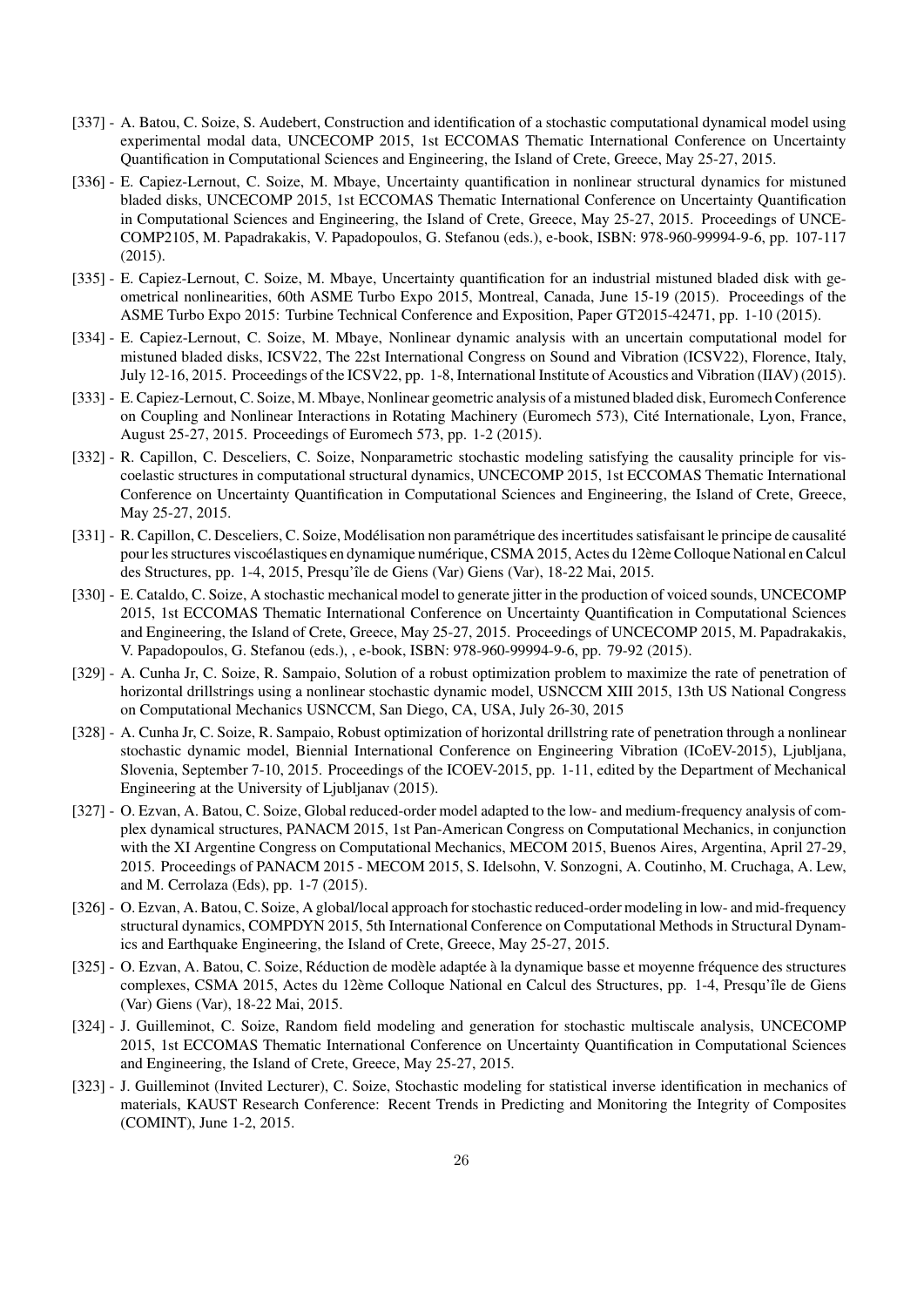- [322] T.T. Le, J. Guilleminot, C. Soize, Stochastic multiscale modeling of random interphases in nanoreinforced polymers, UNCECOMP 2015, 1st ECCOMAS Thematic International Conference on Uncertainty Quantification in Computational Sciences and Engineering, the Island of Crete, Greece, May 25-27, 2015.
- [321] T.T. Le, J. Guilleminot, C. Soize, Stochastic continuum modeling of random interphases from atomistic simulations, Euromech 559, Conference on Multi-scale computational methods for bridging scales in materials and structures. Eindhoven University of Technology, Eindhoven, The Netherlands 23-25 February 2015. Proceedings of Euromech 559, pp. 1-2 (2015).
- [320] T. T. Le, J. Guilleminot, C. Soize, Modélisation stochastique continue et identification inverse d'interphases aléatoires à partir de simulations atomistiques, Actes du 22ème Congrès Français de Mécanique 2015 (CFM 2015), pp. 1-2, Lyon, France, 24-28 Août, 2015.
- [319] T.T. Le, J. Guilleminot, C. Soize, Stochastic continuum modeling of random interphases based on atomistic simulations: application to a nanoreinforced polymer, USNCCM XIII 2015, 13th U.S. National Congress on Computational Mechanics, San Diego, California, July 26-30, 2015.
- [318] N. Lestoille, C. Soize, C. Funfschilling, Characterization of the evolution of the train dynamic response under the effect of track irregularities, 24th International Symposium on Dynamics of Vehicles on Roads and Tracks, IAVSD 2015, Graz, Austria, August 17-21, 2015. Proceedings of IAVSD 2015, pp. 1-7 (2015).
- [317] R. Lima, C. Soize, R. Sampaio, Optimal design of a vibro-impact electro-mechanical system with uncertainties, 17th International Symposium on Dynamic Problems of Mechanics (DINAME 2015), Natal, Rio Grande do Norte, Brazil, February 22-27, 2015. Proceedings of DINAME 2015, V. Steffen Jr, D.A. Rade and W.M. Bessa (Editors), ABCM, pp. 1-6 (2015).
- [316] R. Lima, C. Soize, R. Sampaio, Robust design of an eletromechanical system with an embarked hammer and impact phenomena, International Conference on Structural Engineering Dynamics, ICEDyn 2015, Lagos, Algave, Portugal, 22-24 June, 2015.
- [315] G. Perrin, C. Soize, Statistical inverse problems for non-gaussian non-stationary stochastic processes defined by a set of realizations, UNCECOMP 2015, 1st ECCOMAS Thematic International Conference on Uncertainty Quantification in Computational Sciences and Engineering, the Island of Crete, Greece, May 25-27, 2015. Proceedings of UNCE-COMP2105, M. Papadrakakis, V. Papadopoulos, G. Stefanou (eds.), e-book, ISBN: 978-960-99994-9-6, pp. 134-141 (2015).
- [314] G. Perrin, C. Soize, Statistical inverse problems for non-gaussian non-stationary stochastic processes defined by a set of realizations, 12th International Conference on Applications of Statistics and Probability in Civil Engineering (ICASP12), Vancouver, Canada, July 12-15, 2015.
- [313] C. Soize (Plenary lecture), in collaboration with C. Desceliers, J. Guilleminot, T.T. Le, M.T. Nguyen, G. Perrin, J.M. Allain, H. Gharbi, D. Duhamel, C. Funfschilling, Stochastic representations and statistical inverse identification for uncertainty quantification in computational mechanics, UNCECOMP 2015, 1st ECCOMAS Thematic International Conference on Uncertainty Quantification in Computational Sciences and Engineering, the Island of Crete, Greece, May 25-27, 2015. Proceedings of UNCECOMP2105, M. Papadrakakis, V. Papadopoulos, G. Stefanou (eds.), e-book, ISBN: 978-960-99994-9-6, pp. 1-26 (2015).

- [312] A. Batou, C.K. Choi, C. Soize, H.H. Yoo, Robust design of a multibody system of an automotive vehicle, The 3rd Joint International Conference on Multibody System Dynamics (IMSD) and the 7th Asian Conference on Multibody Dynamics (ACMD), Bexco, Busan, Korea, June 30th – July 3rd, 2014.
- [311] A. Batou, C. Soize, S. Audebert, Experimental identification of a stochastic computational model using modal data Application to an industrial built-up structure, XIX Symposium VISHNO on Vibrations, Shocks and Noise, Aix en Provence, France, June 16-19, 2014.
- [310] A. Batou, C. Soize, S. Audebert, Identification of a stochastic computational dynamical model using experimental modal data, International Conference on Uncertainty in Structural Dynamics, USD2014, Katholieke Universiteit Leuven, Belgium, September 15-17, 2014. Proceedings of ISMA2014 - USD2014, pp. 1-10, KU Leuven, Belgium (2014).
- [309] A. Batou, C. Soize, C. K. Choi, H. H. Yoo, Robust design in multibody dynamics application to vehicle ride-comfort optimization, IUTAM Symposium on Dynamical Analysis of Multibody Systems with Design Uncertainties, Stuttgart, Germany, June 10-13, 2014, 2014. Procedia IUTAM, Vol. 13, pp. 90–97 (2015), doi:10.1016/j.piutam. 2015.01.005.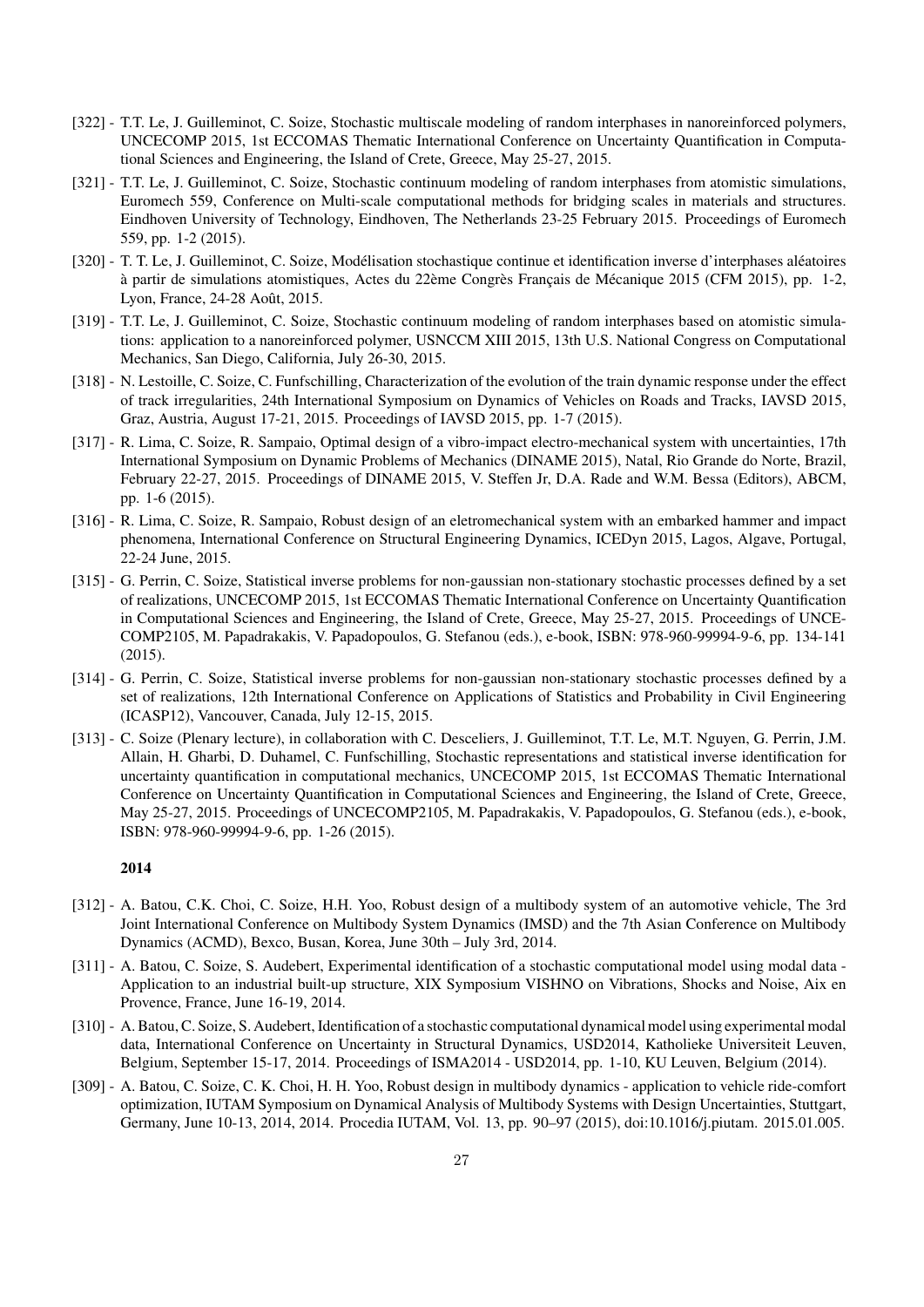- [308] A. Batou, C. Soize, On the use of information theory for the generation of accelerograms compatible with specifications, XXI Congress on Numerical Methods and their Applications, ENIEF 2014, Bariloche, Patagonia, Argentina, September 23 -26, 2014.
- [307] E. Capiez-Lernout, C. Soize, M. Mbaye, Computational nonlinear vibration analysis of uncertain mistuned bladed disks, 59th ASME Turbo Expo 2014, Dusseldorf, Germany, June 16-20 (2014). Proceedings of the ASME Turbo Expo 2014: Turbine Technical Conference and Exposition, Paper GT2014-25072, pp. 1-11 (2014).
- [306] E. Capiez-Lernout, C. Soize, M. Mbaye, Geometric nonlinear dynamic analysis of uncertain structures with cyclic symmetry. Application to a mistuned industrial bladed disk, International Conference on Uncertainty in Structural Dynamics, USD2014, Katholieke Universiteit Leuven, Belgium, September 15-17, 2014. Proceedings of ISMA2014 - USD2014, pp. 1-14, KU Leuven, Belgium (2014).
- [305] C.K. Choi, A. Batou, C. Soize, H.H. Yoo, Sample based reliability design of a flexible multibody system having arbitrary distributed parameters, The 3rd Joint International Conference on Multibody System Dynamics (IMSD) and the 7th Asian Conference on Multibody Dynamics (ACMD), Bexco, Busan, Korea, June 30th – July 3rd, 2014.
- [304] A. Cunha Jr, C. Soize, R. Sampaio, Analysis of the nonlinear dynamics of a horizontal drillstring, 9th International Conference on Structural Dynamics, EURODYN 2014, Porto, Portugal, 30 June - 2 July, 2014. Proceedings of EURODYN 2014, A. Cunha, E. Caetano, P. Ribeiro, G. Müller (eds.), ISSN: 2311-9020, ISBN: 978-972-752-165-4, pp. 2057-2061 (2014).
- [303] A. Cunha Jr, C. Soize, R. Sampaio, Mathematical modeling of horizontal drillstrings subjected to friction and shocks effects, XXXV Congresso de Matematica Aplicada e Computacional, CNMAC 2014, Natal, RN, Brazil, September 8 - 12, 2014. Proceedings of CNMAC 2014, pp. 1-7, SBMAC, Brazil (2014).
- [302] A. Cunha Jr, C. Soize, R. Sampaio, Exploring the nonlinear dynamics of horizontal drillstrings subjected to friction and shocks effects, MeCom - ENIEF 2014, Bariloche, Patagonia, Argentina, September 23 -26, 2014. Proceedings of the MeCom - ENIEF 2014, pp. 1-11 (2014).
- [301] A. Cunha Jr, C. Soize, R. Sampaio, Numerical study of the nonlinear dynamics of horizontal drillings, 8th European Nonlinear Dynamics Conference, ENOC 2014, Vienna, Austria, July 6-11, 2014. Proceedings of ENOC 2014 edited by Institute of Mechanics and Mechatronics at Vienna University of Technology, pp. 1-6 (2014).
- [300] O. Ezvan, A. Batou, C. Soize, Reduced-order model for the dynamical analysis of complex structures with a high modal density, ICSV 2014, The 21st International Congress on Sound and Vibration (ICSV21), Beijing, China, July 13-17, 2014. Proceedings of the ICSV21, pp. 1-8, Institute of Acoustics, Chinese Academy of Sciences (2014).
- [299] O. Ezvan, A. Batou, C. Soize, Stochastic reduced-order model for the dynamical analysis of complex structures with a high modal density, International Conference on Uncertainty in Structural Dynamics, USD2014, Katholieke Universiteit Leuven, Belgium, September 15-17, 2014. Proceedings of ISMA2014 - USD2014, pp. 1-13, KU Leuven, Belgium (2014).
- [298] J. Guilleminot, C. Soize, Adaptive ISDE-based algorithm for the generation of non-gaussian vector-valued random fields, 11th World Congress on Computational Mechanics (WCCM XI), 5th European Conference on Computational Mechanics (ECCM V), 6th European Conference on Computational Fluid Dynamics (ECFD VI), Barcelona, Spain, July 20-25, 2014.
- [297] J. Guilleminot, C. Soize, Generation of non-Gaussian vector-valued random fields for stochastic representation in multiscale analysis: an adaptive algorithm based on Itô stochastic differential equations, 14th European Mechanics of Materials Conference 2014 (EMMC14), Gothenburg, Sweden, August 27-29, 2014.
- [296] T. Le, J. Guilleminot, C. Soize, Stochastic modeling of interphase effects for nanoreinforced heterogeneous materials, 11th World Congress on Computational Mechanics (WCCM XI), 5th European Conference on Computational Mechanics (ECCM V), 6th European Conference on Computational Fluid Dynamics (ECFD VI), Barcelona, Spain, July 20-25, 2014.
- [295] N. Lestoille, C. Soize, G. Perrin, C. Funfschilling, Long time evolution of train dynamics with respect to track geometry, Railways 2014, The Second International Conference on Railway Technology: Research, Development and Maintenance, Ajaccio, Corsica, France, April 8-11, 2014. Proceedings of Railways 2014, Computational, Engineering & Technology Conferences and Publications (Civil-Comp Press & Saxe-Coburg Publications), pp. 1-14 (2014).
- [294] N. Lestoille, C. Soize, C. Funfschilling, Stochastic modeling of train dynamics under effect of track irregularities and experimental comparisons, International Conference on Uncertainty in Structural Dynamics, USD2014, Katholieke Universiteit Leuven, Belgium, September 15-17, 2014. Proceedings of ISMA2014 - USD2014, pp. 1-9, KU Leuven, Belgium (2014).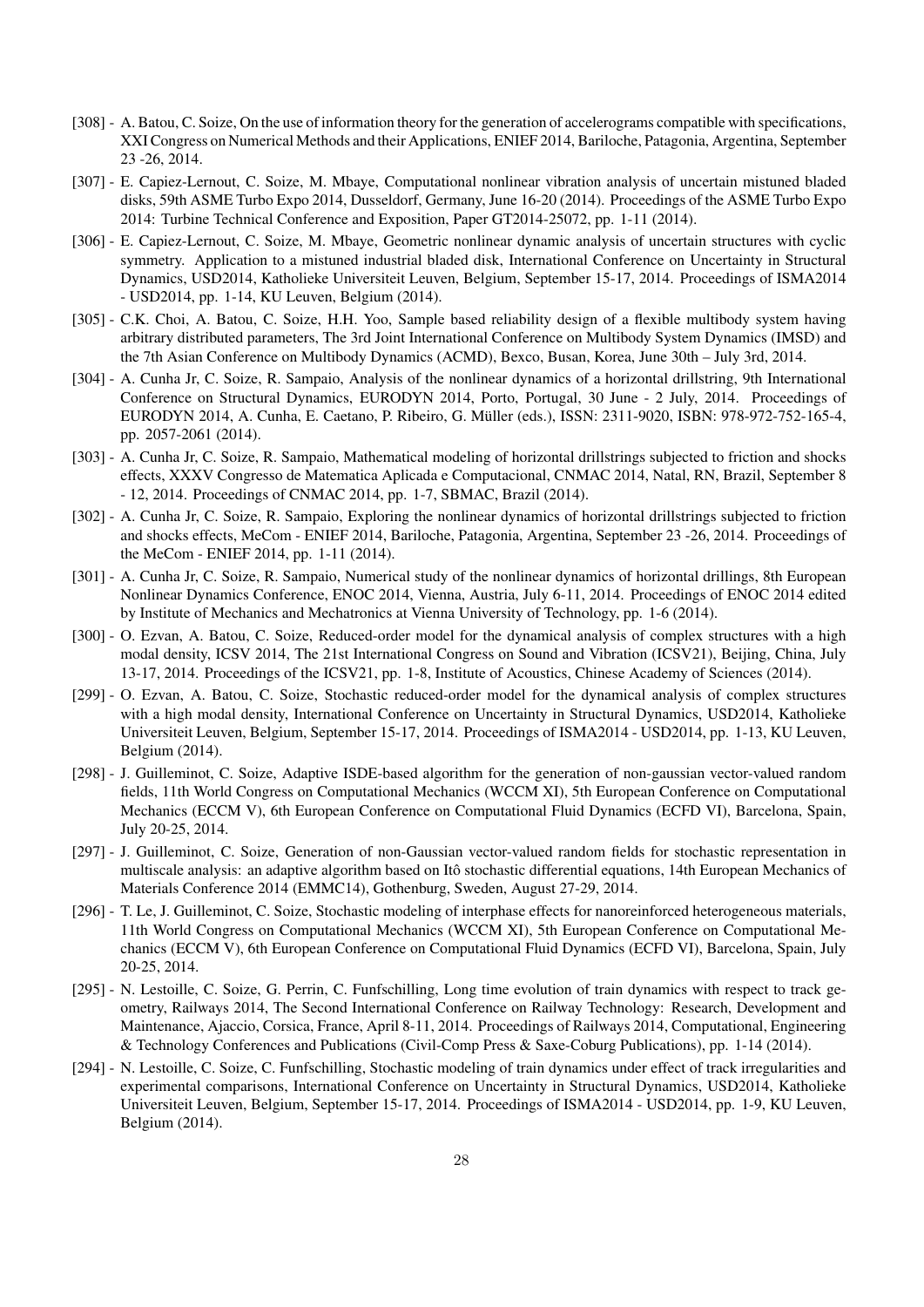- [293] R. Lima, C. Soize, R. Sampaio, Robust design of a vibro-impact electromechanical system, XXI Congress on Numerical Methods and their Applications, MeCom - ENIEF 2014, Bariloche, Patagonia, Argentina, September 23 -26, 2014. Proceedings published in *Mecanica Computacional*, vol. XXXIII, num. 27: pp. 1813-1819 (2014).
- [292] R. Murthy, B.-K. Choi, X.Q. Wang, M. C. Sipperley, M. P. Mignolet, C. Soize, Maximum entropy modeling of discrete uncertain properties with application to friction, 7th Computational Stochastic Mechanics, Island of Santorini, Greece, June 15-18, 2014. Proceedings of the 7th International Conference on Computational Stochastic Mechanics – (CSM-7), G. Deodatis and P.D. Spanos (eds.), pp. 1-14, Columbia University, USA (2014).
- [291] M.-T. Nguyen, C. Desceliers, C. Soize, J.-M. Allain, H. Gharbi, Identification of the mesoscale model of a microstructure in using experimental measurements with an image field method and one specimen, 11th World Congress on Computational Mechanics (WCCM XI), 5th European Conference on Computational Mechanics (ECCM V), 6th European Conference on Computational Fluid Dynamics (ECFD VI), Barcelona, Spain, July 20-25, 2014.
- [290] J. R. Stewart, R. Ghanem, C. Soize, UQ Challenge Benchmarks Overview, SIAM Conference on Uncertainty Quantification, Savannah, Georgia, USA, March 31, April 3, 2014.
- [289] C. Soize, A. Arnoux, J. Avalos, A. Batou, N. Brie, E. Capiez-Lernout, L. Gagliardini, M. Mbaye, M.-P. Mignolet, J.-P. Ousty, I.E. Poloskov, Computational dynamics in low- and medium-frequency ranges. Reduced-order model and uncertainty quantification, 11th World Congress on Computational Mechanics (WCCM XI), 5th European Conference on Computational Mechanics (ECCM V), 6th European Conference on Computational Fluid Dynamics (ECFD VI), Barcelona, Spain, July 20-25, 2014.

- [288] A. Batou, C. Soize, A. Arnoux, L. Gagliardini, N. Brie, Reduced-order model in structural dynamics for high-modal density in the LF range. Applications to automotive vehicle and fuel assemblies, DINAME 2013, XV International Symposium on Dynamic Problems of Mechanics, Rio de Janeiro, Brazil, February 17-22, 2013. Proceedings of the XV International Symposium on Dynamic Problems of Mechanics, DINAME 2013, pp. 1-10, M.A. Savi (Editor), ABCM, Buzios, RJ, Brazil, February 17-22, 2013.
- [287] A. Batou, C. Soize, N. Brie, Reduced-order model for nonlinear dynamical structures having a high modal density in the low-frequency range, MEDYNA 2013, 1st Euro-Mediterranean Conference on Structural Dynamics and Vibroacoustics, Marrakech (Morocco), April 23-25, 2013. Proceedings of MEDYNA 2013, pp. 1-4 (2013).
- [286] A. Batou, C. Soize, Generation of accelerograms compatible with response spectrum using the information theory, 15th Asia Pacific Vibration Conference (APVC), Jeju Island, Korea, June 2-6, 2013. Proceedings of APVC 2013, pp. 1-5 (2013).
- [285] A. Batou, C. Soize, Generation of response spectrum compatible accelerograms using the maximum entropy principle, COMPDYN 2013, 4th ECCOMAS Thematic Conference on Computational Methods in Structural Dynamics and Earthquake Engineering, Kos Island, Greece, June 12-14, 2013. Proceedings of COMPDYN 2013, M. Papadrakakis, V. Papadopoulos, V. Plevris (eds.), pp. 1-10 (2013).
- [284] A. Batou, C. Soize, Generation of spectrum-compatible accelerograms using information theory, Vienna Congress on Recent Advances in Earthquake Engineering and Structural Dynamics 2013 (VEESD 2013), Vienna, Austria, August 28-30, 2013. Proceedings of VEESD 2013, C. Adam, R. Heuer, W. Lenhardt and C. Schranz (eds), pp 1-8 (2013).
- [283] E. Capiez-Lernout, C. Soize, M. Mignolet, Computational nonlinear stochastic dynamics with model uncertainties and nonstationary stochastic excitation, 11th International Conference on Structural Safety and Reliability (ICOSSAR 2013), Columbia University, New York City, June 16-20, 2013. Proceedings of ICOSSAR 2013, pp. 1-8 (2013).
- [282] E. Capiez-Lernout, C. Soize, M. Mignolet, Nonlinear stochastic dynamics for post-buckling analysis of uncertain cylindrical shells, International Conference on Recent Advances in Structural Dynamics, RASD 2013, University of Pisa, Pisa, Italy, 1-3 July 2013. Proceedings of RASD 2013, pp. 1-15 (2013).
- [281] R. Cottereau, D. Clouteau, C. Soize, Y. Le Guennec, A coupling method for stochastic continuum models at different scales, CSMA 2013, Actes du 11e Colloque National en Calcul des Structures, Presqu'île de Giens (Var) Giens (Var), 13-17 Mai, 2013.
- [280] R. Cottereau, Y. Le Guennec, D. Clouteau, C. Soize, A coupling method for stochastic continuum models at different scales, USNCCM XII 2013, 12th U.S. National Congress on Computational Mechanics, Raleigh, North Carolina, July 22-25, 2013.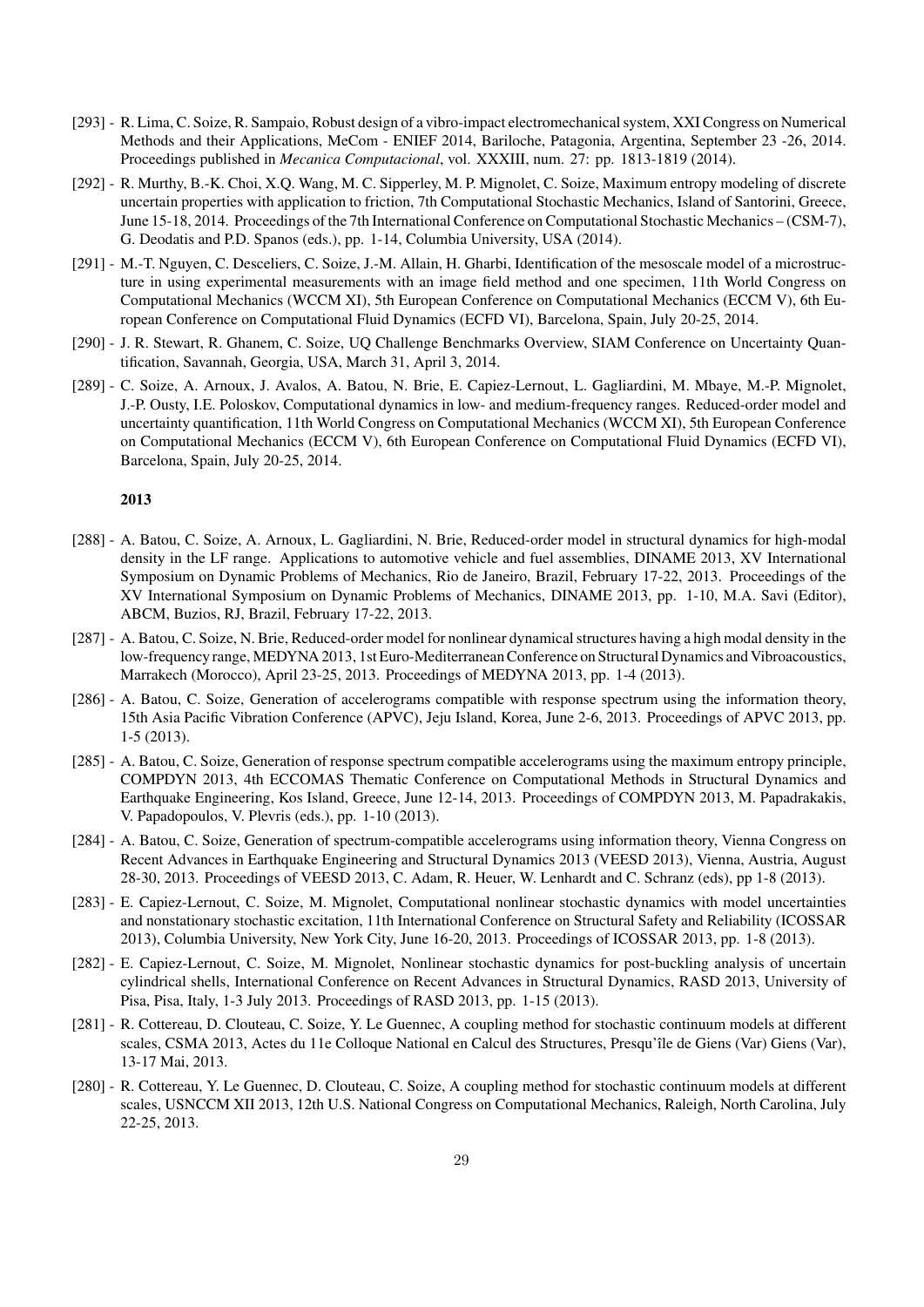- [279] R. Cottereau, Y. Le Guennec, D. Clouteau, C. Soize, A coupling method for stochastic models at different scales, IUTAM Symposium on MultiScale Modeling and Uncertainty Quantification of Materials and Structures, Santorini Island, Greece, September 9-13, 2013.
- [278] A. Cunha Jr, C. Soize, R. Sampaio, A deterministic approach to analyze the nonlinear dynamics of a horizontal drillstring, 12th Conference Dynamical Systems - Theory and Applications (DSTA 2013), Lodz, Poland, December 2-5, 2013.
- [277] C. Desceliers, M.-T. Nguyen, C. Soize, Identification of a prior probabilistic mesoscale model with experimental multiscale observations of one specimen under external loads, USNCCM XII 2013, 12th U.S. National Congress on Computational Mechanics, Raleigh, North Carolina, July 22-25, 2013.
- [276] C. Funfschilling, G. Perrin, C. Soize, D. Duhamel, Dynamical behavior of trains excited by a non-Gaussian vectorvalued random fields, ECCOMAS Thematic Conference on Multibody Dynamics 2013, University of Zagreb, Croatia, July 1-4, 2013.
- [275] J. Guilleminot, C. Soize, Generation of non-Gaussian tensor-valued random fields using an ISDE-based algorithm, 11th International Conference on Structural Safety and Reliability (ICOSSAR 2013), Columbia University, New York City, June 16-20, 2013. Proceedings of ICOSSAR 2013, pp. 1-6 (2013).
- [274] T. T. Le, J. Guilleminot, C. Soize, Modélisation probabiliste des effets de surface pour des matériaux nano-renforcés, Actes du 21ème Congrès Français de Mécanique 2013 (CFM 2013), pp. 1-6, Bordeaux, France, 26-30 Août, 2013.
- [273] Y. Le Guennec, R. Cottereau, D. Clouteau, C. Soize, A coupling method for stochastic continuum models at different scales, 11th International Conference on Structural Safety and Reliability (ICOSSAR 2013), Columbia University, New York City, June 16-20, 2013. Proceedings of ICOSSAR 2013, pp. 1-8 (2013).
- [272] N. Lestoilles, C. Soize, G. Perrin, C. Funfschilling, Track geometry degradation under effect of the train dynamics, International Workshop on Railway Track Science and Engineering, Paris, December 5-6, 2013.
- [271] R. Lima, R. Sampaio, C. Soize, Nonlinear stochastic dynamics of a vibro-impact electromechanical system, USNCCM XII 2013, 12th U.S. National Congress on Computational Mechanics, Raleigh, North Carolina, July 22-25, 2013.
- [270] R. Lima, R. Sampaio, C. Soize, A vibro-impact electromechanical system: models of the random dynamics of an embarked pendulum, 22nd International Congress of Mechanical Engineering (COBEM 2013), Ribeirão Preto, SP, Brazil, November 3-7, 2013. Proceedings of COBEM 2013, ABCM, pp. 1-10 (2013).
- [269] S. Naili, V.-H. Nguyen, M.-B. Vu, C. Desceliers, C. Soize, Ultrasound wave propagation in a stochastic cortical bone plate, The Fifth International Conference on Knowledge and Systems Engineering (KSE 2013), Hanoi, Vietnam, October 17-19, 2013. Proceedings of KSE 2013, Springer, pp. 1-8 (2013).
- [268] M.-T. Nguyen, C. Desceliers, C. Soize, Identification of a mesoscale model with multiscale experimental observations, Symposium on Multiscale modeling and uncertainty quantification of materials and structures, Santorini Island, Greece, September 9-11, 2013. Proceedings of the IUTAM Symposium, Multiscale Modeling and Uncertainty Quantification of Materials and Structures, pp. 1-13, Editors M. Papadrakakis and G. Stefanou, Springer (2013).
- [267] M.-T. Nguyen, C. Desceliers, C. Soize, Méthodologie d'identification du modèle probabiliste mésoscopique du champ de tenseur d'élasticité pour des microstructures complexes avec des mesures aux échelles mésoscopiques et macroscopiques, CSMA 2013, Actes du 11e Colloque National en Calcul des Structures, Presqu'île de Giens (Var) Giens (Var), 13-17 Mai, 2013.
- [266] R. Ohayon, R. Sampaio, C. Soize, Dynamic substructuring of structural systems with dissipative physical interface, 22nd International Congress of Mechanical Engineering (COBEM 2013), Ribeirão Preto, SP, Brazil, November 3-7, 2013. Proceedings of COBEM 2013, ABCM, pp. 1-4 (2013).
- [265] G. Perrin, C. Soize, D. Duhamel, C. Funfschilling, Dynamical behavior of trains excited by a non-Gaussian vectorvalued random field, COMPDYN 2013, 4th ECCOMAS Thematic Conference on Computational Methods in Structural Dynamics and Earthquake Engineering, Kos Island, Greece, June 12-14, 2013. Proceedings of COMPDYN 2013, M. Papadrakakis, V. Papadopoulos, V. Plevris (eds.), pp. 1-14 (2013).
- [264] G. Perrin, C. Soize, D. Duhamel, C. Funfschilling, Statistical inverse problems for non-Gaussian vector valued random fields with a set of experimental realizations, 11th International Conference on Structural Safety and Reliability (ICOSSAR 2013), Columbia University, New York City, June 16-20, 2013. Proceedings of ICOSSAR 2013, pp. 1-7 (2013).
- [263] G. Perrin, C. Soize, D. Duhamel, C. Funfschilling, Karhunen-Loève based sensitivity analysis, International Workshop on Uncertainty Quantification in Fluids Simulation (BOQUSE 2013), Bordeaux, December 16-18, 2013. Proceedings of BOQUSE 2013, pp. 1-3 (2013).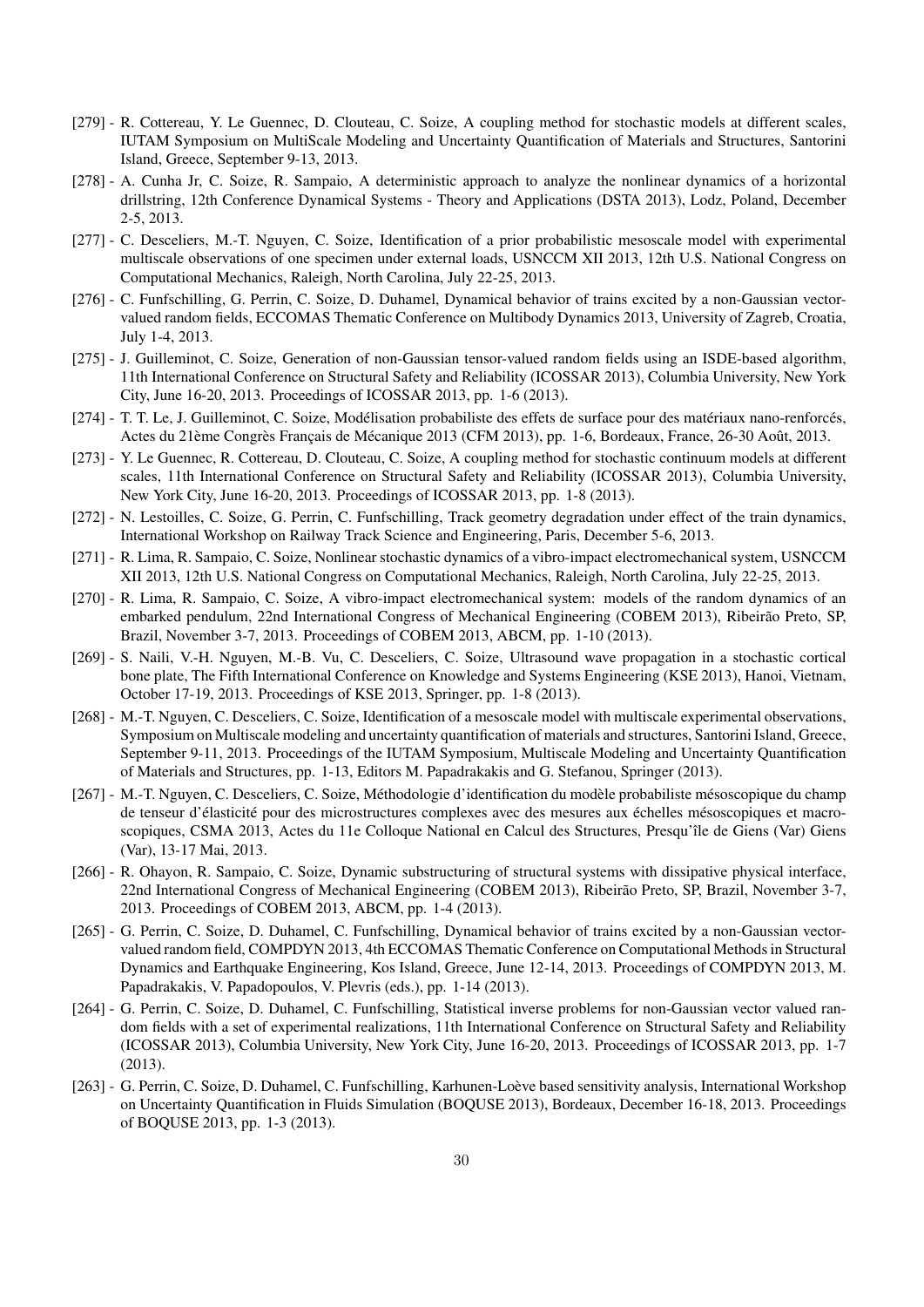- [262] T. Ritto, C. Soize, F.A. Rochinha, R. Sampaio, Stability and response analysis of a pipe with internal flow analyzed with an uncertain computational model, COMPDYN 2013, 4th ECCOMAS Thematic Conference on Computational Methods in Structural Dynamics and Earthquake Engineering, Kos Island, Greece, June 12-14, 2013. Proceedings of COMPDYN 2013, M. Papadrakakis, V. Papadopoulos, V. Plevris (eds.), pp. 1-14 (2013).
- [261] V. Sansalone, S. Naili, C. Soize, C. Desceliers, Stochastic multiscale modeling of elastic properties of bone ultrastructure, 38ème Congrès de la Société Biomécanique (SB 2013), Marseille Luminy, September 3-6, 2013. Proceedings of SB 2013 published in *Computer Methods in Biomechanics and Biomedical Engineering*, doi:10.1080/102558 42.2013.815969, vol. 16(S1), pp. 334-336 (2013).
- [260] V. Sansalone, S. Naili, C. Soize, C. Desceliers, A stochastic homogenization approach to estimate bone elastic properties, 5th Asia Pacific Congress on Computational Mechanics (ACOMP & ISCM 2013), Singapore, December 11-14, 2013.
- [259] X.Q. Wang, R. A. Perez, M. P. Mignolet, R. Capillon, C. Soize, Nonlinear reduced order modeling of complex wing models, 54th AIAA/ASME/ASCE/AHS/ ASC Structures, Structural Dynamics, and Materials Conference and Co-located Events, Boston, Massachusetts, USA, April 8-11, 2013. Proceedings of the Conference AIAA-SDM 2013-1520, https://doi.org/10.2514/6.2013-1520, pp. 1-14 (2013).

- [258] A. Arnoux, A. Batou, C. Soize, L. Gagliardini, Stochastic reduced-order model for dynamical structures having a high modal density in the low frequency range, International Symposium on Computational Modelling and Analysis of Vehicle Body Noise and Vibration, in the Proceedings of the International Symposium, pp. 1-10, University of Sussex, Brighton, UK, March 27-28, 2012.
- [257] A. Arnoux, A. Batou, C. Soize, L. Gagliardini, Stochastic reduced-order model for dynamical structures having a high modal density in the low-frequency range, Congress on Computational Methods in Applied Sciences and Engineering (ECCOMAS 2012), Vienna, Austria, September 10-14, 2012. Proceedings of long abstracts of ECCOMAS 2012, pp. 1-2, Vienna University of Technology, Vienna (2012).
- [256] A. Arnoux, A. Batou, C. Soize, L. Gagliardini, Stochastic reduced-order model for an automotive vehicle in presence of numerous local elastic modes in the low-frequency range, International Conference on Uncertainty in Structural Dynamics, USD2012, Katholieke Universiteit Leuven, Belgium, September 17-19, 2012. Proceedings of ISMA2012 - USD2012, pp. 4479-4488, KU Leuven, Belgium (2012).
- [255] A. Batou, C. Soize, Construction and identification of a prior stochastic model for an uncertain rigid body, First ECCOMAS Young Investigators Conference (YIC 2012), Aveiro, Portugal, 24–27 April, 2012. Proceedings of YIC 2012, pp. 1-9, A. Andrade-Campos, N. Lopes, R.A.F. Valente, H. Varum (editors), Universidade de Aveiro, Portugal (2012).
- [254] A. Batou, C. Soize, Stochastic reduced-order model for dynamical structures with high modal density in the lowfrequency range, 1st International Symposium on Uncertainty Quantification and Stochastic Modeling (Uncertainties 2012), Maresias, SP, Brazil, February 27 - March 02, 2012. Proceedings of Uncertainties 2012, pp. 1-6, University of São Paulo - ABCM - SBMAC (2012).
- [253] A. Batou, C. Soize, A prior probabilistic model for multibody dynamical systems with uncertain rigid bodies, ACMD 2012, 6th Asian Conference on Multibody Dynamics, Shanghai, Jao-Tong University, August 26-30, 2012. Proceedings of ACMD 2012 Conference, pp. 1-7, Jao-Tong University (2012).
- [252] A. Batou, C. Soize, Stochastic reduced-order model for complex beam-like dynamical structures, Congress on Computational Methods in Applied Sciences and Engineering (ECCOMAS 2012), Vienna, Austria, September 10-14, 2012. Proceedings of long abstracts of ECCOMAS 2012, pp. 1-2, Vienna University of Technology, Vienna (2012).
- [251] A. Batou, C. Soize, N. Brie, Reduced-order model for nonlinear dynamical structures having numerous local elastic modes in the low-frequency range, International Conference on Noise and Vibration Engineering, ISMA 2012, Katholieke Universiteit Leuven, Belgium, September 17-19, 2012. Proceeding of ISMA2012 - USD2012, pp. 3417- 3426, KU Leuven, Belgium (2012).
- [250] E. Capiez-Lernout, C. Soize, M.-P. Mignolet, Uncertainty quantification in computational nonlinear elasticity, ASME 2012 11th Biennal Conference on Engineering Systems Design and Analysis, ESDA 2012, Ecole Centrale de Nantes, Nantes, France, July 2-4, 2012. Proceedings of ASME 2012 11th Biennal Conference on Engineering Systems Design and Analysis, ESDA 2012, paper ESDA2012-82246, pp. 1-10, American Society of Mechanical Engineers (ASME), New York, USA (2012).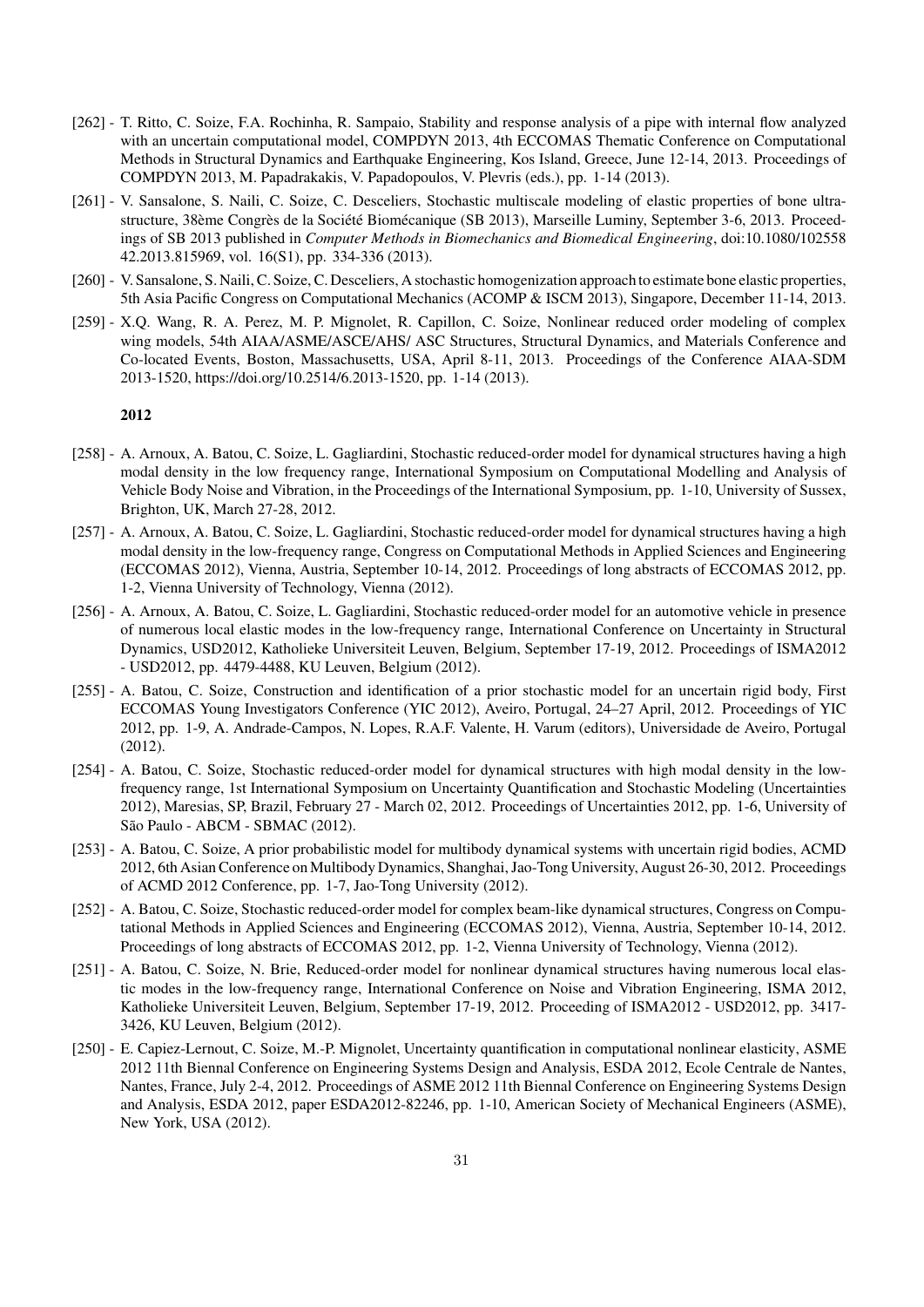- [249] E Capiez-Lernout, C. Soize, M.Mignolet, Uncertainty quantification for post-buckling analysis of cylindrical shells with experimental comparisons, Congress on Computational Methods in Applied Sciences and Engineering (ECCOMAS 2012), Vienna, Austria, September 10-14, 2012. Proceedings of long abstracts of ECCOMAS 2012, pp. 1-2, Vienna University of Technology, Vienna (2012).
- [248] E. Caltaldo, C. Soize, R. Sampaio, A computational method for updating a probabilistic model of an uncertain parameter in a voice production model, 1st International Symposium on Uncertainty Quantification and Stochastic Modeling (Uncertainties 2012), Maresias, SP, Brazil, February 27 - March 02, 2012. Proceedings of Uncertainties 2012, pp. 1-8, University of São Paulo - ABCM - SBMAC (2012).
- [247] E. Cataldo, C. Soize, R. Sampaio, Updating the probabilistic density function related to an uncertain parameter of a model for producing voice, using Bayesian approach, Congress on Computational Methods in Applied Sciences and Engineering (ECCOMAS 2012), Vienna, Austria, September 10-14, 2012. Proceedings of ECCOMAS 2012, e-Book Full Papers 2012, pp. 1769-1780, Vienna University of Technology, Vienna (2012).
- [246] E. Cataldo, C. Soize, R. Sampaio, Using Bayesian method for updating the probability density function related to the tension parameter in a voice production model, European Society of Biomechanics (ESB2012), Lisbon, Portugal, July 1-4, 2012.
- [245] A. Clément, C. Soize, J. Yvonnet, Computational nonlinear stochastic homogenization using a non-concurrent multiscale approach for hyperelastic heterogeneous microstructures analysis, SIAM Conference on Uncertainty Quantification, Raleigh Marriot Center City, Raleigh, North Carolina, USA, April 2-4, 2012.
- [244] A. Clément, C. Soize, J. Yvonnet, High-dimension polynomial chaos expansions of effective constitutive equations for hyperelastic heterogeneous random microstructures, Congress on Computational Methods in Applied Sciences and Engineering (ECCOMAS 2012), Vienna, Austria, September 10-14, 2012. Proceedings of long abstracts of ECCOMAS 2012, pp. 1-2, Vienna University of Technology, Vienna (2012).
- [243] A. Clément, C. Soize, J. Yvonnet, Computational nonlinear stochastic homogenization of hyperelastic heterogeneous materials in high dimensions, Euromech 537, Multi-scale Computational Homogenization of Heterogeneous Structures and Materials, Université Paris-Est Marne-la-Vallée, March 26-28, 2012.
- [242] C. Desceliers, C. Soize, S. Naili, G. Haiat, Experimental identification of a priori tensor-valued random field for the elasticity properties of cortical bones using in vivo ultrasonic measurements, pp. 1-5 in the Proceedings of Acoustics 2012, Joint conference of the 2012 Annual IOA Meeting and the 11th French Congress of Acoustics, Nantes, France, April 23-27, 2012.
- [241] J. Guilleminot, C. Soize, Recent advances in prior probabilistic representations for non-Gaussian mesoscale random fields of apparent properties, Euromech 537, Multi-scale Computational Homogenization of Heterogeneous Structures and Materials, Université Paris-Est Marne-la-Vallée, March 26-28, 2012. Proceedings of Euromech 537, pp. 1-2, Université Paris-Est Marne-la-Vallée (2012).
- [240] J. Guilleminot, C. Soize, Prior representations of random fields for stochastic multiscale modeling, IUTAM Symposium on Multiscale Problems in Stochastic Mechanics, Karlsruhe, Germany, June 25-29, 2012. Procedia IUTAM, Elsevier, Vol. 6, pp. 44-49 (2013).
- [239] J. Guilleminot, C. Soize, A nonparametric stochastic model for non-Gaussian random fields with  $SO(n, R)$ -invariance, Congress on Computational Methods in Applied Sciences and Engineering (ECCOMAS 2012), Vienna, Austria, September 10-14, 2012. Proceedings of long abstracts of ECCOMAS 2012, pp. 1-2, Vienna University of Technology, Vienna (2012).
- [238] M.-T. Nguyen, C. Desceliers, C. Soize, Identification of an elasticity-tensor random field at mesoscopic scale using experimental measurements at mesoscopic and macroscopic scales for complex hierarchical microstructures, Congress on Computational Methods in Applied Sciences and Engineering (ECCOMAS 2012), Vienna, Austria, September 10-14, 2012. Proceedings of long abstracts of ECCOMAS 2012, pp. 1-2, Vienna University of Technology, Vienna (2012).
- [237] G. Perrin, D. Duhamel, C. Soize, C. Funfschilling, Identification of polynomial chaos representations in high dimension, SIAM Conference on Uncertainty Quantification, Raleigh Marriott Center City, Raleigh, North Carolina, USA, April 2-4, 2012.
- [236] G. Perrin, C. Soize, D. Duhamel, C. Funfschilling, Modeling the track geometry variability, 10th World Congress on Computational Mechanics (WCCM), São Paulo, Brazil, July 8-13, 2012. Proceedings of WCCM 2012, pp. 1-11, University of São Paulo (2012).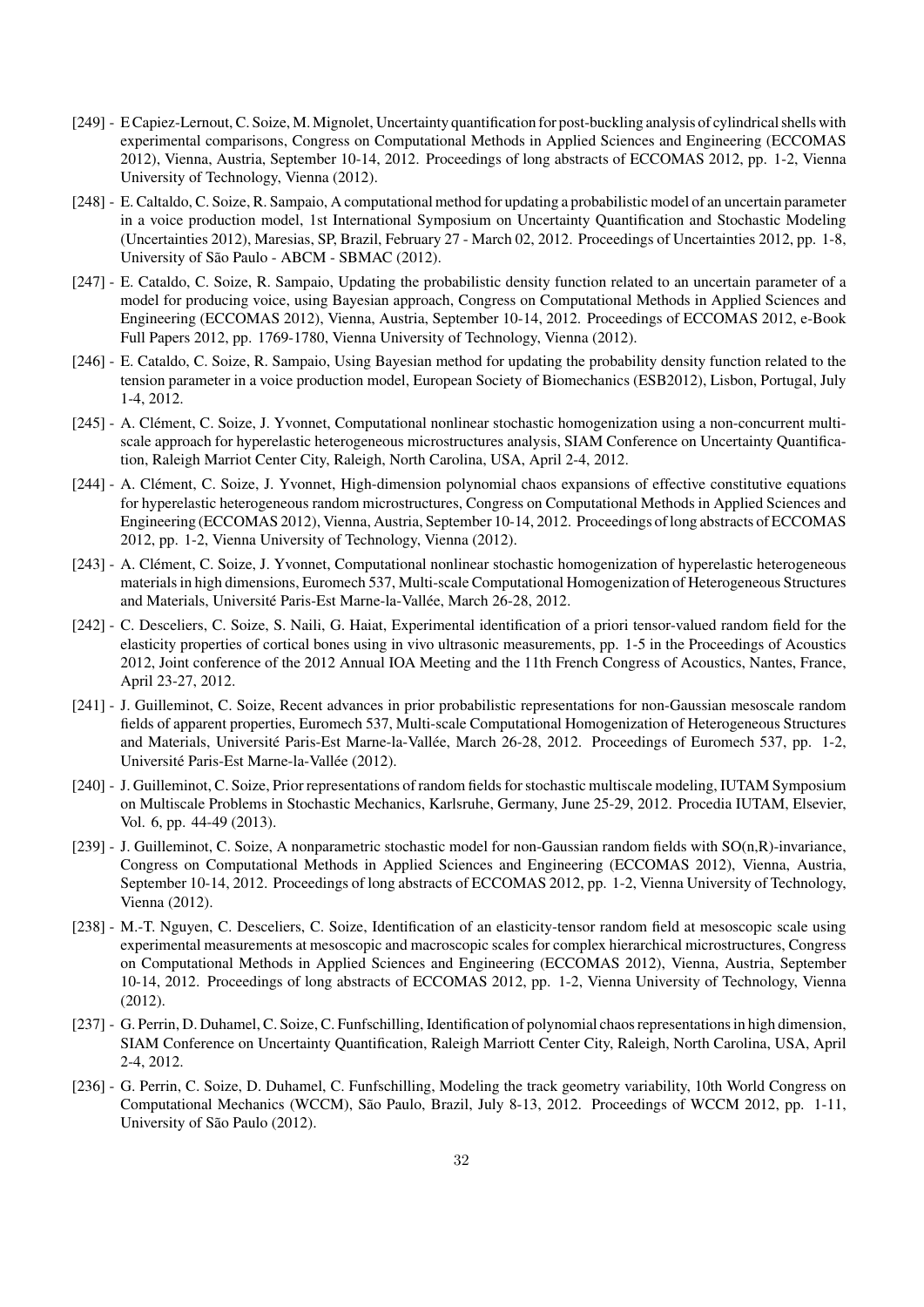- [235] G. Perrin, C. Soize, D. Duhamel, C. Funfschilling, Influence of the track geometry variability on the train behavior, Congress on Computational Methods in Applied Sciences and Engineering (ECCOMAS 2012), Vienna, Austria, September 10-14, 2012. Proceedings of long abstracts of ECCOMAS 2012, pp. 1-2, Vienna University of Technology, Vienna (2012).
- [234] C. Soize, Invited Keynote Lecture, Advanced methodologies for the identification of stochastic models in computational mechanics. Case of uncertainty quantification for dynamical systems and case of mesoscale elasticity random fields for heterogeneous microstructures, 1st International Symposium on Uncertainty Quantification and Stochastic Modeling (Uncertainties 2012), Maresias, SP, Brazil, February 27 - March 02, 2012.

- [233] Invited Lecture (presented by C. Soize), X.Q. Wang, M.P. Mignolet, C. Soize, V. Khannav, Stochastic reduced order models for uncertain infinite-dimensional geometrically nonlinear dynamical system - Stochastic excitation cases, IUTAM Symposium on Nonlinear Stochastic Dynamics and Control, Zhejiang Univ, Hangzhou, China, May 10-14, 2010. IUTAM Bookseries, Eds Zhu W.Q., Lin Y.K., Cai G.Q., Vol 29, pp. 293-302 (2011), doi:10.1007/978-94-007- 0732-0-29.
- [232] Invited Keynote Lecture, C. Soize, Identification of high-dimension polynomial chaos expansions of tensor-valued random fields from limited observed responses of boundary value problems, ECCOMAS Conference on Computational Mechanics, Solids, Structures and Coupled Problems in Engineering (ECCM-2010), Paris, May 16-21, 2010.
- [231] A. Arnoux, A. Batou, C. Soize, L. Gagliardini, Reduced-order model for dynamical structures having numerous local modes in the low frequency range, Proceedings of the 8th International Conference on Structural Dynamics, EURODYN 2011, Leuven, Belgium, 4-6 July 2011, G. De Roeck, G. Degrande, G. Lombaert, G. M¨uller (eds.), pp. 2609-2614, ISBN 978-90-760-1931-4, July 4-6, 2011.
- [230] A. Arnoux, A. Batou, C. Soize, L. Gagliardini, Modèle réduit en dynamique stochastique d'une structure ayant de nombreux modes locaux en basse fréquence, CSMA 2011, Actes du 10ème Colloque National en Calcul des Structures, pp. 1-8, Giens (Var), 9-13 Mai, 2011.
- [229] A. Arnoux, A. Batou, C. Soize, L. Gagliardini, Modèle réduit en dynamique vibratoire basse et moyenne fréquence pour des structures mécaniques complexes, Actes du 20ème Congrès Français de Mécanique 2011, pp. 1-6, Besançon, France, 28 Août - 2 Septembre, 2011.
- [228] A. Batou, C. Soize, Random dynamical response of a multibody system with uncertain rigid bodies, COMPDYN 2011, ECCOMAS Thematic Conference on Computational methods in structural dynamics and earthquake engineering, Corfu, Greece, May 26-28, 2011. Proceedings of COMPDYN 2011, M. Papadrakakis, M. Fragiadakis, V. Plevris (eds.), pp. 1-11 (2011).
- [227] A. Batou, C. Soize, Stochastic model for an uncertain rigid body of a multibody dynamical system, 6th MIT Conference on Computational Fluid and SolidMechanics, Advances in Solids and Structures, Massachusetts Institute of Technology, Cambridge, Massachusetts,USA, June 15-17, 2011.
- [226] A. Batou, C. Soize, Multibody system dynamics with uncertain rigid bodies, Proceedings of the 8th International Conference on Structural Dynamics, EURODYN 2011, Leuven, Belgium, July 4-6, 2011, G. De Roeck, G. Degrande, G. Lombaert, G. M¨uller (eds.), pp. 2620-2625 (2011), ISBN 978-90-760-1931-4.
- [225] A. Batou, C. Soize, A probabilistic approach for multibody dynamical system with uncertain rigid body, Multibody Dynamics 2011, ECCOMAS Thematic Conference, Université Catholique de Louvain (UCL), Brussels, Belgium, July 4-7, 2011. Proceedings of Multibody Dynamics 2011, pp. 1-12, J.C. Samin, P. Fisette (eds.), IMMCE-UCL, Louvain-la-Neuve, Belgium (2011).
- [224] A. Batou, C. Soize, Stochastic reduced-order model for quasi-periodic beam structures having numerous local elastic modes in the low-frequency range, The 18th International Congress on Sound and Vibration (ICSV 18), Rio de Janeiro, Brazil, July 10-14, 2011. Proceedings of ICSV 18, pp. 1-8, The International Institute of Acoustics and Vibration (2011).
- [223] A. Batou, C. Soize, Multibody system dynamics with uncertain rigid bodies, USNCCM XI 2011, Eleventh U. S. National Congress on Computational Mechanics, University of Minnesota, Minneapolis, Minnesota, USA, July 25 - 29, 2011.
- [222] E. Capiez-Lernout, C. Soize, M.P. Mignolet, Effects of structural uncertainties on the nonlinear elastic post-buckling behavior of a cylindrical shell. Stochastic computational modeling and comparison with experiments, Proceedings of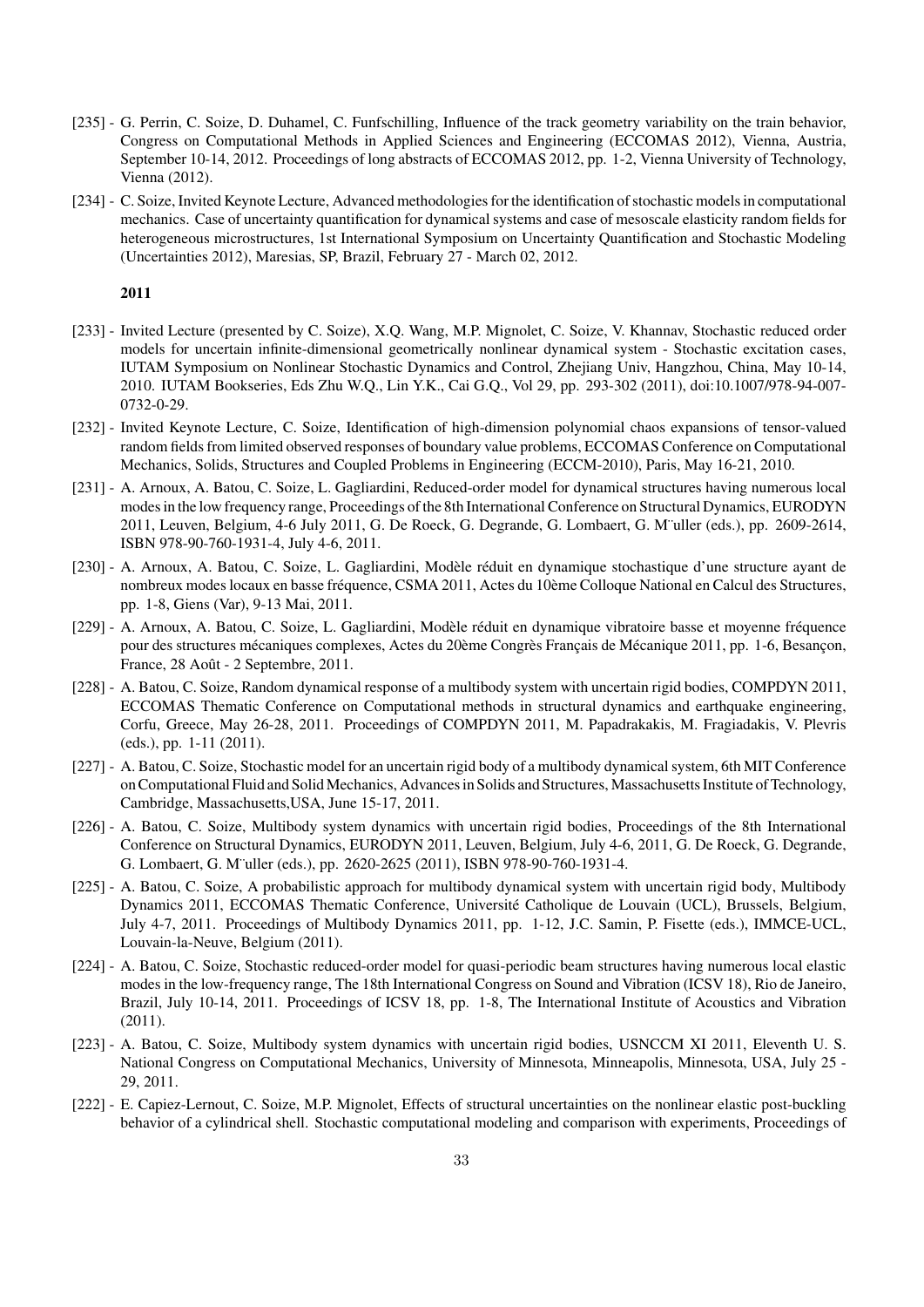the 8th International Conference on Structural Dynamics, EURODYN 2011, Leuven, Belgium, July 4-6, 2011, G. De Roeck, G. Degrande, G. Lombaert, G. M¨uller (eds.), pp. 2682-2689 (2011), ISBN 978-90-760-1931-4.

- [221] Y.-W. Chang , X.Q. Wang, E. Capiez-Lernout, M.P. Mignolet, C. Soize C., Reduced order modelling for the nonlinear geometric response of some curved structures, International Forum on Aeroelasticity and Structural Dynamics, IFASD 2011, Paris, France, June 26-30, 2011. Proceedings of IFASD 2011, paper IFASD-2011-185, pp. 1-19, AAAF-AIAA (2011).
- [220] B.-K. Choi, M.C. Sipperley, M.P. Mignolet, C. Soize, Discrete maximum entropy process modeling of uncertain properties: application to friction for stick-slip and microslip response, Proceedings of the 8th International Conference on Structural Dynamics, EURODYN 2011, Leuven, Belgium, July 4-6, 2011, G. De Roeck, G. Degrande, G. Lombaert, G. M¨uller (eds.), pp. 2626-2633 (2011), ISBN 978-90-760-1931-4.
- [219] A. Clément, C. Soize, J. Yvonnet, A stochastic multiscale approach to deal with the homogenization of random nonlinear heterogeneous materials defined in high dimensional parameters space, 6th MIT Conference on Computational Fluid and Solid Mechanics, Advances in Solids and Structures, Massachusetts Institute of Technology, Cambridge, Massachusetts,USA, June 15-17, 2011.
- [218] A. Clément, C. Soize, J. Yvonnet, A stochastic parametric multiscale approach to deal with the homogenization of random nonlinear heterogeneous materials, USNCCM XI 2011, Eleventh U. S. National Congress on Computational Mechanics, University of Minnesota, Minneapolis, Minnesota, USA, July 25 - 29, 2011.
- [217] A. Clément, J. Yvonnet, C. Soize, Une méthode multi échelles stochastique en grande dimension pour l'homogénéisation de matériaux hétérogènes non linéaires, CSMA 2011, Actes du 10ème Colloque National en Calcul des Structures, pp. 1-2, Giens (Var), 9-13 Mai, 2011.
- [216] C. Desceliers, C. Soize, S. Naili, Q. Grimal, M. Talmant, Identification of the probabilistic model for a non-homogeneous cortical bone using in vivo measurements in ultrasonic range, 6th MIT Conference on Computational Fluid and Solid Mechanics, Advances in Solids and Structures, Massachusetts Institute of Technology, Cambridge, Massachusetts,USA, June 15-17, 2011.
- [215] C. Desceliers, C. Soize, Q. Grimal, M. Talmant, S. Naili, Experimental identification in the ultrasonic range of a probabilistic model for a non-homegeneous cortical bone, USNCCM XI 2011, Eleventh U. S. National Congress on Computational Mechanics, University of Minnesota, Minneapolis, Minnesota, USA, July 25 - 29, 2011.
- [214] C. Desceliers, C. Soize, S. Naili, Identification du modèle probabiliste de l'os cortical en utilisant des mesures expérimentales ultrasonique in vivo, Actes du 20ème Congrès Français de Mécanique 2011, pp. 1-6, Besançon, France, 28 Août - 2 Septembre, 2011.
- [213] J. Guilleminot, C. Soize, MaxEnt approach for the probabilistic modeling of matrix-valued random fields with constrained eigenvalues: application to apparent mechanical and transport properties, 6th MIT Conference on Computational Fluid and Solid Mechanics, Advances in Solids and Structures, Massachusetts Institute of Technology, Cambridge, Massachusetts,USA, June 15-17, 2011.
- [212] J. Guilleminot, C. Soize, Stochastic model for matrix-valued random fields with constrained eigenvalues: application to stochastic elasticity and permeability tensors, USNCCM XI 2011, Eleventh U. S. National Congress on Computational Mechanics, University of Minnesota, Minneapolis, Minnesota, USA, July 25 - 29, 2011.
- [211] J. Guilleminot, C. Soize (Keynote présentée par J. Guilleminot), Construction de représentations stochastiques par la Théorie de l'Information: application à la modélisation du tenseur d'élasticité apparent pour les microstructures aléatoires, Actes du 20ème Congrès Français de Mécanique 2011, pp. 1-6, Besançon, France, 28 Août - 2 Septembre, 2011.
- [210] G. Perrin, D. Duhamel, C. Soize, C. Funfschilling, Track irregularities stochastic modelling, CC2011, The Thirteenth International Conference on Civil, Structural and Environmental Engineering Computing, Chania, Crete, Greece, 6-9 September 2011. Proceedings of CC2011, pp. 1-16, Civil-Comp Ltd (Civil-Comp Press & Saxe-Coburg Publications) (2011).
- [209] C. Soize, A Challenging problem: Identification of Bayesian posteriors of high-dimension polynomial chaos expansions of random fields using partial and limited experimental data, USNCCM XI 2011, Eleventh U. S. National Congress on Computational Mechanics, University of Minnesota, Minneapolis, Minnesota, USA, July 25 - 29, 2011.
- [208] Invited Lecture, C. Soize, Modélisation probabiliste et identification en grande dimension de champs de tenseurs aléatoires non gaussiens par problème inverse avec des données partielles au travers de problèmes aux limites - Application à l'élasticité tridimensionnelle, Colloque "Rencontre Mathématiques - Mécanique", Actes du 20ème Congrès français de mécanique 2011, pp. 1-10, Besançon, France, 28 Août - 2 Septembre, 2011.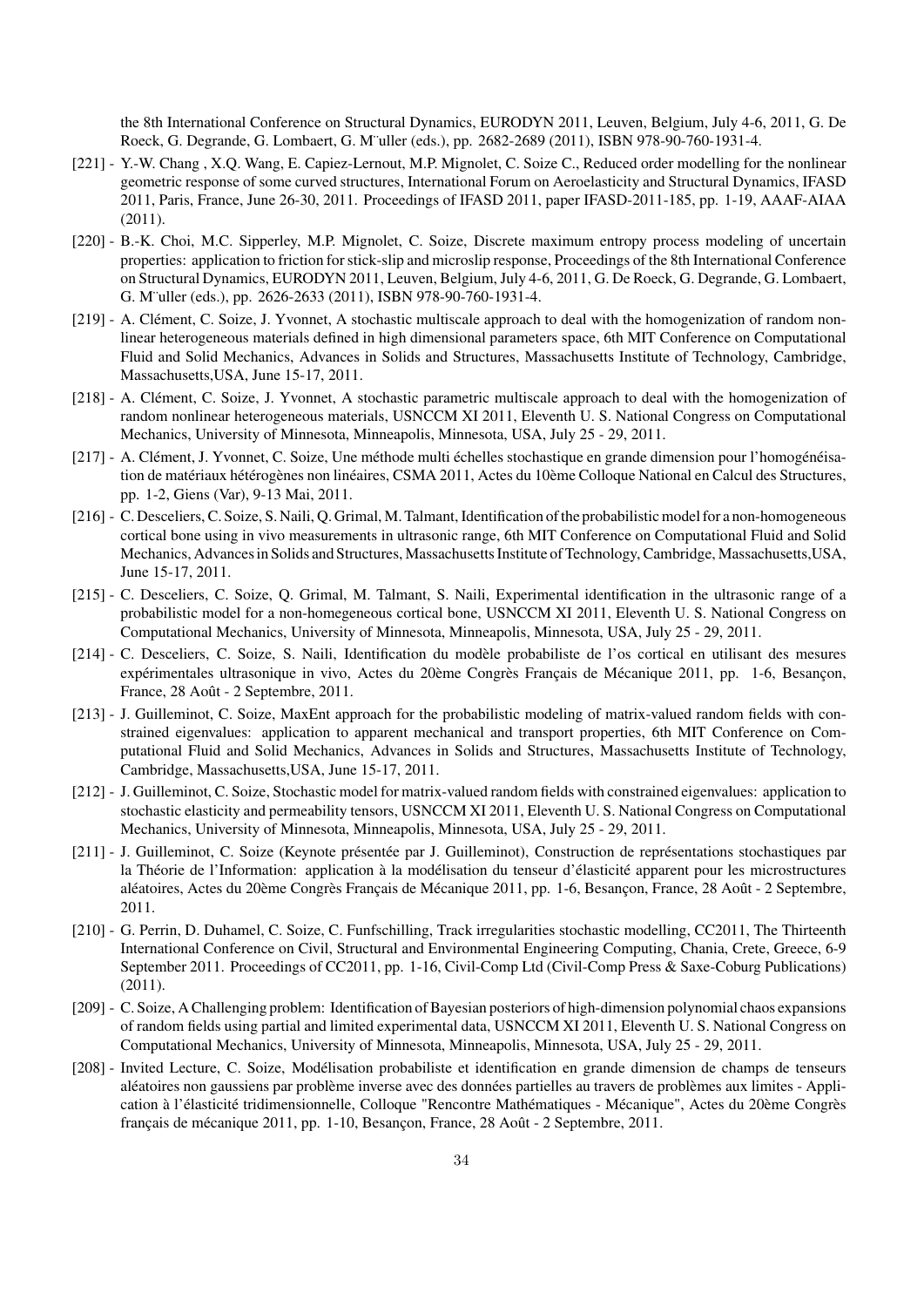- [207] A. Batou, C. Soize, Stochastic reduced-order model for dynamical structures having numerous local elastic modes in the low-frequency range, ECCOMAS Conference on Computational Mechanics, Solids, Structures and Coupled Problems in Engineering (ECCM-2010), Paris, May 16-21, 2010.
- [206] A. Batou, C. Soize, Stochastic reduced-order model in low frequency dynamics in presence of numerous local elastic modes, RASD 2010 - 10th International Conference on Recent Advances in Structural Dynamics, Southampton, 12 - 14 July, 2010. Proceedings of RASD 2010, pp. 1-10, University of Southampton (2010).
- [205] A. Batou, C. Soize, M. Corus, Construction and experimental identification of an uncertain model in computational dynamics using a generalized probabilistic approach of uncertainties, Third International Conference on Uncertainty in Structural Dynamics, USD2010, Katholieke Universiteit Leuven, Belgium, September 20-22, 2010. Proceedings of USD 2010, pp. 1-8, KU Leuven (2010).
- [204] E. Cataldo, R. Sampaio, C. Soize, Prior and posterior probabilistic models of uncertainties in a model for producing voice, 9th World Congress on computational Mechanics and 4th Asian Pacific Congress on Computational Mechanics, Sydney, Australia, July 19-23, 2010. Proceedings, Editors: N. Khalili, S. Valliappan, Q. Li et al. Book Series: IOP Conference Series-Materials Science and Engineering, Vol 10, Article Number: 012195 (2010), doi: 10.1088/1757- 899X/10/1/012195.
- [203] C. Desceliers, C. Soize, Q. grimal, M. Talmant, S. Naili, Identification of the probabilistic model for a nonhomegeneous cortical bone using in vivo measurements in ultrasonic range, ECCOMAS Conference on Computational Mechanics, Solids, Structures and Coupled Problems in Engineering (ECCM-2010), Paris, May 16-21, 2010.
- [202] C. Desceliers, C. Soize, Q. Grimal, M. Talmant, S. Naili, Probabilistic model of human cortical bones with uncertain mechanical properties: Modelling and identification with experimental measurements in ultrasonic range, Sixth International Conference on Computational Stochastic Mechanics, Rhodos, Greece, June 13-16, 2010. Published in *Computational Stochastic Mechanics*, Edited by G. Deodatis and P. D. Spanos, Research Publishing : www.rpsonline.com.sg, ISBN: 978-981-08-7619-7, doi:10.3850/978-981-08-7619-7 P022, pp. 206-212 (2011).
- [201] C. Desceliers, C. Soize, S. Naili, Q. Grimal, M. Talmant, Probabilistic model of the human cortical bone with mechanical alterations in ultrasonic range, Third International Conference on Uncertainty in Structural Dynamics, USD2010, Katholieke Universiteit Leuven, Belgium, September 20-22, 2010. Proceedings of USD 2010, pp. 1-7, KU Leuven (2010).
- [200] L. Gagliardini, J.-F. Durand, C. Fernandez, M. Kassem, C. Soize, Modélisation non-paramétrique des incertitudes en vibroacoustique appliquée aux automobiles, Actes du 10ème Congrès Français d'Acoustique, pp. 1-5, Lyon, 12-16 Avril, 2010.
- [199] L. Gagliardini, M. Kassem, C. Soize, A partitioning methodology of complex uncertain structural-acoustic systems in the low and medium frequency ranges, International Conference on Noise and Vibration Engineering, ISMA 2010, Katholieke Universiteit Leuven, Belgium, September 20-22, 2010. Proceedings of ISMA 2010, pp. 1-11, KU Leuven (2010).
- [198] J. Guilleminot, C. Soize, A stochastic model for elasticity tensors exhibiting uncertainties on material symmetries, Sixth International Conference on Computational Stochastic Mechanics, Rhodos, Greece, June 13-16, 2010. Published in *Computational Stochastic Mechanics*, Edited by G. Deodatis and P. D. Spanos, Research Publishing : www.rpsonline.com.sg, ISBN: 978-981-08-7619-7, doi:10.3850/978-981-08-7619-7 P032, pp. 298-303 (2011).
- [197] J. Guilleminot, C. Soize, On mesoscopic probabilistic modeling of random anisotropic media under material symmetry constraints, 16th US National Congress of Theoretical and Applied Mechanics, USNCTAM 2010, State College, University Park, PA, USA, June 27 - July 2, 2010. Proceedings of USNCTAM 2010, USNCTAM2010-476-1, ASME (2010).
- [196] J. Guilleminot, C. Soize, On nonparametric stochastic modeling of elasticity tensors based on material symmetry constraints, EMI 2010, Engineering Mechanics Institute 2010, USC, Los Angeles, August 8-10, 2010.
- [195] M. Mbaye, C. Soize, J.-P. Ousty, Conception robuste des roues aubagées désaccordées, Actes du XVIIème colloque Vibrations, Chocs et Bruits, pp. 1-14, ECL Lyon, 15-17 Juin, 2010.
- [194] S. Naili, M.-B. Vu, Q. Grimal, M. Talmant, C. Desceliers, C. Soize, G. Haïat, Influence de l'absorption viscoelastique et visqueuse sur la propagation ultrasonore dans l'os cortical : application à la transmission axiale, Actes du 10ème Congrès Français d'Acoustique, pp. 1-5, Lyon, 12-16 Avril, 2010.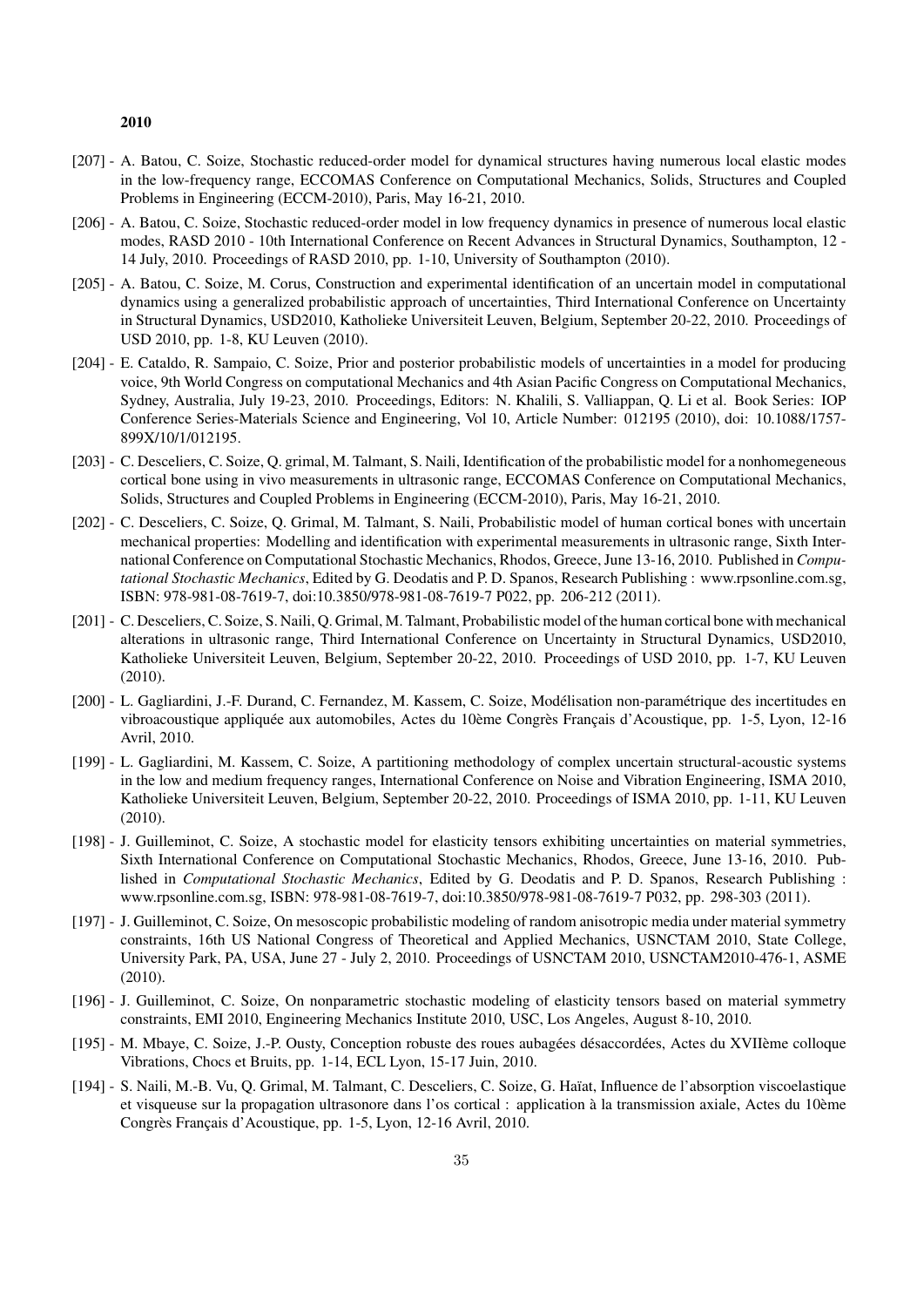- [193] T. Ritto, C. Soize, R. Sampaio, Drill-string with uncertainty in the bit-rock interaction, 11th Pan-American Congress of Applied Mechanics - PACAM XI, Foz do Ignacu, PR, Brazil, January 04-08, 2010. Proceedings of PACAM XI, pp. 1-6, ABCM (2010).
- [192] T. Ritto, C. Soize, R. Sampaio, Probabilistic model identification of uncertainties for the bit-rock interaction model (local nonlinearity) of a drill-string system, ECCOMAS Conference on Computational Mechanics, Solids, Structures and Coupled Problems in Engineering (ECCM-2010), Paris, May 16-21, 2010.
- [191] T. Ritto, C. Soize, R. Sampaio, Stochastic identification using the maximum likelihood method and a statistical reduction: application to drilling dynamics, MECOM 2010 (IX Argentinean Congress on Computational Mechanics y II South American Congress on Computational Mechanics) and CILAMCE 2010 (XXXI Iberian-Latin-American Congress on Computational Methods in Engineering), Buenos Aires, Argentina, November 15-18, 2010. Proceedings of MECOM and CILAMCE 2010, pp.1-11 (2010), ISSN 1666-6070.
- [190] Invited Opening Keynote Lecture, C. Soize, Generalized probabilistic approach of uncertainties in computational dynamics, First International Symposium IMPACT 2010 on "Dynamic of Systems, Materials and Structures", Djerba, Tunisie, March 22-24, 2010. Proceedings of IMPACT 2010, pp.1-13, Ecole Centrale Lyon (2010).

- [189] J. Avalos, M.P.Mignolet, C. Soize, Response of bladed disks with mistuned blade-disk interfaces. 54th ASME Turbo Expo 2009, Orlando, Florida, USA, June 8-12, 2009. Proceedings of the ASME turbo expo 2009, Vol 6, Pts A and B, pp. 323-332 (2009).
- [188] A. Batou, C. Soize, Experimental identification of stochastic loads using a nonlinear dynamical system coupled with an uncertain linear system, Coupled problems 2009, pp. 1-6, Proceedings of the International Conference on Computational Methods for Coupled Problems in Science and Engineering, Ischia Island, Italy, June 8-10, 2009, B.Schrefler, E. Onate and M. Papadrakakis (Eds), CIMNE, Barcelona (2009).
- [187] A. Batou, C. Soize, Experimental identification of turbulent fluid forces applied to fuel assemblies using an uncertain model and estimation of the fretting-wear, pp. 1-7, Proceedings of COMPDYN 2009, ECCOMAS Thematic Conference on Computational Methods in Structural Dynamics and Earthquake Engineering, M. Papadrakakis, N.D. Lagaros, M. Fragiadakis (eds.), Rhodes, Greece, 22-24 June, 2009.
- [186] A. Batou, C. Soize, Experimental identification of turbulent fluid forces applied to fuel assemblies using an uncertain model, USNCCM X 2009,Tenth U. S. National Congress on Computational Mechanics, Columbus, Ohio, USA, July 16-19, 2009.
- [185] E. Capiez-Lernout, C. Soize, R. Ohayon, Modal analysis updating with an uncertain computational dynamical model and with experiments, pp. 1-8, Proceedings of the IMAC XXVII conference, Orlando, Florida, USA, February 9-12, 2009.
- [184] E. Cataldo, R. Sampaio, C. Soize, J. Lucero, Modelling the voice production process using a nonparametric approach, pp. 1-12, Proceedings of COMPDYN 2009, ECCOMAS Thematic Conference on Computational Methods in Structural Dynamics and Earthquake Engineering, M. Papadrakakis, N.D. Lagaros, M. Fragiadakis (eds.), Rhodes, Greece, 22-24 June, 2009.
- [183] C. Desceliers, C. Soize, S. Naili, Q. Grimal, M. Talmant, Stochastic inverse problem for the identification of the probabilistic model of cortical bone using measurements in ultrasonic range, pp. 1-7, Proceedings of NOVEM 2009, Noise and Vibration: Emerging Methods, Klebe College, Oxford, England, April 5-8, 2009.
- [182] C. Desceliers, C. Soize, Q. Grimal, M. Talmant, S. Naili, Identification of a probabilistic model of the geometrical and mechanical properties for a nonhomegeneous cortical bone using in vivo measurements in ultrasonic range, pp. 1-7, proceedings of the 16th International Congress on Sound and Vibration (ICSV16), Krakow, Poland, July 5-9, 2009.
- [181] C. Desceliers, C. Soize, Q. Grimal, M. Talmant, S. Naili, Probabilistic model of the geometrical and mechanical properties for nonhomegeneous cortical bone using in vivo measurements in ultrasonic range, USNCCM X 2009, Tenth U. S. National Congress on Computational Mechanics, Columbus, Ohio, USA, July 16-19, 2009.
- [180] T.T. Do, C. Soize, J.-V. Heck, Probabilistic model and experimental identification' of screw-attachment in plasterboards., Fourth International Conference on Computational Methods and Experiments in Materials Characterisation, New Forest, England, 17-19 June 2009. Proceedings: Materials Characterisation iv: Computational Methods and Experiments, Book Series: WIT Transactions on Engineering Sciences, Vol 64, pp. 115-123 (2009) doi: 10.2495/MC090111.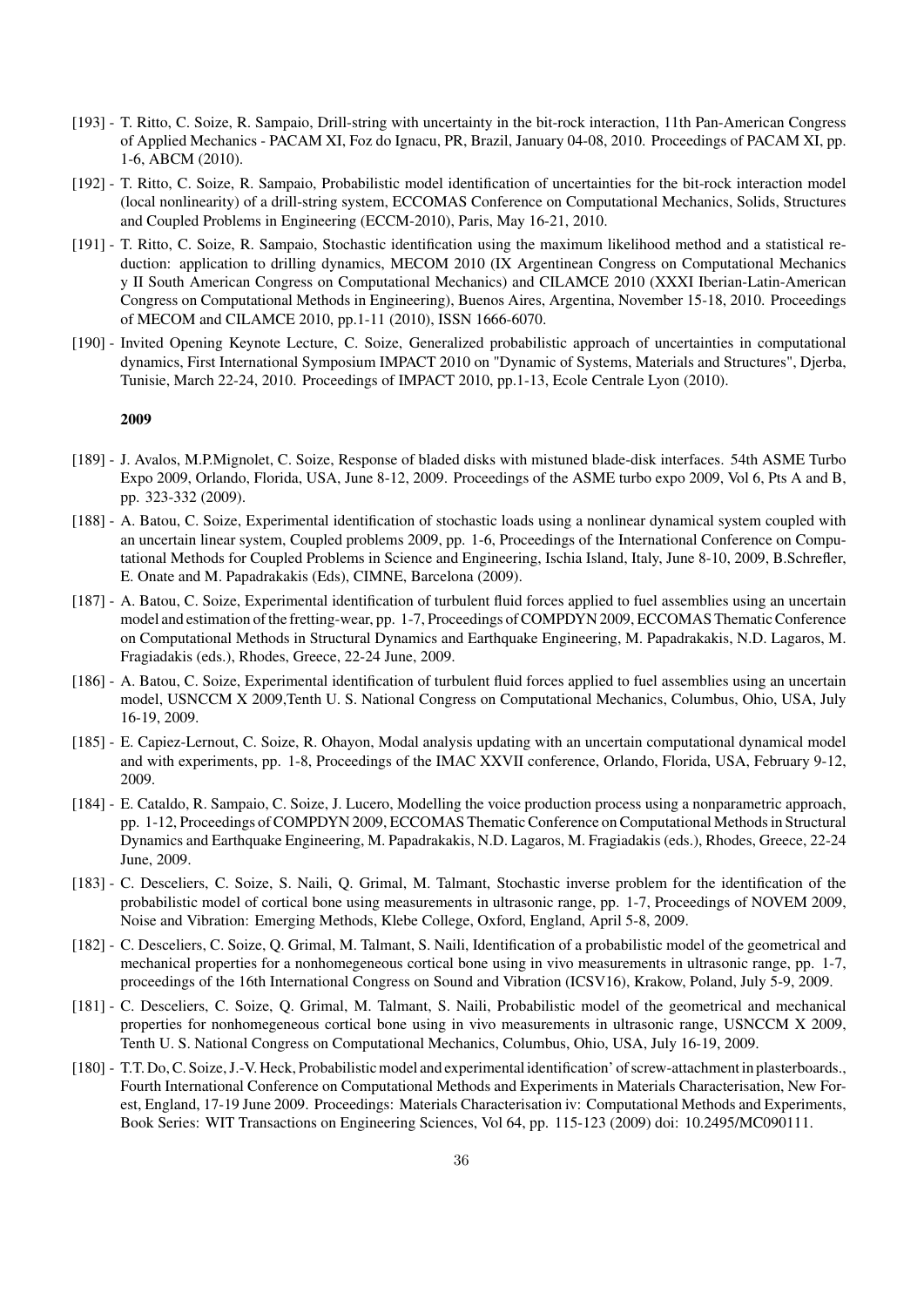- [179] T.T. Do, C. Soize, J.-V. Heck, Constitutive equation for the screw-attachment in plasterboards. Probabilistic model and its experimental identification, 7th EUROMECH Solid Mechanics Conference (ESMC2009), Instituto Superior Técnico, Lisbon, Portugal, September 7-11, 2009.
- [178] J. Foiret, Q. Grimal, M. Talmant, R. Longo, S. Naili, C. Desceliers, C. Soize, P. Laugier, Axial transmission measurements and compact bone heterogeneity, 3rd European symposium on ultrasonic characterization of bone (ESUCB 09), Bydgoszcz, Poland, September 17-18, 2009.
- [177] L. Gagliardini, M. Kassem, C. Soize, Energy density field approach for low- and medium-frequency vibroacoustic analysis of a car body using a probabilistic computational model, pp. 09NVC-0248: 1-5, Proceedings of SAE 2009 world congress, Detroit, Michigan, USA, April 20-23, 2009.
- [176] L. Gagliardini, C. Fernandez, C. Soize, Sound-insulation layers low-frequency modeling, using the fuzzy structure theory, in the Proceedings of SAE 2009, paper 09NVC-0163, pp.1-7, 2009, SAE 2009 world congress, Detroit, Michigan, USA, April 20-23, 2009.
- [175] J. Guilleminot, C. Soize, D. Kondo, C. Binetruy, Probabilistic modeling of the elasticity tensor random field at the mesoscale of reinforced composites, USNCCM X 2009, Tenth U. S. National Congress on Computational Mechanics, Columbus, Ohio, USA, July 16-19, 2009.
- [174] J. Guilleminot, C. Soize, D. Kondo, C. Binetruy, Stochastic modeling of the mesoscopic elasticity tensor random field for composite materials, 17th International Conference on Composite Materials (ICCM), Edinburgh International Conference Centre, Edinburgh, UK, July 27-31, 2009. Proceedings of the 17th International Conference on Composite Materials (ICCM), pp. 1-2, University of Edinburgh, 2009.
- [173] G. Haïat, S. Naili, Q. Grimal, M. Talmant, C. Desceliers, C. Soize, Modeling wave propagation in an inhomogeneous anisotropic fluid/solid multilayer medium: application to cortical bone ultrasonic characterization with axial transmission, ICU, International Congress on Ultrasonics, Universidad de Santiago de Chile, January 11-17, 2009.
- [172] G. Haiat, S. Naili, Q. Grimal, M. Talmant, C. Desceliers, C. Soize, Finite element model of the ultrasonic propagation in cortical bone: application to the axial transmission device. Actes du 19ème Congrès français de mécanique 2009, pp. 1-6, Marseille, France, 24 Août - 28 Août, 2009.
- [171] G. Haïat, S. Naili, M.-B. Vu, Q. Grimal, M. Talmant, C. Desceliers, C. Soize, Time-domain model of the ultrasonic wave propagation in an inhomogeneous anisotropic viscoelastic fluid/solid multilayer medium: application to cortical bone, pp.1-4 in the Proceedings of the 2009 IEEE International Ultrasonics Symposium, Rome, September 20-23, 2009.
- [170] G. Haïat, S. Naili, M.-B. Vu, Q. Grimal, M. Talmant, C. Desceliers, C. Soize, Influence of viscoelasticity on the ultrasonic wave propagation in cortical bone: application to the axial transmission technique, 158th ASA Meeting, San Antonio, Texas, October 26-30, 2009.
- [169] M. Kassem, C. Soize, L. Gagliardini, An energy-based automatic sub-structuring method in low- and medium-frequency ranges for uncertain computational vibroacoustic model, pp. 1-10, Proceedings of NOVEM 2009, Noise and Vibration: Emerging Methods, Klebe College, Oxford, England, April 5-8, 2009.
- [168] M. Kassem, C. Soize, L. Gagliardini, A sub-structuring method in low- and medium-frequency ranges based on an energy formulation and a stochastic vibroacoustic computational model, pp. 1-8, Proceedings of the 2nd International Conference on Uncertainty in Structural Dynamics, The University of Sheffield, Sheffield, UK, June 15-17, 2009.
- [167] M. Kassem, C. Soize, L. Gagliardini, A vibroacoustic energy density field approach for an automatic sub-structuring method of complex structures in low- and medium-frequency ranges, pp. 1-8, Proceedings of the 16th International Congress on Sound and Vibration (ICSV16), Krakow, Poland, July 5-9, 2009.
- [166] M. Kassem, C. Soize, L. Gagliardini, Using an energy method in an uncertain computational vibroacoustic model for an automatic sub-structuring of the structure in low- and medium-frequency ranges, USNCCM X 2009, Tenth U. S. National Congress on Computational Mechanics, Columbus, Ohio, USA, July 16-19, 2009.
- [165] M. Mbaye, C. Soize, J.-P. Ousty, A reduced-order model of mistuned cyclic dynamical systems with finite geometric perturbations using a basis of cyclic modes, pp. 1-9, Proceedings of the XIII International Symposium on Dynamic Problems of Mechanics (DINAME 2009), Almeida, C. A. (Editor), ABCM, Angra dos Reis, RJ , Brazil, March 2nd - March 6th, 2009.
- [164] M. Mbaye, C. Soize, J.-P. Ousty, E. Capiez-Lernout, Robust analysis of design in vibration of turbomachines, 54th ASME Turbo Expo 2009, Orlando, Florida, USA, June 8-12 (2009). Proceedings of the ASME Turbo Expo 2009, Vol 6, Pts A and B, pp. 387-396 (2009).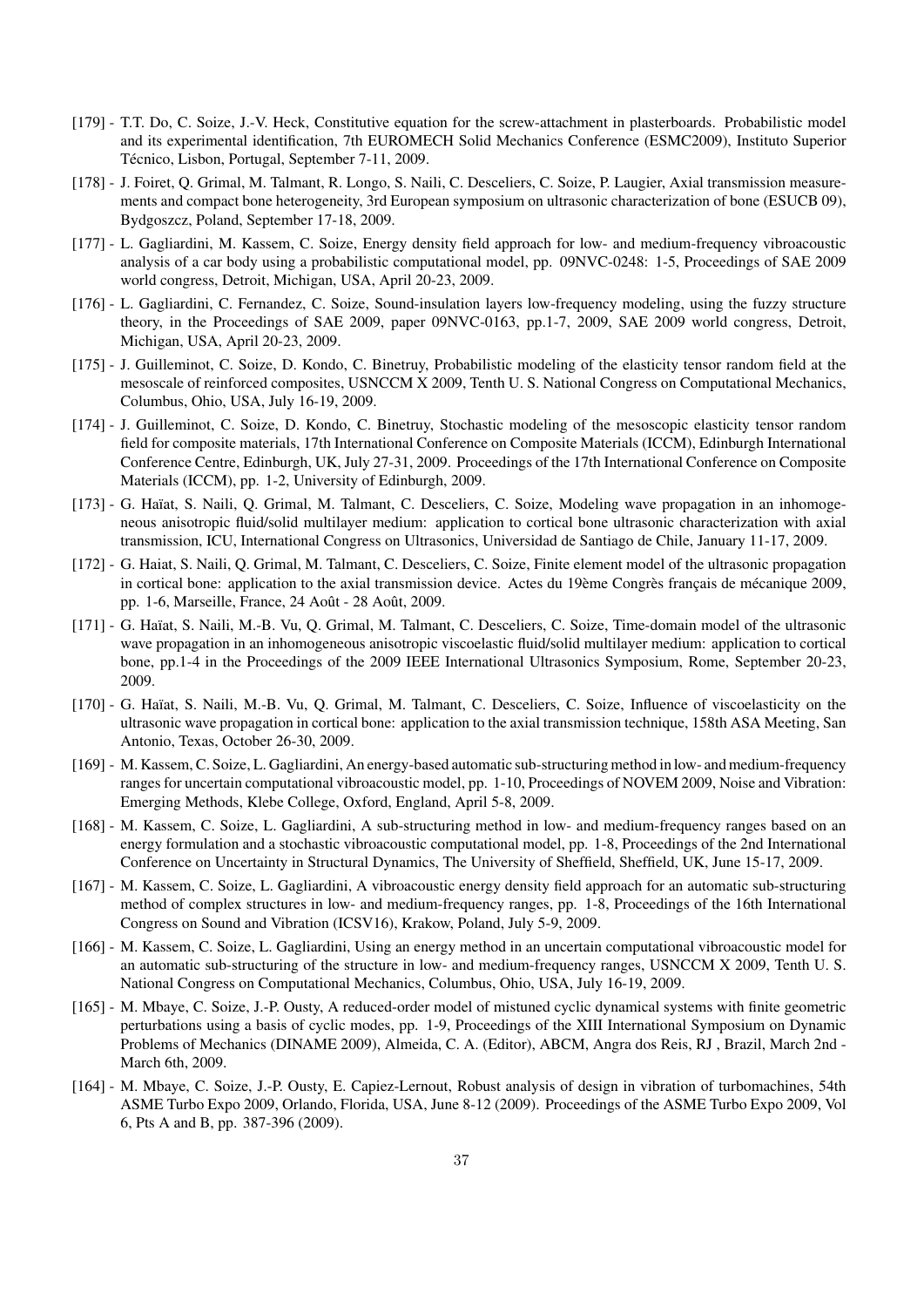- [163] T. Ritto, R. Sampaio, C. Soize, Drill-string dynamics coupled with the drilling fluid dynamics, pp. 1-10, Proceedings of the XIII International Symposium on Dynamic Problems of Mechanics (DINAME 2009), Almeida C.A. (Editor), ABCM, Angra dos Reis, RJ, Brazil, March 2nd - March 6th, 2009.
- [162] T. Ritto, C. Soize, R. Sampaio, Stochastic drill-string dynamics random weight-on-hook (WOH), pp. 1-9, Proceedings of the XIII International Symposium on Dynamic Problems of Mechanics (DINAME 2009), Almeida, C. A. (Editor), ABCM, Angra dos Reis, RJ , Brazil, March 2nd - March 6th, 2009.
- [161] T. Ritto, C. Soize, R. Sampaio, Drill-string dynamics with uncertainty in the bit-rock nonlinear interaction model, pp. 1-10, Proceedings of the 2nd International Conference on Uncertainty in Structural Dynamics, The University of Sheffield, Sheffield, UK, June 15-17, 2009.
- [160] T. Ritto, C. Soize, R. Sampaio, Modeling uncertainties for local nonlinearities: application to the drill-string dynamics, pp. 1-19, Proceedings of COMPDYN 2009, ECCOMAS Thematic Conference on Computational Methods in Structural Dynamics and Earthquake Engineering, M. Papadrakakis, N.D. Lagaros, M. Fragiadakis (eds.), Rhodes, Greece, 22-24 June, 2009.
- [159] T. Ritto, C. Soize, R. Sampaio, Uncertainties in drill-String dynamics: the role of a random weight-on-hook, 2009 ASME International Design Engineering Technical Conferences (IDETC) / Computers and Information in Engineering Conference, San Diego, CA, USA, August 30 - September 2, 2009. Proceedings of the asme international design engineering technical conferences and computers and information in engineering conference, Vol 1, Pt. B, pp. 1351- 1360 (2010).
- [158] T. Ritto, R. Sampaio, C. Soize, Drill-string nonlinear dynamics accounting for the drilling fluid, pp. 1-25 in the Proceedings of the 30º CILAMCE -Iberian-Latin-American Congress on Computational Methods in Engineering, Armação dos Búzios, RJ, Brazil, November 08-11, 2009.
- [157] T. Ritto, C. Soize, R. Sampaio, Probabilistic model for the bit-rock interaction model of a drill-string system, COBEM 2009, 20th International Congress of Mechanical Engineering, Gramado-RS, Brazil, November 15-20, 2009. Proceedings of COBEM 2009, pp. 1-10, ABCM (2009).
- [156] M. C. Sipperley, M. P.Mignolet, C. Soize, Effects of uncertainty in friction coefficients on microslip response, USNCCM X 2009, Tenth U. S. National Congress on Computational Mechanics, Columbus, Ohio, USA, July 16-19, 2009.
- [155] C. Soize, Invited Semi-Plenary Lecture, Information Theory for stochastic modeling of uncertainties in high dimension. Application to a new construction of the challenging inverse problem relative to the generation of accelerograms associated with SRS, pp. 1-11, Proceedings of COMPDYN 2009, ECCOMAS Thematic Conference on Computational Methods in Structural Dynamics and Earthquake Engineering, M. Papadrakakis, N.D. Lagaros, M. Fragiadakis (eds.), Rhodes, Greece, 22-24 June, 2009.
- [154] Plenary Lecture, C. Soize, Modélisation probabiliste, identification et propagation des incertitudes dans les modèles numériques des systèmes mécaniques complexes, Actes du 9ème Colloque National en Calcul des Structures, pp. 1-12, Giens (Var), 25-29 Mai 2009.
- [153] P. D. Spanos, Y. Kougioumtzoglou, C. Soize, On the determination of the power spectrum of randomly excited oscillators via stochastic averaging: an alternative perspective, StochasticMethods inMechanics: Status and Challenges (SMMSC), Warsaw, Poland, September 17-18, 2009.

- [152] A. Batou, C. Soize, Experimental identification of stochastic processes using an uncertain computational non-linear dynamical model, ICIPE 2008, 6th International Conference on Inverse Problems in Engineering: Theory and Practice, Dourdan, France, June 15-19, 2008. Proceedings published in *Journal of Physics: Conference Series*, 135, 012014-1 to 012014-8, (2008) doi:10.1088/1742-6596/135/1/012014.
- [151] A. Batou, C. Soize, I. Zentner, E. Derocquigny, Uncertain non-linear dynamical system submitted to uncertain stochastic loads, 7th European Conference on Structural Dynamics (EURODYN 2008), Southampton, 7-9 July 2008. Proceedings edited by M.J. Brennan, ISVR, University of Southampton, pp. 1-12 (2008).
- [150] E. Capiez-Lernout, C. Soize, Inverse problems in stochastic computational dynamics, ICIPE 2008, 6th International Conference on Inverse Problems in Engineering: Theory and Practice, Dourdan, France, June 15-19, 2008. Proceedings published in *Journal of Physics: Conference Series*, 135, 012028-1 to 012028-8, (2008) doi:10.1088/1742- 6596/135/1/012028.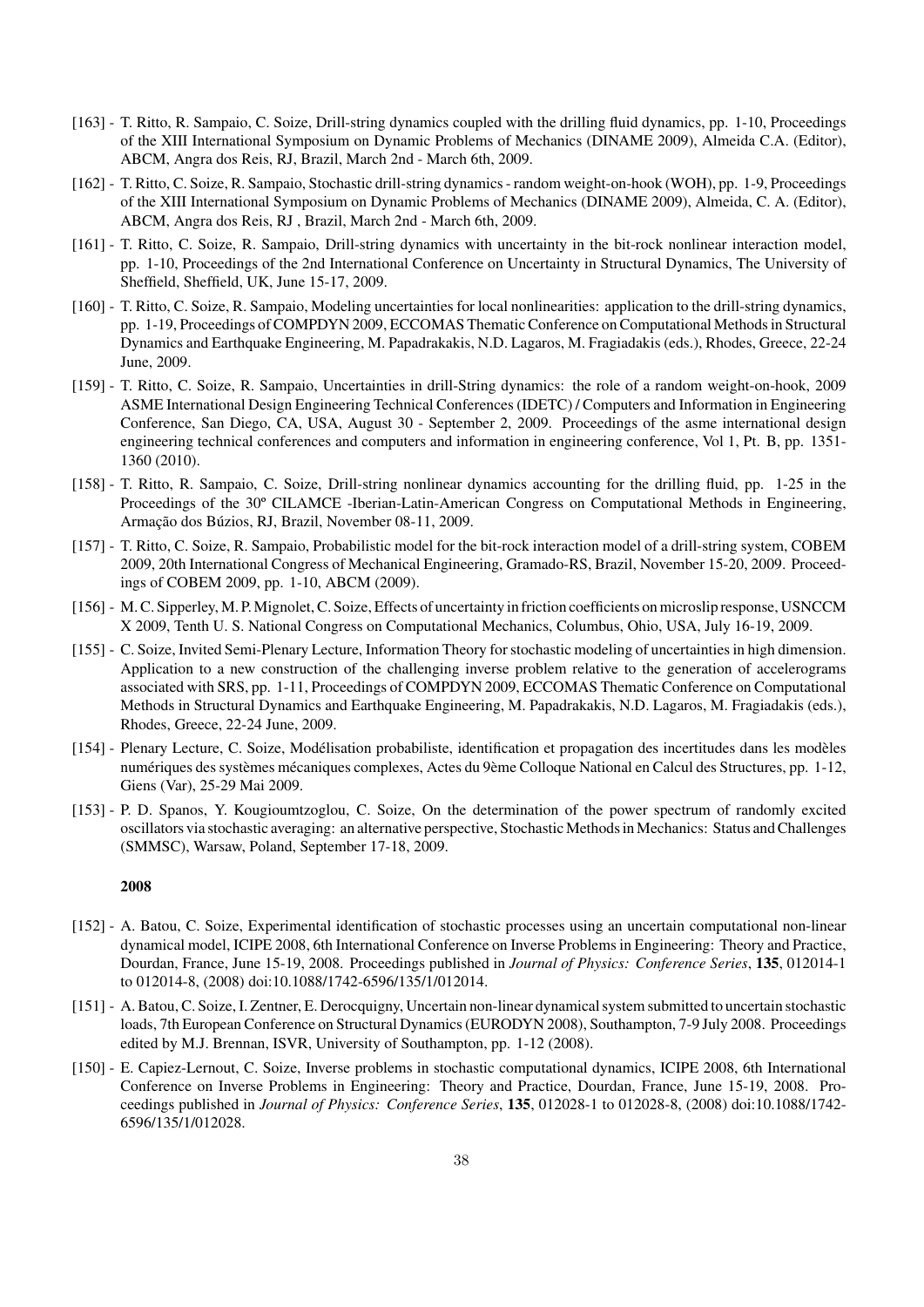- [149] E. Capiez-Lernout, C. Soize, R. Ohayon, Robust updating of uncertain computational models from experimental modal data, 8th World Congress on Computational Mechanics(WCCM8) coupled with the 5th European Congress on Computational Methods in Applied Sciences and Engineering (ECCOMAS 2008), Venice, Italy, June 30 - July 5, 2008.
- [148] E. Capiez-Lernout, C. Soize, R. Ohayon, Robust parametric updating of uncertain finite element models from experimental modal analysis, International Conference on Noise and Vibration Engineering, Katholieke Universiteit Leuven, Belgium, September 15-17, 2008. Proceedings of ISMA 2008: International Conference on Noise and Vibration Engineering, Vols 1-8, pp. 1839-1853 (2008).
- [147] R. Cottereau, M. Arnst, C. Soize, D. Clouteau, Impedance matrix of a random medium from parametric numerical experiments, 8th World Congress on Computational Mechanics(WCCM8) coupled with the 5th European Congress on Computational Methods in Applied Sciences and Engineering (ECCOMAS 2008), Venice, Italy, June 30 - July 5, 2008.
- [146] C. Desceliers, C. Soize, Q. Grimal, M. Talmant, S. Naili, Stochastic inverse problem for the experimental identification in the ultrasonic range of a mechanical model for cortical bones, ICIPE 2008, 6th International Conference on Inverse Problems in Engineering: Theory and Practice, Dourdan,France, June 15-19, 2008. Proceedings published in *Journal of Physics: Conference Series*, 135, 012036-1 to 012036-8, (2008) doi:10.1088/1742-6596/135/1/012036.
- [145] C. Desceliers, C. Soize, Q. Grimal, M. Talmant, S. Naili, Identification of the elasticity tensor of an uncertain biomechanical computational model using axial transmission, 8th World Congress on Computational Mechanics(WCCM8) coupled with the 5th European Congress on Computational Methods in Applied Sciences and Engineering (ECCOMAS 2008), Venice, Italy, June 30 - July 5, 2008.
- [144] C. Desceliers, C. Soize, Q. Grimal, M. Talmant, S. Naili, Experimental identification in the ultrasonic range of a mechanical model for cortical bones, International Conference on Noise and Vibration Engineering, Katholieke Universiteit Leuven, Belgium, September 15-17, 2008. Proceedings of ISMA 2008: International Conference on Noise and Vibration Engineering, Vols 1-8, pp. 3777-3785 (2008).
- [143] C. Fernandez, C. Soize, L. Gagliardini, Experimental identification of a stochastic computational model for an uncertain vibroacoustic system, 8th World Congress on Computational Mechanics(WCCM8) coupled with the 5th European Congress on Computational Methods in Applied Sciences and Engineering (ECCOMAS 2008), Venice, Italy, June 30 - July 5, 2008
- [142] C. Fernandez, C. Soize, L. Gagliardini, Stochastic computational dynamical model of uncertain structure coupled with an insulation layer modelled by a fuzzy structure - Theory and experimental validation, 7th European Conference on Structural Dynamics (EURODYN 2008), Southampton, 7-9 July 2008. Proceedings edited by M.J. Brennan, ISVR, University of Southampton, pp. 1-10 (2008).
- [141] C. Fernandez, C. Soize, L. Gagliardini, Identification of a sound-insulation layer modelled by fuzzy structure theory - Experimental validation, International Conference on Noise and Vibration Engineering, Katholieke Universiteit Leuven, Belgium, September 15-17, 2008. Proceedings of ISMA 2008: International Conference on Noise and Vibration Engineering, Vols 1-8, pp. 3801-3815 (2008).
- [140] L. Gagliardini, J.-F. Durand, C. Soize, Stochastic modeling of the vibro-acoustic behavior of production cars, Acoustics'08, Second ASA (Acoustical Society of America) - EAA (European Acoustics Association) joint international conference, Paris, France, June 29 - July 4, 2008, *J. Acoust. Soc. Am.*, 123(5), 3533 (2008).
- [139] J. Guilleminot, C. Soize, D. Kondo, C. Binetruy, On stochastic homogenization of fiber reinforced composites exhibiting a randomly fluctuating volume fraction, 8th World Congress on Computational Mechanics(WCCM8) coupled with the 5th European Congress on Computational Methods in Applied Sciences and Engineering (ECCOMAS 2008), Venice, Italy, June 30 - July 5, 2008
- [138] J. Guilleminot, C. Soize, D. Kondo, C. Benetruy, On modelling reinforced composites exhibiting stochastic fluctuations on volume fraction: a stochastic micromechanical approach, XXII ICTAM, International Congress of Theoretical and Applied Mechanics, Adelaide, Australia, 25-29 August 2008. Proceedings of XXII ICTAM 2008, pp. 1-2, School of Mathematical Sciences, University of Adelaide (2008).
- [137] G. Haïat, S. Naili, Q. Grimal, M. Talmant, C. Desceliers, C. Soize, Finite element modelling of transient elastic wave propagation in an inhomogeneous anisotropic fluid/solid multilayer medium: a time-domain method, Acoustics'08, Second ASA (Acoustical Society of America) - EAA (European Acoustics Association) joint international conference, Paris, France, June 29 - July 4, 2008, *J. Acoust. Soc. Am.*, 123(5), 3570 (2008).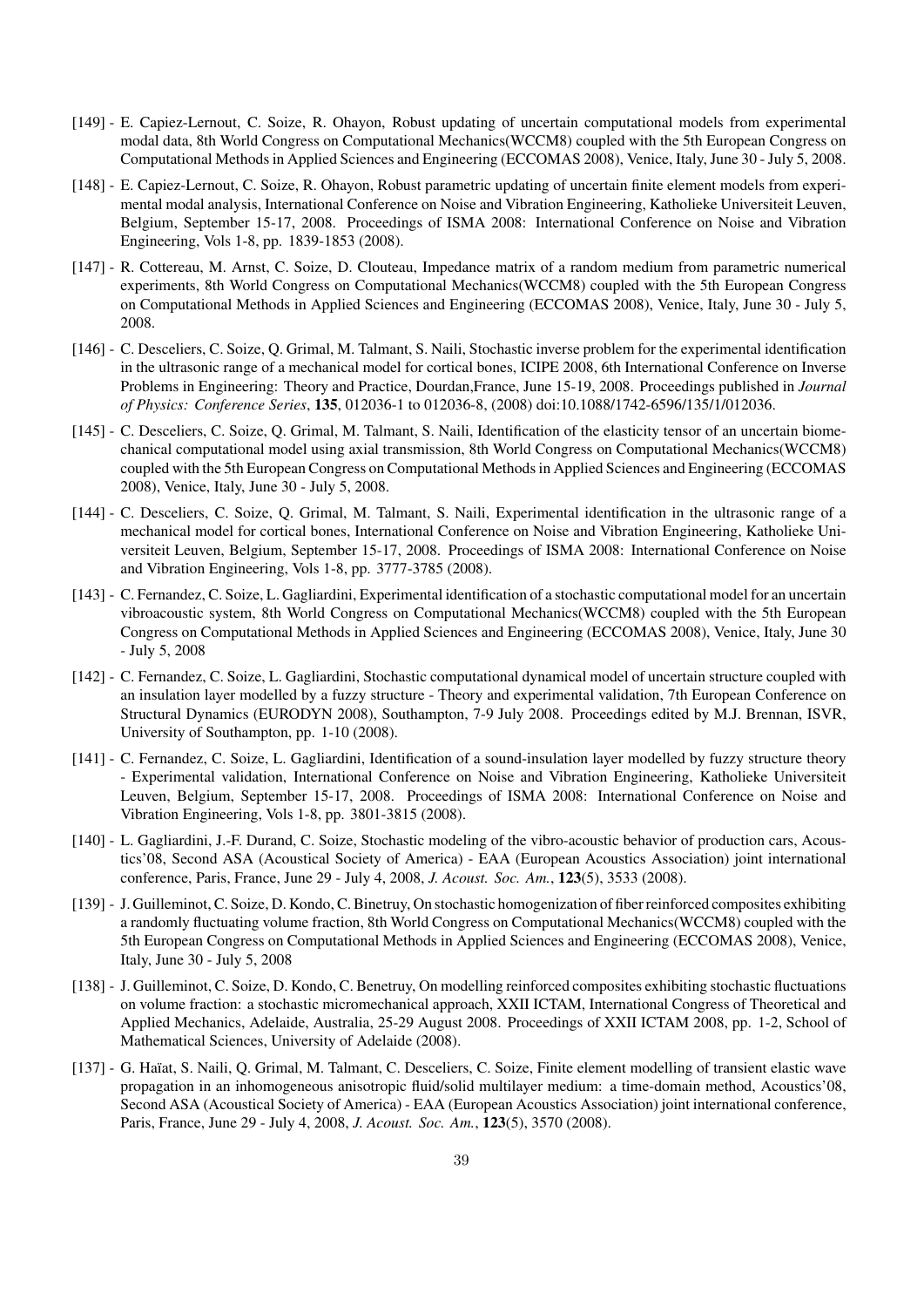- [136] G. Haïat, Q. Grimal, M. Talmant, C. Desceliers, C. Soize, S. Naili, Time-domain model of the ultrasonic wave propagation in an inhomogeneous anisotropic fluid/solid multilayer medium: application to cortical bone, 2008 IEEE International Ultrasonics Symposium (IUS), Beijing, China, November 2-5, 2008.
- [135] G. Haïat, Q. Grimal, M. Talmant, C. Desceliers, C. Soize, S. Naili, Finite element model of the ultrasonic propagation in cortical bone: application to the axial transmission device, Anglo French Physical Acoustics Conference 2009, Arcachon, France, December 8 - 10, 2008.
- [134] M. Kassem, C. Soize, L. Gagliardini, An energy-based method for vibroacoustic analysis of complex structures in the low- and medium-frequency ranges, a computational model with uncertainties, 8th World Congress on Computational Mechanics(WCCM8) coupled with the 5th European Congress on Computational Methods in Applied Sciences and Engineering (ECCOMAS 2008), Venice, Italy, June 30 - July 5, 2008
- [133] M. Kassem, C. Soize, L. Gagliardini, Low- and medium-frequency vibroacoustic analysis of complex structures using a statistical computational model and an energy density filed formulation, International Conference on Noise and Vibration Engineering, Katholieke Universiteit Leuven, Belgium, September 15-17, 2008. Proceedings of ISMA 2008: International Conference on Noise and Vibration Engineering, Vols 1-8, pp. 3849-3861 (2008).
- [132] T. Leissing, P. Jean, J. Defrance, C.Soize, Nonlinear parabolic equation model for finite-amplitude sound propagation in an inhomogeneous medium over a non-flat, finite-impedance ground surface, Acoustics'08, Second ASA (Acoustical Society of America) - EAA (European Acoustics Association) joint international conference, Paris, France, June 29 - July 4, 2008, *J. Acoust. Soc. Am.*, 123(5), 3992 (2008). Proceedings of Acoustics'O8, pp. 1-6, ASA-EAA (2008).
- [131] T. Leissing, P. Jean, J. Defrance, C. Soize, Nonlinear parabolic equation model for finite-amplitude sound propagation over porous ground layers, pp. 1-11, Proceedings of the 13th Long Range Sound Propagation Symposium (LRSPS), Ecole Centrale de Lyon, Ecully, October 16-17, 2008.
- [130] M. P. Mignolet, C. Soize, Nonparametric stochastic modeling of structures with uncertain boundary conditions and uncertain coupling between substructures. LSAME 08, Leuven Symposium on Applied Mechanics in Engineering, Katholieke Univ Leuven, March 31 - April 2, 2008. Proceedings of LSAME.08: Leuven Symposium on Applied Mechanics in Engineering,edited by B. Bergen, M. De Munck, M. Desmet et al., Pts 1 and 2, pp. 539-552 (2008).
- [129] M. P. Mignolet, C. Soize, Nonparametric stochastic modeling of structural dynamic systems with uncertain boundary conditions. AIAA Conference, Schaumburg (Chicago), Illinois, USA, April 7-10, 2008. Proceedings of the AIAA Conference 2008, pp.1-12, AIAA (2008).
- [128] M.P. Mignolet, C. Soize, Uncertain coupling between substructures: a nonparametric stochastic modeling, 8th World Congress on Computational Mechanics(WCCM8) coupled with the 5th European Congress on Computational Methods in Applied Sciences and Engineering (ECCOMAS 2008), Venice, Italy, June 30 - July 5, 2008.
- [127] T. Ritto, R. Sampaio, C. Soize, Influence of the drilling fluid flow on the dynamics of a drill-string, 8thWorld Congress on Computational Mechanics(WCCM8) coupled with the 5th European Congress on Computational Methods in Applied Sciences and Engineering (ECCOMAS 2008), Venice, Italy, June 30 - July 5, 2008.
- [126] Invited Keynote Lecture, C. Soize, Nonparametric probabilistic approach of uncertainties in computational elastoacoustics of complex systems. Experimental identification and validation. LSAME 08, Leuven Symposium on Applied Mechanics in Engineering, Katholieke Univ Leuven, March 31 - April 2, 2008. Proceedings of LSAME.08: Leuven Symposium on Applied Mechanics in Engineering,edited by B. Bergen, M. De Munck, M. Desmet et al., Pts 1 and 2, pp. 463-472 (2008).
- [125] Invited Plenary Lecture, C. Soize, Maximum entropy principle for stochastic models in computational sciences. EM08, The Inaugural International Conference of the Engineering Mechanics Institute, University of Minnesota, Minneapolis, Minnesota, USA, May 16-21, 2008. Proceedings of EM08, Engineering Mechanics Institute, Minnesota, pp. 1-20 (2008).

- [124] A. Batou, C. Soize, S. Cambier, Nonlinear stochastic dynamics of two coupled uncertain dynamical systems, COMP-DYN 2007, Computational Methods in Structural Dynamics and Earthquake Engineering, Rethymno, Crete, Greece, June 13-15, 2007, Proceedings on CDROM edited by M. Papadrakakis, D.C. Charmpis, N.D. Lagaros, Y. Tsompanakis, pp. 1-7, National Technical University of Athens, Greece (2007).
- [123] A. Batou, C. Soize, S. Cambier, Dynamique stochastique non linéaire de deux systèmes dynamiques incertains couplés, Actes du 8`eme Colloque National en Calcul des Structures, pp. 1-8, Giens (Var), 21-25 Mai, 2007.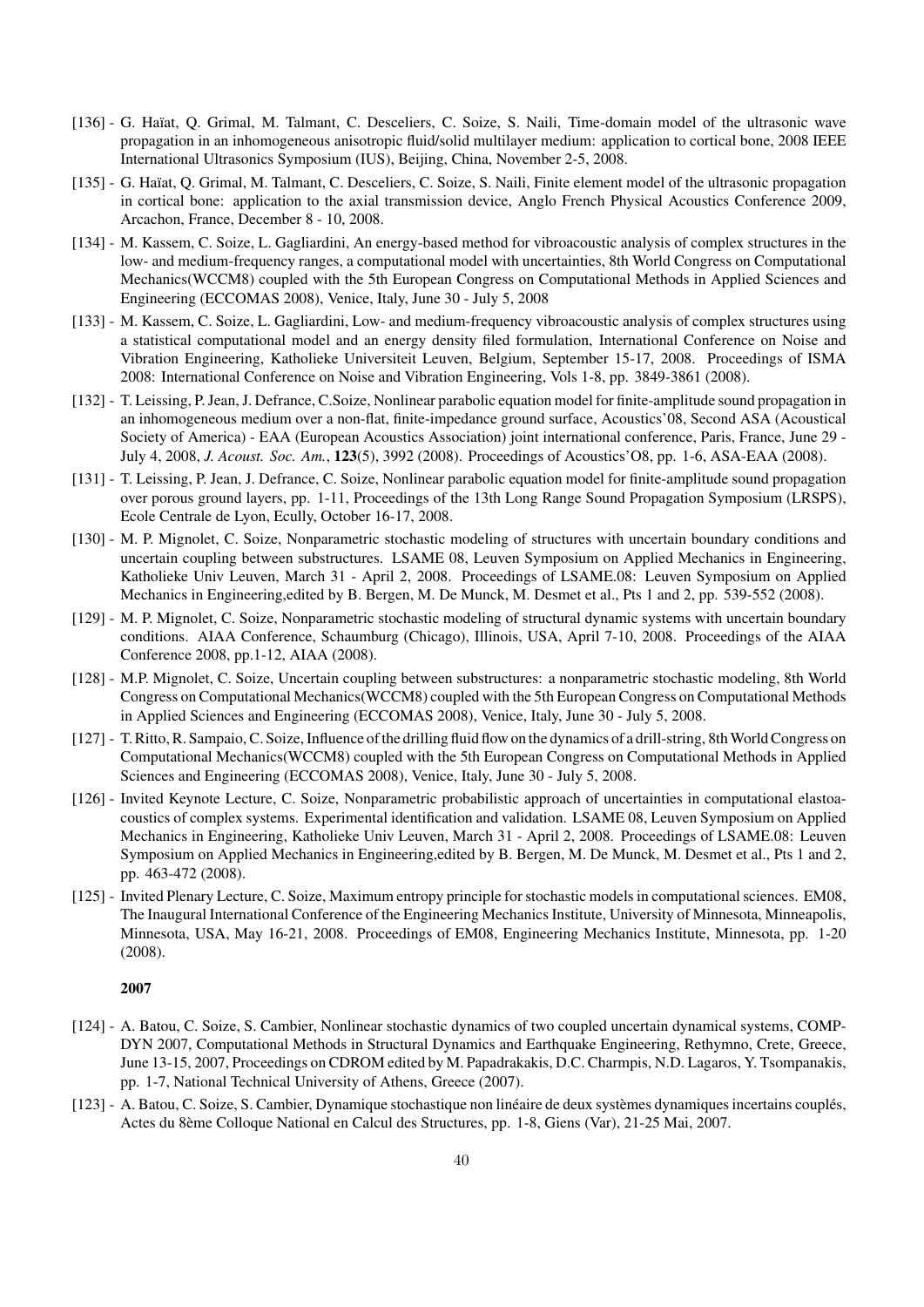- [122] E. Capiez-Lernout, C. Soize, Robust updating of computational models with uncertainties for dynamical systems, COMPDYN 2007, Computational Methods in Structural Dynamics and Earthquake Engineering, Rethymno, Crete, Greece, June 13-15, 2007, Proceedings on CDROM edited by M. Papadrakakis, D.C. Charmpis, N.D. Lagaros, Y. Tsompanakis, National Technical University of Athens, Greece (2007).
- [121] E. Capiez-Lernout, C. Soize, Robust updating from experimental measurements in computational dynamics, USNCCM IX 2007, Ninth U. S. National Congress on Computational Mechanics, San Francisco, USA, July 22 -26, 2007.
- [120] E. Cataldo, C. Soize, C. Desceliers, R. Sampaio, Uncertainties in mechanical models of larynx and vocal tract for voice production. Proceedings of the XII International Symposium on Dynamics Problems of Mechanics (DINAME 2007), P.S. Varoto and M.A. Trindade (editors), pp. 1-10, ABCM, Ilhabela, SP, Brazil, February 26 - March 2, 2007.
- [119] R. Cottereau, D. Clouteau, C. Soize, S. Cambier, Approches param´etrique et non param´etrique pour la mod´elisation probabiliste des matrices d'impédance, Actes du 8ème Colloque National en Calcul des Structures, pp. 1-6, Giens (Var), 21-25 Mai, 2007.
- [118] R. Cottereau, D. Clouteau, C. Soize, Modèle dynamique équivalent de matrices d'impédance de fondation, Actes du 7ème Colloque National de L'Association Française du Génie Parasismique, pp. 1-8, AFPS, Ecole Centrale Paris, Chatenay Malabry, 4 - 6 Juillet, 2007.
- [117] C. Desceliers, C. Soize, Q. Grimal, G. Haiat, S. Naili, Transient elastic waves in fluid-structure multilayer systems with a probabilistic model of structural uncertainties, 1st International Conference on Uncertainty in Structural Dynamics, The University of Sheffield, Sheffield, UK, June 11-13, 2007. Proceedings of the USD conference, pp. 1-9, The University of Sheffield (2007).
- [116] C. Desceliers, C. Soize, Q. Grimal, G. Haiat, S. Naili, Stochastic inverse problem using experiments for uncertain fluidsolid multilayer systems in ultrasonic domain, USNCCM IX 2007, Ninth U. S. National Congress on Computational Mechanics, San Francisco, USA, July 22 -26, 2007.
- [115] C. Fernandez, C. Soize, L. Gagliardini, Modeling sound-insulation layers in vibroacoustic systems, 1st International Conference on Uncertainty in Structural Dynamics, The University of Sheffield, Sheffield, UK, June 11-13, 2007. Proceedings of the USD conference, pp. 1-10, The University of Sheffield (2007).
- [114] C. Fernandez, C. Soize, L. Gagliardini, Robust updating of computational models with uncertainties for dynamical systems, USNCCM IX 2007, Ninth U. S. National Congress on Computational Mechanics, San Francisco, USA, July 22 -26, 2007.
- [113] Q. Grimal, G. Haiat, M. Talmant, S. Naili, C. Desceliers, C. Soize, Stochastic modeling of the interaction of acoustic waves with a solid plate of random thickness: Application to cortical bone assessment with the axial transmission technique, 2007 ICU Vienna, The international congress on ultrasonics is a merger of the conference series WCU World Congress on Ultrasonics and UI Ultrasonics International, Vienna, Austria, April 9 - 12, 2007.
- [112] Q. Grimal, M. Talmant, G. Haiat, S. Naili, C. Desceliers, C. Soize, Modeling with uncertain parameters : Application to the ultrasonic assessment of bone quality. in XXI Congress of the International Society of Biomechanics. Taipei, Taiwan, July 1-5, 2007.
- [111] Q. Grimal, K. Raum, C. Desceliers, C. Soize, G. Haiat, S. Naili, M. Talmant, P. Laugier, Stochastic simulation of the axial transmission technique based on a multi-scale model of bone material properties, 2nD European symposium on ultrasonic characterization of bone (ESUCB 2007), Halle, Germany, July 19-20, 2007.
- [110] J. Guilleminot, C. Soize, D. Kondo, C. Bin´etruy, Effet des fluctuations de fractions volumiques en contexte stochastique : construction d'un modèle probabiliste et stratégie de résolution. Actes du 18ème Congrès Français de Mécanique 2007, pp. 1-6, Grenoble, France, 27 Août - 31 Août, 2007.
- [109] G. Haiat, Q. Grimal, S. Naili, C. Desceliers, C. Soize, Effect of a material properties spatial gradient on wave propagation: application to the axial transmission technique, 2007 ICU Vienna, The international congress on ultrasonics is a merger of the conference series WCU World Congress on Ultrasonics and UI Ultrasonics International, Vienna, Austria, April 9 - 12, 2007.
- [108] G. Haiat, S. Naili, Q. Grimal, C. Desceliers, C. Soize, How does a gradient of material properties due to endosteal resorption affect wave propagation in the axial transmission technique, 2nD European symposium on ultrasonic characterization of bone (ESUCB 2007), Halle, Germany, July 19-20, 2007.
- [107] K. Kim, M. P. Mignolet, C. Soize, Stochastic reduced order models for uncertain cantilevered plates in large deformations, 2007 ASME Design Engineering Technical Conferences (IDETC), Las Vegas, Nevada, USA, September 4-7, 2007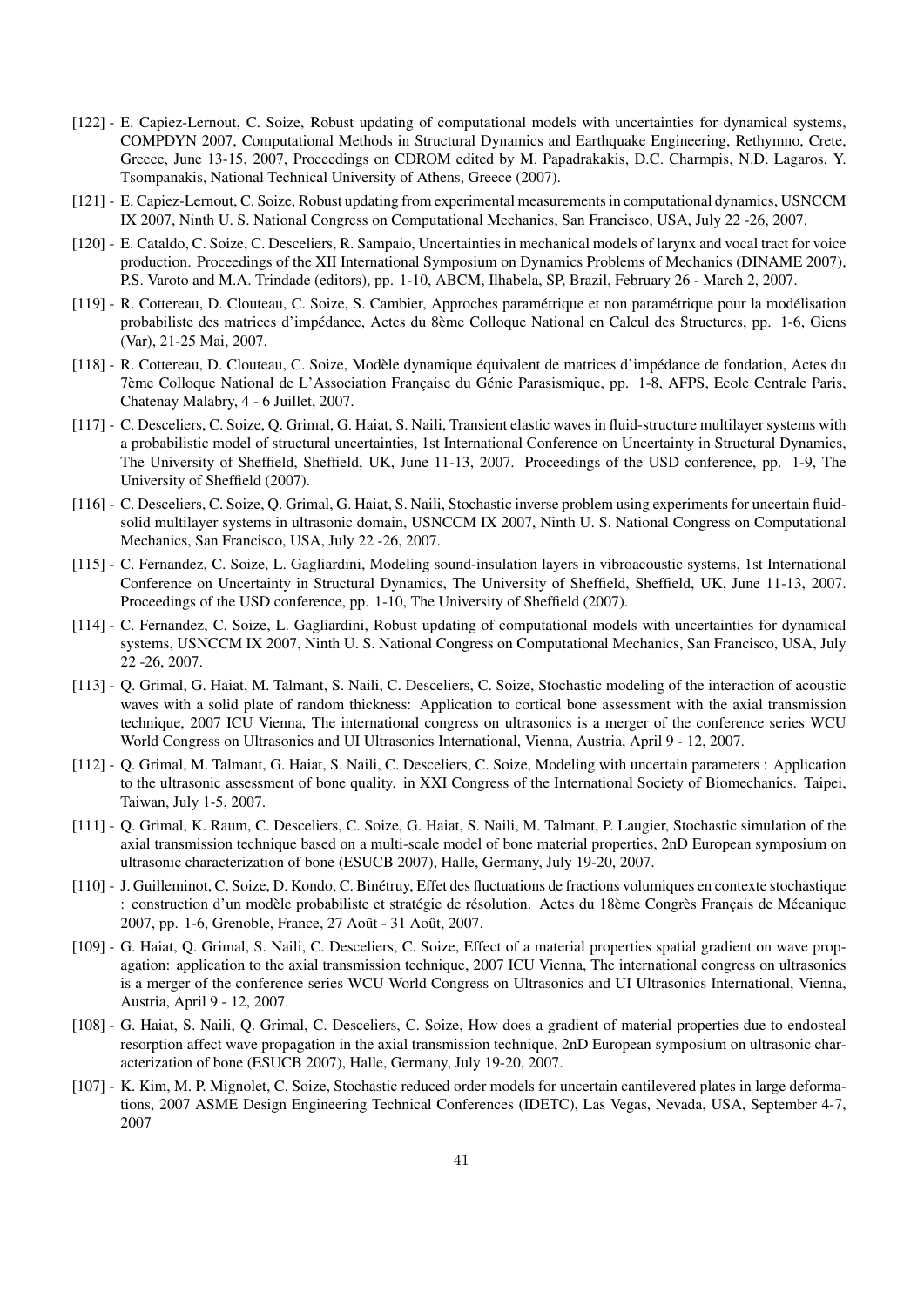- [106] M. P. Mignolet, C. Soize, Stochastic reduced order models for uncertain nonlinear dynamical systems, IMAC XXV, Orlando, Florida, USA, February 19-22, 2007. Proceedings of IMAC XXV, pp. 1-28, The Society for Experimental Mechanics, Bethel, CT, USA (2007).
- [105] M. P. Mignolet, C. Soize, K. Kim, D-H Lee, Nonparametric stochastic modeling of structural dynamic and aeroelastic systems: formulation and novel extensions, 9th Non-deterministic Approaches (NDA) Conference and 48th AIAA/ASME/ASCE/AHS/ASC Structures, Structural Dynamics, and Materials (SDM) Conference, Waikiki, Hawaii, April 23-26, 2007. Proceedings of the NDA-SDM conference, pp. 1-10, AIAA (2007).
- [104] M.P. Mignolet, C. Soize, Nonparametric stochastic modeling of structural dynamic systems with uncertain boundary conditions, USNCCM IX 2007, Ninth U. S. National Congress on Computational Mechanics, San Francisco, USA, July 22 -26, 2007.
- [103] R. Sampaio, C. Soize, About the POD model reduction in computational mechanics for nonlinear continuous dynamical systems, Proceedings of ICCES'07, International Conference on Computational and Experimental Engineering and Sciences, Miami, USA,January 3-8, 2007, Tech Science Press, pp. 61-67, ISBN-10: 0-9717880-3-0 (2007).
- [102] R. Sampaio, C. Soize, Optimal basis of reduction; is there one? XII International Symposium on Dynamics Problems of Mechanics, DINAME 2007, Proceedings edited by P.S. Varoto and M.A. Trindade, ABCM, Ilhabela, SP, Brazil, 26 february - 02 March, 2007.
- [101] R. Sampaio, C. Soize, Optimal basis of reduction: is there one?, 19th International Congress of Mechanical Engineering, COBEM 2007, ABCM, Brasilia, DF, Brazil, November 5-9, 2007.
- [100] Invited Plenary Lecture, C. Soize (en collaboration avec C. Chen,J.-F. Durand, D. Duhamel, L. Gagliardini), Computational elastoacoustics of uncertain complex systems and experimental validation, COMPDYN 2007 conference, Computational Methods in Structural Dynamics and Earthquake Engineering, Rethymno, Crete, Greece, June 13-16, 2007. Proceedings edited by M. Papadrakakis, D.C. Charmpis, N.D. Lagaros and Y. Tsompanakis, Computational Structural Dynamics and Earthquake Engineering, Book Series: Structures and Infrastructures Series, Vol 2, pp. 71-84 (2009).

- [99] E. Capiez-Lernout, C. Soize, Uncertainty modeling for robust design optimization in computational mechanics, 7th World Congress on Computational Mechanics(WCCM), Los Angeles, California USA, July 16-22, 2006.
- [98] R. Cottereau, D. Clouteau, C. Soize, Probabilistic models of impedance matrices. Applications to seismic soil-structure interaction, 7th World Congress on Computational Mechanics(WCCM), Los Angeles, California USA, July 16-22, 2006.
- [97] C. Desceliers, C. Soize, Identification of Chaos representations of uncertain elastic properties using experimental vibrational tests, 7th World Congress on Computational Mechanics(WCCM), Los Angeles, California USA, July 16-22, 2006.
- [96] C. Desceliers, Q. Grimal, G. Haiat, S. Naili, C. Soize, 1D-Space finite element approximation with 2D-space Fourier transform and with time-domain formulation for 3D-transient elastic waves in multilayer semi-infinite media, ICSV13, The thirteenth International Congress on Sound and Vibration, Vienna, Austria, July 2-6, 2006. Proceedings of ICSV13, pp. 1-8 (2006).
- [95] C. Desceliers, Q. Grimal, G. Haiat, S. Naili, C. Soize, Numerical simulation of the axial transmission technique for bone evaluation: a probabilistic approach, Journal of Biomechanics, 39 (Supplement 1): p. S463, 5th World congress of Biomechanics, Munich, 20 July – 4 August, 2006.
- [94] M. P. Mignolet, C. Soize, Nonparametric stochastic modeling of geometrically nonlinear structural dynamic systems, 7th World Congress on Computational Mechanics(WCCM), Los Angeles, California USA, July 16-22, 2006
- [93] M. Pellissitti, E. Capiez-Lernout, H. Pradlwarter, C. Soize, G.I. Schuëller, Reliability analysis of large scale structures using a non-parametric approach, 7th World Congress on Computational Mechanics(WCCM), Los Angeles, California USA, July 16-22, 2006
- [92] S. Sakji, C. Soize, J.-V. Heck, Thermo-mechanical modeling of plasterboard- lined partition submitted to fire load, 17th ACSE Analysis and Computation Speciality Conference, St Louis, USA, May 18-21, 2006. Proceedings of the 17th ACSE Analysis and Computation Speciality Conference, pp. 1-14, ASCE (2006).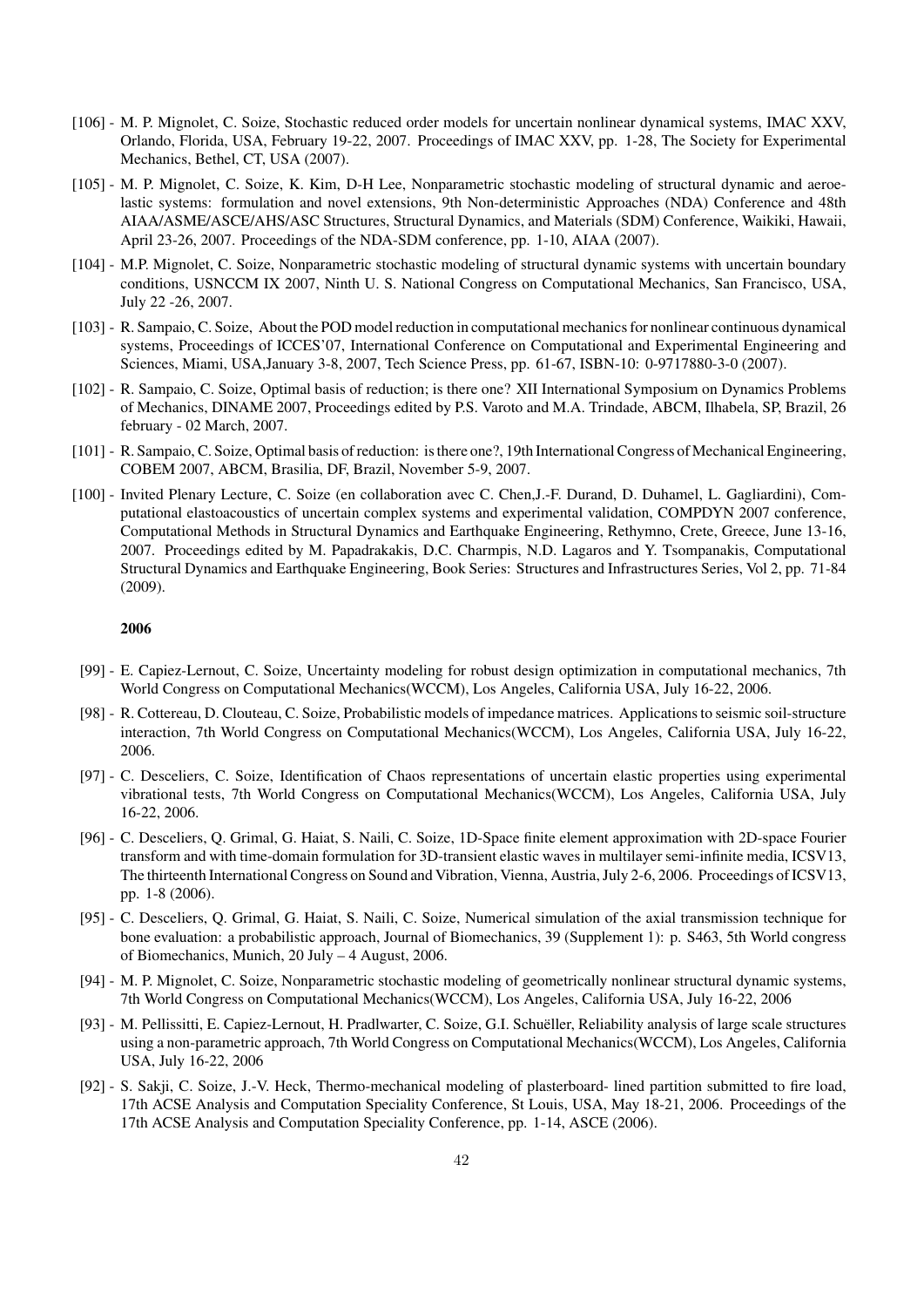- [91] E. Capiez-Lernout, C. Soize, Robust design optimization with respect to model and data uncertainties in computational mechanics, 5th Computational Stochastic Mechanics Conference (CSM), Rhodes, Greece, June 19-23, 2006, in *Computational Stochastic Mechanics*, G. Deodatis & P.D. Spanos (eds), ISBN 978 90 5966 052 6, Millpress, Rotterdam, Netherlands, pp. 139-146 (2007).
- [90] O. Le Maitre, C. Soize, Probabilistic model of uncertainties in two-phase flow through porous media, ECCOMAS CFD 2006, European Conference on Computational Fluid Dynamics, Egmond aan Zee, The Netherlands, September 5-8, 2006. Proceedings of ECCOMAS CFD 2006, P. Wesseling, E. Onate and J. Périaux (Eds), pp. 1-19, TU Delft, The Netherlands (2006).
- [89] M. P. Mignolet, C. Soize, Nonparametric stochastic modeling of linear systems with prescribed variance of several natural frequencies, 5th International Conference on Computational Stochastic Mechanics Conference (CSM), Rhodes, Greece, June 21-23, 2006, in *Computational Stochastic Mechanics*, G. Deodatis & P.D. Spanos (eds), ISBN 978 90 5966 052 6, Millpress, Rotterdam, Netherlands, pp. 471-480 (2007).
- [88] C. Soize, A class of tensor-valued random fields for random anisotropic elastic microstructure modeling and stochastic homogenization, 5th Computational Stochastic Mechanics Conference (CSM), Rhodes, Greece, June 19-23, 2006, in *Computational Stochastic Mechanics*, G. Deodatis & P.D. Spanos (eds), ISBN 978 90 5966 052 6, Millpress, Rotterdam, Netherlands, pp. 613-622 (2007).
- [87] Invited Keynote Lecture, C. Soize, Stochastic modeling of uncertainties in computational dynamics and applications, pp. 1-19, 2nd LNCC Meeting on Computational Modelling, Petropolis, RJ, Brazil, 8–11 August 2006. Proceedings of the 2nd LNCC Meeting, pp. 1-19, LNCC, Petropolis (2006).
- [86] Invited Lecture, C. Soize, Multiscale stochastic modeling of random anisotropic elastic media with a complex microstructure, pp. 1-14, 2nd LNCC Meeting on Computational Modelling, Petropolis, RJ, Brazil, August 8–11, 2006.
- [85] E. Capiez-Lernout, C. Soize, Robust design optimization for uncertain complex dynamical systems, International Conference on Noise and Vibration Engineering, Katholieke Universiteit Leuven, Belgium, September 18-20, 2006, Proceedings of ISMA 2006, Vols 1-8, pp. 4041-4054 (2006).
- [84] C. Desceliers, C. Soize, R. Ghanem, Inverse problem for the identification of Chaos representations of random fields using experimental vibrational tests, International Conference on Noise and Vibration Engineering, Katholieke Universiteit Leuven, Belgium, September 18-20, 2006, Proceedings of ISMA 2006, Vols 1-8, pp. 4117-4123 (2006).

- [83] E. Capiez-Lernout, C. Soize, J.-P. Lombard, C. Dupont, Uncertain rotating dynamical systems with cyclic geometry, 6th International Conference on Structural Dynamics, EURODYN 2005, Paris, France, sept 04-07, 2005. Proceedings *Structural Dynamics EURODYN 2005*, Millpress, Rotterdam, Netherlands, Vols 1-3, pp. 2129-2134 (2005).
- [82] C. Chen, D. Duhamel, C. Soize, Uncertainties in structural dynamics for composite sandwich panels, International Conference on Modal Analysis, Noise and Vibration Engineering, Katholieke Universiteit Leuven, Belgium, September 20-22, 2004. CD-ROM edited by the Katholieke Universiteit Leuven, Proceedings of ISMA 2004, Vol. 1-8, pp. 2995- 3008 (2005).
- [81] C. Chen, D. Duhamel, C. Soize, Uncertainties in vibroacoustics of a cavity with a composite sandwich panel wall, 6th International Conference on Structural Dynamics, EURODYN 2005, Paris, France, sept 04-07, 2005. Proceedings *Structural Dynamics EURODYN 2005*, Millpress, Rotterdam, Netherlands, Vols 1-3, pp. 859-864 (2005).
- [80] C. Chen, D. Duhamel C. Soize, Identification et validation expérimentale d'un modèle stochastique des incertitudes en vibroacoustique d'un panneau composite. Actes du 17ème Congrès français de mécanique 2005, pp. 1-5, Troyes, France, 29 Août - 2 Septembre, 2005.
- [79] R. Cottereau, D. Clouteau, C. Soize, Construction of a probabilistic model for the soil impedance matrix using a nonparametric model, 6th International Conference on Structural Dynamics, EURODYN 2005, Paris, France, sept 04-07, 2005. Proceedings *Structural Dynamics EURODYN 2005*, Millpress, Rotterdam, Netherlands, Vols 1-3, pp. 841-846 (2005).
- [78] R. Cottereau, D. Clouteau, C. Soize, Construction d'un modèle probabiliste de l'impédance du sol par une méthode non paramétrique, Actes du 7ème Colloque National en Calcul des Structures, pp. 1-7, Giens (Var), 17-20 Mai, 2005.
- [77] C. Desceliers, R. Ghanem, C. Soize, Problème stochastique inverse et représentation sur les chaos pour l'identification expérimentale des champs stochastiques modélisants le comportement des milieux élastiques tridimensionnelles. Actes du 17ème Congrès français de mécanique 2005, pp. 1-6, Troyes, France, 29 Août - 2 Septembre, 2005.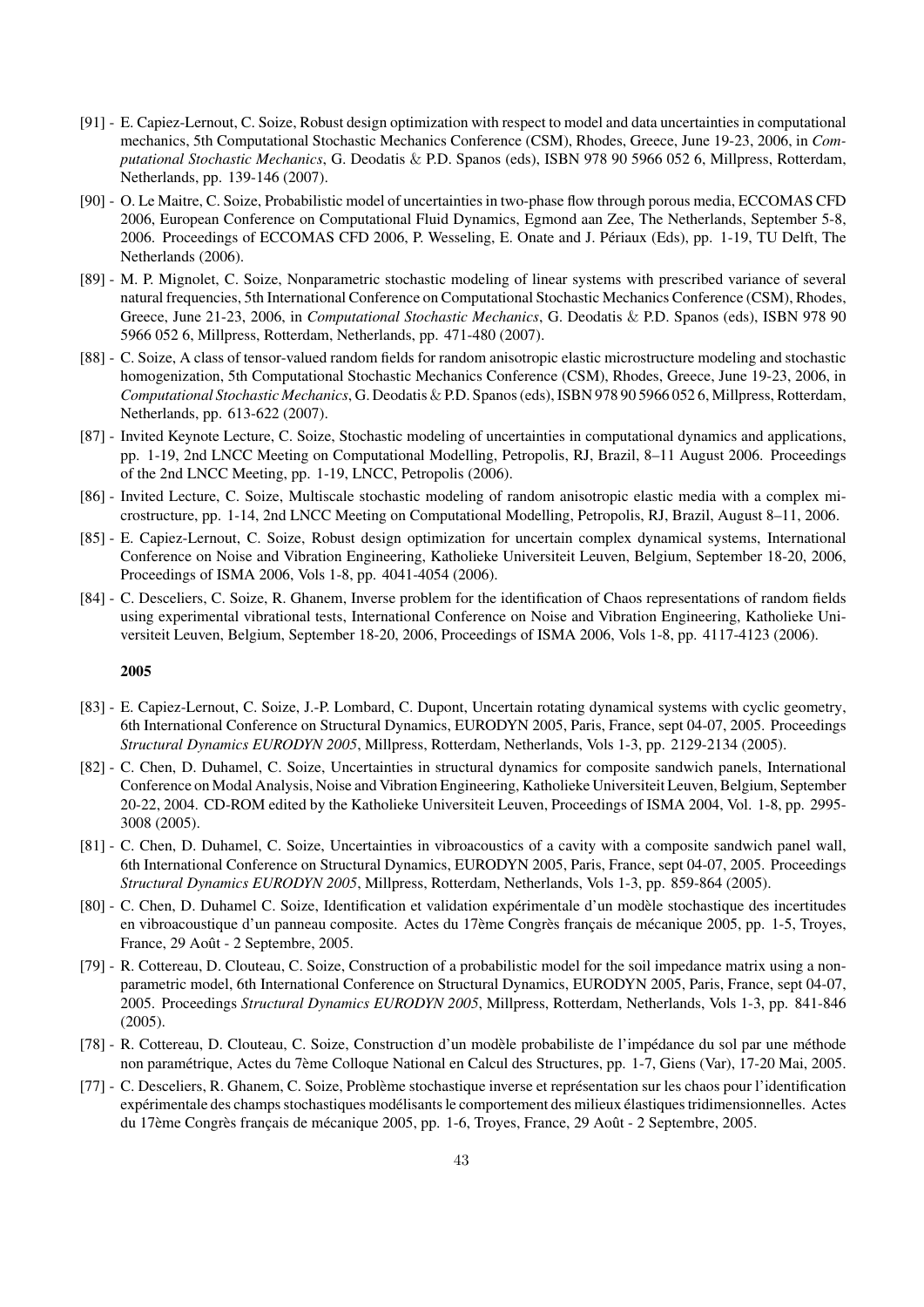- [76] C. Desceliers, C. Soize, Identification of a random elastic medium by vibration tests, 18th International Congress of Mechanical Engineering, COBEM 2005, Ouro Preto, MG, Brazil, November 6-11, 2005. Proceedings of COBEM 2005, pp. 1-8, ABCM (2005).
- [75] J.-F Durand, L. Gagliardini, C.Soize, Random uncertainties modelling for vibroacoustic frequency response functions of cars, International Conference on Modal Analysis, Noise and Vibration Engineering, Katholieke Universiteit Leuven, Belgium, September 20-22, 2004. CD-ROM edited by the Katholieke Universiteit Leuven, ISBN 90-73-802-82-2 (2004), Proceedings of ISMA 2004, Vol. 1-8, pp. 3255-3266 (2005).
- [74] J.-F. Durand, L. Gagliardini, C. Soize, Nonparametric modeling of the variability of vehicle vibroacoustic behavior, SAE Noise and Vibration Conference and Exhibition, Traverse City, Michigan, USA, 16–19 May, 2005.
- [73] J.-F. Durand, L. Gagliardini, C. Soize, Non-parametric modelling of vibroacoustic coupling interface uncertainties, 6th International Conference on Structural Dynamics, EURODYN 2005, Paris, France, sept 04-07, 2005. Proceedings *Structural Dynamics EURODYN 2005*, Millpress, Rotterdam, Netherlands, Vols 1-3, pp. 1193-1198 (2005).
- [72] J.-F. Durand, L. Gagliardini, C. Soize, Modélisation des incertitudes pour la prévision du comportement vibroacoustique d'un véhicule automobile. Actes du 17ème Congrès français de mécanique 2005, pp. 1-6, Troyes, France, 29 Août -2 Septembre, 2005.
- [71] M. Pellissitti, E. Capiez-Lernout, H. Pradlwarter, G.I. Schueller, C. Soize, Large finite element systems with random uncertainties, 6th International Conference on Structural Dynamics, EURODYN 2005, Paris, France, sept 04-07, 2005. Proceedings *Structural Dynamics EURODYN 2005*, Millpress, Rotterdam, Netherlands, Vols 1-3, pp. 677-682 (2005).
- [70] S. Sakji, C. Soize, J.-V. Heck, Thermo-mechanical model of a cardboard-plaster-cardboard composite plate submitted to fire load and experiments, 2nd International Conference on Computational Methods and Experiments in Material Characterisation, Portland, Maine, USA, 2-4 November, 2005, proceedings *Computational Methods and Experiments in Material Characterisation II*, Book series: WIT Transactions on Engineering Sciences, Vol 51, 133-140 (2005).
- [69] S. Sakji, C. Soize, J.-V. Heck, Modèle thermomécanique à haute température et à rupture pour les plaques multicouches carton-plâtre-carton soumises au feu. Expériences et simulations numériques. Actes du 17 ème Congrès français de mécanique 2005, pp. 1-6, Troyes, France, 29 Août - 2 Septembre, 2005.
- [68] S. Sakji, C. Soize, J.-V. Heck, Modèle probabiliste d'homogénéisation des plaques multicouches carton-plâtre-carton: expérimentations et simulations. Actes de la 4ème Conférence Nationale JNF'05 sur la Fiabilité des Matériaux et des Structures, pp. 1-10, Université Blaise Pascal, Clermont-Ferrand, 25-26 Octobre, 2005.
- [67] R. Sampaio, C. Soize, On measures of nonlinearities for dynamical systems with uncertainties, Cobem'05, 18th International Congress of Mechanical Engineering, Ouro Preto, MG, Brazil, November 6-11, 2005. Proceedings of COBEM 2005, pp. 1-8, ABCM (2005).
- [66] Opening Invited Lecture, C. Soize, Approche probabiliste des incertitudes de modèles et de données pour la simulation numérique en mécanique. Actes du 17ème Congrès français de mécanique 2005, pp. 1-20, Troyes, France, 29 Août -2 Septembre, 2005.
- [65] Invited Plenary Lecture, C. Soize, Probabilistic models for computational stochastic mechanics and applications, in the proceedings (with CD-ROM) of the 9th International Conference on Structural Safety and Reliability ICOSSAR'05, Rome, Italy, 19–23 June 2005, Edited by G. Augusti, G.I. Schueller and M. Ciampoli, Millpress, Rotterdam, Netherlands, pp.23-42, ISBN 90 5966 040 4 (2005).

- [64] E. Capiez-Lernout, C. Soize, J.-P. Lombard, C. Dupont, E. Seinturier, Blade manufacturing tolerances definition for a mistuned industrial bladed disk, pp. 1-10, in the proceedings of Turbo Expo 2004, GT-2004-53356, ASME Turbo Expo: Land, Sea and Air 2004, Vienna, Austria,EU, June 14-17, 2004.
- [63] C. Soize, Non Gaussian matrix-valued random fields for nonparametric probabilistic modeling of elliptic stochastic partial differential operators, in the proceedings (CD-ROM) of the 9th ASCE Joint Speciality Conference on Probabilistic Mechanics and Structural Reliability, Sandia National Laboratory, Albuquerque, New Mexico, USA, July 26-28, 2004. CD-ROM edited by Sandia National Laboratory (2004).
- [62] C. Desceliers, R. Ghanem, C. Soize, Stochastic Conditioner for Accelerating Convergence of Monte Carlo Simulations, in the proceedings (CD-ROM) of the 9th ASCE Joint Speciality Conference on Probabilistic Mechanics and Structural Reliability, Sandia National Laboratory, Albuquerque, New Mexico, USA, July 26-28, 2004. CD-ROM edited by Sandia National Laboratory (2004).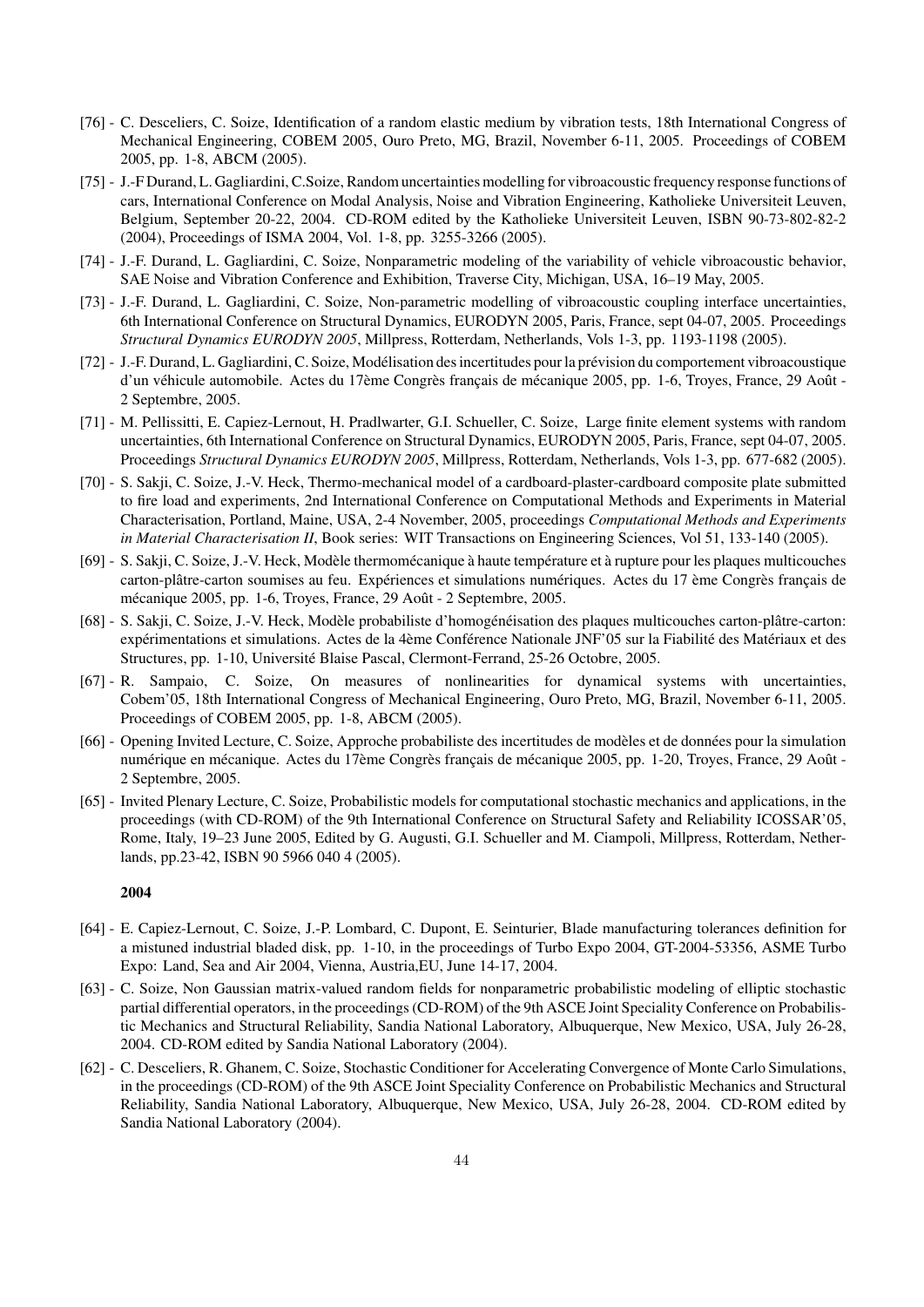- [61] S. Cambier, C. Desceliers, C. Soize, Prise en compte probabiliste des incertitudes dans l'estimation du comportement sismique d'un circuit primaire, 6ème colloque AFPS 2003, Ecole Polytechnique, 1-3 Juillet, 2003.
- [60] E. Capiez-Lernout, C. Soize, Specifying manufacturing tolerances for a given amplification factor: a nonparametric probabilistic methodology. Proceedings of Turbo Expo 2003, GT-2003-38050, ASME Turbo Expo: Land, Sea and Air 2003, Atlanta, Georgia, USA, June 13-16, 2003.
- [59] E. Capiez-Lernout, C. Soize, Désaccordage induit par les incertitudes aléatoires de géométrie des structures cycliques, Actes du 6ème Colloque National en Calcul des Structures, Giens (Var), 20-23 mai 2003, Tome I, pp. 219-226, ISBN 2-7302-1032-6 (2003).
- [58] C. Desceliers, C. Soize, S. Cambier, Uncertain nonlinear dynamical systems subjected to seismic loads, 9th International Conference on Applications of Statistics and Probability in Civil Engineering, ICASP9, Berkeley, San Francisco, July 6-9, 2003: *Applications of Statistics an Probability in Civil Engineering*, der Kiureghian, Madanat and Pestana (eds), Millpress, Rotterdam, Vol. 1, pp. 251-257, ISBN 90 5966 004 8 (2003).
- [57] C. Desceliers, C. Soize, S. Cambier, Nonlinear dynamical systems with data and model uncertainties subjected to seismic loads, 17th International Conference on Structural Mechanics in Reactor Techynology, SMiRT 17, Prague, Czech Republic, August 17-22, 2003.
- [56] J. Duchereau, C. Soize, Transient dynamics induced by shocks in stochastic structures, 9th International Conference on Applications of Statistics and Probability in Civil Engineering, ICASP9, Berkeley, San Francisco, July 6-9, 2003: *Applications of Statistics an Probability in Civil Engineering*, der Kiureghian, Madanat and Pestana (eds), Millpress, Rotterdam, Vol. 1, pp. 267-273, ISBN 90 5966 004 8 (2003).
- [55] J. Duchereau, C. Soize, Dynamique transitoire de chocs pour des structures avec incertitudes aléatoires, Actes du 6ème Colloque National en Calcul des Structures, Giens (Var), 20-23 mai 2003, Tome III, pp. 447-454, ISBN 2-7302-1032-6 (2003).
- [54] B. Faverjon, C. Soize, Analytical model of a wall acoustic impedance and experimental comparisons, Eighth International Conference on Recent Advances in Structural Dynamics, University of Southampton, 14-16 July, 2003.
- [53] B. Faverjon, C. Soize, Approximation analytique de l'impédance acoustique de paroi d'un système d'isolation acoustique, Actes du 6ème Colloque National en Calcul des Structures, Giens (Var), 20-23 mai 2003, Tome I, pp. 227-234, ISBN 2-7302-1032-6 (2003).
- [52] B. Tiliouine, S.A. Zermout, A. Mébarki, C. Soize, Génération de spectre de puissance pour l'analyse stochastique de la réponse sismique des structures, 6ème colloque AFPS 2003, Ecole Polytechnique, 1-3 Juillet, 2003.
- [51] C. Soize, Random uncertainties modeling for the medium-frequency dynamics, 5th International Conference on Stochastic Structural Dynamics, Hangzhou, China, August 11-13, 2003, in *Advances in Stochastic Structural Dynamics*, pp; 429-436, CRC Press LLC, Boca Radon, London, New York (2003).
- [50] Invited Keynote lecture, C. Soize, Modélisation probabiliste des incertitudes de modélisation en dynamique des structures soumises aux seismes, International Conference "Risk, Vulnerability and Reliability in Construction: towards a reduction of disasters", Ecole Polytechnique, Alger, October 11–12, 2003.

- [49] J. Duchereau, C. Soize, Dynamique transitoire de chocs avec incertitudes aléatoires non homogènes par sous-structuration dynamique, XIIIème colloque Vibrations, Chocs et Bruits, ECL Lyon, 12-14 juin 2002. Actes du Colloque, pp. 1-14 (2002).
- [48] B. Faverjon, C. Soize, Algebraic model of a wall acoustic impedance constructed using an experimental data, International Conference on Noise and Vibration Engineering, ISMA 2002, Katholieke Universiteit Leuven, Belgium, September 16-18 (2002). Proceedings of ISMA 2002: International conference on noise and vibration engineering, vols 1-5, pp. 2123-2132 (2002).
- [47] B. Puig, F. Poirion, C. Soize, Non-Gaussian simulation using Hermite polynomial expansion, pp. 487-496, in *Computational Stochastic Mechanics*, Spanos & Deodatis (eds), Millpress, Rotterdam, Netherlands, 2003. Proceedings of the Fourth International Conference on Computational Stochastic Mechanics, Corfu, Greece, June 9-12, 2002.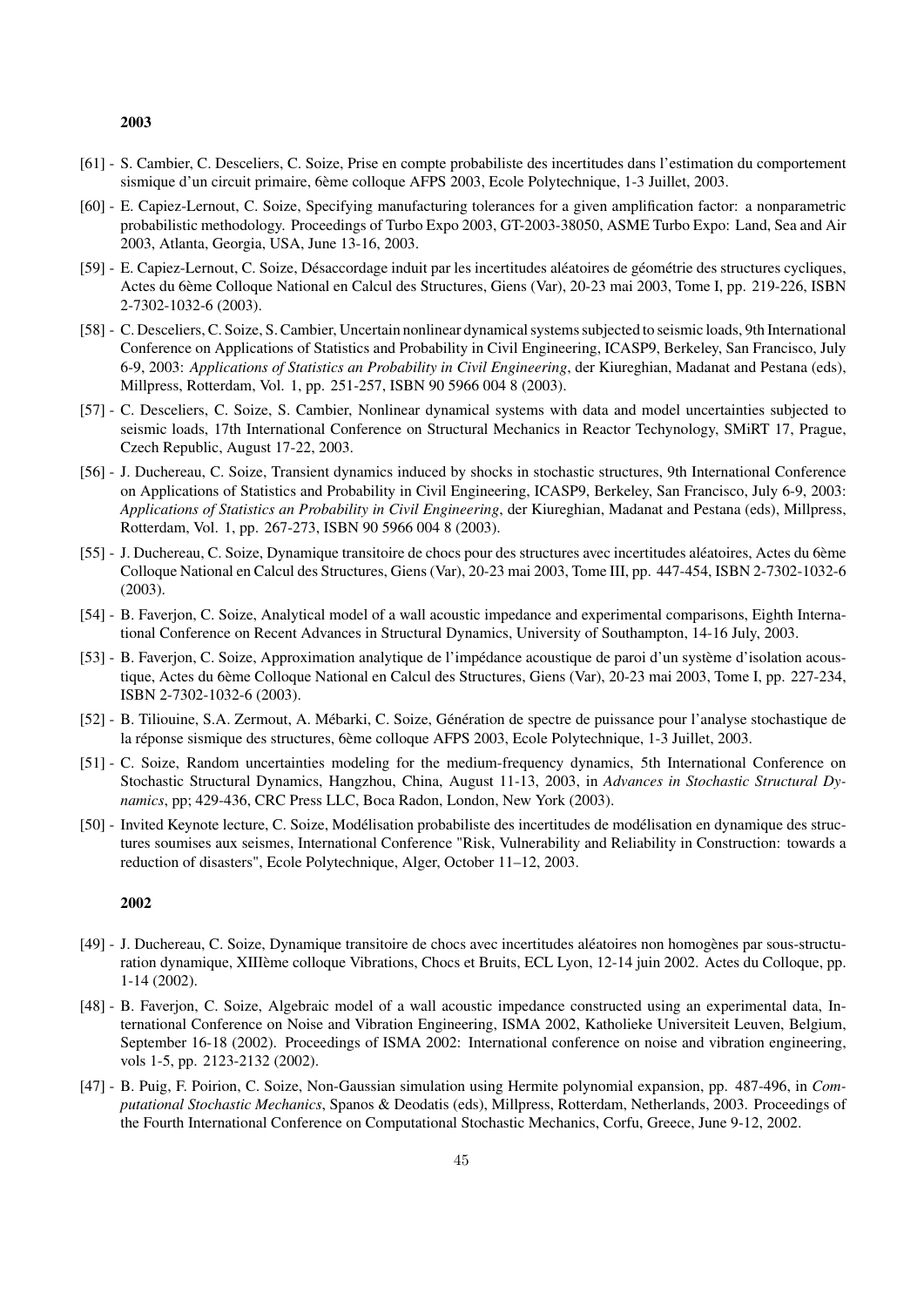- [46] C. Soize, Random matrix theory and random uncertainties modeling, pp. 575-581, in *Computational Stochastic Mechanics*, Spanos & Deodatis (eds), Millpress, Rotterdam, Netherlands, 2003. Proceedings of the Fourth International Conference on Computational Stochastic Mechanics, Corfu, Greece, June 9-12, 2002.
- [45] Invited Plenary Lecture, C. Soize, Random uncertainties modeling in dynamical systems, pp. 13–24, in *Structural Dynamics EURODYN 2002*, Vol 1, Grundmann H. & Schueller G.I. (eds.), Swets & Zeitlinger Publishers, Lisse, ISBN 90 5809 510 X (2002). Proceedings of the Fourth International Conference on Structural Dynamics organized by the European Association for Structural Dynamics, Technique University of Munich, Munich, Germany, September 2–5, 2002.

- [44] H. Chebli, C. Soize, Une nouvelle approche de la modélisation des incertitudes de modélisation basée sur le principe du maximum d'entropie, en sous-structuration dynamique des structures, pour le domaine des basses fréquences, pp. 967-974 dans les actes (CD-ROM) du 5ème Colloque National en Calcul des Structures, Giens (France), 15-18 mai, 2001. CD-ROM édité par C.S.M.A., ISBN 2-87717-079-9 (2001).
- [43] H. Chebli, C. Soize, A nonparametric model of random uncertainties in dynamic substructuring, 8th International Conference on Structural Safety and Reliability (ICOSSAR 2001), Newport Beach, California, USA, June 17-22, 2001, Proceedings: Structural Safety and Reliability (ICOSSAR 2001), pp. 51, edited by R.B. Corotis, G.I. Schueller, M. Shinozuka, A.A. Balkema Publishers, Lisse, The Metherlands, ISBN 90 5809 197X (2001).
- [42] Invited Lecture, C. Soize, Random matrix theory for modeling random uncertainties in transient elastodynamics, 141th ASA meetings, Chicago, Illinois, June 4–8, 2001, *J. Acoust. Soc. Am.*, 109(5), Pt 2, pp. 2470 (2001).
- [41] C. Soize, S. Mziou, Dynamic substructuring in the medium-frequency range, ISMA 25, International Conference on Noise and Vibration Engineering, Katholieke Universiteit Leuven, Belgium, September 13-15, 2000, CDROM edited by P. Sas and D. Moens, Katholieke Universiteit LeuvenUnicamp, Belgium, pp. 1185-1191, ISBN: 90-73802-72-5 (2001). Structural Dynamics, Technique University of Munich, Munich, Germany, September 2–5, 2002.

#### 2000

[40] - C. Soize, Monte Carlo simulation of positive random matrices and time responses of structural dynamical systems with random uncertainties, in *Monte Carlo Simulation*, pp. 375–382, Edited by G.I. Schueller and P. D. Spanos, A.A. Balkema Publishers, Lisse, The Netherlands, 2001. Proceedings of the international conference on Monte Carlo Simulation, Monte Carlo, Principalty of Monaco, June 18-21, 2000.

- [39] C. Desceliers, C. Soize, Nonlinear structural dynamics equations in finite displacements for three-dimensional viscoelastic rotating structures with cyclic symmetry and for small geometrical perturbations, Cobem'99, 15th Brazilian congress of Mechanical Engineering, Aguas de Lindoia, Sao Paulo, Brazil, November 22-26, 1999, CDROM edited by Unicamp University, Campinas, Brazil, ISBN: 85-85769-03-3 (1999).
- [38] F. Poirion, C. Soize, Monte Carlo construction of Karhunen-Loeve expansion for non Gaussian random fields, Proceedings of the 13th ASCE Engineering Mechanics Division Conference, The Johns Hopkins University, Baltimore MD, USA, June 13-16, 1999, CDROM edited by N.P. Jones and R.G. Ghanem (1999).
- [37] Invited Lecture, C. Soize, Main difficulties in the mid-frequency range and reduced matrix models for structuralacoustic problems, 138th ASA meetings, Columbus, OH, November 1-5, 1999, *J. Acoust. Soc. Am.*, 106(4), Pt 2, pp. 2118 (1999).
- [36] Invited Lecture, C. Soize, Reduced models for computational structural acoustics in the medium-frequency range, Symposium on Computational Acoustics, ASME, 1999 International Mechanical Engineering Congress and Exposition, Nashville, TN, November 14-19, 1999, NCA-Vol. 26, Proceedings of the ASME, Noise Control and Acoustics Division, Book No. G01131 - 1999, pp. 479–485 (1999).
- [35] Invited Lecture, C. Soize, A Nonparametric Model of Random Uncertainties in Linear Structural Dynamics, Conference on Progress in Stochastic Structural Dynamics, Chatillon, 28 Juin 1999. *Publications du LMA-CNRS*, ISBN 2-909669- 16-5, 152, 109–138 (1999).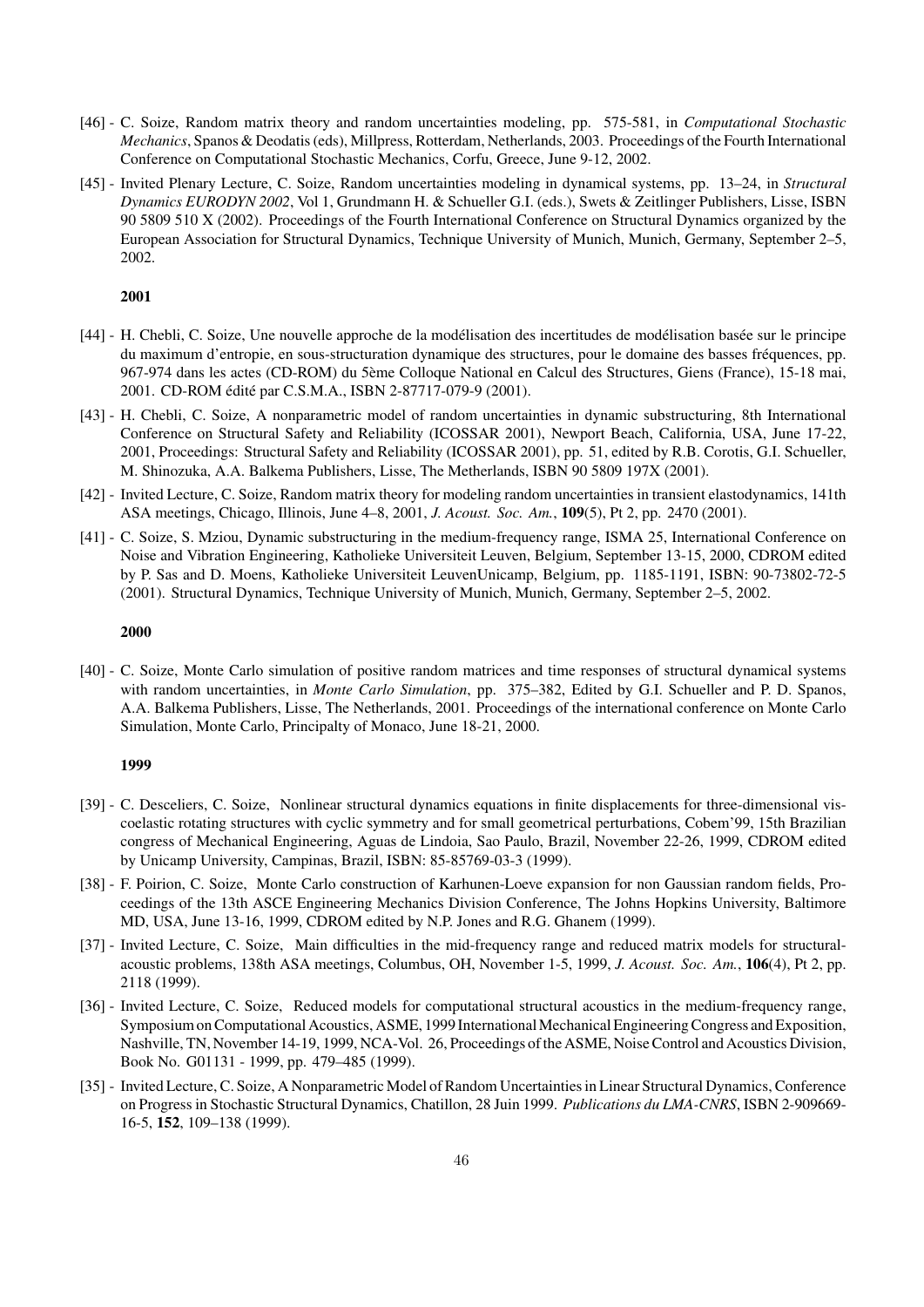- [34] K. Bjaoui, C. Soize, Estimation des paramètres moyens d'une structure floue pour des jonctions continues, 4ème colloque du GDR Vibroacoustique - CNRS 1138, Nevers, 11-13 mars 1998, *Publications du LMA-CNRS*, ISBN 2- 909669-13-0, 149, 43–55 (1998).
- [33] T.J. Monger, K.H. Heron, A.P. Payne, J.M. David, L. Guillaumie, M. Menelle, A. Morvan, C. Soize, Statistical energy analysis predictions of the Dovac box experimental results, Euronoise'98, Munchen, Germany, October 4-7, 1998. Proceedings of Euronoise'98 Edited by Hugo Fastl, Technische Universitat, Munchen; *Designing for Silence, Prediction, Measurements and Evaluation of Noises and Vibration*, Vol 1, pp. 195–200 (1998).
- [32] R. Ohayon, C. Soize, Modélisation et réduction modale en vibroacoustique interne et externe BF, 4ème colloque du GDR Vibroacoustique - CNRS 1138, ISAT, Nevers, 11-13 mars 1998, *Publications du LMA-CNRS*, ISBN 2-909669- 13-0, 149, 1–10 (1998).
- [31] Invited Plenary Lecture, C. Soize, Trends in modeling of structural-acoustics systems with structural complexity in low- and medium-frequency ranges, Proceedings of the 16th International Congress on Acoustics and 135th meeting Acoustical Society of America, Seattle, Washington, USA, 20-26 June 1998, Editors: P. K. Kuhl and L. A. Crum, University of Washington, Seattle, WA, Vol IV, pp. 2439–2442 (1998).
- [30] Invited Lecture, C. Soize, La Problématique des moyennes fréquences et présentation d'une méthode de réduction des modèles en vibroacoustique MF, 4ème colloque du GDR Vibroacoustique - CNRS 1138, ISAT, Nevers, 11-13 mars 1998, *Publications du LMA-CNRS*, ISBN 2-909669-13-0, 149, 65–84 (1998).

#### 1997-1996

- [29] Invited Lecture, C. Soize, Approche stochastique en dynamique des structures, PRIMECA, 18-20 Novembre 1997, Centre ENSAM de Metz, Actes édités par ENSAM et ENS Cachan, pp. 1-14 (1997).
- [28] C. Soize, *Seventh International Conference on Structural Safety and Reliability*, ICOSSAR'97, Kyoto, Japan, November 24-28, 1997.
- [27] Invited Lecture, C. Soize, Modélisation, formulation et méthodes numériques pour les problèmes de vibroacoustique interne et externe en moyennes fréquences pour les structures complexes. Introduction de la théorie du flou structural, Ecoles CEA-EDF-INRIA, dans *Interactions fluides-structures*, édité par l'INRIA Rocquencourt, pp. 261–312 (1996).
- [26] Invited Lecture, C. Soize, Estimation of the fuzzy substructure model parameters using the mean power flow equation of the fuzzy structure, Symposium on Complexity in Acoustics, ASME Congress, Atlanta, GA, November 17–22, 1996; Proceedings of the ASME Noise Control and Acoustics Division, Volume 1, NCA-Vol. 22, ASME, New York, pp. 23–30 (1996).
- [25] Invited Lecture, C. Soize, Low-frequency/medium-frequency analysis of a master structure coupled with fuzzy substructures, Paper 3aSA1, Third Joint Meeting Acoustical Society of America and Acoustical Society of Japan, 2 December - 6 December 1996, Honolulu, Hawai, *J. Acoust. Soc. Am.*, 100(4), Pt 2, pp. 2683 (1996).

- [24] Invited Lecture, C. Soize, Dissipation apparente dans les structures due à la complexité structurale : un modèle basé sur la théorie du flou structural, Premier colloque du GDR Vibroacoustique - CNRS 1138, Marseille, 14-15 Décembre 1994, *Publications du LMA-CNRS*, ISBN 2-909669-06-8, 142, 23–34 (1995).
- [23] C. Soize, A new mechanical application in the area of the multidimensional nonlinear stochastic dynamics using a recent result concerning stochastic nonlinear dissipative Hamiltonian dynamical systems, Third International Conference on Stochastic Structural Dynamics, San Juan, Puerto Rico, January 15–18, 1995. Proceedings edited by H. Davoodi and A. Saffar, pp. 3.1–3.8 (1997).
- [22] J.M. David, C. Soize, Statistical energy analysis : Formulation and software developments at ONERA, Euronoise'95, Lyon (France), March 21-23, 1995, Vol. 2, pp. 631–635 (1995).
- [21] Invited Lecture, C. Soize, Basic formulations for internal and external structural-acoustics problems in medium and high modal density cases, Euronoise'95, Lyon (France), March 21-23, 1995, Vol. 2, pp. 399–409 (1995).
- [20] C. Soize, Recent applications in nonlinear stochastic dynamics using new results in the field of stochastic multidimensional nonlinear dissipative Hamiltonian dynamical systems, Seventh International Conference on Applications of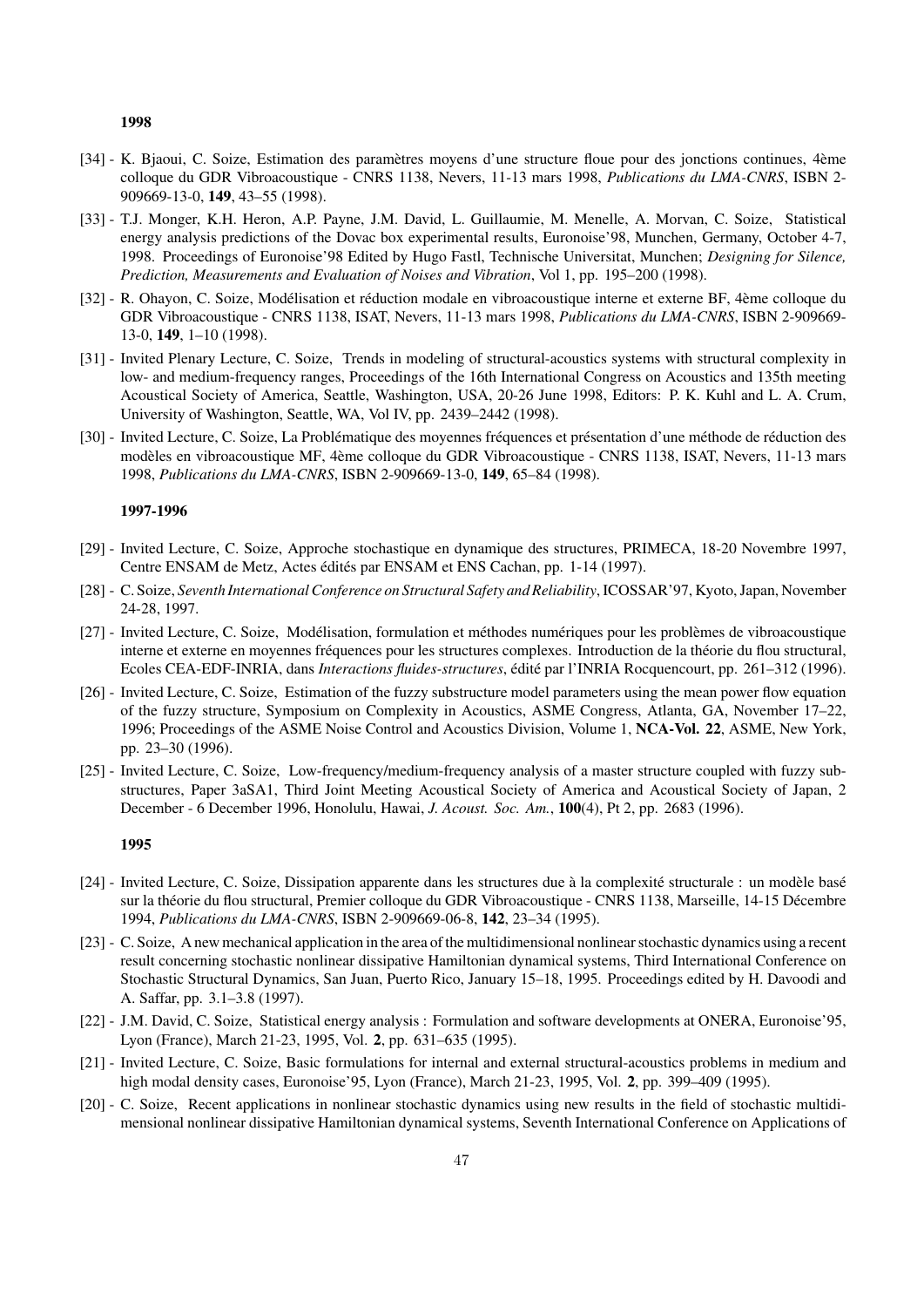Statistics and Probability in Civil Engineering (CERRA-ICASP 7), July 10-13, 1995, Paris, *Proceedings: Applications of statistics and probability - Civil engineering reliability and risk analysis*, Edited by M. Lemaire, J.-L. Favre & A. Mébarki, Balkema, Rotterdam , Vol. 2, pp. 1143-1148 (1995).

[19] - Invited Lecture, C. Soize, Parameter estimation for fuzzy structures. A result concerning vibrations in the low-frequency range, Paper 4aSA1, 130th meeting of ASA, 27 November - 1 December 1995, St. Louis, Missouri, *J. Acoust. Soc. Am.*, 98(5), pp. 2946 (1995).

## 1994-1992

- [18] Invited Lecture, C. Soize, Méthodes de prévision en vibro-acoustique, dans les actes du congrès, tome I, Les Entretiens de la Technologie, 3-ème édition, Paris, Palais des Congrès, 15-16 mars (1994).
- [17] D.A. Russel, V.W. Sparrow and C. Soize, A mathematical formulation for modeling the type I fuzzy parameters for a continuous line fuzzy attachment, Paper 2aSA3, 127th meeting of ASA, 6–10 June 1994, MIT, Cambridge, Massachusetts, *J. Acoust. Soc. Am.*, 95(5), pp. 2846 (1994).
- [16] C. Soize, Stochastic linearization method with random parameters and power spectral density calculation, *Sixth International Conference on Structural Safety and Reliability*, ICOSSAR'93, Innsbruck, Austria, on August 9-13 1993. Proceedings edited by G.I. Schueller, M. Shinozuka, J.T.P. Yao, A.A. Balkema, Rotterdam, Brookfield, 1, 217–222 (1994).
- [15] J.J. Angélini, C. Soize and P. Soudais, Hybrid numerical method for the 3D harmonic maxwell equations in the multimetallic and multi-dielectric bodies cases, 1992 Joint Synposia of Chicago IEEE/APS, Digest, 2, 793–796 (1992).
- [14] Invited Lecture, C. Soize, Modeling and numerical method in the medium frequency range for vibroacoustic predictions using theory of structural fuzzy, Paper 3, 124th meeting of ASA, 31 October - 4 November 1992, New Orleans, LA, *J. Acoust. Soc. Am.*, 92(4), pp. 2365 (1992).

#### 1991-1989

- [13] Invited Lecture, C. Soize, Sur le calcul des densités spectrales des réponses stationnaires pour des systèmes dynamiques stochastiques non linéaires, Rencontres Scientifiques du Cinquantenaire, Contrôle Actif Vibro-acoustique et Dynamique Stochastique, *Publications du LMA-CNRS*, ISSN 0750-7356, 127, 297-344 (1991).
- [12] Invited Lecture, C. Soize, Méthodes numériques en élastoacoustique dans le domaine non modal, Proceedings of the International Symposium on Prediction of the Noise Emitted by Vibrating Structures, CETIM-Senlis, France, March26-28 1991, Revue Française de Mécanique, Special Issued Number 1991, pp. 412-437 (1991).
- [11] Invited Lecture, C. Soize, Simulation num´erique en a´ero´elasticit´e, Science et D´efense 90, 15-16 Mai 1990, dans *Les* nouveaux matériaux, la mécanique en environnement sévères, Dunod, Paris, pp. 379-397 (1990).
- [10] Invited Lecture, C. Soize, Simulation numérique en aéroélasticité, 27ème colloque d'Aérodynamique Appliquée, AAAF, Marseille, 15-17 Octobre (1990).
- [9] M. Dussac, P. Martin, H.J. Marze, F. Chabas, J.M. David, A. Desanti, N. Meidinger and C. Soize, A finite element method to predict internal noise levels at discrete frequencies for a partially composite helicopter fuselage, AHS Annual Forum 45, Boston (Ma), pp. 1-12, May 22-24 (1989).
- [8] Invited Lecture, C. Soize, Méthodes numériques en matière de dynamique et de rayonnement acoustique des structures, Science et D´efense 89, 23-24 Mai 1989, dans *Simulations Num´eriques*, DGA, Paris, pp. 99–124 (1989).

- [7] C. Soize, Markovianisation de la houle aléatoire et applications, Journée de Mécanique Aléatoire Appliquée à la Construction, AFREM, Paris, pp. 24-31 (1984).
- [6] C. Soize, Medium frequency linear vibrations of anisotropic elastic structures, Proceedings of the Third International Symposium on Numerical Methods in Engineering, edited by P. Lascaux, Pluralis, Paris, Tome 2, pp. 495–501 (1983).
- [5] P. Kr´ee, C. Soize, Markovianization of non linear oscillators with colored input, Rend. Sem. Math. Univer. Politech. Torino, Editrice Levretto Bella, Torino, pp. 135–150 (1982).
- [4] C. Soize, Bases objectives de la forme param´etrique du coefficient sismique horizontal des r`egles PS 69, Journ´ee Séismes et Construction Métallique, 28 Avril 1981, Centre d'Etudes Supérieures, Paris. Annales de l'Institut Technique *du Bâtiment et des Travaux Publics*, Série Construction Métallique 90, 408, 94-98 (1982).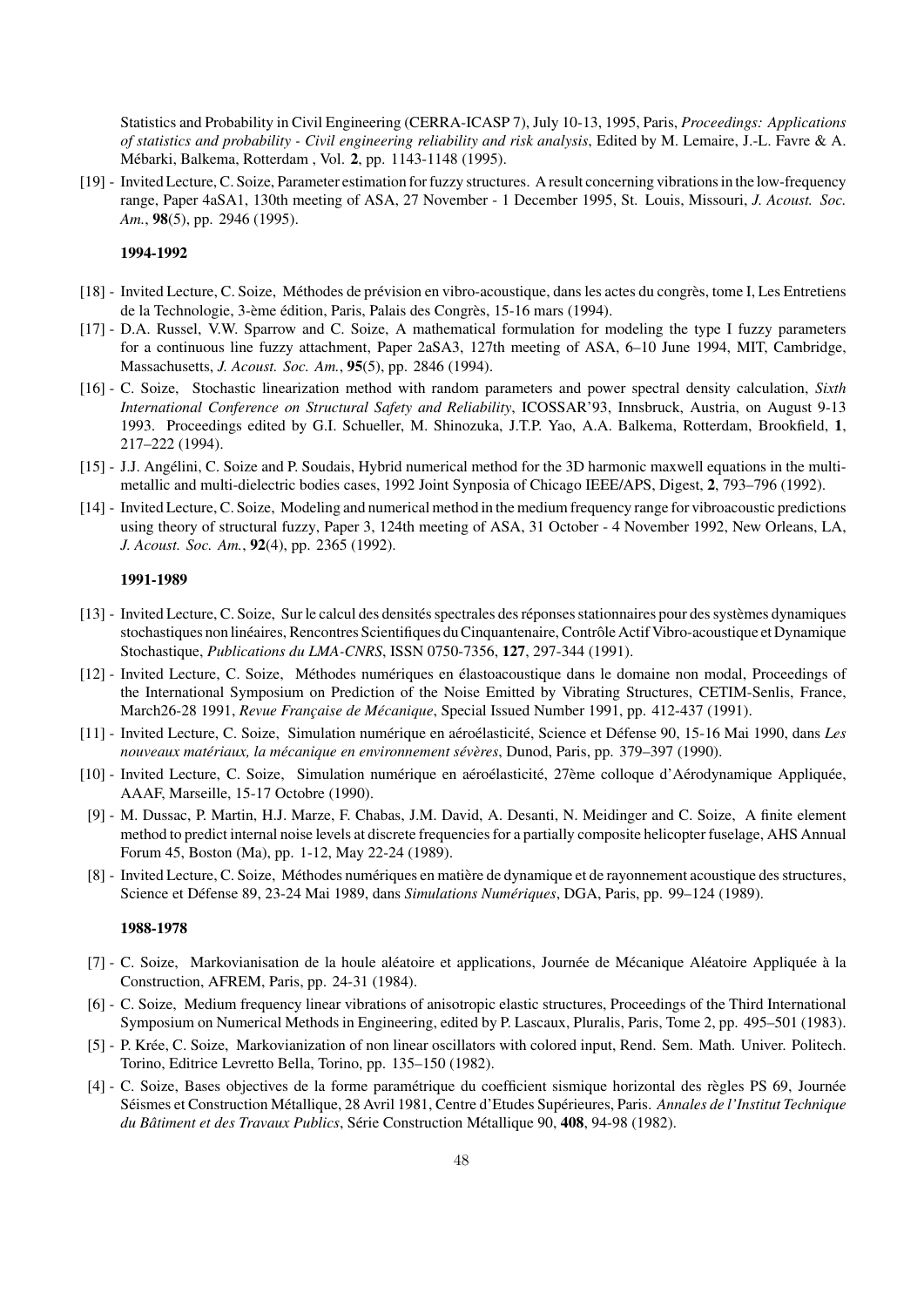- [3] C. Soize, Comparison between full scale measures and prediction probabilistic model of wind effects on Maine-Montparnasse tower building, International Symposium on Design with the Wind, 15–19 June 1981, CSTB Nantes, Actes du Colloque, Tome 2, chapitre VI-5 (1981).
- [2] C. Soize, Stochastic approaches in wind and ocean wave engineering, International Conference on Probabilistic Safety of Structures, 8–9 September 1980, Paris, Proceedings, CTICM Edition, pp. 55–95 (1980).
- [1] P. Renard, C. Soize, Système intégré pour la vérification à la fatigue des plateformes à embase poids soumises à la houle aléatoire, Journées de l'AFPC , 6-7 Juin 1978, Paris, Thème 2, Construction Offshores, pp. 185–200 (1978).

#### 7.7. Communications in National and International Workshops, Seminars and Non-Refereed Conferences

#### 2019-2018

- [119] C. Soize, Mod´elisation stochastique des champs, identification statistique inverse, apprentissage probabiliste sur les variétés, optimisation de design sous incertitudes en mécanique numérique, GDR Mecafib, INSA Lyon, 26-27 Mars 2019.
- [118] Invited Seminar, C. Soize, Probabilistic learning on manifolds for the small-data challenge with applications to optimization under uncertainties and statistical inverse problems, University of Liège, Belgium, 3 April 2019.
- [117] G. Perrin, Soize, Oubhi (présenté par G. Perrin), Data-driven kernel representations for sampling with an unknown block dependence, GDR MascotNum 2018, Ecole Centrale de Nantes, March 22, 2018
- [116] Invited Seminar, C. Soize, Data-driven probabilistic learning on manifolds and nonconvex optimization problems with applications, Duke University, Durham, NC, USA 24 April 2018.
- [115] Invited Seminar, C. Soize, Probabilistic learning in computational mechanics, Laboratoire MSSC, Conservatoire National des Arts et Métiers (CNAM), Paris, 31 Mai 2018.
- [114] Invited Seminar, C. Soize, Probabilistic learning for Uncertainty Quantification in computational sciences and engineering, Semin´arios Arthur Palmeira Ripper Neto, Department of Mechanical Engineering, Universidade Federal do Rio de Janeiro (UFRJ), Rio de Janeiro, Brazil, 24 August 2018.
- [113] Invited Seminar, C. Soize, Probabilistic learning for optimization problems under uncertainties, Department of Telecommunications Engineering, Universidade Federal Fluminense (UFF), Niterói, Brazil, 29 August 2018.
- [112] Invited Seminar, C. Soize, Probabilistic learning on manifolds in computational mechanics, Séminaire de la branche MAS (Matériaux & Structure), ONERA, 26 septembre 2018.
- [111] C. Soize, Approche probabiliste de machine learning pour les grandes simulations numériques, S´eminaire transversal du laboratoire Modélisation et Simulation Multi-Echelle (MSME), Université Paris-Est Marne-la-Vallée (UPEM), 16 novembre 2018.

#### 2017-2016

- [110] Invited Seminar, C. Soize, Modélisation probabiliste globale des incertitudes dans les modèles d'ordre réduit non linéaires, Séminaire du laboratoire POEMS, Palaiseau, 2 février 2017.
- [109] Invited Seminar, C. Soize, Une nouvelle approche probabiliste non paramétrique des incertitudes de modélisation dans les modèles d'ordre réduit non linéaires, Séminaire de la Fédération Francilienne de Mécanique, ENSAM, 16 juin 2016.
- [108] Invited Seminar, C. Soize, Modélisation probabiliste et identification statistique inverse du champ d'élasticité apparent aux échelles mésoscopiques et nanoscopiques de matériaux composites. Séminaire de la branche MAS (Matériaux & Structure), ONERA, 30 septembre 2016.
- [107] C. Soize, Probabilistic learning on manifold for optimization under uncertainties, Journ´ee Scientifique M´ecanique du laboratoire Modélisation et Simulation Multi-Echelle (MSME), Université Paris-Est Marne-la-Vallée (UPEM), 18 novembre 2016.

## 2015-2014

[106] - Invited Seminar, J. Guilleminot, C. Soize (presented by J. Guilleminot), Stochastic multiscale modeling and inverse identification of complex heterogeneous materials. Computational multiphysics systems laboratory, Center for computational material science, Naval Research Laboratory, Washington DC, USA, April 9, 2015.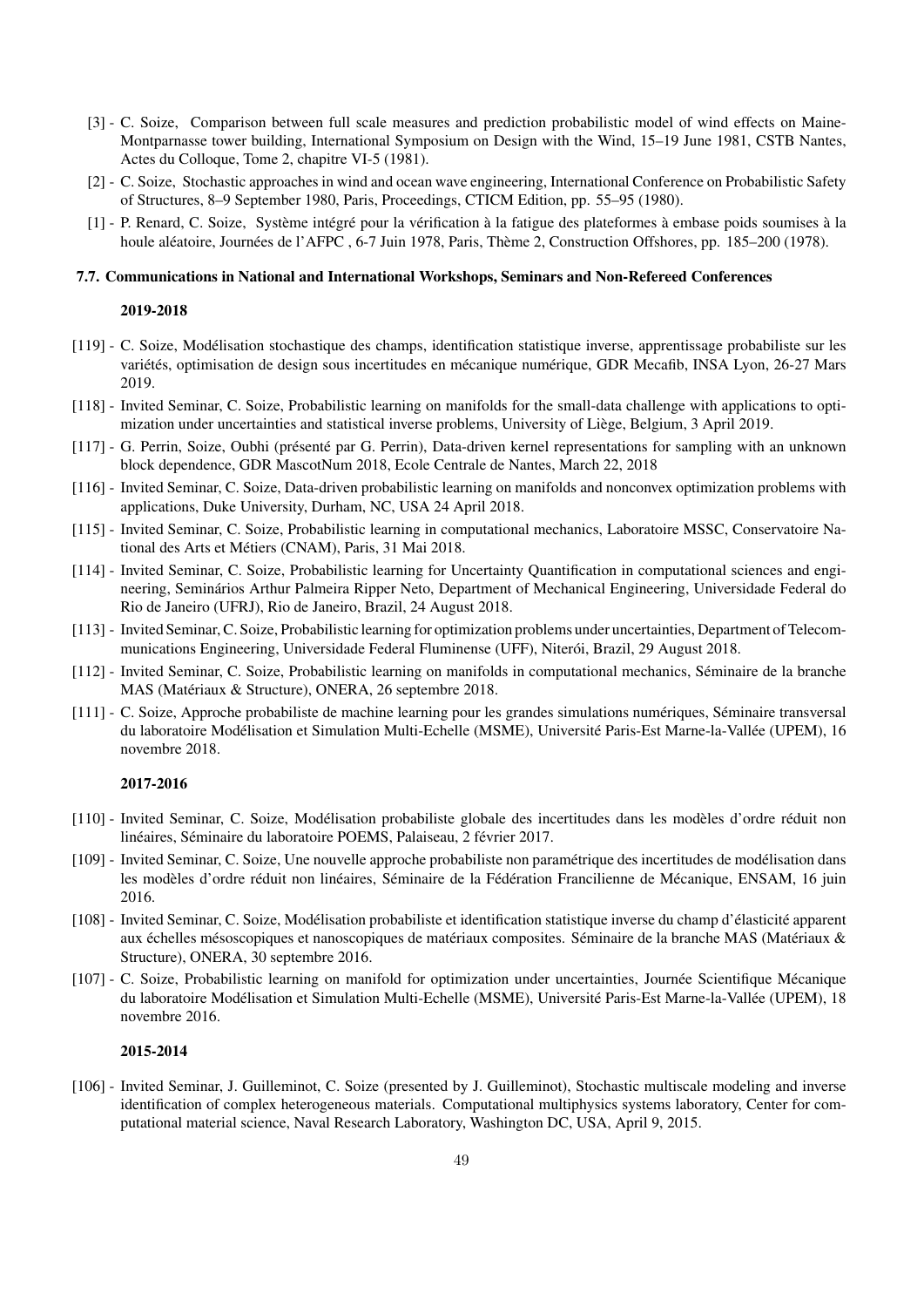- [105] O. Ezvan, A. Batou, C. Soize, (présenté par O. Ezvan), Modèle réduit stochastique multi-niveau en dynamique des structures. Journée Thématique MSME, Thiais, France, 5 juin 2015.
- [104] Invited Seminar, C. Soize, Remarks on reduced-order models and uncertainty quantification in computational dynamics, Séminaire de l'Equipe "Dynamique des Structures et des Systèmes", Laboratoire de Tribologie et Dynamique des Systèmes, Ecole Centrale Lyon, July 9, 2015.
- [103] Invited Seminar, C. Soize, in collaboration with C. Desceliers, J. Guilleminot, T.T. Le, M.T. Nguyen, G. Perrin, J.M. Allain, H. Gharbi, D. Duhamel, C. Funfschilling, Stochastic representations and statistical inverse identification for uncertainty quantification in computational mechanics, seminar, School for Engineering of Matter, Transport, and Energy (SEMTE), Arizona State University (ASU), Tempe, Arizona, USA, December 4, 2015.
- [102] G. Perrin, D. Duhamel, C. Funfschilling, N. Ouhbi, J.N. Roux, C. Soize, C. Voivret, Statistical inverse problems for non-Gaussian non-stationary stochastic processes defined by a set of realizations, Workshop "Propagation of Uncertainty", Institut Henti Poincaré, Paris, December 11, 2015.
- [101] I. E. Poloskov, I. I. Poloskov, C. Soize, Parallel computations in the problem of analysis of a mechanical system movement in a thermoviscoelastic medium, *Bulletin of Perm State University. Mathematics. Mechanics. Information Science*, ISSN 1993-0550, 4(31), 46-57 (2015).
- [100] E. Capiez-Lernout, C. Soize, M. Mbaye, Analyse dynamique du désaccordage non linéaire des roues aubagées en d´eplacements finis. Application industrielle. Workshop du GdR Dynolin, CNAM, Paris, October 14, 2014
- [99] T.T. Le, J. Guilleminot, C. Soize (presented by J. Guilleminot), Modélisation d'interphases aléatoires dans les polymères nano-renforcés: modèle stochastique, générateur et identification inverse à l'aide de simulations par dynamique moléculaire, Workshop du GdR Polynano 3661 – Arts et Métiers Paristech, Paris, July 3, 2014.
- [98] A. Nouy (joint work with C. Soize), Tensor structured parametrization of random fields and reduced order methods for statistical inverse boundary value problems, Workshop on Model Order Reduction and Data, Laboratoire Jacques-Louis Lions, UPMC, Paris, January, 2014
- [97] G. Perrin, C. Soize, PCE identification from a set of realizations, Workshop on Numerical Methods for High-Dimensional Problems, Ecole des Ponts ParisTech, Champs-sur-Marne, Marne-la-Vallée, France, April 14-18, 2014.
- [96] Invited Lecture, C. Soize, C. Desceliers, J. Guilleminot, A. Nouy, G. Perrin, Representations of non-Gaussian positivedefinite matrix-valued random fields for elliptic BVP and statistical inverse identification in high dimension using partial and limited experimental data, Workshop on Numerical Methods for High-Dimensional Problems, Ecole des Ponts ParisTech, Champs-sur-Marne, Marne-la-Vallée, France, April 14-18, 2014.
- [95] Invited lecture, C. Soize, Identification statistique inverse de modèles probabilistes en Grande Dimension Stochastique (GDS): Quantification des incertitudes en dynamique et en vibroacoustique. Champ d'élasticité stochastique mésoscopique des microstructures hétérogènes, Forum CEA, CEA/DAM/DIF, Bruyères-le-Châtel, October 1, 2014.
- [94] Invited Lecture, C. Soize, C. Desceliers, J. Guilleminot, M. T. Nguyen, J. M. Allain, H. Gharbi, Statistical inverse method for the multiscale identification of the apparent random elasticity field of heterogeneous microstructures, Workshop on Inverse problems for multiscale and stochastic problems, Ecole des Ponts ParisTech, Champs-sur-Marne, Marne-la-Vallée, France, October 2-3, 2014.
- [93] Invited Seminar, C. Soize, Statistical inverse problems in high stochastic dimension Application to uncertainty quantification in structural dynamics, in vibroacoustics, and for random elasticity fields of microstructures. Université de Sherbrooke, Sherbrooke, Quebec, Canada, December 19, 2014.

- [92] A. Nouy (joint work with C. Soize), Random fields representations for stochastic elliptic boundary value problem and statistical inverse problems, Workshop Interplay of Theory and Numerics for Deterministic and Stochastic Homogenization, Oberwolfach, Germany, March 17-23, 2013.
- [91] A. Nouy (joint work with C. Soize), Random fields representations for stochastic elliptic boundary value problems and high-dimensional statistical inverse problems, Workshop on Partial Differential Equations with Random Coefficients, Weierstraß-Institut für Angewandte Analysis and Stochastik, Berlin, Germany, November 13-15, 2013.
- [90] G. Perrin, D. Duhamel, C. Soize, C. Funfschilling, Modeling and identification of non Gaussian multivariate random fields and application to the excitation of trains by the track irregularities, Premières Journées des Jeunes Chercheurs en Vibrations, Ecole des Ponts ParisTech, Marne-la-Vallée, April 11-12, 2013.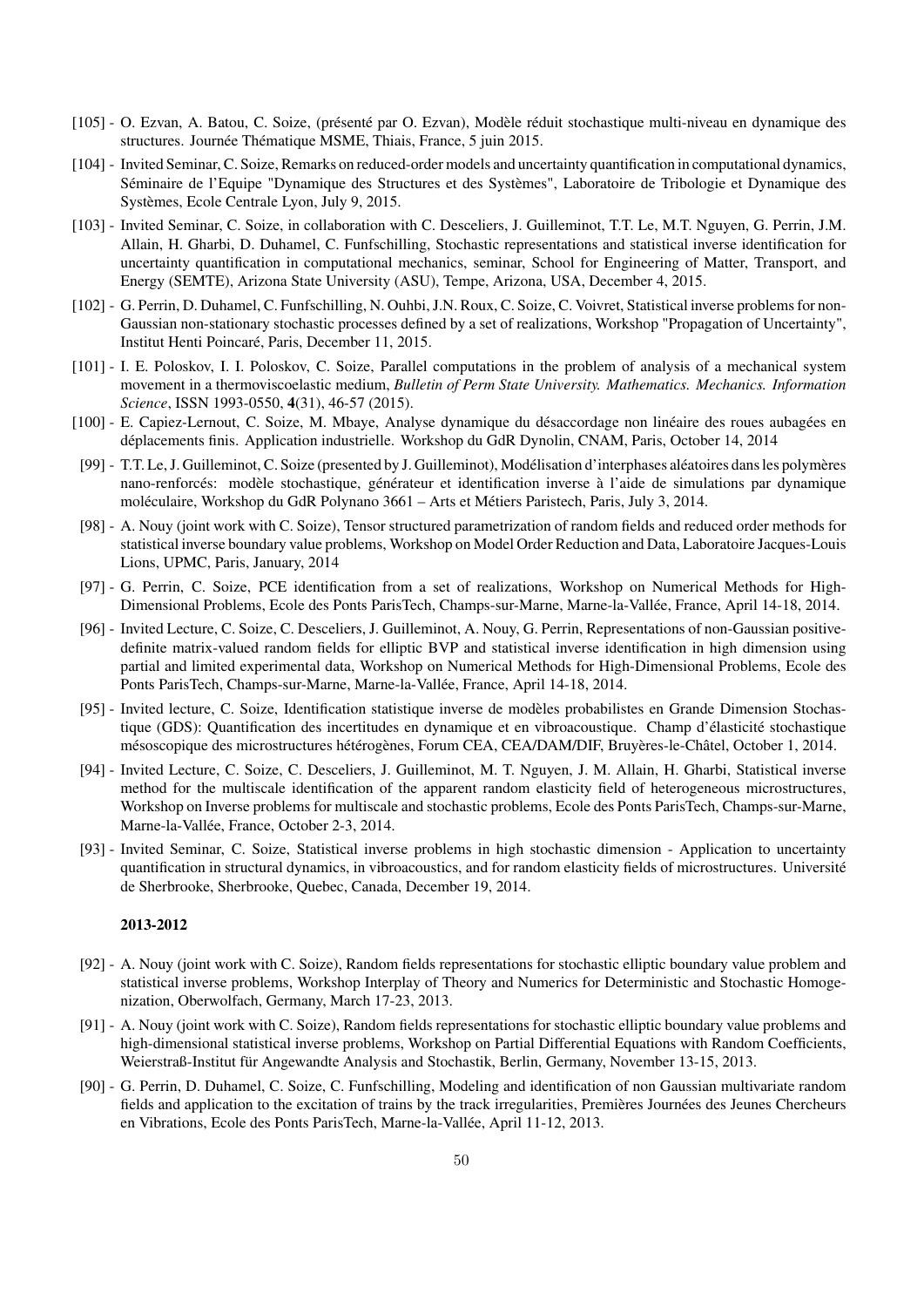- [89] Invited Seminar, C. Soize, Modélisation probabiliste et quantification des incertitudes en dynamique des structures. LAMCOS Seminar, Insa de Lyon, January 26, 2012.
- [88] Invited Seminars, C. Soize, Uncertainty quantification in computational mechanics. Series of 4 seminars, Department of Higher Mathematics, Perm University, Perm, Russia, June 4-8, 2012.
- [87] J. Guilleminot J., C. Soize, On the construction of Prior Algebraic Stochastic Models for mesoscale elasticity tensor random fields; Beijing-Paris Workshop on Nano and Micro Mechanics, Université Paris-Est Marne-la-Vallée, Paris, September 6-7, 2012.
- [86] C. Soize, Identification of Bayesian posteriors of high-dimension polynomial chaos expansions of random fields and application to micromechanics, Workshop du projet "Advanced methods using stochastic modeling in high dimension for uncertainty modeling, quantification and propagation in computational mechanics of solids and fluids" (TYCHE, ANR- 10-BLAN-904), Institut Curie, Paris, December 6-7, 2012.
- [85] R. Cottereau, D. Clouteau, C. Soize, A coupling method for stochastic continuum models at different scales, Workshop du projet "Advanced methods using stochastic modeling in high dimension for uncertainty modeling, quantification and propagation in computational mechanics of solids and fluids" (TYCHE, ANR- 10-BLAN-904), Institut Curie, Paris, December 6-7, 2012.
- [84] J. Guilleminot, C. Soize, Prior stochastic models and numerical algorithms for the modeling of non-Gaussian tensorvalued random fields, Workshop du projet "Advanced methods using stochastic modeling in high dimension for uncertainty modeling, quantification and propagation in computational mechanics of solids and fluids" (TYCHE, ANR-10-BLAN-904), Institut Curie, Paris, December 6-7, 2012.
- [83] M.T. Nguyen, C. Desceliers, C. Soize, Identification of an elasticity-tensor random field at mesoscale using experimental measurements at mesoscale and at macroscale, Workshop du projet "Advanced methods using stochastic modeling in high dimension for uncertainty modeling, quantification and propagation in computational mechanics of solids and fluids" (TYCHE, ANR- 10-BLAN-904), Institut Curie, Paris, December 6-7, 2012.

- [82] Invited Seminar, C. Soize, Maximum entropy principle for stochastic models in computational sciences, Tongji University, Shanghai, China, October 26, 2010.
- [81] Invited Seminar, C. Soize, Identification of high-dimension polynomial chaos expansions of tensor-valued random fields from limited observed responses of boundary value problem. Tsinghua University, Bejing, China, October 28, 2010.
- [80] Invited Seminar, C. Soize, A short overview on the generalized probabilistic approach of uncertainties in computational dynamics. Tsinghua University, Bejing, China, October 28, 2010.
- [79] Invited Seminar, C. Soize, Stochastic reduced order models for uncertain infinite-dimensional geometrically nonlinear dynamical systems. Peking University, Bejing, China, October 29, 2010.
- [78] Invited Seminar, C. Soize, Generalized probabilistic approach of uncertainties in computational dynamics. Xi'an Jiatong University, Xi'an, China, November 4, 2010.
- [77] Invited Seminar, C. Soize, Mise en oeuvre du principe du maximum d'entropie pour la construction de modèles probabilistes en très grande dimension des incertitudes dans les modèles numériques des systèmes mécaniques complexes, Séminaire du LMT Cachan, Cachan, 26 mars, 2009.
- [76] Invited Seminar, C. Soize, Modélisation probabiliste des incertitudes et leurs propagations dans les modèles numériques des systèmes mécaniques complexes, Séminaire long, CNAM, Paris, 29 avril, 2009.
- [75] Invited Lecture, C. Soize, Identification of high dimension polynomial chaos expansion with random coefficients using partial experimental data for non-Gaussian tensor-valued random field . Application to mesoscale probabilistic modeling of non homogeneous anisotropic elastic microstructures. NSF Workshop on "Stochastic Multiscale Methods: Mathematical Analysis and Algorithms", University of Southern California, Los Angeles, August 10-11, 2009.

#### 2008-2006

[74] - Series of Invited Seminars, C. Soize, Uncertainties and Stochastic modeling, Department of Engineering Mechanics, PUC-Rio University, Rio de Janeiro, Brazil, August 4-8, 2008.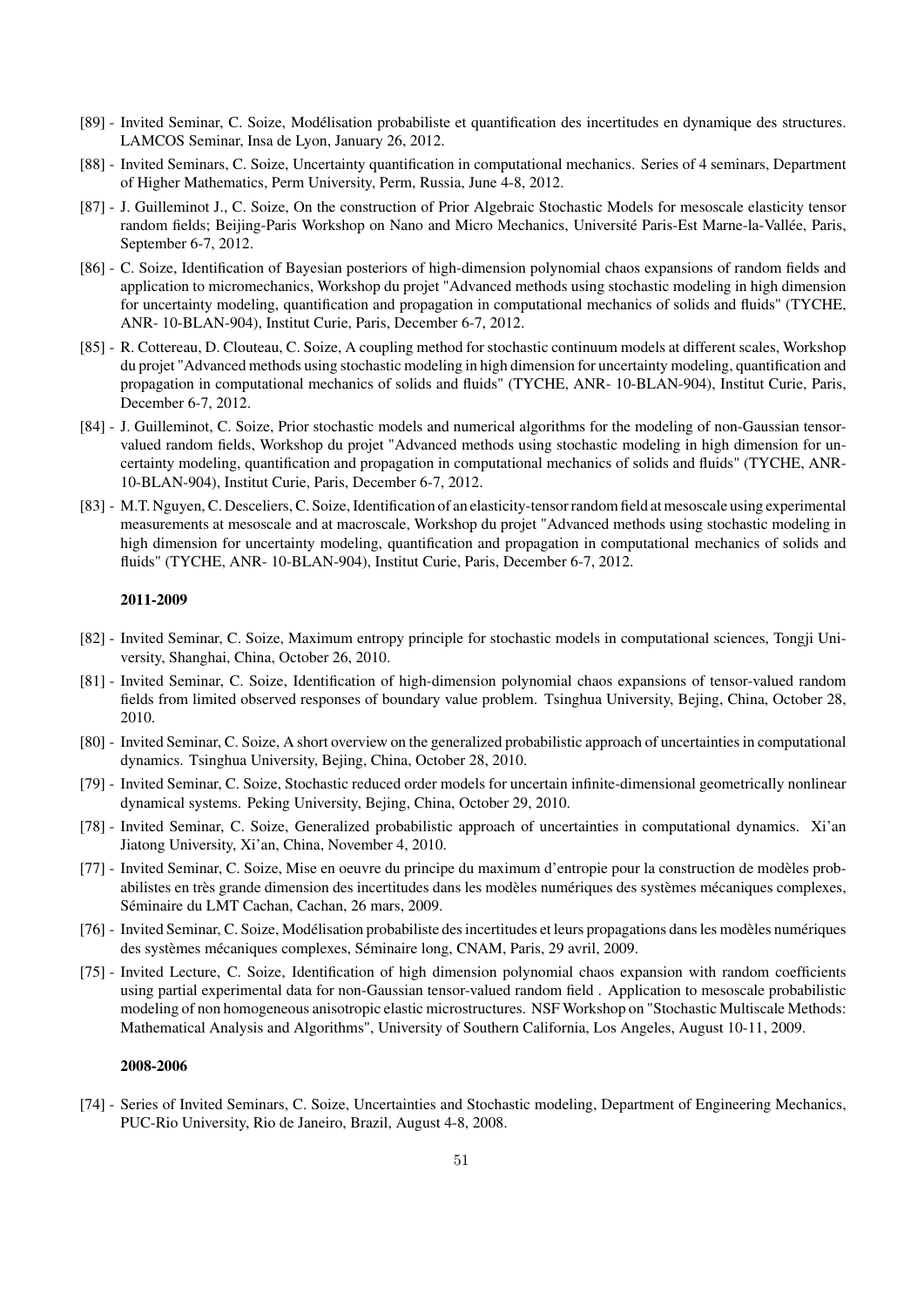- [73] Invited Seminar, C. Soize, Maximum entropy principle for stochastic models in computational mechanics, One-day meeting of the GdR "Modélisations Mathématiques et Simulations Numériques liées aux problèmes de gestion des déchets nucléaires" (MoMaS), Institut Henri Poincarré, Paris, November 13, 2008.
- [72] Invited Seminar, C. Soize, Remarques sur l'efficacité de la méthode POD pour la réduction des modèles en dynamique non linéaire des structures - Modélisation stochastique multiéchelle des milieux élastiques anisotropes ayant une microstructure complexe, Séminaire invité, UMR CNRS 6174 FEMTO-ST, Université de Franche-Comté, Ecole Nationale Supérieure de Mécanique de Belfort, 30 mars, 2007.
- [71] Opening Invited Lecture, C. Soize, Méthodes probabilistes en mécanique numérique et applications industrielles, Journées Mec Proba organisées par la commission "Mécanique probabiliste des matériaux et des structures" (MPMS) de l'Association Française de Mécanique, Université de Marne-la-Vallée, 9-10 janvier, 2006.
- [70] Invited Seminar, C. Soize, Construction des modèles probabilistes, choix des représentations et applications aux modélisations des incertitudes et des milieux aléatoires en mécanique. Séminaire long de formation de la Fédération Francilienne de Mécanique, Polytechnicum de Marne-la-Vallée, 16 Mai, 2006.
- [69] Invited Seminar, C. Soize, Remarques sur les méthodes POD et KL pour la réduction de systèmes dynamiques non linéaires. Journée thématique du GDR CNRS n° 2902 sur l'Interaction Fluide-Structure : "Réduction de modèles en IFS", ENSAM Paris, 18 Mai, 2006.
- [68] Invited Seminar, C. Soize, Approches stochastiques, Identification des modèles stochastiques, Milieux aléatoires, Milieux déterministes avec incertitudes, Journée du Projet Fédératif MIVA "Méthodes d'Indentification et Validation", Fédération CNRS - F2M2SP, ENS Cachan, 29 mai, 2006.
- [67] Invited Seminar, C. Soize, Modélisation probabiliste des incertitudes en simulation numérique des systèmes complexes, 10ème Journée Scientifique "Modélisation stochastique en ingénierie", Ecole Doctorale Sciences pour l'Ingénieur, Université Blaise Pascal, Université d'Auvergne, Institut Français de Mécanique Avancée (IFMA), Clermont Ferrand, 9 juin, 2006.
- [66] Invited Seminar, C. Soize, Uncertainties and their quantification in computational mechanics, Department of Engineering Mechanics, PUC-Rio University, Rio de Janeiro, Brazil, August 12, 2006.
- [65] Invited Lecture, C. Soize, Probabilistic approach and propagation of model and data uncertainties in computational structural dynamics and acoustics in low- and medium-frequency ranges for complex systems. Industrial applications, Technical conference day, CEIS (Compagnie Européenne d'Information Stratégique), Paris, October 3, 2006.

- [64] Opening Invited Lecture, C. Soize, Modèles probabilistes non paramétriques en mécanique, Journée "Mécanique numérique probabiliste" de l'association CSMA (Calcul de Structures et Modélisation), Ecole Centrale Paris, 19 janvier, 2005.
- [63] Invited Seminar, C. Soize, Uncertainties modeling in computational stochastic mechanics and applications. University of Innsbruck, Institute of Engineering Mechanics, Innsbruck, Austria, December 9, 2005.
- [62] Invited Seminar, C. Soize, Modélisation non paramétrique des incertitudes de modèle en dynamique des systèmes complexes I : Probabilités, variables aléatoires et principe du maximum d'entropie. Séminaire à l'Ecole Nationale Polytechnique d'Algérie, Alger, 18 Avril, 2004.
- [61] Invited Seminar, C. Soize, Modélisation non paramétrique des incertitudes de modèle en dynamique des systèmes complexes II : Matrices aléatoires et principe du maximum d'entropie. Applications à la dynamique linéaire et non linéaire. Séminaire à l'Ecole Nationale Polytechnique d'Algérie, Alger, 19 avril, 2004.
- [60] Invited Seminar, C. Soize, Modélisation non paramétrique des incertitudes de modèle en dynamique des systèmes complexes III : Applications aux systèmes dynamiques incertains dans le domaine des moyennes fréquences; Séminaire à l'Ecole Nationale Polytechnique d'Algérie, Alger, 20 avril, 2004.
- [59] Invited Seminar, C. Soize, Modélisation non paramétrique des incertitudes de modèle en dynamique des systèmes complexes IV : Désaccordage dynamique des structures à géométrie cyclique dû aux incertitudes. Application aux turbomachines. Séminaire à l'Ecole Nationale Polytechnique d'Algérie, Alger, 21 avril, 2004.
- [58] Invited Seminar, C. Soize, Modélisation non paramétrique des incertitudes de modèle en dynamique des systèmes complexes V : Application à la dynamique linéaire des structures avec assemblages complexes et applications à la dynamique non linéaire de circuit primaire des réacteurs. Séminaire à l'Ecole Nationale Polytechnique d'Algérie, Alger, 22 avril, 2004.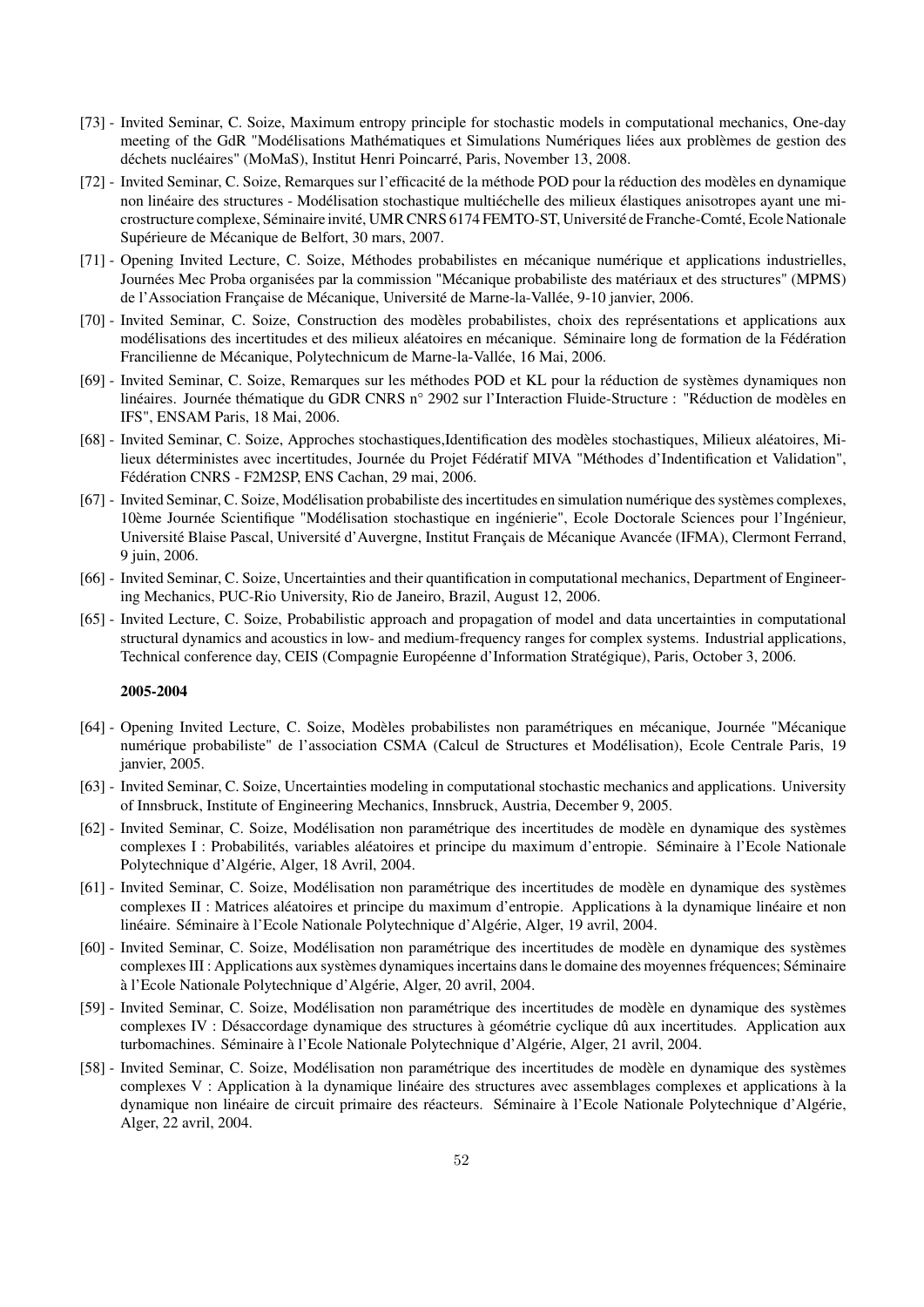- [57] Invited Seminar, C. Soize, Modélisation non paramétrique des incertitudes de modèle en dynamique linéaire et non linéaire des systèmes mécaniques complexes. Séminaire à l'Université A Mira de Béjaia, Algérie, 15 mai, 2004.
- [56] Invited Lecture, C. Soize, Une nouvelle classe de champ stochastique non gaussien pour la modélisation des milieux aléatoires élastiques anisotropes non homogènes. Groupes de Travail MECAMAT "Approches probabilistes en Mécanique des Milieux Hétérogènes", Ecole Nationale des Ponts et Chaussées, 1-2 Juin, 2004.
- [55] Invited Seminar, C. Soize, Nonparametric modeling of model uncertainties in linear and nonlinear dynamics for complex mechanical systems, Department of Engineering Mechanics, PUC-Rio University, Rio de Janeiro, Brazil, August 17, 2004.
- [54] Invited Seminar, C. Soize, Non Gaussian matrix-valued random fields for modeling elliptic stochastic partial differential operators. Seminar, University of Innsbruck, Institute of Engineering Mechanics, Innsbruck, Austria, September 20, 2004.

- [53] Invited Seminar, C. Soize, Modélisation probabiliste des incertitudes en dynamique linéaire et non linéaire des systèmes mécaniques . Séminaire du Laboratoire de Mécanique de Rouen ,CNRS UMR 6138, Insa Rouen, 27 Mars, 2003.
- [52] Invited Seminar, C. Soize, Uncertain dynamical systems in the medium-frequency range. Seminar, University of Innsbruck, Institute of Engineering Mechanics, Innsbruck, Austria, September 1, 2003.
- [51] Invited Lecture, C. Soize, Model uncertainty issues for predictive models. Workshop on Elements of Predictability, The Johns Hopkins University, November 13-14, 2003.
- [50] Invited Seminar, C. Soize, Random uncertainties modeling in dynamical system using a nonparametric approach. Seminar, University of Innsbruck, Institute of Engineering Mechanics, Innsbruck, Austria, April 4, 2002.
- [49] Invited Seminar, C. Soize, Théorie des matrices aléatoires et modélisation probabiliste des incertitudes en élastodynamique. Séminaire Probabilités-Statistiques, Université de Marne la Vallée, 17 Mai, 2002.
- [48] E. Capiez-Lernout et C. Soize, Une approche probabiliste non paramétrique du phénomène de désaccordage des structures à géométrie cyclique, Journée "Jeunes Chercheurs" organisée par l'Ecole Doctorale MODES de l'Université de Marne-la-Vallée et de l'Ecole Nationale des Ponts et Chaussées, Université de Marne-la-Vallée, 13 Juin, 2002.
- [47] Invited Seminar, C. Soize, Nonparametric model of random uncertainties in dynamical systems: an overview. Seminar, Sandia Laboratory, Albuquerque, New Mexico, USA, July 16, 2002.

#### 2001-2000

- [46] C. Soize editeur, Actes de la Journée Nationale sur La modélisation du comportement et de la résistance des liaisons et des assemblages mécaniques : Etat de l'art et perspectives. Journée organisée par la commission Structures de l'AAAF, Onera, Châtillon, 22 Mars, 2001.
- [45] Invited Seminar, C. Soize, Théorie des matrices aléatoires et modélisation non paramétrique des incertitudes aléatoires en élastodynamique transitoire. Séminaire Descartes, Polytechnicum de Marne la Vallée, 13 Décembre, 2001.
- [44] Invited Seminar, C. Soize, Un Modèle non paramétrique des incertitudes aléatoires pour les modèles matriciels réduits en dynamique des structures. Séminaire de Mécanique Ile-de-France Sud, Ecole Polytechnique, 2 Mars, 2000.
- [43] Invited Seminar, C. Soize, Main difficulties in the mid-frequency range for structural-dynamics and structural-acoustics problems: Structural complexity modeling, random uncertainties, reduced matrix models. Seminar, Johns Hopkins University, Baltimore, USA, April 18, 2000.
- [42] Invited Lecture, C. Soize, Modélisation et méthodes probabilistes en dynamique et vibration des structures. Journée AAAF sur les Approches probabilistes en calcul des structures, Chatillon, 18 Mai, 2000.
- [41] Invited Seminar, C. Soize, Modèle non paramétrique des incertitudes aléatoires en dynamique des structures. Séminaire du laboratoire LMGC, Université de Montpellier II, 26 Mai, 2000.
- [40] Invited Lecture, C. Soize, Modèle probabiliste non paramétrique des incertitudes de modélisation en dynamique transitoire des structures. Journée MV2 sur les Approches robustes en dynamique des structures, Pôle universitaire Léonard de Vinci, Paris la Défense, 14 Décembre, 2000.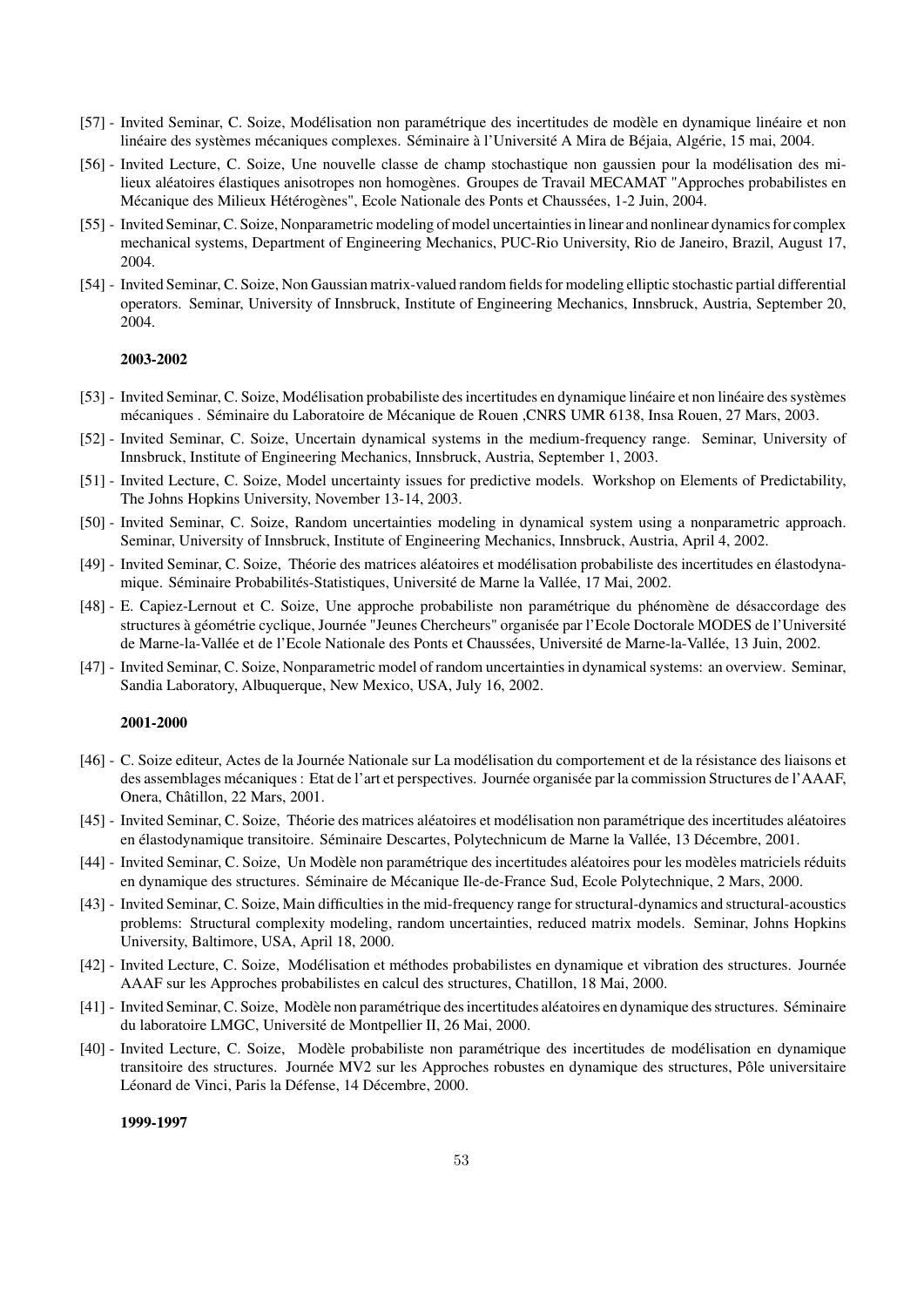- [39] Invited Seminar, C. Soize, Modélisation des systèmes vibroacoustiques ayant une complexité structurale en basse et moyenne fréquence. Séminaire de Mécanique CNAM-Onera, Cnam Paris, 12 Mars, 1999.
- [38] Invited Lecture, C. Soize, Modélisation en vibration et vibroacoustique des structures ayant une complexité structurale en basse et moyenne fréquence. Journées Scientifiques GAMNI-SMAI sur la Modélisation numérique en acoustique, aéroacoustique et vibrations, Institut Henri Poincaré, Paris, 10 et 11 Juin, 1999.
- [37] Invited Lecture, C. Soize, Identification dynamique modale des structures non linéaires par une méthode de linéarisation stochastique avec paramètres aléatoires. Table Ronde MV2 sur la Modélisation et identification des structures et des systèmes vibrants non linéaires, Pôle universitaire Léonard de Vinci, Paris, 2 Décembre, 1999.
- [36] Invited Lecture, C. Soize, Modélisation vibroacoustique en moyenne fréquence pour les structures complexes. Table Ronde MV2 sur la Modélisation vibroacoustique des structures en hautes et moyennes fréquences, Pôle universitaire Léonard de Vinci, Paris, 26 Mars, 1998.
- [35] Invited Seminar, C. Soize, Dynamique des structures et élastoacoustique en moyenne fréquence. Séminaire, Département de Mathématiques Appliquées, Université de Saint Jacques de Compostelle, Espagne, 13-17 Avril, 1998.
- [34] Invited Lecture, C. Soize, Dynamique des structures: Rôle et modélisation du flou structural en basse et moyenne fréquence, Colloque ONERA, Centre des Congrès de la Villette, Paris, 2-3 Avril, 1997.
- [33] Invited Seminar, C. Soize, Problème de Neumann extérieur lié à l'équation d'Helmholtz pour l'élastoacoustique externe; formulation par équations intégrales. Séminaire, Département de Mathématiques Appliquées, Université de Saint Jacques de Compostelle, Espagne, 25 Mai - 1 Juin, 1997.

- [32] Invited Lecture, C. Soize, Identification modale des systèmes dynamiques faiblement non linéaires en utilisant une méthode de linéarisation stochastique à paramètres aléatoires. Sixième Séminaire Scientifique du C.E.M.I.F. sur l'Analyse Stochastique des Systèmes Non-Linéaires, EDF/DER, Clamart, 2 Mai 1996.
- [31] Invited Seminar, C. Soize, Introduction à la théorie des processus stochastiques, à la théorie du signal aléatoire et à la dynamique stochastique. Séminaires, Département de Mathématiques Appliquées, Université de Saint Jacques de Compostelle, Espagne, 8-10 mai, 1996.
- [30] Invited Lecture, C. Soize et O. Lefur, Modal identification of weakly nonlinear multidimensional dynamical systems using a stochastic linearization method with random coefficients, Ninth Workshop on Dynamics and Control, Rio de Janeiro, Brazil, August 12-14, 1996.
- [29] Invited Seminars, C. Soize, *Fundamentals of Random Signal Analysis, Application to Modal Identification in Structural Dynamics*, Course of the School on "Structural Dynamics and Structural Acoustics", Department of Engineering Mechanics, PUC-Rio University, Rio de Janeiro, Brazil, August 19-23, 1996.
- [28] Invited Seminar, C. Soize, (1) Boundary integral formulation for the exterior Neumann problem related to the Helmholtz equation. (2) Structural acoustics for external problems in LF range. Seminars, Department of Engineering Mechanics, PUC-Rio University, Rio de Janeiro, Brazil, August 27, September 2-6, 1996.
- [27] Invited Seminar, C. Soize, Random vibration and application to structures submitted to turbulent boundary layer excitations. Seminar, Department of Engineering Mechanics, PUC-Rio University, Rio de Janeiro, Brazil, September 4, 1996.
- [26] Invited Lecture, C. Soize, Méthodes de prévision en élastoacoustique. Journée de pésentation des travaux de la Commission de Validation des Prologiciels Vibroacoustiques, SFM, Cetim-Senlis, 29 Novembre, 1996.
- [25] Invited Lecture, C. Soize, Structural acoustics: Advanced formulations and numerical methods in the MF range, noise reduction using active control, XVIII Congresso Nacional de Matem´atica Aplicada e Computacional, CNMAC 95, Curitiba, PR, Brazil, August 28 - September 1, 1995.
- [24] Invited Seminars, C. Soize, (1) Random signal processing and modal identification of dynamical systems. (2) Formulation and numerical methods in structural acoustics for the medium-frequency range. (3) Reduction of radiated noises by using distributed active control of structural vibration. Seminars, Department of Engineering Mechanics, PUC-Rio University, Rio de Janeiro, Brazil, September 2-8, 1995.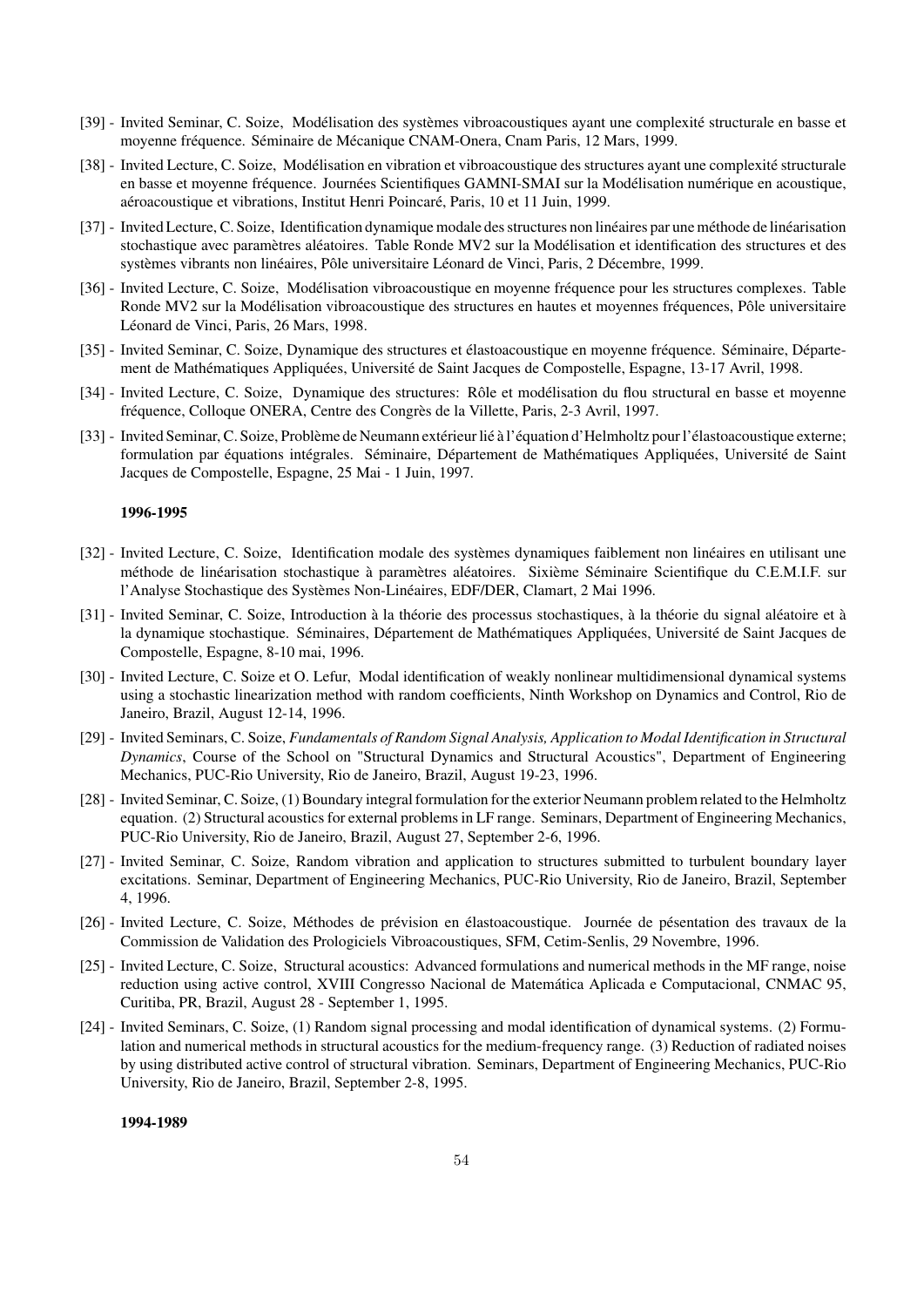- [23] Invited Lecture, C. Soize, An explicit steady state solution of the FKP equation for nonlinear stochastic dynamical systems. A uniqueness theorem, XVII Congresso de Matematica Aplicada e Computacional, CNMAC 94, Vitoria, ES, Brazil, August 29 - September 2, 1994.
- [22] Invited Seminar, C. Soize, Random signal analysis and linear stochastic dynamics. Seminar, Department of Engineering Mechanics, PUC-Rio University, Rio de Janeiro, Brazil, September 6, 1994.
- [21] D.A. Russel, V.W. Sparrow, C. Soize, A Penn State/Onera exchange: Mathematical formulation for modeling the type 1 fuzzy law parameters for a continuous line fuzzy attachment, Presentation at U.S./France Exchange Meeting, Airlie House Conference Center, November 17, 1993.
- [20] A. Desanti, C. Soize, Modèle de prévision hydro-élastoacoustique moyenne fréquence de Milady, Journée de Cadarache sur la Discrétion Acoustique, 12-14 Juin, 1990.
- [19] C. Soize, J.M. David, A. Desanti, Méthodes numériques prévisionnelles en élastoacoustique BF, MF et HF, Journée sur la vibroacoustique: résulats et perspectives, Onera, Châtillon, 15 Juin, 1990.
- [18] Invited Lecture, C. Soize, Couplage direct fluide-structure en aéroélasticité transsonique, Colloque Onera, Châtillon, 25 et 26 Avril, 1989.
- [17] J.M. David, A. Desanti, C. Soize, Etude par modèle numérique du comportement hydro-élastoacoustique de la pompe hélice échelle 0.15 en basses fréquences et comparaisons expérimentales, Journée de Cadarache sur la Discrétion Acoustique, 25-27 Avril, 1989.

- [16] C. Soize, Couplage fluide structure MF HF, évolution vers les hautes fréquences, Journée Thématique DRET sur l'*Intéraction fluide-structure*, Paris, 21 Avril, 1988.
- [15] J.M. David, A. Desanti, C. Soize, Calcul de la réponse hydro-élastique à la couche limite en moyenne fréquence du dome sonar Dauphin, Journée de Cadarache sur la Discrétion Acoustique, 26-28 Avril, 1988.
- [14] D. Felix, F. Chabas, C. Soize, Influence de la complexité structurale sur le rayonnement de la coque forte du MN2, Journée de Cadarache sur la Discrétion Acoustique, 26-28 Avril, 1988.
- [13] J.M. David, A. Desanti, C. Soize, Etude du transfert hydro-élastoacoustique de la pompe hélice Agosta en basses fréquences, Journée de Cadarache sur la Discrétion Acoustique, 26-28 Avril, 1988.
- [12] Invited Lecture, C. Soize, Exact steady state solution of FKP equation in higher dimension for a class of non-linear Hamiltonian dissipative dynamical system excited by a Gaussian white noise, First European Seminar on *Effective Stochastics*, Delphi, Greece, October 3-7, 1988.
- [11] F. Poirion, C. Soize, Numerical methods and mathematical aspects for simulation of homogeneous and non homogeneous Gaussian vector fields, First European Seminar on *Effective Stochastics*, Delphi, Greece, October 3-7, 1988.
- [10] C. Soize, F. Chabas, A. Desanti, Prise en compte dans la méthode des éléments finis de sous-systèmes mécaniques identifiés par leur impédance de frontière, Journée de Cadarache sur la Discrétion Acoustique, Mai 1987.
- [9] C. Soize, A. Desanti, Couplage fréquentiel moyen entre sous-systèmes, Journée de Cadarache sur la Discrétion Acoustique, Mai 1987.
- [8] C. Soize, F. Chabas, Loi de comportement de flou probabiliste à mémoire spatiale, Journée de Cadarache sur la Discrétion Acoustique, Mai 1987.
- [7] J.M. David, C. Soize, Effets sur le rayonnement de l'ovalisation d'une tranche 3D dans les vibrations poutre basses fréquences de MN2, Journée de Cadarache sur la Discrétion Acoustique, Mai 1987.
- [6] C. Soize, Steady state solution of the Fokker-Planck equation in higher dimension, Publication de la R.C.P de M´ecanique Aléatoire, LMT Cachan, Décembre 1987.

- [5] A. Desanti, C. Soize, Calculs hydro-élastoacoustiques, Journée de Cadarache sur la Discrétion Acoustique, 22-24 Avril, 1986.
- [4] C. Soize, Modélisation probabiliste du flou structural en dynamique linéaire des systèmes mécaniques complexes, Journée de Cadarache sur la Discrétion Acoustique, 22-24 Avril, 1986.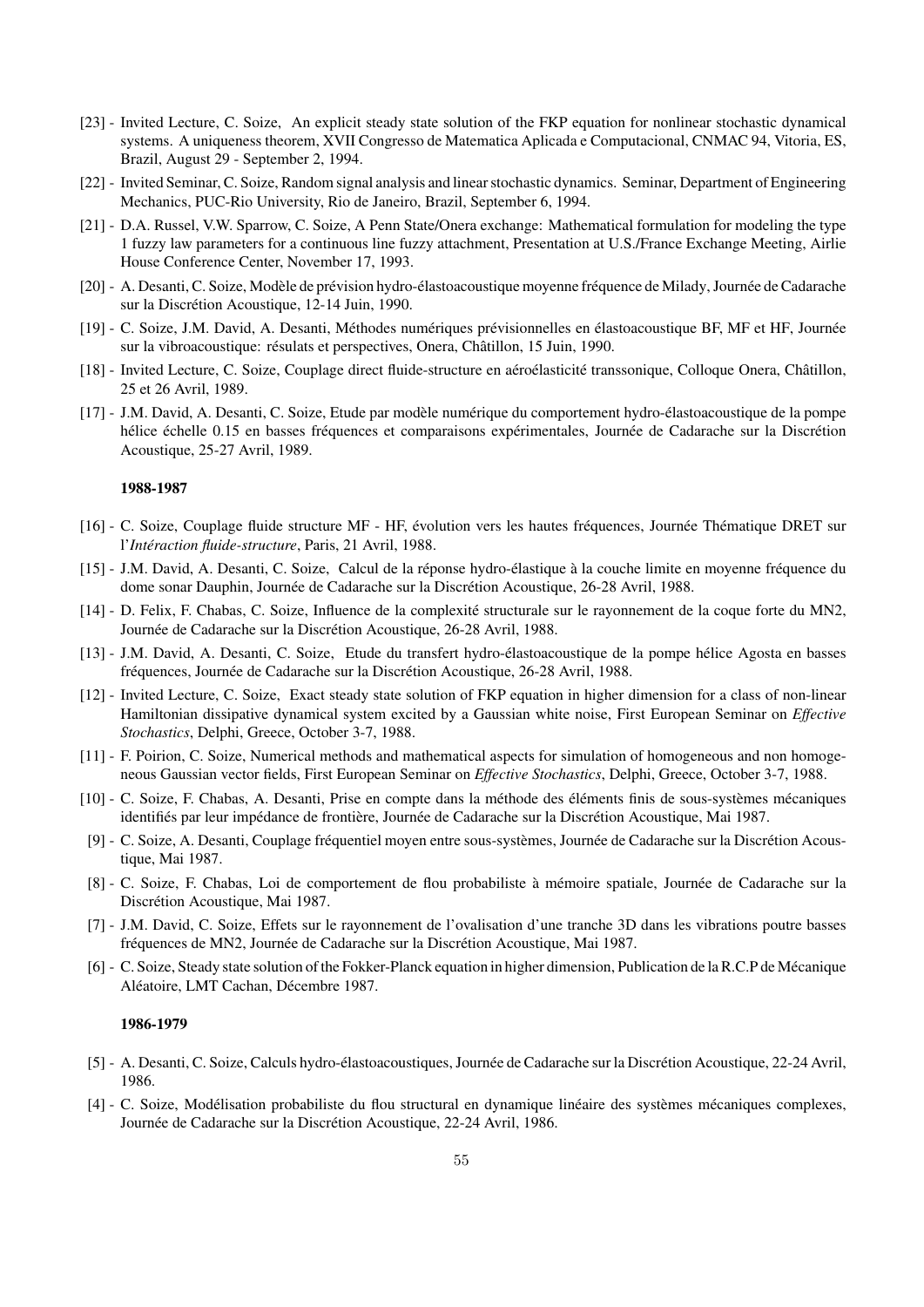- [3] C. Soize, J.M. David, A. Desanti, Réponse aléatoire stationnaire des systèmes mécaniques linéaires excités par un champ stochastique, Journée de Cadarache sur la Discrétion Acoustique, 22-24 Avril, 1986.
- [2] C. Soize, Quelques applications de la mécanique aléatoire à l'étude des ouvrages, Journées sur l'Approche Probabiliste de la Sécurité pour les Etudes de Mécanique des Sols-Structures, École Centrale des Arts et Manufactures, 20-22 Juin, 1979.
- [1] E. Sfintesco, C. Soize, ECCS recommendations for the calculation of wind effects on building and structures, Fifth International Conference on Wind Engineering, Colorado State University, Fort Collins, Colorado USA, July 8-14, 1979.

#### 7.8. Courses and Lecture Notes

- [1] C. Soize, *El´ements de la th´eorie des probabilit´es, des processus stochastiques et d'analyse spectrale. Applications `a ´ la mécanique*. Cours du Centre des Hautes Études de la Construction, CHEM, Paris, 1978.
- [2] C. Soize, *M´ecanique al´eatoire et applications `a la dynamique des structures*, 287 pages, cours de 3`eme ann´ee de l'École Centrale des Arts et Manufactures, département Génie Civil, Chatenay Malabry, 1978.
- [3] C. Soize, *Eléments mathématiques de la théorie du signal*, 311 pages, cours de 3ème année de l'ENSTA, département Mathématiques Appliquées, édition de l'ENSTA, Paris, 1981.
- [4] C. Soize, *Mécanique aléatoire*, 1ère Édition, 220 pages, cours de 3ème année de l'École Centrale des Arts et Manufactures, département Énergétique, Chatenay Malabry, 1982.
- [5] C. Soize, *El´ements math´ematiques de la th´eorie d´eterministe et al´eatoire du signal*, 380 pages, cours de tronc commun de 2ème année de l'ENSTA, département Mathématiques Appliquées, publication numéro 703, édition de l'ENSTA, Paris, 1983.
- [6] C. Soize, *Mécanique aléatoire*, 2ème édition, 360 pages, cours de 3ème année de l'École Centrale des Arts et Manufactures, département Énergétique, Chatenay Malabry, 1985.
- [7] C. Soize, *Eléments mathématiques de la théorie déterministe et aléatoire du signal*, 2ème édition revue et modifiée, 370 pages, cours de tronc commun de 2ème année de l'ENSTA, département Mathématiques Appliquées, publication numéro 739, édition de l'ENSTA, Paris, 1985.
- [8] C. Soize, *Signaux aléatoires, travaux dirigés*, 80 pages, travaux dirigés de tronc commun de 2ème Année de l'ENSTA, département Mathématiques Appliquées, publication numéro 742, édition de l'ENSTA, Paris, 1985.
- [9] C. Soize et al., *Problèmes d'hydrodynamiques navale et méthodes numériques associées*, (en collaboration), cours de 3ème année de l'ENSTA, département Mathématiques Appliquées, publication numéro 749, édition de l'ENSTA, Paris, 1985.
- [10] C. Soize, *Processus stochastique et méthodes de résolution des problèmes aléatoires*, 390 pages, cours de 3ème année de l'Ecole Centrale des Arts et Manufactures, département Énergétique, options Océan et Modélisation Mécanique des Structures, Chatenay Malabry, 1986.
- [11] C. Soize, *Signaux al´eatoires, travaux dirig´es avec corrig´es*, 106 pages, travaux dirig´es de tronc commun de 2`eme ann´ee de l'ENSTA, département Mathématiques Appliquées, publication numéro 786, édition de l'ENSTA, Paris, 1988.
- [12] C. Soize, *M´ethodes math´ematiques de la th´eorie et du traitement du signal*, 598 pages, cours de tronc commun de 2ème année de l'ENSTA, département Mathématiques Appliquées, publication numéro 824, édition de l'ENSTA, Paris, 1991.
- [13] C. Soize, *Signaux aléatoires*, 85 pages, cours de 3ème année de l'Ecole Centrale des Arts et Manufactures, département Mécanique et Matériaux, option Modélisation Mécanique des Structures (MMS), Chatenay Malabry, 1994.
- [14] C. Soize, *M´ethodes d'´etudes des probl`emes classiques de dynamiques stochastiques*, s´eminaire *S´ecurit´e probabiliste des structures*, X Collège de Polytechnique, Ecole Polytechnique, Palaiseau, bf 1994.
- [15] C. Soize, *Basic notions of random signal theory and modal parameter estimation from the frequency response functions*, 85 pages, Minicurso : *Modelagem em Engenharia*, Congresso Nacional de Matemática Aplicada e Computacional, CNMAC 95, De 28 de agosto a 01 de septembro de 1995, Curitiba - PR, Brésil (Edité par Universidade Federal do Paranà - UFPR, Sociedade Brasileira de Matemàtica Aplicade e Computacional - SBMAC), 1995.
- [16] C. Soize, *Signaux al´eatoires, cours et travaux dirig´es*, 103 pages, cours de tronc commun de 1`ere ann´ee de l'ENSTA, département Mathématiques, publication numéro 886, édition de l'ENSTA, ISBN 2-7225-0886-9, Paris, 1996.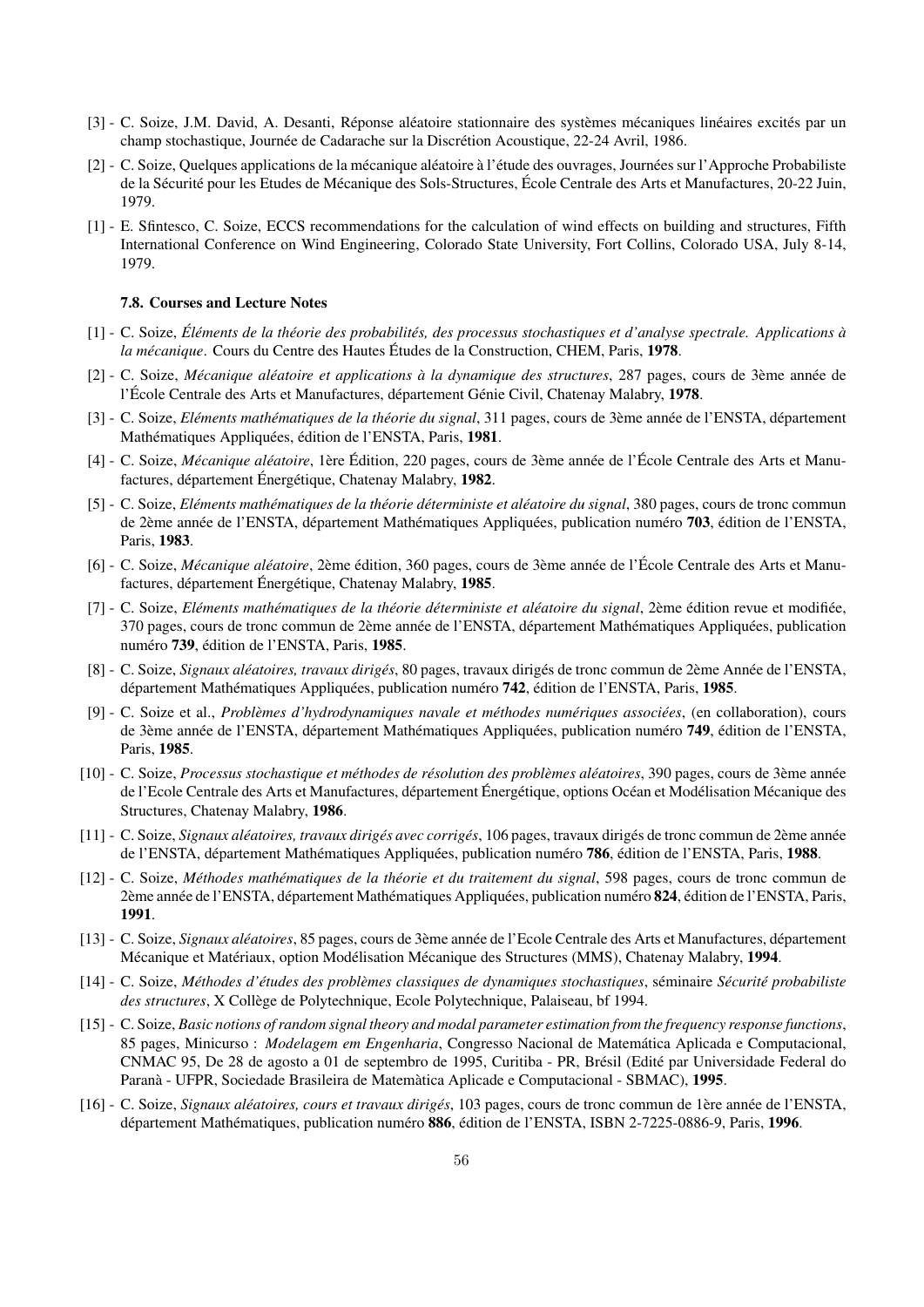- [17] C. Soize, *Fundamentals of Random Signal Analysis, Application to Modal Identification in Structural Dynamics*, Université Paris-Est-Marne-la-Vallée (UPEM), Paris, France, 1997. Course given in the School on "Structural Dynamics and Structural Acoustics", Department of Engineering Mechanics, PUC-Rio University, Rio de Janeiro, Brazil, August 19-23, 1996.
- [18] C. Soize, *Processus stochastiques et r´eponses dynamiques des structures*, s´eminaire *S´ecurit´e probabiliste des structures et systèmes*, X Collège de Polytechnique, Ecole Polytechnique, Palaiseau, 1998.
- [19] R. Ohayon et C. Soize, *Interaction fluide-structure et vibroacoustique*, cours de DEA "Dynamique des structures et des systèmes couplés (DS2C)", ECP, CNAM, ENPC, ENSTA, université Paris XII, Ecole Polytechnique, 2000.
- [20] C. Soize, *Dynamique des structures* : Cours de maîtrise de Génie des Systèmes Industriels, université de Marne la Vallée (2000), cours de l'UFR Ingénieurs 2000 de l'université de Marne la Vallée : 2-ème année de la filière Génie Mécanique (2001), 3-ème année de la filière Maintenance et Fiabilité des Processus Industriels (2001).
- [21] C. Soize, Probabilités et modélisation des incertitudes, Eléments de base et concepts fondamentaux, cours de l'école doctorale MODES, *Probabilité et Mécanique - I*, Polytechnicum de Marne-la-Vallée, Mai 2003.
- [22] C. Soize, *Problématique et méthodologie des modélisations probabilistes en mécanique numérique*, cours de l'´ecole doctorale MODES, *Méthodes numériques avancées*, Université Paris-Est, Avril 2008.
- [23] C. Soize, *Approche probabiliste non paramétrique des incertitudes sur les paramètres des modèles et des incertitudes induites par les erreurs de modélisation, dans les modèles de simulation numériques de systèmes complexes*. Cours de formation *Propagation des incertitudes dans les systèmes - Une approche probabiliste* X Collège de Polytechnique, Paris, 2011 et 2014.

#### 7.9. International courses

- [1] Sequence of 24 hours of a course in the School on "Structural Dynamics and Structural Acoustics", Department of Engineering Mechanics, PUC-Rio University, Rio de Janeiro, Brazil, August 19-23, 1996. Edited as: C. Soize, *Fundamentals of Random Signal Analysis, Application to Modal Identification in Structural Dynamics*, Université Paris-Est-Marne-la-Vallée (UPEM), Paris, France, 1997.
- [2] Sequence of 24 hours of a course entitled *Uncertainties modeling in mechanics*, PUC Rio university, Rio de Janeiro, Brazil, August 18-26, 2004.
- [3] Sequence of 18 hours of a course entitled *Uncertainties modeling and uncertainties propagation in computational mechanics*, PUC Rio university, Rio de Janeiro, Brazil, July 31 - August 2, 2006.
- [4] Short course of 8 hours on *Uncertainty Quantification in Mechanics: Theoretical and Computational Aspects* organized in collaboration with R. Ghanem, 9th U.S. National Congress on Computational Mechanics (9th USNCCM), San Francisco, California, USA, July 22 - 26, 2007
- [5] Sequence of 15 hours of a course entitled *Uncertainties and stochastic modeling*, PUC Rio university, Rio de Janeiro, Brazil, August 4-7, 2008.
- [6] Short course of 8 hours on *Uncertainty Quantification in Mechanics: Theoretical and Computational Aspects* organized in collaboration with R. Ghanem, 10th U.S. National Congress on Computational Mechanics (10th USNCCM), Columbus, Ohio, USA, July 15, 2009.
- [7] Sequence of 15 hours of a course entitled *Stochastic models in computational mechanics*, PUC Rio university, Rio de Janeiro, Brazil, August 2-6, 2010.
- [8] Sequence of 6 hours of a course entitled *Probabilistic modeling of uncertainties in computational mechanics and their propagation in complex dynamical systems; industrial applications; recent novel methods of analysis*, in the Advanced School on "Nondeterministics Mechanics" coordinated by I. Elishakoff and C. Soize, International Centre for Mechanical Sciences, CISM, Udine, Italy, May 9-13, 2011.
- [9] Sequence of 8 hours of a course entitled *Stochastic models of uncertainties in computational mechanics and nonparametric probabilistic approaches*, Oberwolfach Seminar on "Spectral Methods of Uncertainty Quantification" organized by Omar M. Knio (JHU, Baltimore) and Olivier P. Le Maitre (LIMSI, Paris). Mathematisches Forschungsinstitut Oberwolfach Schwarzwaldstr (Lorenzenhof), Oberwolfach-Walke, Germany, June 12-18, 2011.
- [10] Short course of 6 hours on *Uncertainty Quantification in Mechanics: Theoretical and Computational Aspects* organized in collaboration with R. Ghanem, 11th U.S. National Congress on Computational Mechanics (11th USNCCM), University of Minnesota, Minneapolis, Minnesota, USA, July 24, 2011.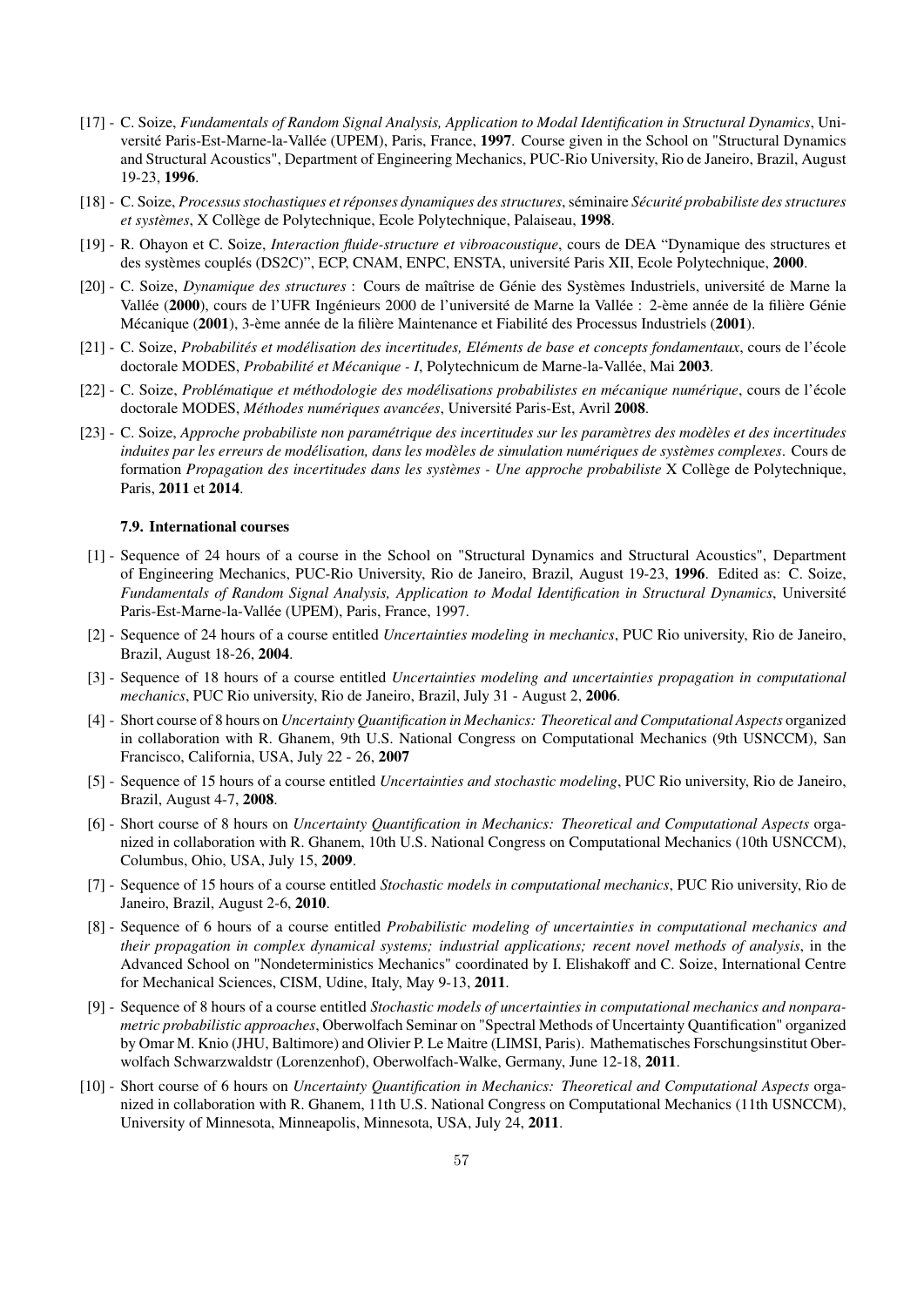- [11] Course of 36 hours on *Uncertainty Quantification in Computational Mechanics*, invited by Prof. Charbel Farhat, Army High Performance Computing Research Center (AHPCRC) at Stanford University, Stanford, USA, February 02-20, 2015.
- [12] Course of 18 hours on *Uncertainty Quantification in Computational Mechanics*, invited by Prof. Charbel Farhat, Army High Performance Computing Research Center (AHPCRC) at Stanford University, Army Research Laboratory (ARL), location of the Course: Aberdeen Proving Ground (APG), Aberdeen, Maryland, USA, June 21-24, 2016.
- [13] Course of 4 hours on *Probabilistic Learning on Manifolds* in Uncertainty Quantification Summer School, organized by R. Ghanem (USC) and Habib Najm (Sandia), University of Southern California, August 8-10, 2018.

# 8. CONTRACTS AND TECHNICAL REPORTS

Author or co-author of 62 technical reports with contracts written between 1981 and 2000 at Onera, France.

From 2001 to 2019 at the Université Paris-Est Marne-la-Vallée and from 2020 at Université Gustave Eiffel:

- [1] C. Soize, Modèle probabiliste mixte non paramétrique paramétrique des incertitudes en dynamique non linéaire des structures, Contrat d'association EDF R&D / Département Acoustique et Mécanique Vibratoire et Université de Marne la Vallée / Laboratoire de Mécanique, Contrat EDF/R&D : T62/E28858, Contrat UMLV : 182 APS, Lot 1, Décembre 2001.
- [2] C. Desceliers et C. Soize, Modèle probabiliste mixte non paramétrique paramétrique des incertitudes en dynamique non linéaire transitoire d'un circuit primaire principal, Contrat d'association EDF R&D / Département Acoustique et Mécanique Vibratoire et Université de Marne la Vallée / Laboratoire de Mécanique, Contrat EDF/R&D : T62/E28858, Contrat UMLV : 182 APS, Lot 2, Décembre 2002.
- [3] C. Soize, Bruit propre d'un dôme sonar lié à la turbulence de la couche limite. Contrat 2003 DCN/ Bassin d'Essais des Carènes et l'Université de Marne la Vallée / Laboratoire de Mécanique.
- [4] Soize C., Capiez-Lernout E. (équipe française), Schueller G.I., Pellissetti M. (équipe étrangère), Une nouvelle méthode de calcul numérique en dynamique stochastique pour l'ingénierie. PAI AMADEUS Program of Scientific Cooperation between Austria and France 2003-2004.
- [5] C. Soize, Modélisation de véhicules automobiles en vibroacoustique numérique avec incertitudes et validation expérimentale, Contrat PSA /département DPTA/DMFV/ACV et l'Université de Marne la Vallée / Laboratoire de Mécanique, 31 octobre 2003 pour 3 ans 2003-2006 correspondant à la thèse CIFRE de Jean-François DURAND.
- [6] C. Soize, Simulation numérique des cloisons légères soumises à des chargements thermiques en présence d'incertitudes de modélisation - validation expérimentale. Application : tenue au feu des cloisons en plaques de plâtre assujetties à une ossature légère métallique, Contrat CSTB /département Structure au feu et l'Université de Marne la Vallée / Laboratoire de Mécanique, 14 février 2003 pour 3 ans 2003-2006 correspondant à la thèse de Seddik SAKJI.
- [7] C. Soize, Modélisation réduite probabiliste de structures complexes pour la prévision des fonctions de transfert vibroacoustiques de carrosseries automobiles, Contrat PSA / département DPTA/DMFV/ACV et l'Université de Marne la Vallée / Laboratoire de Mécanique, Décembre 2005 - Décembre 2008 correspondant à la thèse CIFRE de Charles FERNANDEZ.
- [8] C. Soize, Prise en compte des incertitudes dans les calculs couplés fluide-structure d'assemblages combustible nucléaire, Contrat EDF R&D / Clamart et l'Université de Marne la Vallée / Laboratoire de Mécanique, Octobre 2005 - Septembre 2008 correspondant à la thèse CIFRE de Anas BATOU.
- [9] C. Soize, E. Capiez-Lernout, Conception robuste en dynamique des systèmes mécaniques complexes incertains (CORO-DYNA), Contrat ANR 2005, Projet : NT05-2-41777, Coordinateur scientifique du projet C. Soize, Janvier 2006 - Décembre 2008.
- [10] C. Soize, Conception robuste en vibrations des roues aubagées, Contrat Turmomeca, Groupe Safran et l'Université de Marne la Vallée / Laboratoire de Mécanique, Octobre 2006 - Décembre 2009 correspondant à la thèse CIFRE de Moustapha MBAYE.
- [11] C. Soize, C. Desceliers, Model and experimental validation for the biomechanical ultrasonic characterization in presence of uncertainties: application to bone (BONECHAR), Contrat 2007-2009 ANR 2006, Projet : BLAN06-2-144777, Partenaires : Paris 12 (laboratoire de biomécanique et biomatériaux ostéo-articulaires, responsable scientifique, S. Naili), Paris 6 (Laboratoire d'imagerie paramétrique, responsable scientifique Q. Grimal) et Université de Marne la Vallée (laboratoire de Mécanique, responsable scientifique C. Soize). Coordinateur du projet S. Naili (Paris 12).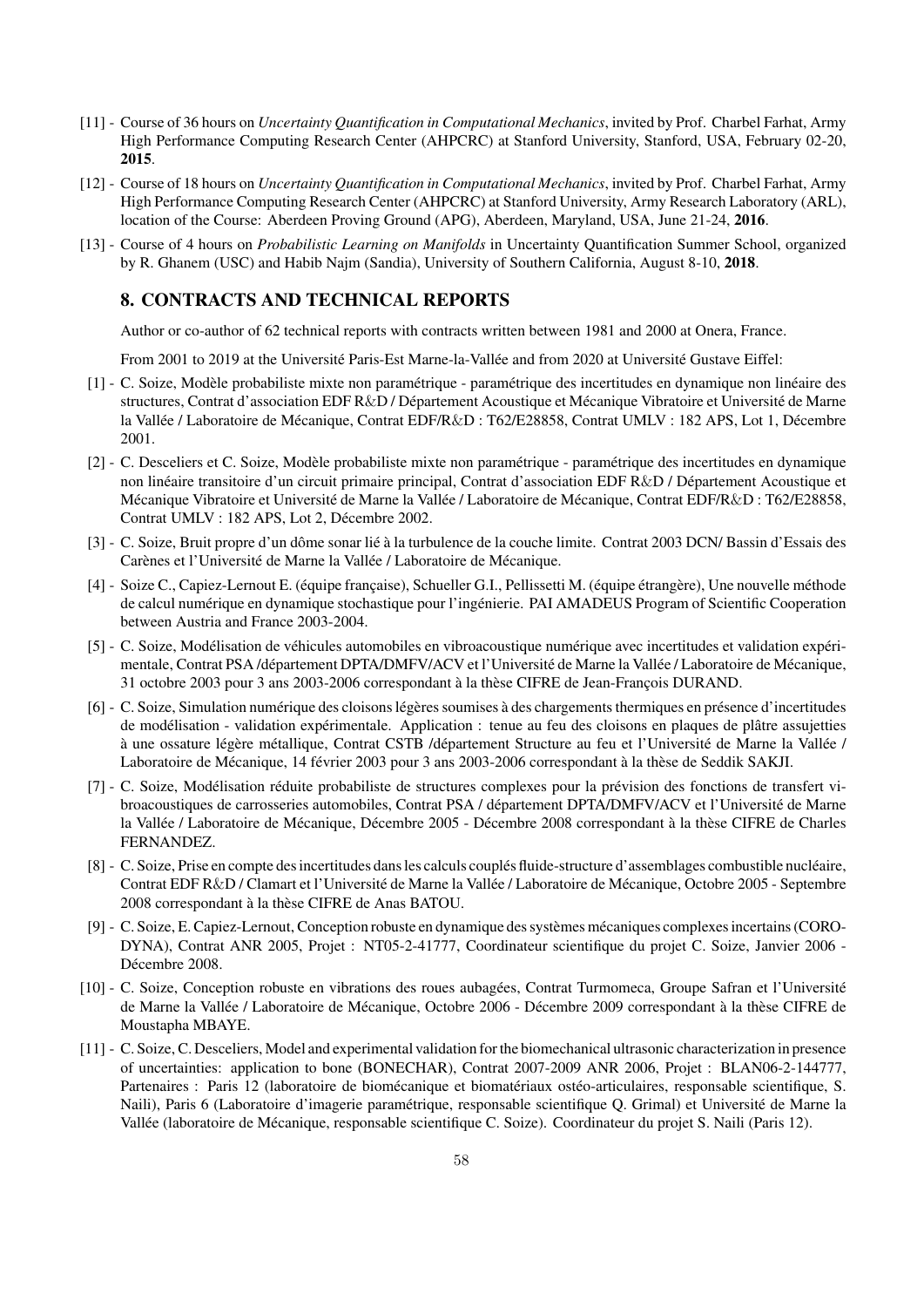- [12] C. Soize, Structuration automatique et robuste pour le dimensionnement vibroacoustique des structures de véhicules en basses fréquences. Contrat PSA / département DPTA/DMFV/ACV et l'Université de Marne la Vallée / Laboratoire de Mécanique, Décembre 2006 - Décembre 2009 correspondant à la thèse CIFRE de Morad KASSEM.
- [13] C. Soize, Nonlinear wave propagation in complex media. Application to sound propagation in urban environments (Propagation d'ondes non linéaires en milieu complexe. Application à la propagation en environnement urbain). Contrat CSTB /département Acoustique de Grenoble et l'Université Paris-Est Marne la Vallée / Laboratoire de Mécanique, octobre 2006 pour 3 ans 2006-2009 correspondant à la thèse CIFRE de Thomas LEISSING.
- [14] C. Soize, C. Desceliers, Méthodologie d'implémentation des modèles probabilistes des incertitudes dans les modèles numériques de crash. Contrat de recherche 07CTR141 entre PSA Peugeot Citroen et l'Université Paris-Est Marne la Vallée / Laboratoire de Mécanique, juin 2007 - février 2008.
- [15] C. Soize, Modélisation probabiliste et validation expérimentale de la stabilité d'une cloison de grande hauteur en plaques de plâtre sur ossature métallique soumise à un incendie naturel, Contrat CSTB /département Structure au feu et l'Université Paris-Est Marne la Vallée / Laboratoire de Mécanique, octobre 2007 pour 3 ans 2007-2010 correspondant à la thèse de Thanh Trung DO.
- [16] C. Soize, C. Desceliers, Solveur stochastique pour l'analyse robuste du Crash avec mod`ele num´erique incertain. Contrat de recherche 09CTR483 entre PSA Peugeot Citroen et l'Université Paris-Est Marne la Vallée / Laboratoire Modélisation et Simulation Multi-Echelle, Université Paris-Est Marne-la-Vallée, 2009.
- [17] C. Soize, C. Desceliers, Analyse de la performance et du risque associés à l'intégrité du puits dans le contexte du stockage géologique du CO2 : approche prédictive et probabiliste. Contrat de recherche 08CTR303 avec le Conseil Général de Seine-et-Marne, et contrat de recherche 09CTR192 avec la Société OXAND S.A., Université Paris-Est Marne la Vallée / Laboratoire Modélisation et Simulation Multi-Echelle, 2008 - 2010, Université Paris-Est Marne-la-Vallée, décembre 2009.
- [19] C. Soize, Réduction modale basée sur une séparation des modes structuraux globaux et locaux imbriqués en vibroacoustique numérique pour la réponse statistique basse et moyenne fréquence de systèmes complexes incertains. Application à l'Avance de Phase en synthèse automobile. Contrat de recherche 09CTR418 entre PSA / département DPTA/DMFV/ACV et l'Université de Marne la Vallée / Laboratoire Modélisation et Simulation Multi-Echelle, Octobre 2009 - Octobre 2012 correspondant à la thèse CIFRE de Adrien ARNOUX.
- [20] C. Soize, Modélisation spatiale et temporelle de la variabilité géométrique des voies ferroviaires françaises, Contrat de recherche 10CTR437 entre la SNCF, l'ENPC et l'UPEMLV, octobre 2010 pour 3 ans 2010-2013 correspondant à la thèse de Guillaume PERRIN.
- [21] C. Soize, A. Batou, C. Desceliers, J. Guilleminot, J. Yvonnet, Méthodes avancées utilisant les modélisations stochastiques en grande dimension pour la modélisation, la quantification et la propagation des incertitudes en mécanique numérique des solides et des fluides (TYCHE), Contrat ANR 2010 BLAN 090401, Coordinateur scientifique du projet C. Soize, Décembre 2010 - Août 2013.
- [22] A. Batou, C. Soize, Pour des simulations crédibles via la corrélation calcul-essai et l'estimation des incertitudes en dynamique des structures (SYCODYN), Contrat ANR 2012 FUI12, Janvier 2012 - Décembre 2014.
- [23] C. Soize, Identification stochastique inverse de modèles cinétiques d'évolution de la géometrie de la voie sous l'effet de la dynamique du train, Contrat de recherche 2012-00223 entre la SNCF et l'UPEMLV, octobre 2012 pour 3 ans 2012-2015 correspondant à la thèse de Nicolas LESTOILLE.
- [24] A. Batou, E. Capiez-Lernout, J.-F. Deu, C. Soize, Réduction de modèle pour les structures dynamiques à forte densité modale en basses fréquences (HIMODE), Contrat ANR 2013, Janvier 2013 - Décembre 2015.
- [25] A. Batou, C. Soize, Uncertainty quantification for multibody dynamical systems, Korea-France STAR Program, Prof. Hong Hee Yoo and Mr. Chankyu Choi (Hanyang University, Seoul), Prof. C. Soize and Dr. A. Batou (Université Paris-Est Marne-la-Vallée), April 2013 - March 2015.
- [26] C. Soize, Action du vent sur les structures de grandes dimensions, simplification et optimisation du chargement aérodynamique sur les toitures de stade. Contrat de recherche entre le CSTB (établissement de Nantes) et l'UPEM (MSME), 1 janvier 2015 - 1 février 2018, correspondant à la thèse de Wafaa KASSIR.
- [27] C. Soize, Diagnostic de sous-systèmes de matériel roulant ferroviaires à l'aide de modèles stochastiques inverses, Contrat de recherche 2012-00223 entre la SNCF et l'UPEM, 01 janvier 2016 au 31 janvier 2019, correspondant à la thèse CIFRE de David LEBEL.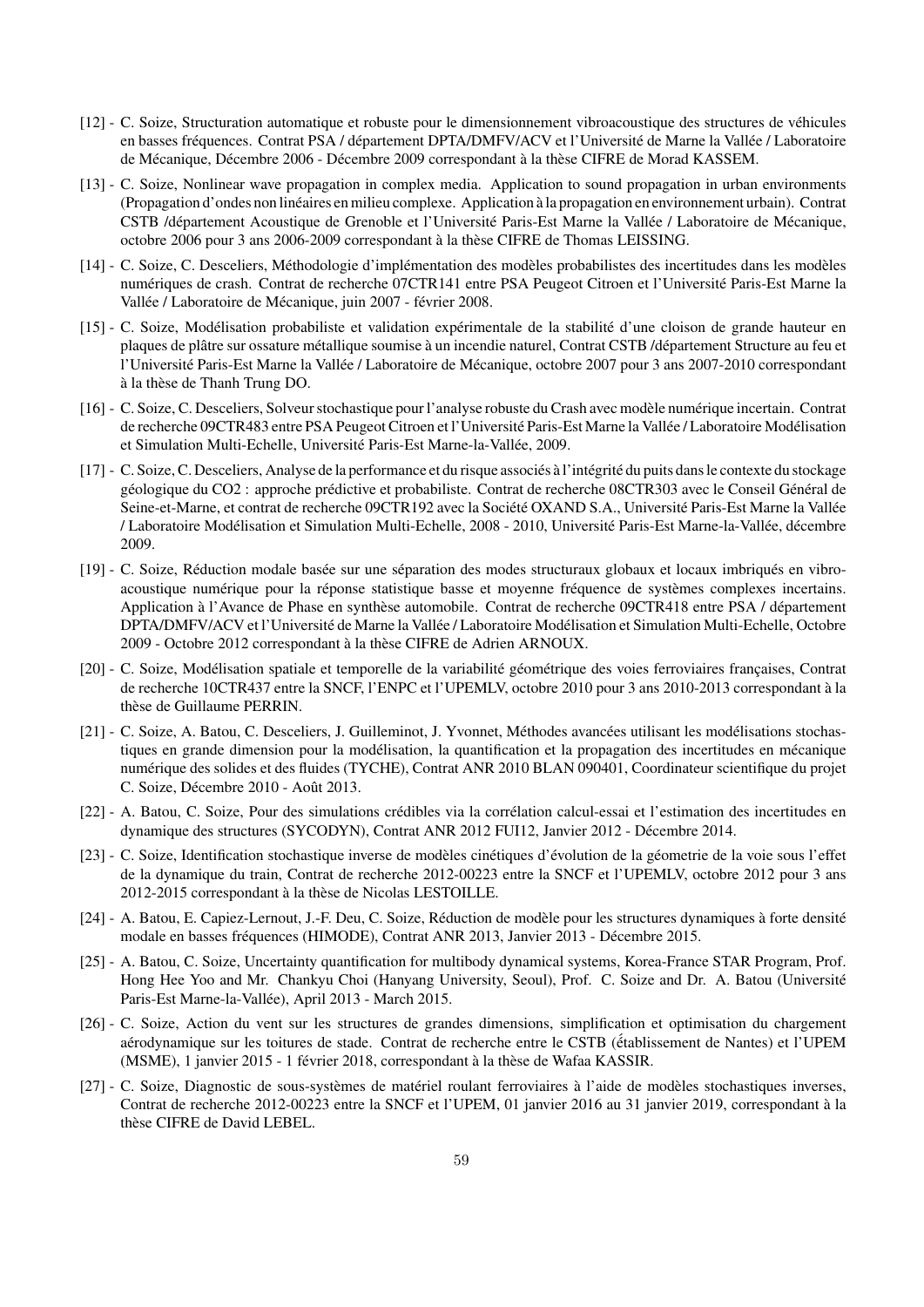- [28] C. Soize, E. Capiez-Lernout, la modélisation du désaccordage des roues aubagées en dynamique non linéaire, Contrat de recherche 2017-2020 entre SAFRAN TECH et l'UPEM, 01 février 2017 au 31 janvier 2020, correspondant à la thèse CIFRE de Anthony PICOU.
- [29] C. Soize, Robust design of nacelle noise reduction technologies, Contrat de recherche 2017-2020 entre Airbus et l'UPEM, 01 janvier 2017 au 31 janvier 2020, correspondant à la thèse CIFRE de Vincent DANGLA.
- [30] C. Soize, C. Desceliers, Modélisation vibro-acoustique multi-fréquentielle, Contrat de recherche 2017-2020 entre PSA et l'UPEM, 01 janvier 2017 au 31 janvier 2020, correspondant à la thèse CIFRE de Justin REYES.
- [31] C. Soize, Optimisation de la vitesse des trains vis-à-vis de leur comportement dynamique sur les voies, Contrat de recherche 2019-2023 entre la SNCF et l'UPEM, 01 décembre 2019 au 31 mars 2023, correspondant à la thèse CIFRE de Julien NESPOULOUS.
- [32] C. Desceliers, C. Soize, Méthodes avancées pour la modélisation du bruit moteur et avion (MAMBO), Contrat de recherche 2021-2024, Airbus, DGA, correspondant à la thèse de Amritesh SINHA.

# 9. VISITING SCIENTIST AND VISITING PROFESSOR

- . Visiting Professor, University of Southern California, Los Angeles, USA, 2019.
- . Visiting Professor, Duke University, Durham, USA, 2019.
- . Visiting Professor, University of Liege, Belgium, 2019
- . Visiting Professor, Tongji University, Shanghai, China, 2019.
- . Visiting Professor, Stanford University, Stanford, USA, 2019
- . Visiting Professor, University of Southern California, Los Angeles, USA, 2018.
- . Visiting Professor, Duke University, Durham, USA, 2018.
- . Visiting Professor, Stanford University, Stanford, USA, 2018.
- . Visiting Professor, Federal University of Fluminense, Rio de Janeiro, Brazil, 2018.
- . Visiting Professor, University of Southern California, Los Angeles, USA, 2017.
- . Visiting Professor, Stanford University, Stanford, USA, 2017.
- . Visiting Professor, University of Southern California, Los Angeles, USA, 2016.
- . Visiting Professor, Stanford University, Stanford, USA, 2016.
- . Visiting Professor, Naval Research Laboratory (NRL), Washington DC, USA, 2016.
- . Visiting Professor, Arizona State University, Tempe-Phoenix, Arizona, USA, 2015.
- . Visiting Professor, Stanford University, Stanford, USA, 2015.
- . Visiting Professor, University of Southern California, Los Angeles, USA, 2015.
- . Visiting Professor, Perm State University, Perm, Russia, 2012.
- . Visiting Professor, PUC University, Rio de Janeiro, Brazil, 2004, 2006, 2008, 2010, 2012.
- . Visiting Professor, Ecole Nationale Polytechnique of Algeria, 2004
- . Visiting Professor, University of Innsbruch, Austria, 2002, 2003, 2004, 2005, 2007.
- . Visiting Professor, Rice University, 2004.
- . Visiting Professor, The Johns Hopkins University, 2002, 2003.
- . Visiting Scientist, Rice University, 2001.
- . Visiting Scientist, The Johns Hopkins University, 2000.
- . Visiting Scientist, University of Saint Jacques de Compostelle, Spain, 1996, 1997, 1998.
- . Visiting Scientist, PUC University, Rio de Janeiro, Brazil, 1994, 1995, 1996.

## 10. SUPERVISED DOCTORAL STUDENTS

- 1977 1979 Thèse C. TREZOS. (Participation à 20% de l'encadrement, Directeur de thèse P. Krée). Bourse CTICM. Thèse de docteur ingénieur, Approche probabiliste de la sécurité des constructions , université Pierre et Marie Curie, Paris VI, soutenue le 21 septembre 1979.
- 1978 1980 Thèse N. AKA. (Participation à 20% de l'encadrement, Directeur de thèse P. Krée). Bourse CTICM. Thèse de docteur 3ème Cycle, Calcul d'indices probabilistes de sécurité pour les structures, université Pierre et Marie Curie, Paris VI, soutenue le 1 juillet 1980.
- 1979 1981 Thèse V. HACHEMI. (Participation à 20% de l'encadrement, Directeur de thèse P. Krée). Bourse CTICM. Thèse de docteur ingénieur, Etude du comportement dynamique non linéaire des risers pour les grandes profondeurs soumis au courant et à la houle, Ecole Nationale des Ponts et Chaussées, Paris, soutenue le 25 juin 1981.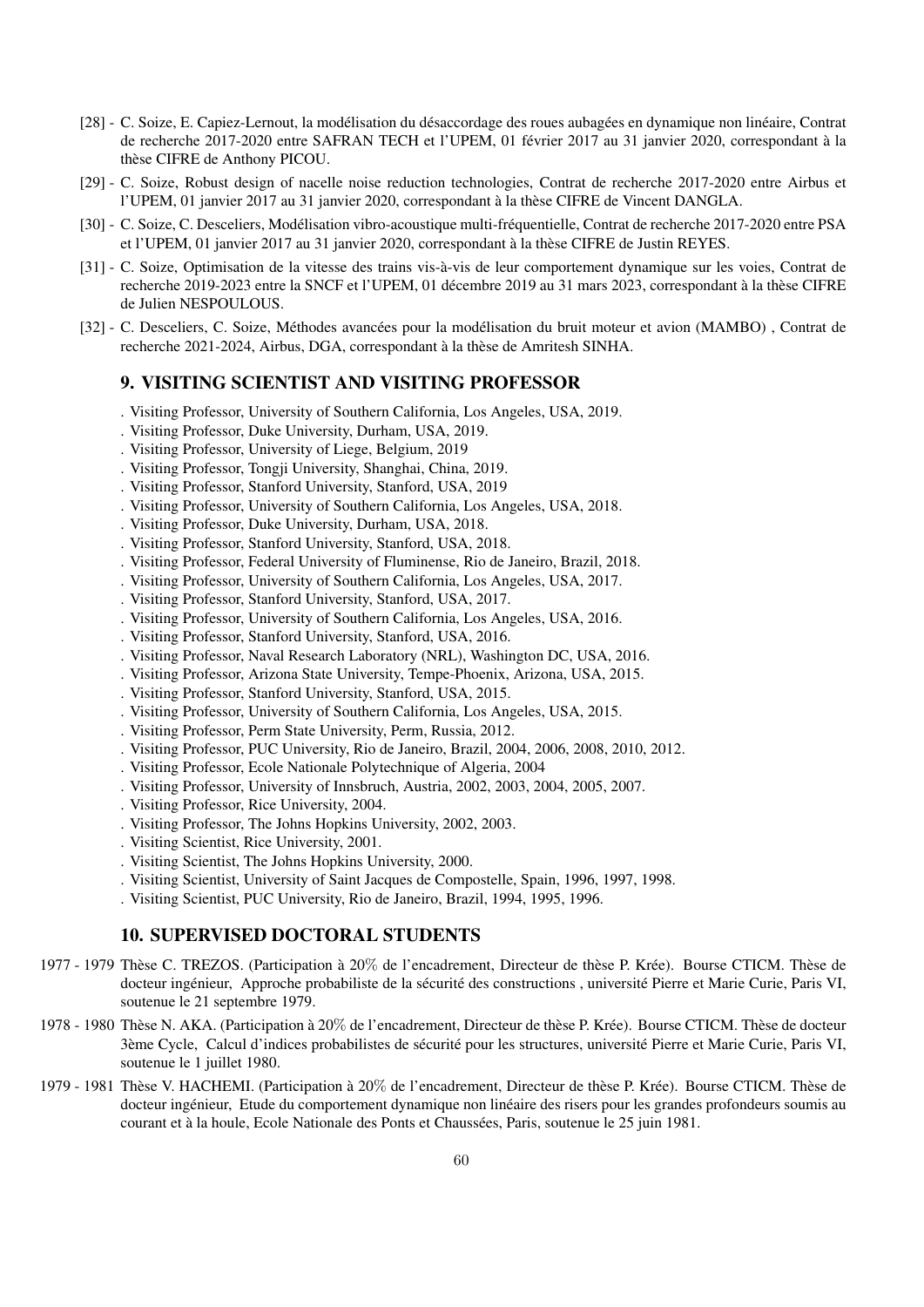- 1981 1983 Thèse F. POIRION. (Participation à 20% de l'encadrement, Directeur de thèse P. Krée). Bourse Onera. Thèse de docteur 3ème Cycle, Etude numérique de la mécanique aléatoire des systèmes à nombre variable de liaisons, université Pierre et Marie Curie, Paris VI, soutenue le 19 décembre 1983.
- 1989 1991 Thèse de O. FILLATRE. Bourse Onera. Thèse de doctorat de l'Ecole Centrale Paris sur l'Identification des systèmes dynamiques faiblement non linéaires à partir d'excitations aléatoires, soutenue le 26 juin 1991.
- 1993 1995 Thèse de P. SOUDAIS. Bourse Onera. Thèse de doctorat de l'Ecole Centrale Paris sur la Résolution des équations de Maxwell harmonique par une méthode numérique hybride, soutenue le 15 décembre 1995.
- 1992 1995 PhD de D. A. RUSSEL (Encadrement d'une partie de son travail de PhD en 1993). PhD de Pennsylvania State University, in Acoustics, on The theory of fuzzy structures and its application to waves in plates and shells, soutenue le 15 aôut 1995.
- 1993 1995 Thèse de O. LEFUR. Bourse Onera. Thèse de doctorat de l'université Pierre et Marie Curie, Paris VI, sur l'Identification modale des systèmes dynamiques multidimensionnels faiblement non linéaires par une méthode de linéarisation stochastique à paramètres aléatoires, soutenue le 7 novembre 1995.
- 1996 1998 Thèse de J.C. MICHELUCCI. Bourse Onera. Thèse de doctorat de l'Ecole Centrale Paris sur l' Optimisation de forme structurale axisymetrique en vibroacoustique interne dans les domaines des basses et moyennes fréquences, soutenue le 22 octobre 1998.
- 1996 1999 Thèse de K. BJAOUI. Bourse Onera. Thèse de doctorat du CNAM Paris sur une Estimation des paramètres d'une structure floue pour des jonctions continues, soutenue le 2 avril 1999.
- 1997 2001 Thèse de C. DESCELIERS. Bourse Onera. Thèse de doctorat de l'Ecole Centrale Paris sur la Dynamique non linéaire en déplacements finis des structures tridimensionnelles viscoélastiques en rotation, soutenue le 26 janvier 2001.
- 1998 2001 Thèse de S. MZIOU. Bourse Onera. Thèse de doctorat du CNAM Paris sur la Sous-structuration dynamique dans le domaine des moyennes fréquences en analyse des structures, soutenue le 28 novembre 2001.
- 1999 2002 Thèse de H. CHEBLI. Bourse Onera. Thèse de doctorat du CNAM Paris sur la Modélisation des incertitudes aléatoires non homogènes en dynamique des structures pour le domaine des basses fréquences, soutenue le 22 Novembre 2002.
- 1999 2002 Thèse de B. FAVERJON. Bourse Onera. Thèse de doctorat du CNAM Paris, directeur de thèse C. Soize (95%), codirecteur R. Ohayon (5%), sur la Modélisation et validation expérimentale d'un modèle d'impédance acoustique dans le domaine des moyennes et des hautes fréquences pour un système multicouche composé d'un matériau poreux épais inséré entre deux plaques minces, soutenue le 13 Décembre 2002.
- 2000 2003 Thèse de J. DUCHEREAU. Bourse Onera. Thèse de doctorat du CNAM Paris sur la Modélisation non paramétrique des incertitudes en dynamique transitoire des systèmes complexes avec incertitudes non homogènes, soutenue le 21 Janvier 2004.
- 2001 2004 Thèse de E. CAPIEZ. Allocation Recherche. Thèse de doctorat de l'université de Marne la Vallée, Dynamique des structures tournantes à symétrie cyclique en présence d'incertitudes aléatoires. Application au désaccordage des roues aubagées, soutenue le 14 Octobre 2004. Lauréate du Prix de Thèse CSMA (Computational Structural Mechanics Association) en 2005.
- 2002 2005 Thèse de S. SAKJI. Bourse CSTB. Thèse de doctorat de l'université de Marne la Vallée, sur la Modélisation probabiliste et validation expérimentale du transfert thermique et du comportement thermomécanique avec endommagement d'une plaque multicouche carton-plâtre-carton soumise au feu, soutenue le 10 juillet 2006.
- 2002 2006 Thèse de C. CHEN. Allocation Recherche. Thèse de doctorat de l'université de Marne la Vallée, directeur de thèse C. Soize (80%), co-directeur D. Duhamel (20%), Vibration et vibroacoustique des panneaux composites sandwich en présence d'incertitudes - Expérimentation et validation du modèle, soutenue le 21 décembre 2006.
- 2004 2006 Thèse de R. COTTEREAU. Bourse Ecole Centrale Paris. Thèse de doctorat de l'Ecole Centrale Paris, directeur de thèse D. Clouteau (90%), co-directeur C. Soize (10%), Etude stochastique de l'interaction dynamique sol-structure, soutenue le 18 janvier 2007. Lauréat du Prix de Thèse CSMA (Computational Structural Mechanics Association) en 2008.
- 2002 2006 Thèse de J.-F. DURAND. Thèse CIFRE PSA. Thèse de doctorat de l'université de Marne la Vallée,Modélisation de véhicules automobiles en vibroacoustique numérique avec incertitudes et validation expérimentale, soutenue le 10 mai 2007.
- 2005 2008 Thèse de Charles FERNANDEZ. Thèse CIFRE PSA. Thèse de doctorat de l'Université Paris-Est sur la Modélisation et validation expérimentale des complexes insonorisants pour la prévision vibroacoustique numérique basse et moyenne fréquences des automobiles, soutenue le 11 décembre 2008.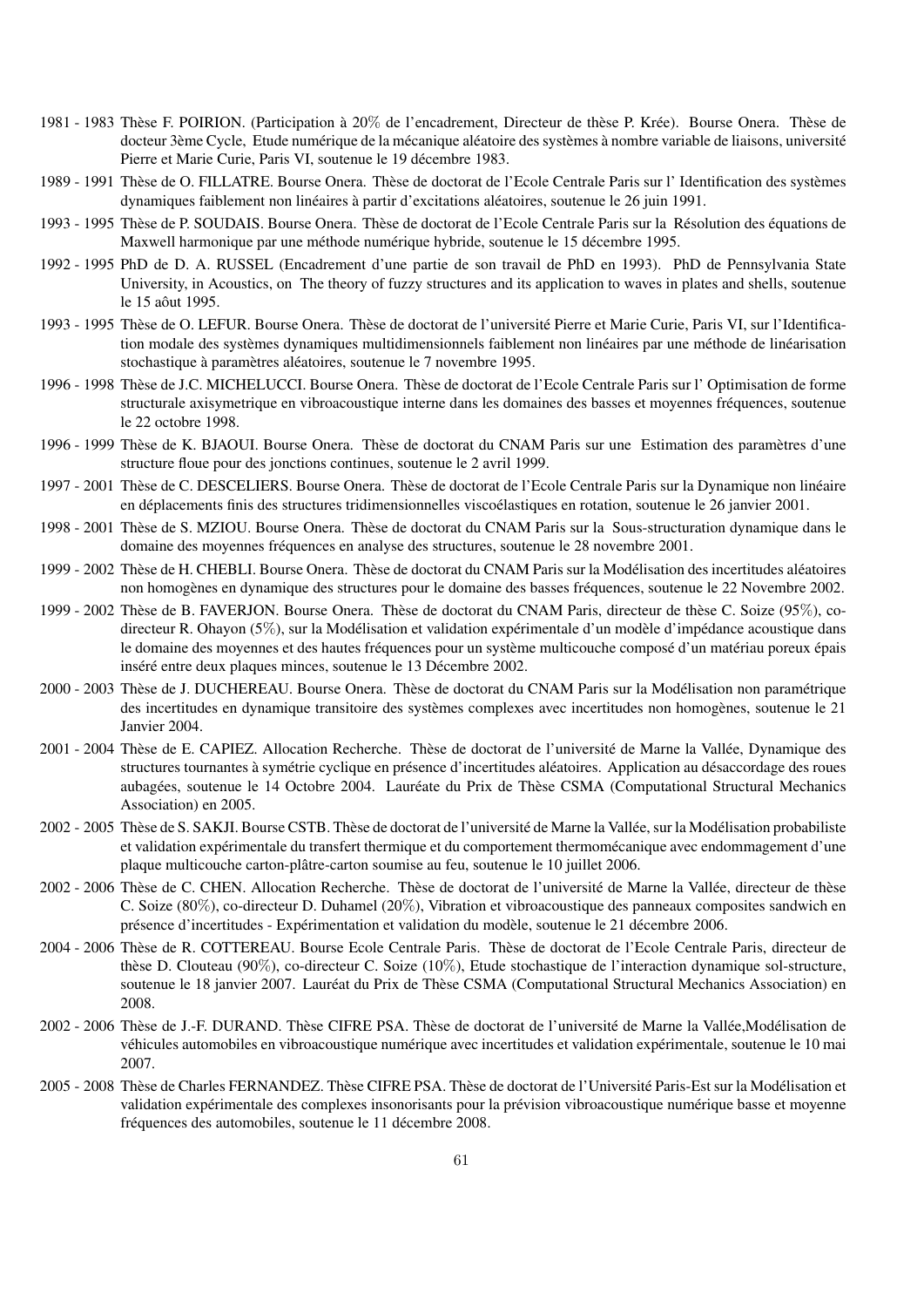- 2005 2008 Thèse de Anas BATOU. Thèse CIFRE EDF R&D. Thèse de doctorat de l'Université Paris-Est sur l'identification de forces stochastiques appliquées à un système dynamique non linéaire en utilisant un modèle numérique incertain et des réponses expérimentales, soutenue le 18 décembre 2008.
- 2006 2008 Thèse de Johann GUILLEMINOT. Bourse Ecole des Mines de Douai. Thèse de doctorat de l'Université des Sciences et Technologies de Lille 1 sur la Modélisation stochastique mésoscopique de milieux aléatoires : application à un polym`ere renforc´e de fibres longues, Directeurs de thèse D. Kondo (Université des Sciences et Technologies de Lille 1) et C. Binétruy (Mines Douai), co-encadrement C. Soize (20%), soutenue le 9 décembre 2008.
- 2006 2009 Thèse de Moustapha MBAYE. Thèse CIFRE Turbomeca. Directeur de thèse Soize C. (80%), co-encadrement Capiez-Lernout E. (20%). Thèse de doctorat de l'Université Paris-Est sur la Conception robuste en vibration et aéroélasticité des roues aubagées de turbomachines, soutenue le 3 novembre 2009.
- 2006 2009 Thèse de Mourad KASSEM. Thèse CIFRE PSA. Thèse de doctorat de l'Université Paris-Est sur le Champ de densité d'énergie pour la vibroacoustique basse et moyenne fréquence des structures complexes utilisant un modèle numérique stochastique. Application à la partition structurale des automobiles, soutenue le 10 décembre 2009.
- 2007 2009 Thèse de Thomas LEISSING. Thèse CIFRE CSTB. Directeur de thèse C. Soize (50%), co-directeur au CSTB, P. Jean (50%) Thèse de doctorat de l'Université Paris-Est sur la Propagation d'ondes non linéaires en milieu complexe. Application à la propagation en environnement urbain, soutenue le 30 novembre 2009.
- 2007 2010 Thèse de Thiago RITTO. Bourse Brésilienne CAPES. Thèse de doctorat en co-tutelle entre l'université de la PUC-Rio au Brésil et l'Université Paris-Est sur Numerical analysis of the nonlinear dynamics of a drill-string with uncertainty modeling, directeur de thèse coté Brésil R. Sampaio (50%), directeur de thèse coté Français C. Soize (50%), soutenue le 15 avril 2010. Lauréat du Prix de Thèse CSMA (Computational Structural Mechanics Association) en 2011.
- 2007 2011 Thèse de Thanh Trung DO. Thèse bourse CSTB. Thèse de doctorat de l'Université Paris-Est sur l'Analyse expérimentale et modélisation du comportement non linéaire thermomécanique de cloison en plaques carton-plâtre-carton, vissées et soumises à des charges thermiques et mécaniques, soutenue le 8 décembre 2011.
- 2009 2012 Thèse de Adrien ARNOUX. Thèse CIFRE PSA. Directeur de thèse C. Soize (50%), co-encadrement A. Batou (50%). Thèse de doctorat de l'Université Paris-Est sur la Réduction des modèles numériques en dynamique linéaire basse fréquence des automobiles, soutenue le 3 octobre 2012.
- 2010 2013 Thèse de Guillaume PERRIN. Bourse SNCF. Directeur de thèse A. Duhamel (50%), co-directeur C. Soize (50%) Thèse de doctorat de l'Université Paris-Est : "Random fields and associated statistical inverse problems for uncertainty quantification. Application to railway track geometries for high-speed trains dynamical responses and risk assessment", soutenue le 24 septembre 2013. Lauréat du Prix de Thèse 2014 de l'Ecole des Ponts ParisTech et Lauréat du Prix de Thèse 2014 de l'Université Paris-Est (École Doctorale Sciences, Ingénierie, Environnement).
- 2010 2013 Thèse de Manh-Tu NGUYEN. Contrat Doctoral. Directeur de thèse C. Soize (50%), co-encadrement C. Desceliers (50%) Thèse de doctorat de l'Université Paris-Est : "Identification multi-échelle du champ d'élasticité apparent stochastique de microstructures hétérogènes. Application à un tissu biologique", soutenue le 8 Octobre 2013.
- 2012 2015 Thèse de Americo CUNHA JUNIOR. Bourse Brésilienne CAPES. Thèse de doctorat en co-tutelle entre l'université de la PUC-Rio au Brésil et l'Université Paris-Est : "Modeling and uncertainty quantification in the nonlinear stochastic dynamics of horizontal drillstrings", directeur de thèse Brésil R. Sampaio (50%), directeur de thèse France C. Soize (50%), soutenue le 11 mars 2015.
- 2012 2015 Thèse de Roberta DE QUEIROZ LIMA. Bourse Brésilienne CAPES. Thèse de doctorat en co-tutelle entre l'université de la PUC-Rio au Brésil et l'Université Paris-Est : "Modeling and simulation in nonlinear stochastic dynamics of coupled systems and impacts", directeur de thèse Brésil R. Sampaio (50%), directeur de thèse France C. Soize (50%), soutenue le 13 mai 2015. Lauréate d'un Prix de Thèse 2015 de ABCM-EMBRAER (Associação Brasileira de Engenharia e Ciências Mecânicas (ABCM) e pela Empresa Brasileira de Aeronáutica (Embraer)) et d'un prix de Thèse 2016 de la CAPES (Coordenadoria de Aperfeiçoamento de Pessoal de Nível Superiorla).
- 2012 2015 Thèse de Nicolas LESTOILLE. Thèse CIFRE SNCF. Thèse de doctorat de l'Université Paris-Est : "Stochastic model of high-speed train dynamics for the prediction of long-time evolution of the track irregularities", soutenue le 16 octobre 2015.
- 2012 2015 Thèse de Thinh Tien LE. Thèse projet ANR. Directeur de thèse C. Soize (30%), co-encadrement J. Guilleminot (70%). Thèse de doctorat de l'Université Paris-Est : "Modélisation stochastique en mécanique des milieux continus de l'interphase inclusion-matrice à partir de simulations en dynamique moléculaire", soutenue le 21 octobre 2015.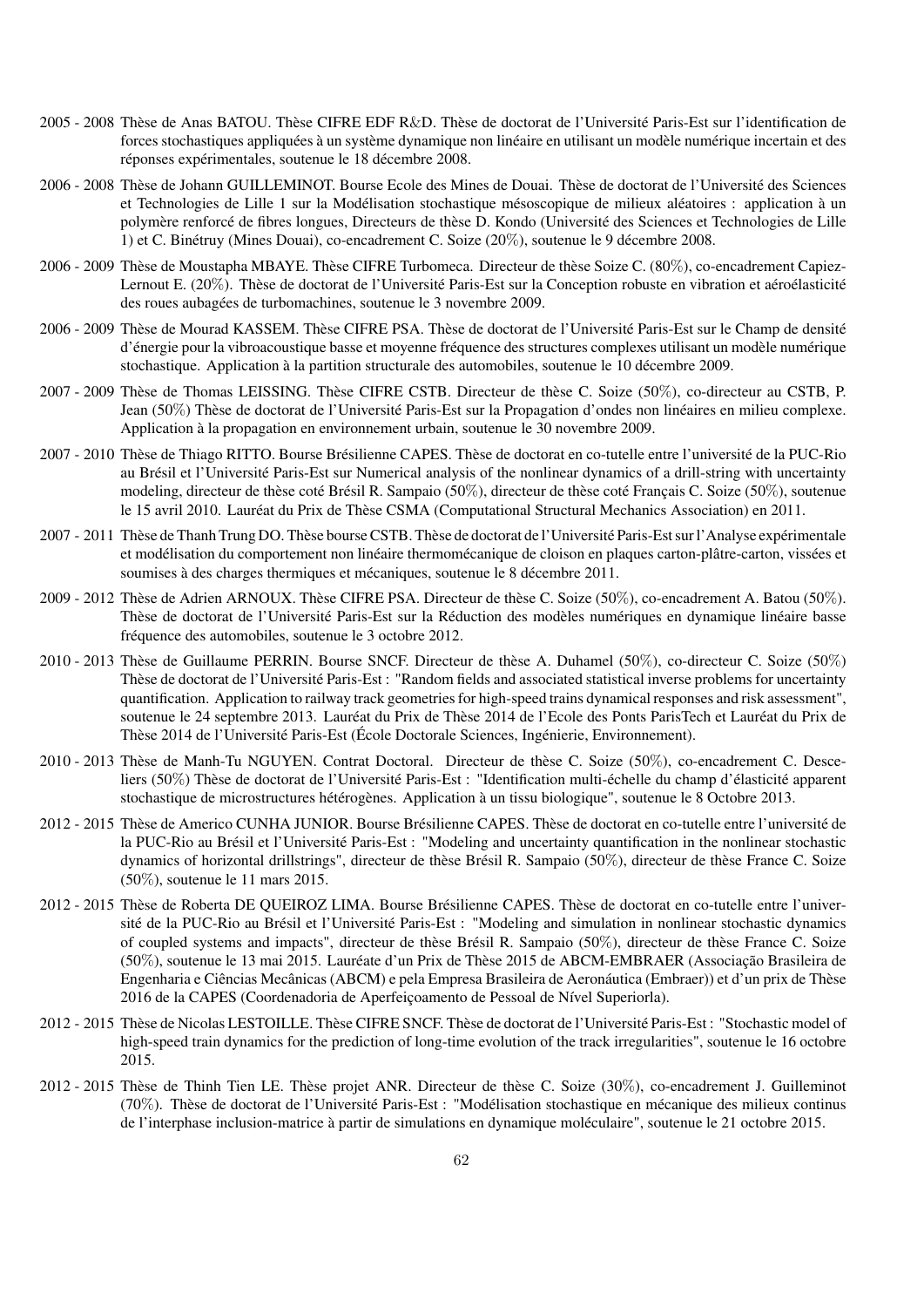- 2013 2016 Thèse de Olivier EZVAN. Thèse projet ANR. Directeur de thèse C. Soize  $(30\%)$ , co-encadrement A. Batou (70%). Thèse de doctorat de l'Université Paris-Est : "Multilevel model reduction for uncertainty quantification in computational structural dynamics", soutenue le 23 septembre 2016.
- 2014 2020 Thèse de Rémi CAPILLON. Thèse Contrat Doctoral. Directeur de thèse C. Desceliers (90%), co-encadrement C. Soize (10%). Thèse de doctorat de l'Université Paris-Est: "Modélisation non paramétrique des incertitudes dans les modèles numériques de calcul linéaires et causaux", soutenue le 10 Décembre 2020.
- 2014 2017 Thèse de Wafaa KASSIR. Bourse CSTB. Thèse de doctorat de l'Université Paris-Est : "A non-Gaussian probabilistic approach for the equivalent static loads of wind effects in structural dynamics from wind tunnel measurements", soutenue le 7 septembre 2017.
- 2014 2017 Thèse de Déborah LAVAZEC. Contrat Doctoral, Labex MMCD. Directeur de thèse A. Duhamel (50%), co-Directeur C. Soize  $(30\%)$ , co-encadrement A. Batou  $(20\%)$ . Thèse de doctorat de l'Université Paris-Est : "Experimental evaluation and modeling of a nonlinear absorber for vibration attenuation. Design, identification, and analysis", soutenue le 21 Décembre 2017.
- 2015 2018 Thèse de David LEBEL. Thèse CIFRE SNCF. Thèse de doctorat de l'Université Paris-Est : "Statistical inverse problem in nonlinear high-speed train dynamics", soutenue le 30 Novembre 2018.
- 2016 2019 Thèse de Quentin AKKAOUI. Thèse DGA. Directeur de thèse C. Soize (10%), co-encadrement R. Ohayon du CNAM Paris (10%), E. Capiez-Lernout (80%). Thèse de doctorat de l'Université Paris-Est : "Computational dynamics of geometrically nonlinear structures coupled with acoustic fluids in presence of sloshing and capillaritu. Uncertainty quantification", soutenue le 4 Octobre 2019.
- 2016 2019 Thèse de Mariia NESTEROVA. Thèse financée par le projet européen Marie Curie Infrastar, Directeur de thèse C. Soize (10%), co-encadrement Franziska Schmidt de l'IFSTTAR (90%). Thèse de doctorat de l'Université Paris-Est : "Reliability of structures exposed to traffic and environmental loads", soutenue le 25 Octobre 2019.
- 2016 2019 Thèse de Anthony PICOU. Thèse CIFRE Safran, Directeur de thèse C. Soize (10%), co-encadrement E. Capiez-Lernout (90%). Thèse de doctorat de l'Université Paris-Est : "Robust analysis under uncertainties of bladed disk vibration with geometrical nonlinearities and detuning", soutenue le 16 décembre 2019.
- 2017 2020 Thèse de Vincent DANGLA. Thèse CIFRE Airbus. Thèse de doctorat de l'Université Gustave Eiffel :"Robust design of nacelle noise reduction technologies", soutenue le 11 Septembre 2020.
- 2017 2020 Thèse de Justin REYES. Thèse CIFRE PSA, Directeur de thèse C. Soize (50%), co-encadrement C. Desceliers (50%). Thèse de doctorat de l'Université Paris-Est : "Multi-scale stochastic reduced-order model in computational vibroacoustics applied to automobiles", soutenue le 5 novembre 2020. The paper "Vehicle model likelihood computation using a probabilistic complex FRF matrix statistical reduction" that has been presented during the ISMA/USD conference has been awarded as the USD Best Student Paper.
- 2019 2022 Thèse de Julien NESPOULOUS (en cours). Thèse CIFRE SNCF. Thèse de doctorat de l'Université Gustave Eiffel : "Optimisation de la vitesse des trains vis-à-vis de leur comportement dynamique sur les voies", soutenance prévue en Décembre 2022.
- 2021 2024 Thèse de Amritesh SINHA (en cours). Thèse Airbus DGAC. Directeur de thèse C. Desceliers (70%), co-encadrement C. Soize (30%). Thèse de doctorat de l'Université Gustave Eiffel : "Optimization of innovative acoustic treatment of engines for green aviation using numerical simulations and machine learning", soutenance prévue en Décembre 2024.

# 11. PROFESSIONAL ACTIVITIES

## 11.1. University Services

- . Director of the Engineering Mechanics Laboratory, 2002 2004.
- . Vice-President for the Research of the PRES Université Paris-Est, 2008 March 2009.
- . Vice-President for the Research of the Université Paris-Est Marne-la-Vallée, 2002 January 2012.
- . Director of the laboratory "Modélisation et Simulation Multi-Echelle (MSME UMR 8208 CNRS)", 2008 February 2013.

### 11.2. Reviewer of Thesis and HDR (Habilitation Thesis)

P. Fayol, Thesis, Paris VI University (Pierre et Marie Curie), December 18, 1989. N. Pican, Thesis, Paris XI University, September 28, 1989.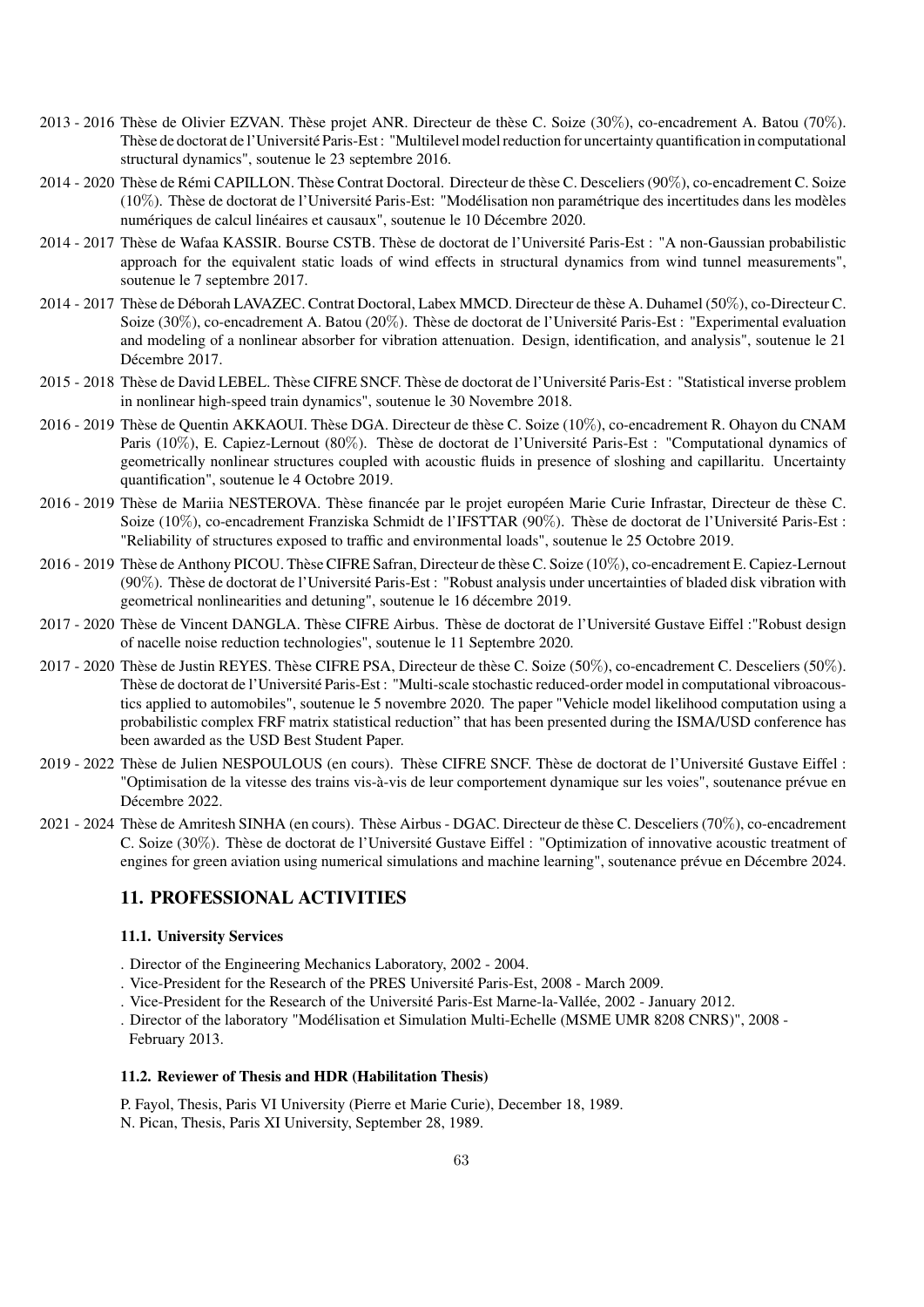P. Bernard, Thesis, Blaise Pascal University, Clermont-Ferrand, October 20, 1990.

A. Sbai, Thesis, Ecole Nation. Sup. de l'Aéronau. et de l'Espace, December 17, 1990.

H-P. Boissière, Thesis, Ecole Centrale Paris, September 7, 1992.

E. Friot, Thesis, University of Aix-Marseille II, May 5, 1993.

A. Lebot, Thesis, Ecole Centrale Lyon, April 20, 1994.

D. Trentin, Thesis, INSA Lyon, December 21, 1995.

A. Gallet, Thesis, University of Provence (Aix-Marseille I), January 12, 1996.

S. Bellizzi, HDR (Habilitation Thesis), University of Méditerranée, Aix-Marseille II, November 3, 1997.

O. Richoux, Thesis, University of Maine, December 7, 1999.

O. Dessombz, Thesis, Ecole Centrale Lyon, December 19, 2000.

D. Clouteau, HDR (Habilitation Thesis), INP Grenoble, Ecole Centrale Paris, October 19, 2001.

J.-M. Mencik, Thesis, Sherbrooke University (Cadana) and INSA Lyon, December 12, 2002.

P. Darcis, Thesis, Blaise Pascal University - Clermont II, December 9, 2002.

A. Le Bot, HDR (Habilitation Thesis), Ecole Centrale Lyon, December 16, 2002.

P. Neple, Thesis, University of Bourgogne, December 5, 2003.

F. Sui, Thesis, Ecole Centrale Lyon, January 27, 2004.

M. N. Ichchou, HDR (Habilitation Thesis), Ecole Centrale Lyon, December 6, 2004.

J. Delbove, Thesis, Ecole Supérieure de l'Aéronautique et de l'Espace, June 7, 2005.

O. Le Maˆıtre, HDR (Habilitation Thesis), University of Evry, March 23, 2006.

S. Besset, Thesis, Ecole Centale Lyon, November 24, 2006.

B. Sudret, HDR (Habilitation Thesis), Blaise Pascal University, October 12, 2007.

X. Zhong, Thesis, Ecole Centale de Lyon, October 14, 2010.

P. du Cauzé de Nazelle, Thesis, Ecole Centrale de Lyon, March 27, 2013.

P. Froment, Thesis, Ecole Centrale de Lyon, April 24, 2014.

L. Alimonti, Thesis, Université de Sherbrooke, Canada, December 18, 2014.

F. Schmidt, HDR (Habilitation Thesis), Université Paris-Est, December 19, 2017.

G. Brogna, Thesis, INSA Lyon, December 18, 2018.

K. Bulthuis, Thesis, Université Libre de Bruxelles, January 13, 2020, and Université de Liège, January 29, 2020.

#### 11.3. Reviewers of International Journals

285 reviews performed between 1990 and 2022:

Academic Press, books (2) Springer, book and chapters of book (5) Aerospace Science and Technology (4) AIAA Journal (14) CACAIE Journal (10) Computational Fluid Dynamics (1) Computational Material Sciences (1) Computational Mechanics (5) Computational Methods in Applied Mechanics and Engineering (18) Computers and Structures (36) CRAS, Paris (5) Engineering Structures (1) European Journal of Mechanics (5) IEEE Transactions on Signal Processing (1) International Journal for Numerical Methods in Engineering (18) International Journal for Numerical Methods in Fluids (1) International Journal of Engineering Science (1) International Journal of Fracture (1) International Journal of Non-Linear Mechanics (25) International Journal of Solids and Structures (1) ISRN Applied Mathematics (1) Integrated Computer-Aided Engineering, an International Journal (1) Journal Acoustical Society of America (26) Journal of Aerospace Engineering ASCE (1)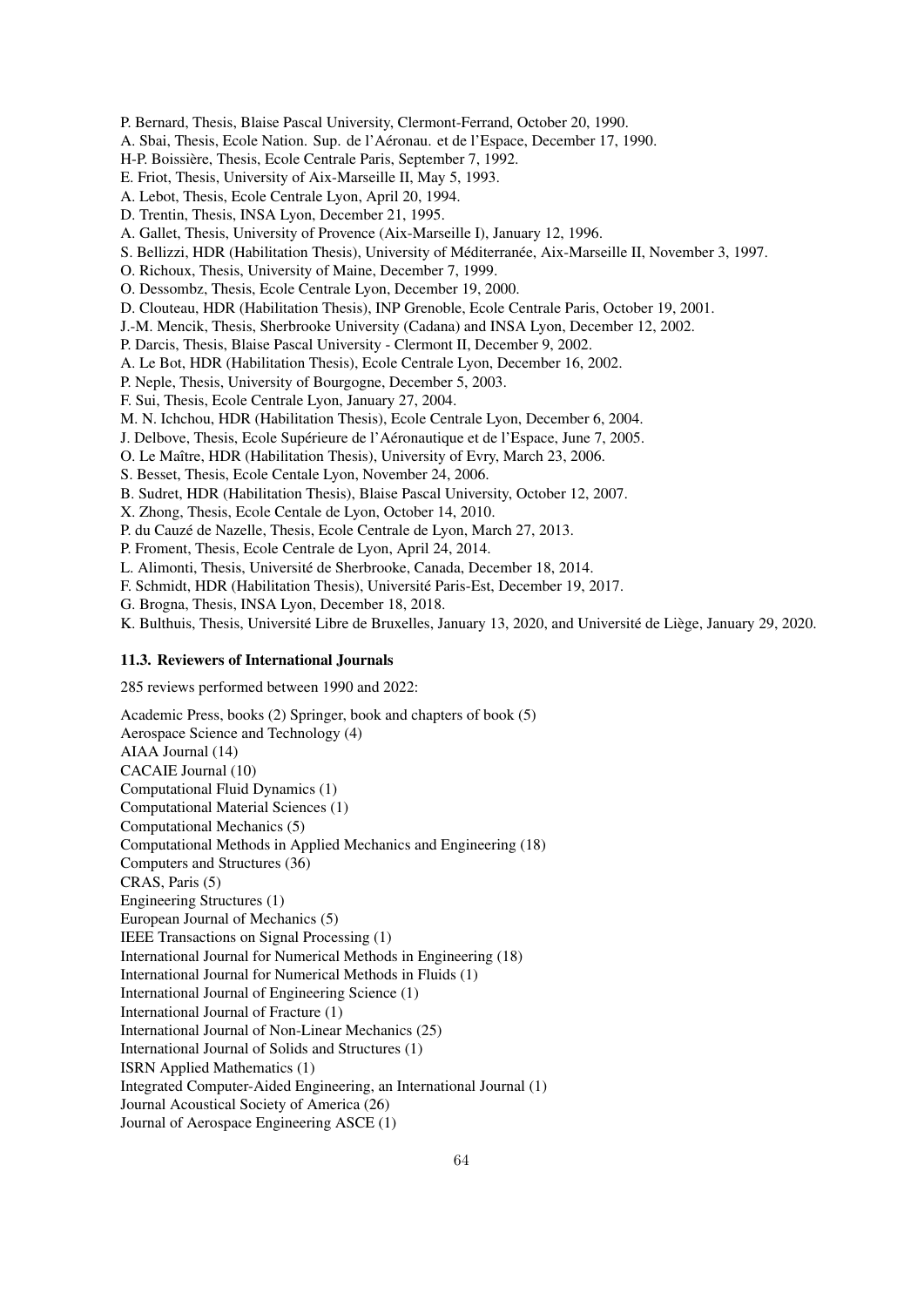Journal of Aircraft (1) Journal of Applied Mechanics - Transactions of the ASME (3) Journal of Computational Physics (3) Journal of Engineering Mechanics ASCE (2) Journal of Fluids and Structures (1) Journal of Intelligent Material Systems and Structures (2) Journal of Offshore Mechanics and Arctic Engineering (1) Journal of Nonlinear Dynamics (1) Journal of Sound and Vibration (35) Journal of Vibration and Acoustics (4) La Recherche Aérospatiale (4) Mechanical Systems and Signal Processing (3) Physica-D (2) Probabilistic Engineering Mechanics (29) Probability Surveys (1) Proceedings of the Royal Society A (1) SIAM Journal on Scientific Computing (6) SIAM-ASA Journal on Uncertainty Quantification (JUQ) (3) Structural Engineering and Mechanics (1) Theory of Probability and Mathematical Statistics (1)

## 11.4. Membership of Committees, Scientific Committees of Laboratories and Institutions.

- . Officers of the "Uncertainty Quantification" Speciality Committee of United States Association of Computational Mechanics (USACM), 2013 - present.
- . Member of the Scientific Committee of the FCBA Institute of Technology, 2012 2018.
- . Member of the Scientific Committee of the Laboratory Tribology and Systems Dynamics(LTDS), 2013 2016.
- . Elected member of the Board of the PRES Université Paris-Est, 2012 2015.
- . Elected member of the Board of the Université Paris-Est Marne-la-Vallée, 2012 2015.
- . Member of the Executive Board of the European Association for Structural Dynamics (EASD), 2011 2014.
- . Chairman of the Executive Board of the European Association for Structural Dynamics (EASD), 2008 2011.
- . Member of the Executive Board of the European Association for Structural Dynamics (EASD), 2006 2008.
- . Member of the Board of the PRES Université Paris-Est, 2007 2011.
- . Permanent invited member of the Board of the Université Paris-Est Marne-la-Vallée, 2002 2011.
- . Permanent invited member of the Scientific Committee of the Université Paris-Est Marne-la-Vallée, 2002 2011.
- . Member of the Scientific Committee of CSTB (French Research Center in Civil Engineering), 2002 2006.
- . Chairman, European Association for Structural Dynamics (EADS), 2002 2005.
- . Chairman, *Structure Committee* of the Association A´eronautique et Astronautique de France, 2002 2003.
- . Expert member in the Orbital System Committee of CNES (French Space Agency), 1992 1999.
- . Member of the Scientific Committee of the Acoustic and Mechanics Laboratory (CNRS), 1992 1999.
- . Member of the Scientific Committee of the "Bassin des Carènes" of the French Navy, 1994 1998.
- . Chairman, Spatial Mechanisms Experts Committee of CNES (French Space Agency), 1994.

## 11.5. Membership of Scientific Committees or Organizing Committees of International Conferences.

- . UNCECOMP 2023, Uncertainty Quantification in Computational Sciences and Engineering, Athens, Greece, 12-14 June 2023.
- . COMPDYN 2023, Computational Methods in Structural Dynamics and Earthquake Engineering, Athens, Greece, 12-14 June 2023.
- . ICAV 2022, The Fourth International Conference on Acoustics and Vibration, Sousse, Tunisia, December 19-21, 2022
- . ICOSSAR 2021-2022, 13th International Conference on Structural Safety & Reliability, Virtual Conference, Shanghai, China, 13-17 September 2022.
- . ISMA 2022, International Conference on Noise and Vibration Engineering Conference (ISMA) and on Uncertainty in Structural Dynamics (USD), Leuven, Belgium, September 12-14, 2022
- . UNCECOMP 2021, Uncertainty Quantification in Computational Sciences and Engineering, Virtual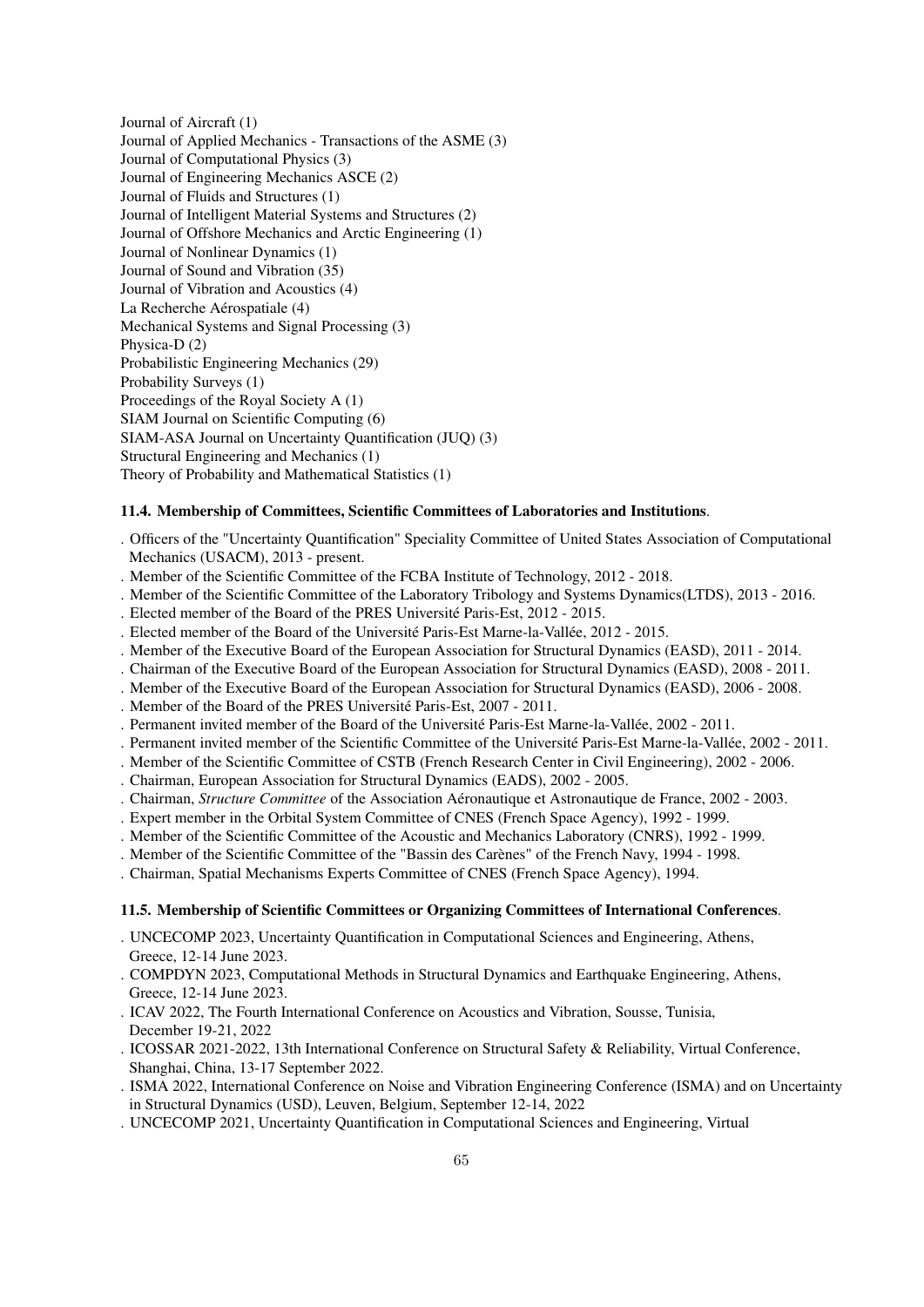conference, 28-30 June 2021.

- . COMPDYN 2021, Computational Methods in Structural Dynamics and Earthquake Engineering, Virtual conference, 28-30 June 2021.
- . REC 2020, 9th International Workshop on Reliable Engineering Computing, Taormina, Italy, 17-20 May, 2020.
- . EURODYN 2020, 11th International Conference on Structural Dynamics, Streamed from Athens, Greece, 23-26 November, 2020.
- . EMI 2020 and PMC 2020, Engineering Mechanics Institute conference and the 13th ASCE Specialty Conference on Probabilistic Mechanics New York, May 26-29, 2020.
- . ISMA 2020, International Conference on Noise and Vibration Engineering Conference (ISMA) and on Uncertainty in Structural Dynamics (USD), Leuven, Belgium, September 7-9, 2020
- . CMSM 2019, 8th edition of the International Congress on Design and Modelling of Mechanical Systems, Hammamet, Tunisia, March 18-20, 2020.
- . UNCECOMP 2019, Uncertainty Quantification in Computational Sciences and Engineering, Crete, Greece, 22-24 June 2019.
- . COMPDYN 2019, Computational Methods in Structural Dynamics and Earthquake Engineering, Crete, Greece, 22-24 June 2019.
- . CSMA 2019, 4`eme Colloque National en Calcul des Structures, Giens (Var), 13-17 Mai 2019.
- . REC 2018, 8th International Workshop on Reliable Engineering Computing, Computing with Confidence, Institute for Risk, Liverpool, July 16 - 18, 2018
- . ISMA 2018, International Conference on Noise and Vibration Engineering Conference (ISMA) and on Uncertainty in Structural Dynamics (USD), Leuven, Belgium, September 17-19, 2018
- . ICAV 2018, International Conference on Acoustics and Vibration, Tunisia, March 19-21, 2018
- . COMUS 2017, Modeling of Multi-Uncertainty and Multi-Scale Problems, Porto, Portugal, September 12-14, 2017
- . EURODYN 2017, 10th International Conference on Structural Dynamics, Roma, Italy, September 10-13, 2017
- . ICOSSAR 2017, 12th International Conference on Structural Safety & Reliability, Vienna, Austria, 6-10 August 2017.
- . COMPDYN 2017, Computational Methods in Structural Dynamics and Earthquake Engineering, Rhodes Island, Greece, 15-17 June, 2017.
- . UNCECOMP 2017, Uncertainty Quantification in Computational Sciences and Engineering, Rhodes Island, Greece, 15-17 June, 2017.
- . CMSM 2017, 7th edition of the International Congress on Design and Modelling of Mechanical Systems, Hammamet, Tunisia, March 27-29, 2017.
- . ICAV 2016, International conference on Acoustics and Vibration (ICAV), Hammamet, Tunisia, March 21-23, 2016.
- . EUROMECH 2016, International Conference on Multi-Uncertainty and Multi-Scale Methods and Related Euromech Colloquium 584, Porto, Portugal, September 13-17, 2016.
- . ISMA 2016 USD 2016, Noise and Vibration Engineering Conference (ISMA), International Conference on Uncertainty in Structural Dynamics (USD), Leuven, Belgium, September 19-21, 2016.
- . REC 2016, 7th International Workshop on Reliable Engineering Computing, Bochum, Germany June 15 17, 2016.
- . COMPDYN 2015, Computational Methods in Structural Dynamics and Earthquake Engineering, Island of Crete, Greece, 23-25 May, 2015.
- . CMSM 2015, The Sixth International Congress on Design and Modelling of Mechanical Systems, Hammamet, Tunisia, March 23 - 25, 2015.
- . DYNCOMP 2015, International Conference on Composites Materials and Structures Dynamic Behaviour, Arles in Provence, France, June 2-4, 2015.
- . MSF 2015, ECCOMAS Thematic Conference on Multi-scale Computational Methods for Solids and Fluids, Sarajevo, Bosnia and Herzegovina, July 20-23, 2015.
- . UNCECOMP 2015, Uncertainty Quantification in Computational Sciences and Engineering, Island of Crete, Greece, May 25-27, 2015.
- . ISMA 2014 USD 2014, Noise and Vibration Engineering Conference (ISMA), International Conference on Uncertainty in Structural Dynamics (USD), Leuven, Belgium, September 15-17, 2014.
- . IUTAM Symposium 2014, Dynamical Analysis of Multibody Systems with Design Uncertainties, Stuttgart, Germany, June 23-27, 2014.
- . EURODYN 2014, 9th International Conference on Structural Dynamics, Porto, Portugal, 30 June 2 July 2014.
- . REC 2014, 6th International Workshop on Reliable Engineering Computing REC 2014 Reliability and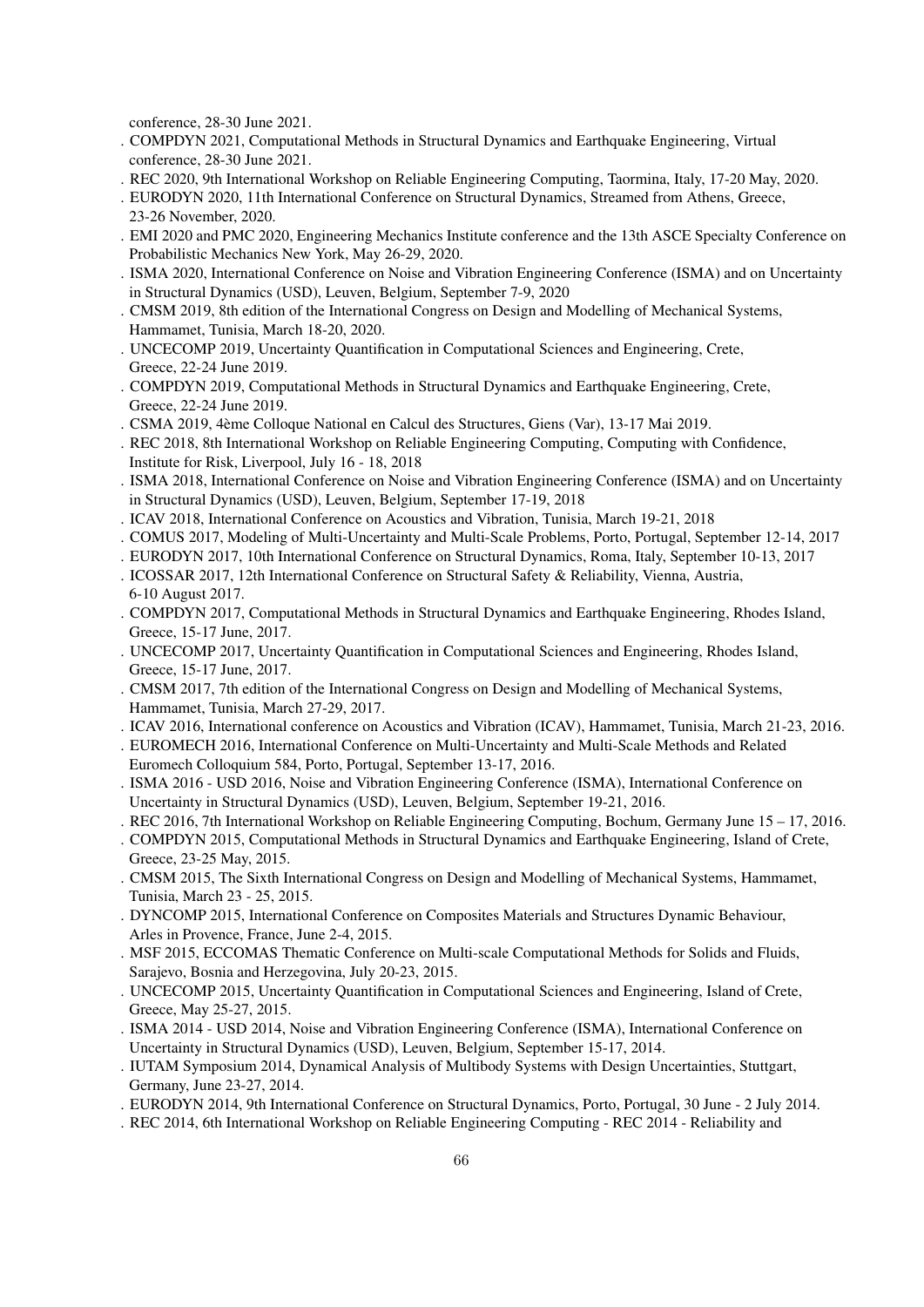Computations of Infrastructures, Illinois Institute of Technology, Chicago, May 25-28, 2014.

- . ICOSSAR 2013, 11th International Conference on Structural Safety and Reliability (ICOSSAR 2013) (Member of the International Advisory Committee), Columbia University, New York City, June 16-20, 2013.
- . COMPDYN 2013, Computational Methods in Structural Dynamics and Earthquake Engineering, in conjunction with SEECCM III, Island of Kos, Greece, June 12-14, 2013.
- . 11ème Colloque National en Calcul des Structures, Giens (Var), May 13 17, 2013.
- . CMSM 2013, 5th edition of the International Congress on Design and Modelling of Mechanical Systems, Djerba, Tunisia, March 18 - 20, 2013.
- . DYNCOMP 2012, First International Conference on Composites Materials and Structures Dynamic Behaviour, Arcachon, France, May 22 - 24, 2012.
- . ISMA 2012 USD 2012, Noise and Vibration Engineering Conference (ISMA), International Conference on Uncertainty in Structural Dynamics (USD), Leuven, Belgium, September 17-19, 2012.
- . SIAM UQ 2012, SIAM Conference on on Uncertainty Quantification, Raleigh, North Carolina, USA, April 2-4, 2012.
- . EURODYN 2011, 8th International Conference on Structural Dynamics, Leuven, Belgium, July 4- 6, 2011.
- . COMPDYN 2011, Computational Methods in Structural Dynamics and Earthquake Engineering, Corfu, Greece, May 26 -28, 2011.
- . 10ème Colloque National en Calcul des Structures, Giens (Var), May 9 13, 2011.
- . ISRERM 2010, International Symposium on Reliability Engineering and Risk Management, Tongji University, Shanghai, P.R.China, September 23-26, 2010.
- . ISMA 2010, 30th Noise and Vibration Engineering Conference, Leuven, Belgique, September 20 22, 2010.
- . USD 2010, International Conference on Uncertainty in Structural Dynamics, Leuven, September 20–22, 2010.
- . IMPACT 2010, First International Symposium on "Dynamic of Systems, materials and structures", Djerba, Tunisie, March 22 - 24, 2010.
- . REC 2010, 4th International Workshop on Reliable Engineering Computing Robust Design Coping with Hazards, Risk and Uncertainty, National University of Singapore, March 3–5, 2010.
- . ICOSSAR 2009, 10th International Conference on Structural Safety and Reliability, Osaka, Japan, September 13 - 17, 2009.
- . IUTAM Symposium on Vibration Analysis of Structures with Uncertainties, Saint Petersburg, July 6–10, 2009.
- . COMPDYN 2009, Computational Methods in Structural Dynamics and Earthquake Engineering, Island of Rhodes, Greece, June 22 - 24, 2009.
- . USD 2009, 2nd International Conference on Uncertainty in Structural Dynamics, the University of Sheffield, UK, June 15–17, 2009.
- . 9ème Colloque National en Calcul des Structures, Giens (Var), May 25 29, 2009.
- . ISMA 2008, 29th Noise and Vibration Engineering Conference, Leuven, Belgique, September 15 17, 2008.
- . EURODYN 2008, 7th European Conference on Structural Dynamics, Soutampton, England, July 7 11, 2008.
- . LSAME08-NDM08, Leuven Symposium on Applied Mechanics in Engineering Non-deterministic numerical modeling, Leuven, March 31 - April 2, 2008.
- . COMPDYN 2007, Computational Methods in Structural Dynamics and Earthquake Engineering, Rethymnon, Crete, Greece, June 13 - 15, 2007.
- . USD 2007, Intern. Conference on Uncertainty in Structural Dynamics, the University of Sheffield, UK, June 11 - 13, 2007.
- . ISMA 2006, 28th Noise and Vibration Engineering Conference, Leuven, Belgium, September 18 20, 2006.
- . CSM 2006, 5th Computational Stochastic Mechanics Conference Rodos, Greece, June 21 23, 2006.
- . EURODYN 2005, 6th European Conference on Structural Dynamics, Paris, September 4 7, 2005.
- . ICOSSAR 2005, 9th Intern. Conf. on Structural Safety and Reliability , Rome, June 19 22, 2005.
- . ISMA 2004, 27th Noise and Vibration Engineering Conference, Leuven, Belgium, September 20 22, 2004.
- . 2ème Colloque d'Analyse Vibratoire Expérimentale, Blois, November 13 14, 2003.
- . 1st Intern. Conf. on Risk, Vulnerability and Reliability in Construction, Alger, October 11 12, 2003.
- . SSD 2003, 5th Intern. Conf. on Stochastic Structural Dynamics, Hangzhou, China, May 26 28, 2003.
- . 6`eme Colloque National en Calcul des Structures, Giens (Var), May 20 23, 2003.
- . CSM 2002, 5th Intern. Conf. on Computational Stochastic Mechanics, Kerkyra, Greece, June 9 12, 2002.
- . ISMA 2002, 26th Noise and Vibration Engineering Conference, Leuven, Belgium, September 12 14, 2002.
- . EURODYN 2002, 5th European Conference on Structural Dynamics, Munich, September 2-5, 2002.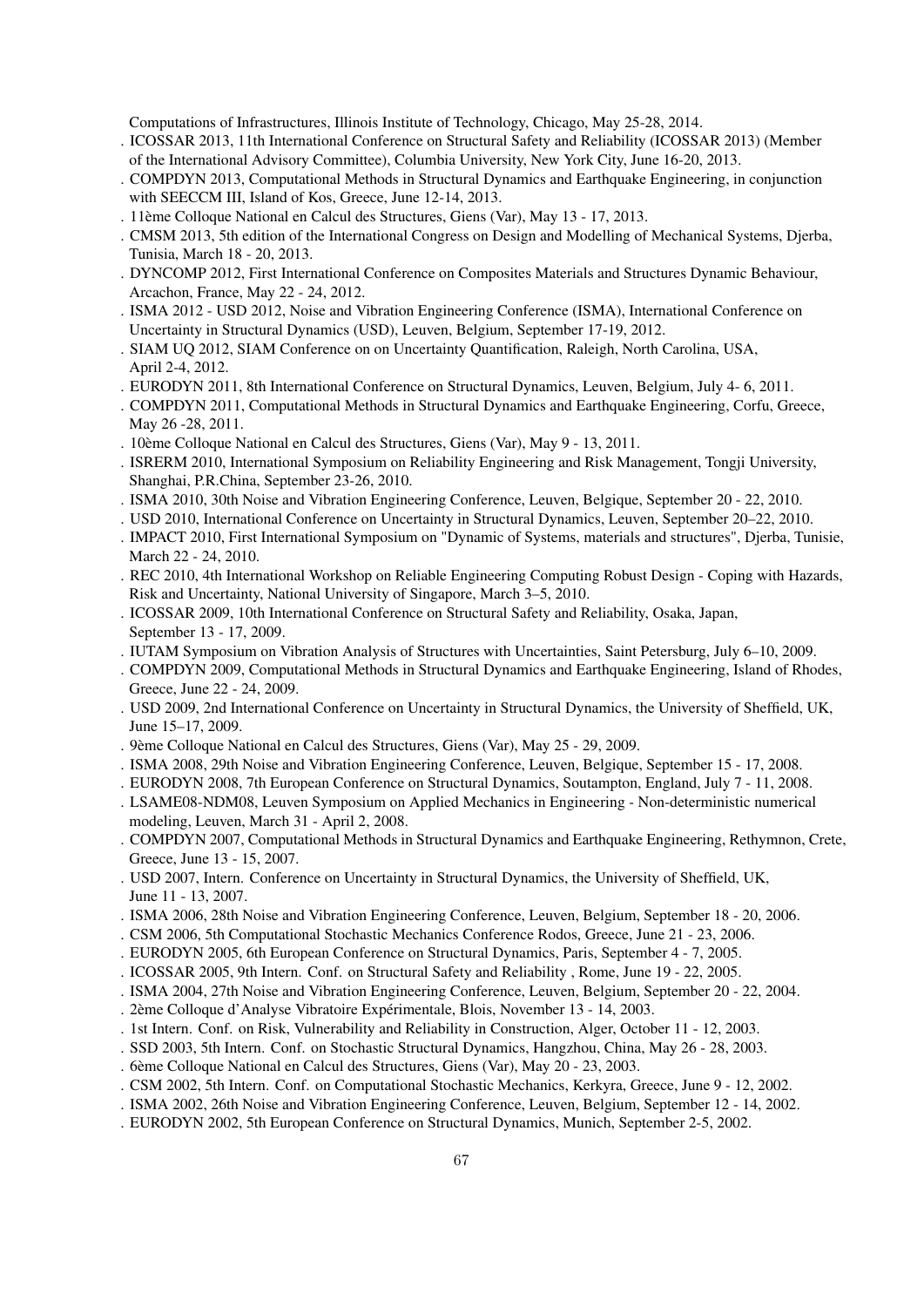- . ICOSSAR 2001, 8th Intern. Conf. on Structural Safety and Reliability, Newport Beach, USA, 17-22 June, 2001.
- . ISMA 2000, 25th Noise and Vibration Engineering Conference, Leuven, Belgium, 13-15 September 2000.
- . NOVEM 2000, Noise and Vibration Using Energy Methods, Lyon, 31 August 2 September 2000.
- . CSM 1998, 3rd Intern. Conf. on Computational Stochastic Mechanics, Island of Santorini, Greece, June 14-17, 1998.
- . ICOSSAR 1997, 7th Intern. Conf. on Structural Safety and Reliability, Kyoto, Japan, November 24–28, 1997;
- . EURONOISE 1995, 2nd Intern. Conf. on Noise Control, Lyon, France, March 21–23, 1995;
- . ICASP 1995, 7th Intern. Conf. on Applications of Statistics and Probability, Paris, France, July 10-13, 1995;
- . ICOSSAR 1993, 6th Intern. Conf. on Structural Safety and Reliability, Innsbruck, Austria, August 9–13, 1993.

#### 11.6. Organization of International Conferences, Minisymposia and Workshop.

- . Conference Chairman of the 6th European Conference on Structural Dynamics, EURODYN 2005, Paris, September 4-7, 2005.
- . Co-organizers: R. Ghanem, C. Soize, G.I. Schueller, Minisymposium "Uncertainty modeling and quantification in computational mechanics" du 7th World Congress on Computational Mechanics (WCCM7), Los Angeles, USA, July 16 - 22, 2006.
- . Co-organizers: R. Ghanem, C. Soize, G.I. Schueller, Minisymposium "Uncertainty modeling and quantification in computational mechanics" du 9th U.S. National Congress on Computational Mechanics (USNCCM IX), San Francisco, USA, July 22 - 26, 2007.
- . Scientific advisor with G.I. Schueller of the Workshop "Uncertainties in structural dynamics" organized by M. Pellissitti, IFM, Leopold-Franzens University of Innsbruck, October 19, 2007.
- . Co-organizers: R. Ghanem, G.I. Schueller, C. Soize, Joint IACM-IUTAM minisymposium "Uncertainty modeling and quantification in computational mechanics" of the joint WCCM8 and ECCOMAS 2008 Conferences, 8th World Congress on Computational Mechanics (WCCM8) and 5th European Congress on Computational Methods in Applied Sciences, Venice, Italy, 30 June - 5 July 2008.
- . Co-organizers: C. Soize, G.I. Schueller, Minisymposium "Uncertainty and reliability in computational structural dynamics" in the international conference COMPDYN 2009 : Computational Methods in Structural Dynamics and Earthquake Engineering, Island of Rhodes, Greece, June 22–24, 2009.
- . Co-organizers: R. Ghanem, C. Soize, G.I. Schueller, W.K. Liu, Minisymposium "Uncertainty quantification in computational science and engineering" of the 10th U.S. National Congress on Computational Mechanics (USNCCM X), Columbus, Ohio, USA, July 16 - 19, 2009.
- . Co-organizers: R. Ghanem, W.K. Liu, G.I. Schueller, C. Soize, Minisymposium "Uncertainty quantification in computational mechanics and engineering sciences" of the 4th European Conference on Computational Mechanics (Solids, Structures and Coupled Problems in Engineering) - ECCM 2010, Paris, France, May 17–21, 2010.
- . Co-organizers: R. Ghanem, W.K. Liu, G.I. Schueller, C. Soize, Minisymposium "Uncertainty modeling and quantification in computational science and engineering" of the 9th World Congress on Computational Mechanics (WCCM 2010), Sydney, Australia, July 19 – 23, 2010.
- . Co-organizers: R. Ghanem, G.I. Schueller, C. Soize, W.K. Liu, Minisymposium "Uncertainty quantification, robustness and computational stochastic mechanics" of the 6th M.I.T. Conference on Computational Fluid and Solid Mechanics; Advances in Solids and Structures Massachusetts Institute of Technology, USA, June 15–17, 2011.
- . Co-organizers: R. Ghanem, C. Soize, G.I. Schueller, W.K. Liu, Minisymposium "Uncertainty Quantification in Computational Science and Engineering" of the 11th U.S. National Congress on Computational Mechanics (USNCCM XI), Minneapolis, Minnesota, USA, July 25 - 29, 2011.
- . Co-organizers: G.I. Schueller, R. Ghanem, C. Soize, W.K. Liu, Minisymposium "Uncertainty Quantification in Computational Mechanics" of the 7th International Conference on Computational Mechanics for Spatial Structures (IASS-IACM 2012), Sarajevo, Bosnia and Herzegovina, April 2 - 4, 2012.
- . Co-organizers: R. Ghanem, R. Sampaio, C. Soize, G.I. Schueller, W.K. Liu, Minisymposium "Uncertainty Quantification in Computational Science and Engineering " of the 10th World Congress on Computational Mechanics (WCCM 2012), São Paulo, Brazil, 8–13 July, 2012.
- . Co-organizers: G.I. Schueller, C. Soize, R. Ghanem, W.K. Liu, Minisymposium "Uncertainty Quantification in Computational Mechanics and Engineering Sciences" of the 6th European Congress on Computational Methods in Applied Sciences and Engineering (ECCOMAS 2012), Vienna, Austria, September 10-14, 2012.
- . Co-organizers: C. Soize, R. Ghanem, Minisymposium "Uncertainty quantification in computational dynamics" of the international conference COMPDYN 2013: Computational Methods in Structural Dynamics and Earthquake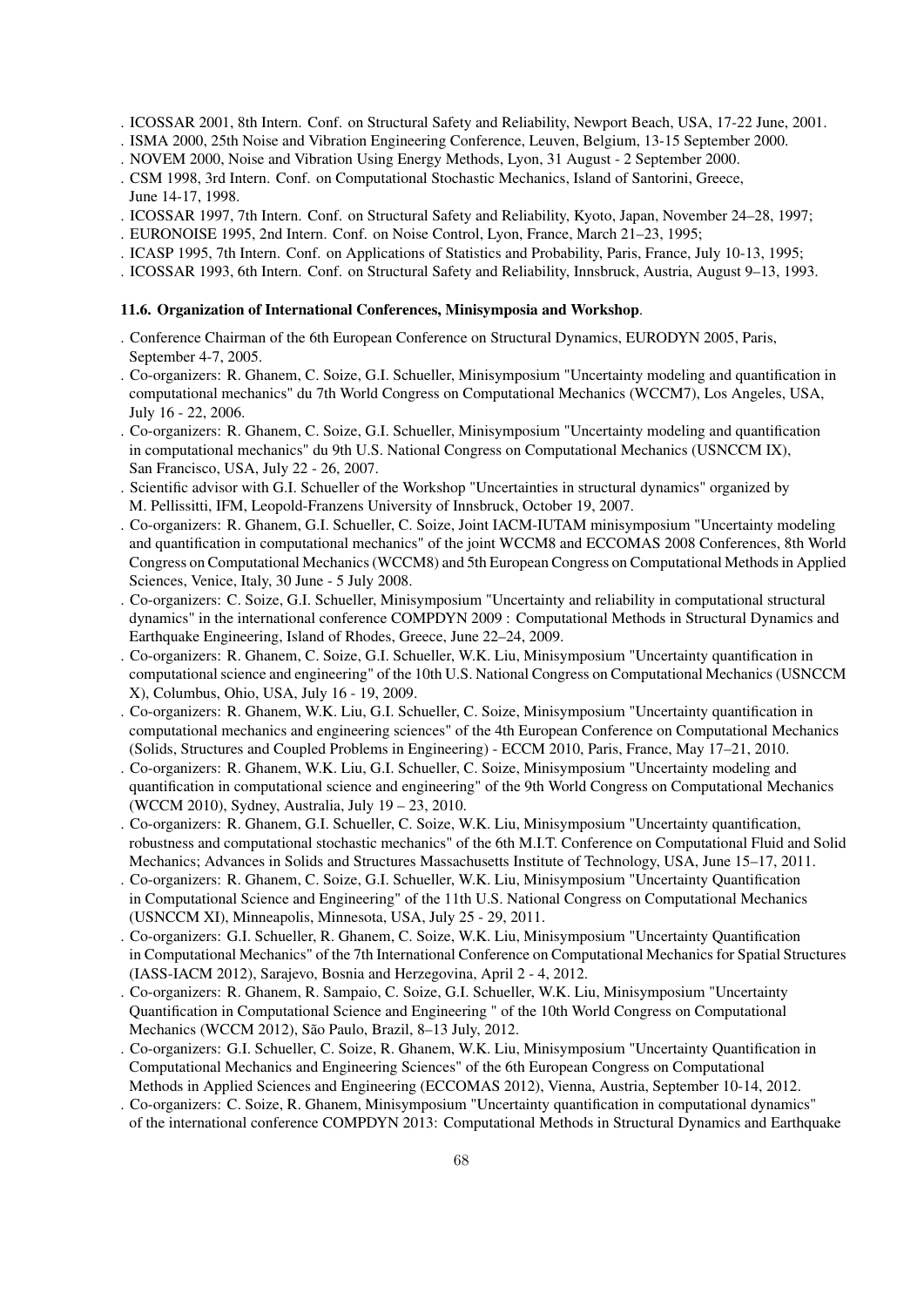Engineering, in conjunction with the III South-East European Conference on Computational Mechanics (SEECCM III) Island of Kos, Greece, June 12-14, 2013.

- . Co-organizers: R. Ghanem, C. Soize, W.K. Liu, Minisymposium "Probabilistic modeling, analysis and simulation for large scale and complex engineered systems" of the 11th International Conference on Structural Safety and Reliability (ICOSSAR 2013), Columbia University, New York City, June 16-20, 2013.
- . Co-organizers: R. Ghanem, J. Stewart, C. Soize, Minisymposium "Uncertainty quantification (UQ) challenge benchmarks" of the 12th U.S. National Congress on Computational Mechanics (USNCCM XII), Raleigh, NC, USA, July 22-25, 2013.
- . Co-organizers: J. Stewart, R. Ghanem, C. Soize, Minisymposium "Uncertainty quantification (UQ) challenge benchmarks" of the SIAM Conference on Uncertainty Quantification, Savannah, Georgia, USA, March 31, April 3, 2014.
- . Co-organizers: C. Soize, R. Ghanem, Minisymposium "Uncertainty quantification in computational structural dynamics and coupled systems" of the 9th International Conference on Structural Dynamics (EURODYN 2014), Porto, Portugal, 30 June - 2 July 2014.
- . Co-organizers: C. Soize, M. Arnst, Minisymposium "Uncertainty quantification in coupled problems and structural dynamics", ECCOMAS Thematic Conference on Uncertainty Quantification in Computational Sciences and Engineering (UNCECOMP 2015), Crete Island, Greece 25-27 May 2015.
- . Co-organizers: J. Guilleminot, M. Arnst, C. Soize, Minisymposium "Stochastic modeling and identification of uncertainties in computational mechanics" of the 7th European Congress on Computational Methods in Applied Sciences and Engineering (ECCM 2016), Crete Island, Greece, June 05-10, 2016.
- . Co-organizers: E. Capiez-Lernout, M. Mignolet, C. Soize, Minisymposium "Nonlinear dynamics of rotating structures" of the 7th European Congress on Computational Methods in Applied Sciences and Engineering (ECCM 2016), Crete Island, Greece, June 05-10, 2016.
- . Co-organizers: J. Guilleminot, R. Ghanem, C. Soize, Minisymposium "Stochastic modeling, identification and propagation of uncertainties in computational mechanics of materials", 12th World Congress on Computational Mechanics, (WCCM12), Seoul, Korea, 24–29 July, 2016.
- . Co-organizers: J. Guilleminot, R. Ghanem, C. Soize, Minisymposium "Uncertainty Quantification in Computational Mechanics", 2016 EMI International Conference of ASCE, Engineering Mechanics Institute Conference, Metz, France, 25-27 October, 2016.
- . Co-organizers: C. Soize, R. Ghanem, P.D. Spanos, Jie Li, M. Arnst, Minisymposium "Probabilistic and statistical methodologies for uncertainty quantification in computational sciences and engineering, 12th International Conference on Structural Safety & Reliability, ICOSSAR 2017, Vienna, Austria, 6-10 August, 2017.
- . Co-organizers: R.Ghanem, M. Mignolet, C. Soize, Minisymposium "Uncertainty Quantification and reliability analysis in structural dynamics and coupled systems", X International Conference on Structural Dynamics, EURODYN 2017, Rome, Italy, 10-13 September, 2017.
- . Co-organizers: M. Arnst, R. Ghanem, C. Soize, Minisymposium "UQ and probabilistic learning computational dynamics", XI International Conference on Structural Dynamics, EURODYN 2020, Athens, Greece, 23-25 November, 2020.
- . Co-organizers: C. Desceliers, C. Soize, J. Stewart, A.F. Alvarez, K. Garikipati, M. Bessa, M. Mignolet, F. Pled, R. Ghanem, Minisymposium "Data-driven science with uncertainty quantification, machine learning, and optimization", 14th World Congress on Computational Mechanics, (WCCM14) and ECCOMAS 2020, Virtual Conference, Paris, France, January 11-15, 2021.
- . Co-organizers: M. Bessa, A.F. Alvarez, K. Garikipati, R. Ghanem, C. Soize, J. Stewart, Minisymposium "Uncertainty Quantification and Machine Learning for Modeling and Optimization, UNCECOMP 2021, 4th International Conference on Uncertainty Quantification in Computational Sciences and Engineering, Virtual Conference, 28-30 June 2021, Athens, Greece.
- . Co-organizers: J. Stewart, K. Garikipati, R. Ghanem, M. Bessa, C. Desceliers, A. Figueroa, M. Mignolet, F. Pled, and C. Soize, Minisymposium "Data-driven Science and Uncertainty quantification, machine learning, and optimization", 16th U.S National Congress on Computational Mechanics (USNCCM16), Virtual Conference, Chicago, USA, July 25-29, 2021.